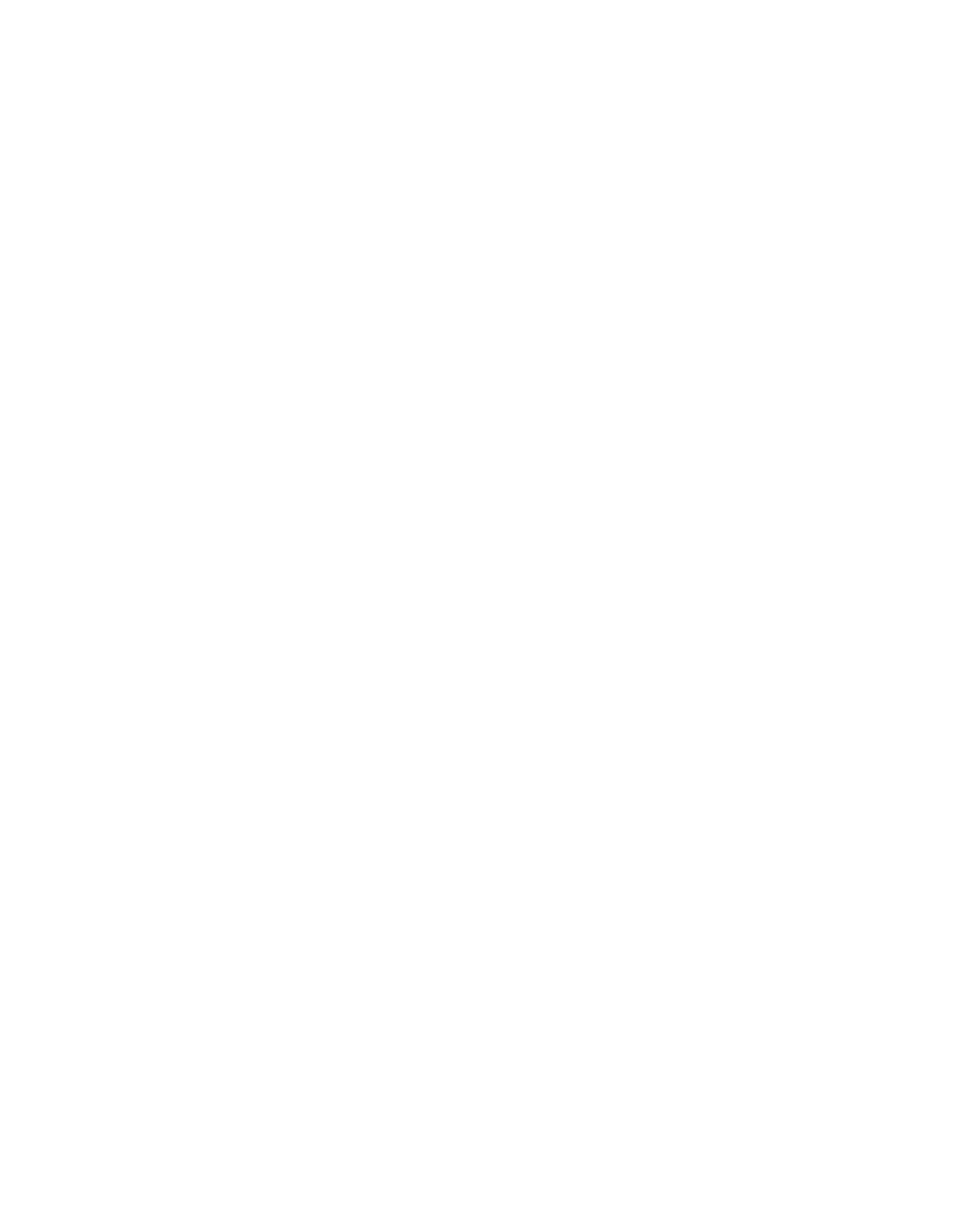This Agreement made as of the  $2^{nd}$  day of  $\overline{\mathcal{A}_{\mathcal{I}}\omega_{\mathcal{D}}}/2019$ 

**BETWEEN:** 

**Health PEI** 

Party of the First Part;

AND:

The International Union of Operation Engineers, Local 942, representing the employees listed by classifications in Appendices "A" & "B",

Party of the Second Part.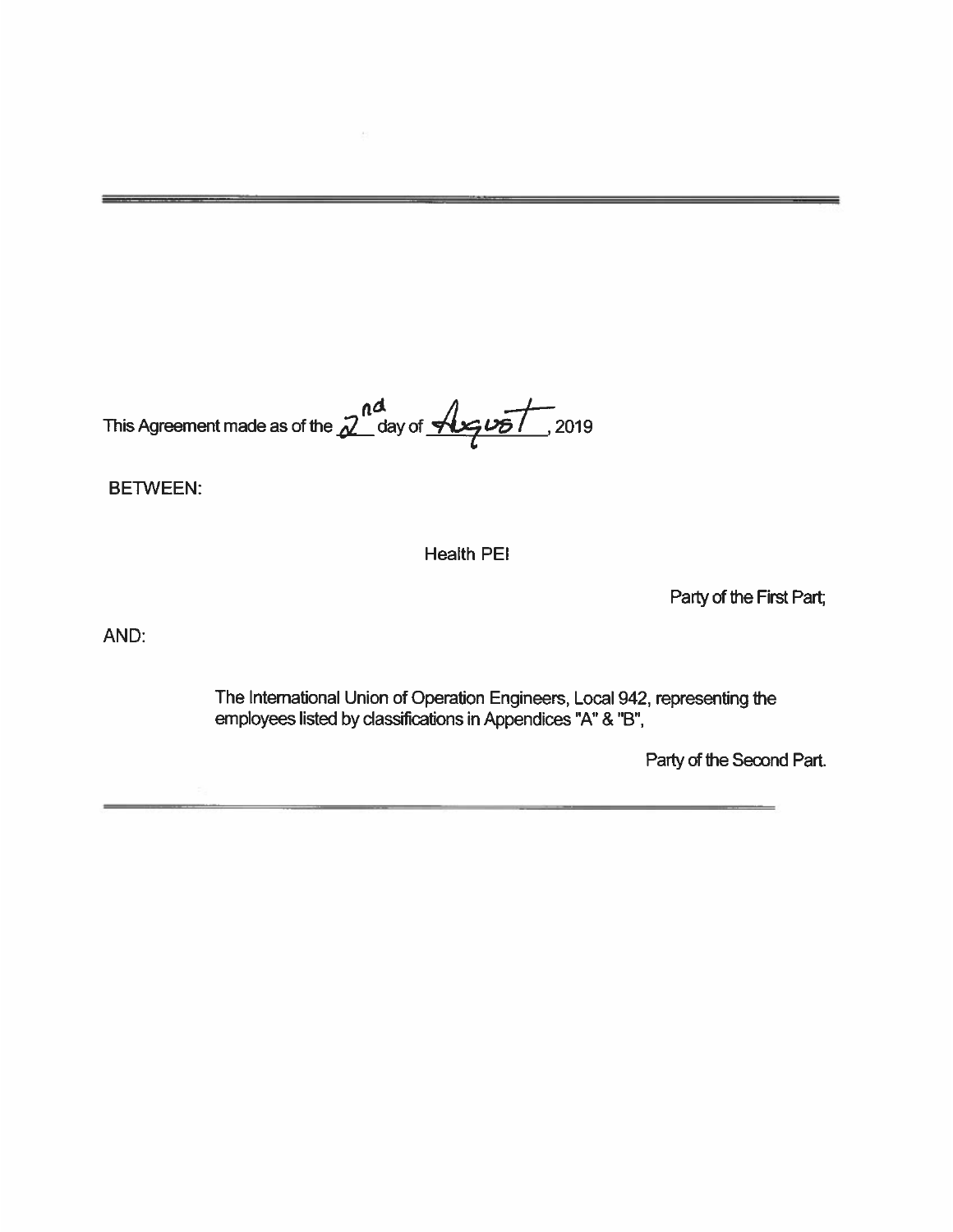## **TABLE OF CONTENTS**

| ARTICLE 6 - RESPONSIBILITY FOR CONTINUANCE OF OPERATION 4  |  |
|------------------------------------------------------------|--|
|                                                            |  |
|                                                            |  |
|                                                            |  |
|                                                            |  |
| ARTICLE 11 - THE EMPLOYER AND THE UNION SHALL ACQUAINT NEW |  |
|                                                            |  |
|                                                            |  |
|                                                            |  |
|                                                            |  |
|                                                            |  |
|                                                            |  |
|                                                            |  |
|                                                            |  |
|                                                            |  |
|                                                            |  |
|                                                            |  |
|                                                            |  |
|                                                            |  |
|                                                            |  |
|                                                            |  |
|                                                            |  |
|                                                            |  |
|                                                            |  |
|                                                            |  |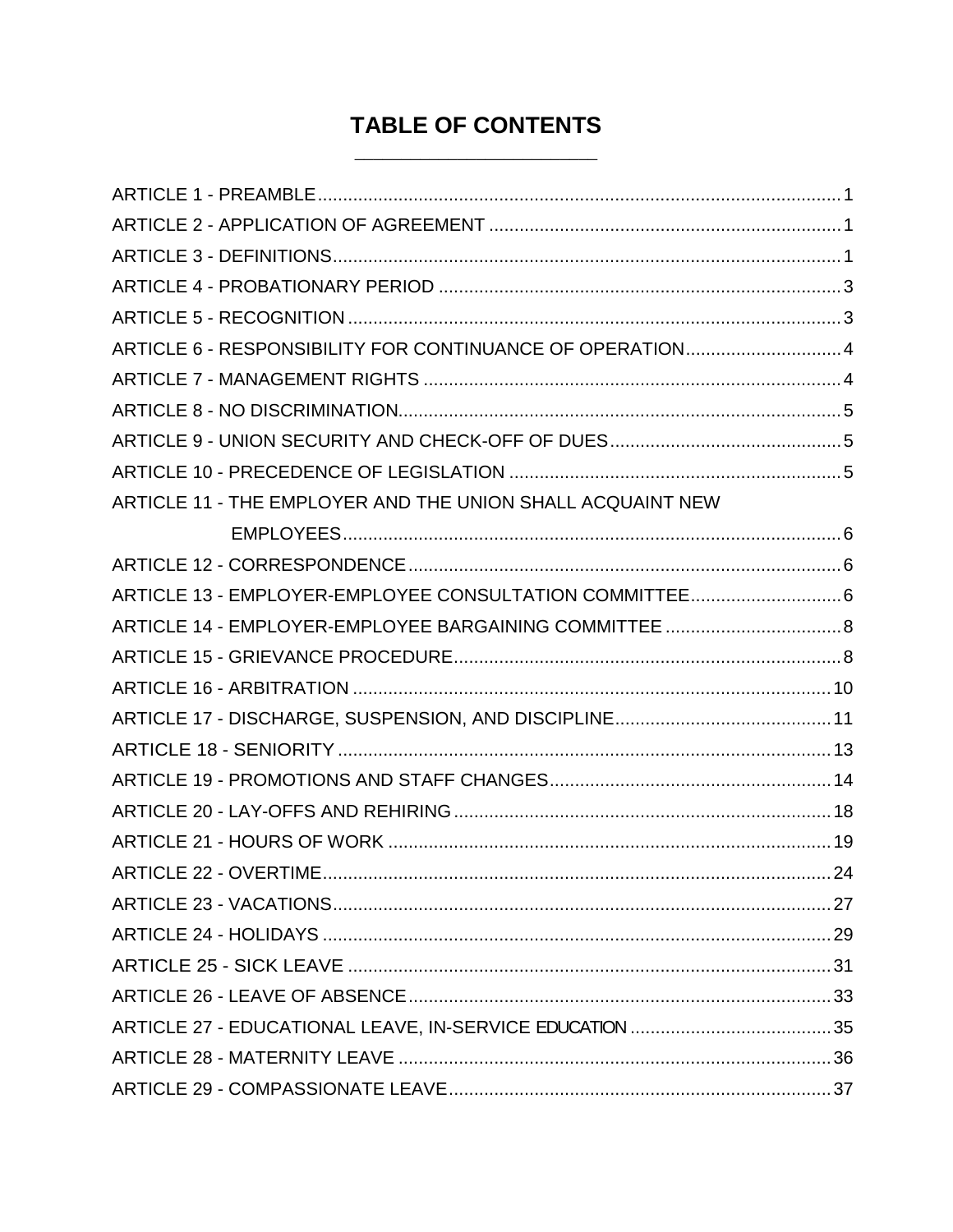| ARTICLE 32 - TERMINATION OF EMPLOYMENT (OTHER THAN DISCHARGE          |  |
|-----------------------------------------------------------------------|--|
|                                                                       |  |
|                                                                       |  |
|                                                                       |  |
|                                                                       |  |
|                                                                       |  |
|                                                                       |  |
|                                                                       |  |
|                                                                       |  |
| ARTICLE 40 - PORTABILITY OF BENEFITS UPON RESIGNATION AND TRANSFER 44 |  |
|                                                                       |  |
|                                                                       |  |
|                                                                       |  |
|                                                                       |  |
| ARTICLE 45 - ESTABLISHMENT OR ELIMINATION OF A POSITION  46           |  |
|                                                                       |  |
|                                                                       |  |
|                                                                       |  |
|                                                                       |  |
|                                                                       |  |
|                                                                       |  |
|                                                                       |  |
|                                                                       |  |
|                                                                       |  |
|                                                                       |  |
|                                                                       |  |
|                                                                       |  |
|                                                                       |  |
|                                                                       |  |
|                                                                       |  |
|                                                                       |  |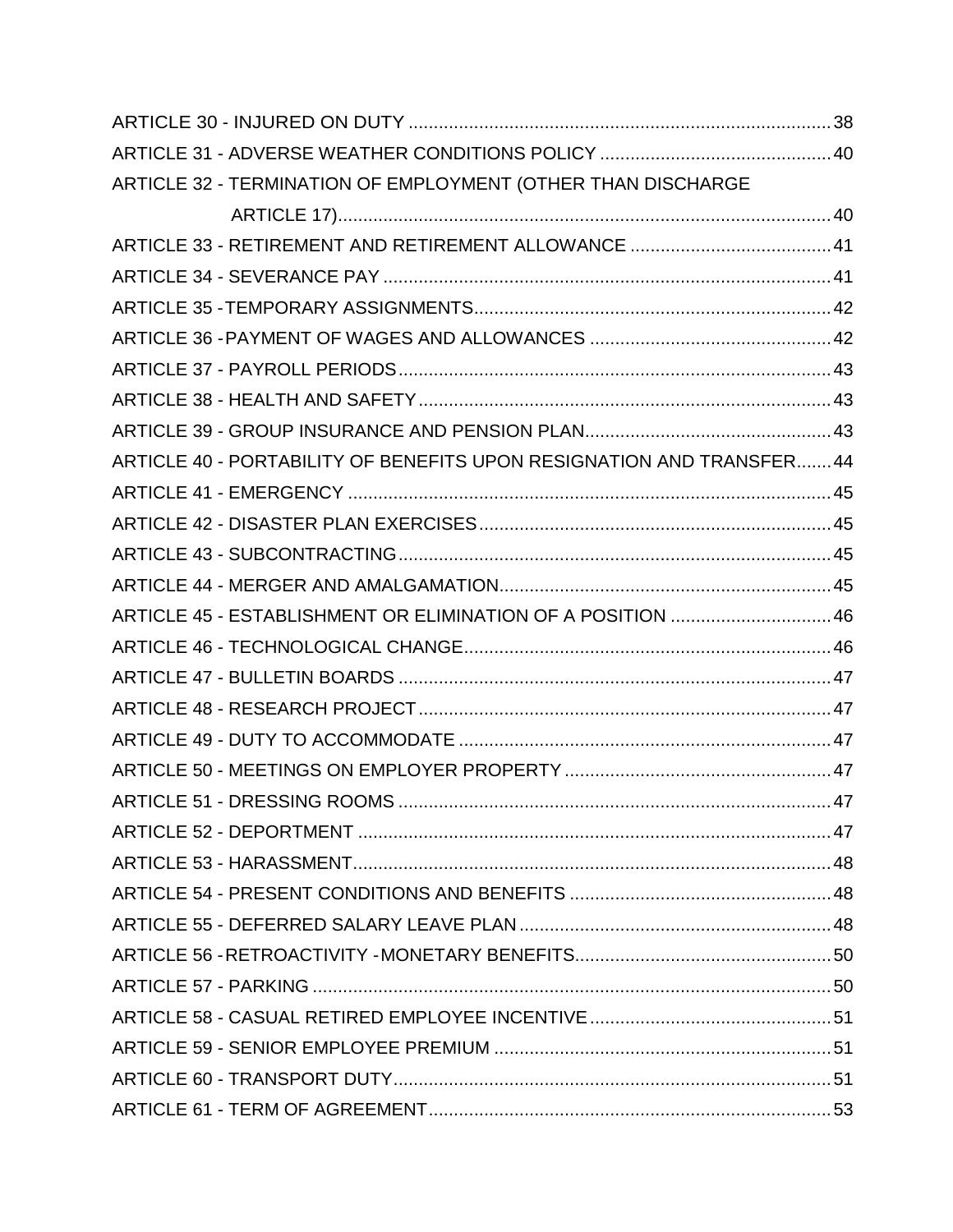| APPENDIX "G" LETTER OF UNDERSTANDING RE: ADVERSE WEATHER         |  |
|------------------------------------------------------------------|--|
|                                                                  |  |
|                                                                  |  |
| LETTER OF UNDERSTANDING CLINICAL INFORMATION SYSTEM REMOTE       |  |
|                                                                  |  |
| LETTER OF UNDERSTANDING RETURN-FOR-SERVICE AGREEMENT 91          |  |
| LETTER OF UNDERSTANDING EXTENSION TO ADOPTION AND PARENTAL LEAVE |  |
|                                                                  |  |
| LETTER OF UNDERSTANDING CLASSIFICATION AND/OR WAGE REVIEW  93    |  |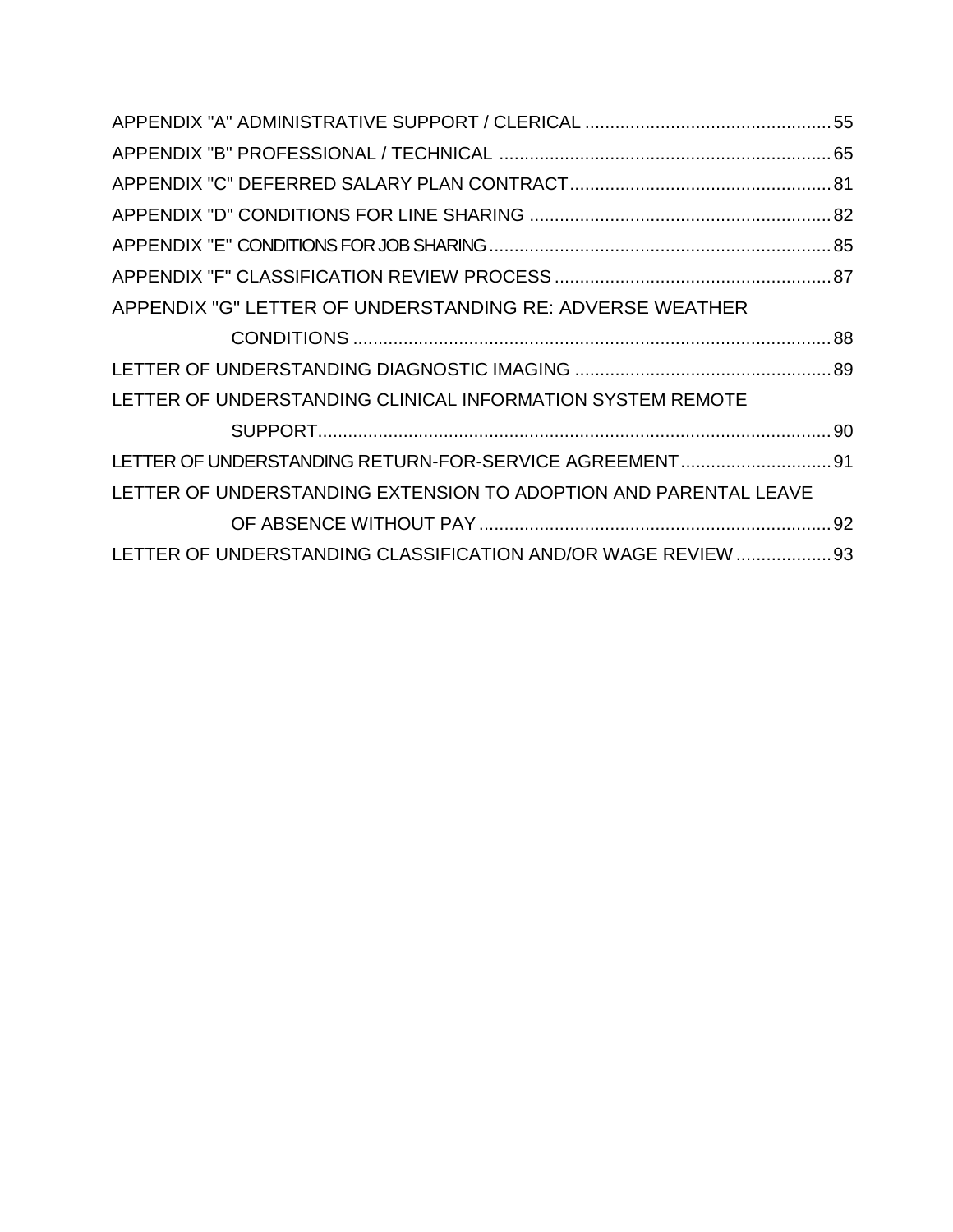## <span id="page-6-0"></span>**ARTICLE 1 – PREAMBLE**

It is the purpose of both parties to this Agreement:

- **1.01** To maintain and improve harmonious relations and settle conditions of employment between the Employer and the Union;
- **1.02** To recognize the mutual value of joint discussions and negotiations in all matters pertaining to working conditions, employment, and services;
- **1.03** To encourage efficiency in operation;
- **1.04** To promote the morale, well-being and security of all employees in the bargaining unit of the Union.
- **1.05** It is desirable that methods of bargaining and all matters pertaining to the working conditions of the employees be drawn up in a Collective Agreement.

## <span id="page-6-1"></span>**ARTICLE 2 - APPLICATION OF AGREEMENT**

**2.01** This Agreement applies to and is binding upon the Employer and its delegates and agents and the International Union of Operating Engineers Local 942.

## <span id="page-6-2"></span>**ARTICLE 3 – DEFINITIONS**

- **3.01** "Bargaining Unit" means all employees employed in classifications listed in Appendices "A" and "B" of this Agreement.
- **3.02** "Casual Employee" is an employee who is employed to work on a day-to-day basis as required. Casual employees are not considered as filling permanent positions. Temporary positions which exist for a period of six (6) weeks or more shall be dealt with in accordance with Article 19.01 (c) and (d).
- **3.03** "Classification" means the position a person holds, as listed in Appendices "A" and "B" of this Agreement.
- **3.04** "Common-law spouse", as referred to in articles of this collective agreement, means a person, male or female, who lives with another person as if that person were **their** spouse for a period of one year or more and includes same-sex partners.
- **3.05** "Work Unit" means a working department or service, as defined by the Employer.
- **3.06** "Employee" means any person in the bargaining unit who is employed by the Employer for remuneration.
- **3.07** "Employer" means Health PEI.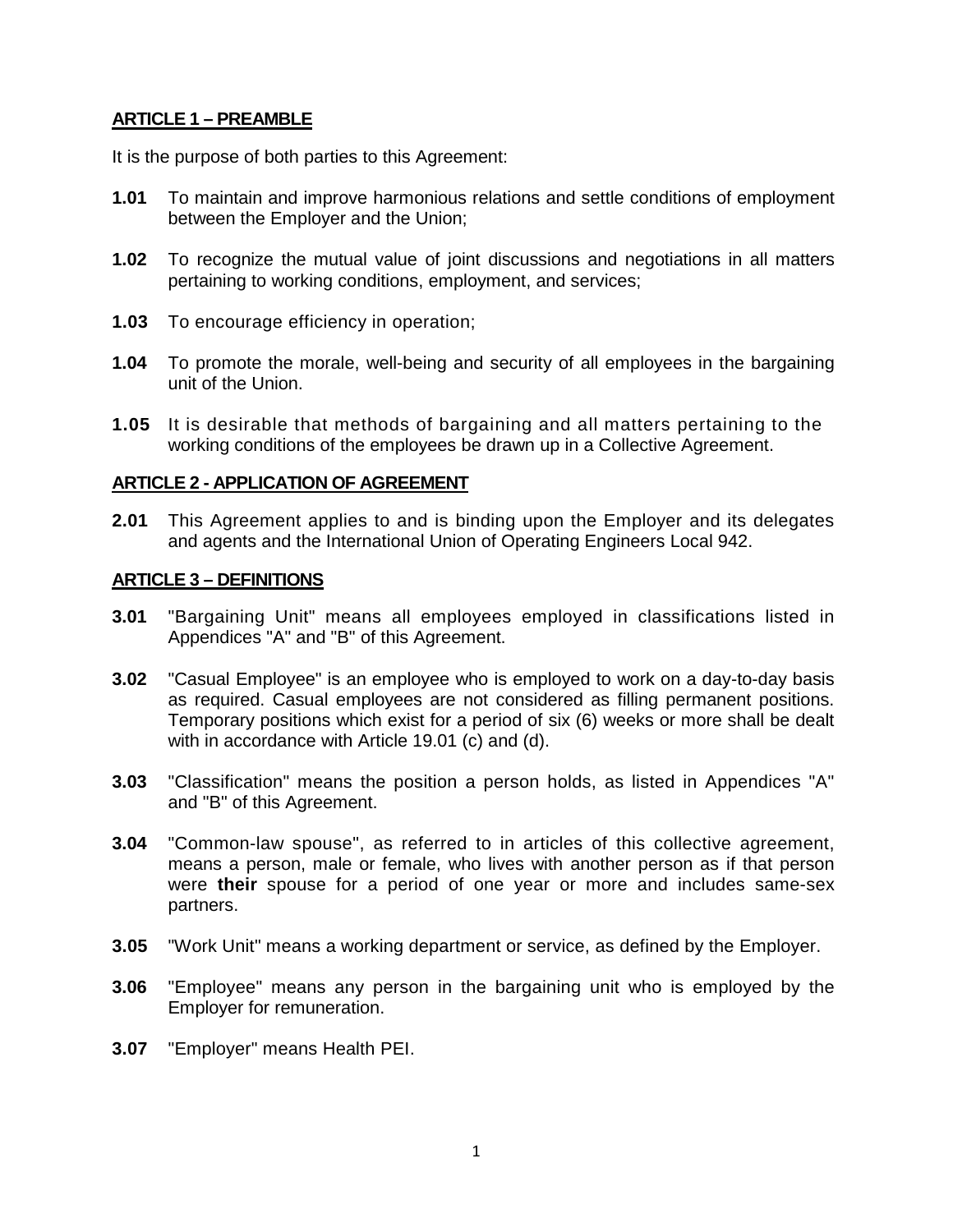- **3.08** "Permanent Full-Time employee" means an employee who works a normal schedule of hours as listed in Article 21 and who has completed the probationary period.
- **3.09** "Permanent Part-Time employee" is an employee who works less than the fully prescribed hours of work on a recurring and regularly scheduled basis and who has completed the probationary period and is entitled to all benefits of this Agreement on a pro rata basis.
- **3.10** "Probationary employee" means an employee as defined in Article 3.08 and 3.09 who has not completed the probationary period.
- **3.11** "Promotion" means an appointment by an Employer of an employee from one classification to another classification for which the employee gains greater satisfaction.
- **3.12** "Seniority" is the length of unbroken service from the last date of hire for a permanent full time employee and prorated for a permanent part-time employee. Seniority shall operate on an Employer-wide basis.
- **3.13** "Shift" means the normal consecutive working hours scheduled for each employee which occur in any 24-hour period. In each 24-hour period there will normally be three shifts, viz, day, evening, and night. The first shift of each day shall be the night shift. The day shift is defined as any shift which commences between the hours of 0500 and 1100.
- **3.14** "Shift Schedule" means a written statement setting forth the days and hours upon which the employees are required to work.
- **3.15** "Temporary employee" means a person who is employed to work for a specified period of time to fill a position which is vacant, due to the absence of a permanent employee through illness, accident, vacation or approved leave of absence. Subject to Union approval, the Employer may also post a temporary position for a special project or extra workload for a period of up to one year. Such approval is not to be unreasonably withheld. Any position occupied by a temporary employee shall be assumed by the holder of the permanent position on **their** return to duty. If the position for which the temporary employee was hired becomes vacant, it shall be posted in accordance with Article 19 of this Agreement. The temporary employee shall have all rights and privileges of the collective agreement except seniority. Temporary employees are not considered as filling permanent positions.

Should a temporary employee be hired in a permanent position without a break in their temporary position(s) in excess of twenty eight (28) days, seniority shall be retroactive to the date of hire in the temporary position(s). This will apply to employees hired permanent after the signing date of this agreement. Should an employee be on a parental leave or maternity leave which would effectively prevent them from applying for a temporary position to extend their employment without a break in excess of twenty-eight days, **the**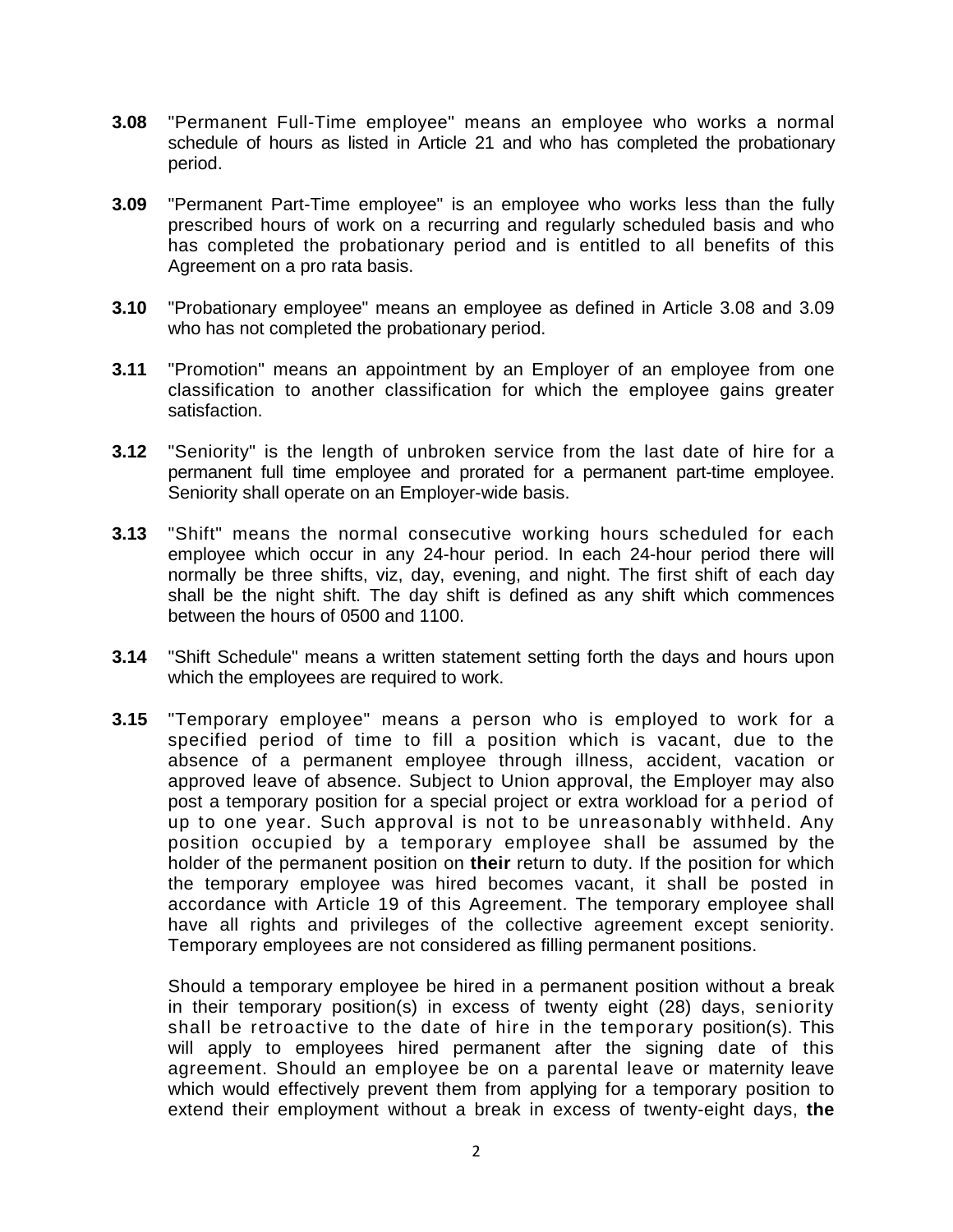**employee** shall have the twenty-eight day period applied upon **their** return from the leave of absence.

- **3.16** "Week-end" shall mean Saturday and Sunday.
- **3.17** "Shall" is imperative and "may" is permissive.
- **3.18** Words importing male persons include female persons and vice versa.
- **3.19** Words in the singular include the plural and words in the plural include words in the singular.

## <span id="page-8-0"></span>**ARTICLE 4 - PROBATIONARY PERIOD**

- **4.01** "Probationary Period" shall be a period of four hundred and eighty-seven and one-half (487.5) hours of work from the date of hiring in a permanent position. Upon completion of the probationary period, seniority shall be effective from the original date of employment.
- **4.02** The probationary period may be extended beyond the four hundred and eightyseven and one-half (487.5) hours of work limit. A performance appraisal and written notice of the extension will be given to the employee prior to the extension period. Such extension shall not exceed three hundred (300) hours of work and shall not be renewable.
- **4.03** During their probationary period, employees shall benefit from all of the provisions of this Collective Agreement, except in respect to discharge.
- **4.04** Only those hours associated with an employee's permanent position shall count towards the probationary period. They shall include any additional hours worked in **their** own position or in another position with the same classification, duties and immediate supervisor.

## <span id="page-8-1"></span>**ARTICLE 5 - RECOGNITION**

- **5.01** The Employer recognizes the International Union of Operating Engineers Local 942 as the sole and exclusive collective bargaining agent for all of its employees covered by the classifications in Appendices "A" and "B" of this Collective Agreement.
- **5.02** No employee shall be required or permitted to make a written or verbal agreement with the Employer or Employer representatives which may conflict with the terms of this Collective Agreement.
- **5.03** Persons whose jobs are not in the bargaining unit shall not work on any jobs which are included in the bargaining unit except in cases which are mutually agreed upon by the parties.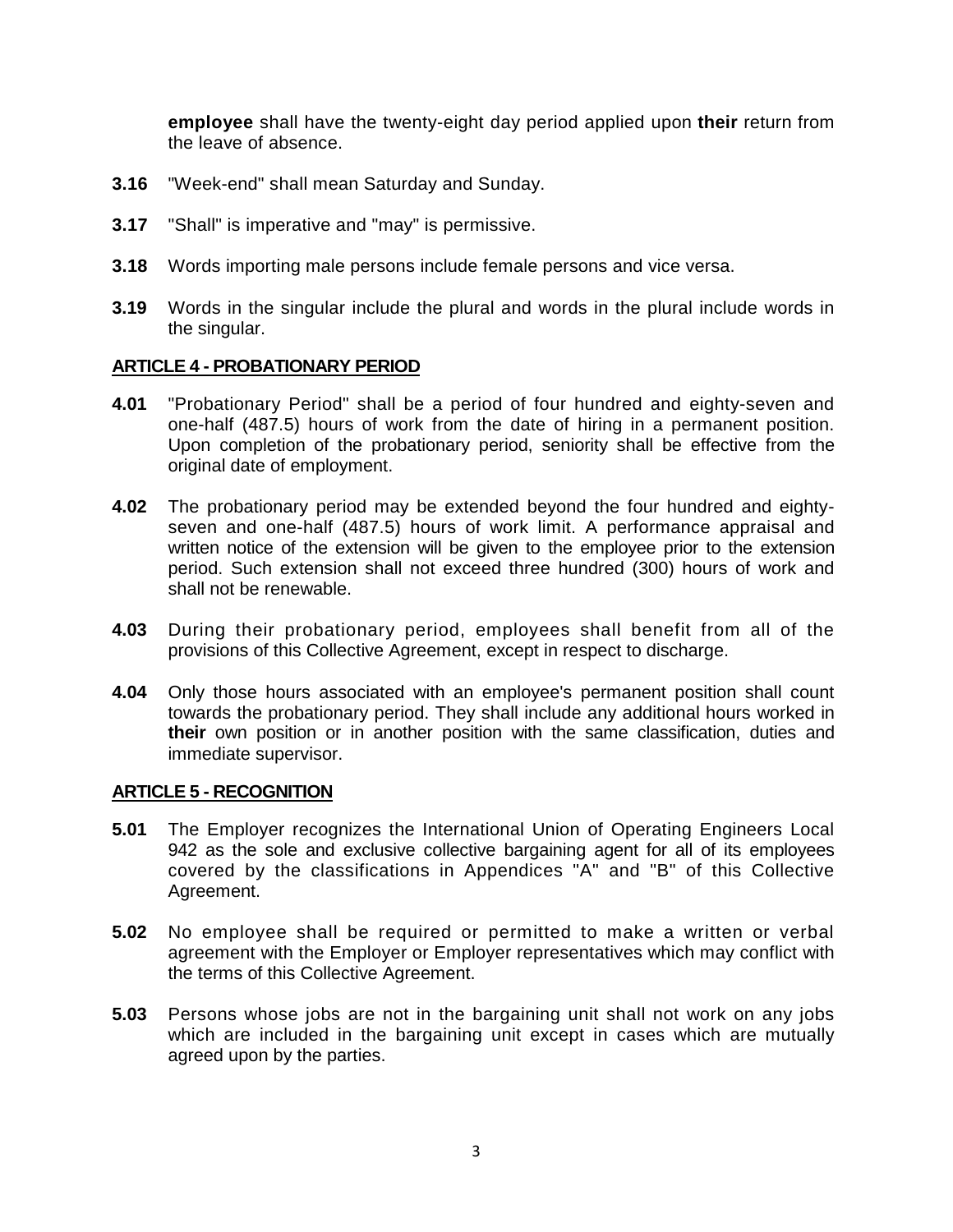## <span id="page-9-0"></span>**ARTICLE 6 - RESPONSIBILITY FOR CONTINUANCE OF OPERATION**

- **6.01** The Union agrees that during the life of this Agreement, there shall be no strikes, suspension or slowdown of work, picketing or any other interferences with the Employer's business and to this end the Union will take affirmative action to prevent any employee covered by this Agreement from going on strike or suspending or slowing down **their** work or picketing, or otherwise interfering with the Employer's business.
- **6.02** The Employer agrees that there shall be no lockout of employees during the life of this Agreement.
- **6.03** (a) The Union agrees to cooperate with the Employer in securing punctual and regular attendance at work, and to do all in its power to eliminate tardiness and absenteeism.
	- (b) Except where permission has been obtained from the Employer, or is otherwise provided for in this Collective Agreement, the Union agrees that neither membership solicitation nor any other form of the union activity shall take place during the hours of work of the employee concerned. The Employer shall notify the Union of the name of **their** designate.

## <span id="page-9-1"></span>**ARTICLE 7 - MANAGEMENT RIGHTS**

**7.01** All the functions, rights, powers, and authority which are not specifically abridged, delegated, or modified by this Agreement are recognized by the Union as being retained by the Employer.

These rights include but are not limited to the following:

- (a) to maintain efficiency and to make, alter, enforce, rules and regulations to be observed by employees;
- (b) to direct, hire, promote, demote, transfer, evaluate performance, suspend, discipline, or dismiss employees, and to assign employees to shifts;
- (c) to schedule holidays, evaluate jobs, classify positions, and specify the employee's duties, and;
- (d) to manage its operations in all respects and without restricting the generality of the foregoing, to determine the number and location of establishments, the services to be rendered, the methods, the work procedures, the kinds and locations of instruments and equipment to be used; to select, control and direct the use of all materials required in its operations; to require suitable dress, to schedule the work and services to be provided and performed; to make, alter, and enforce regulations governing the use of materials, equipment, and services as may be deemed necessary in the interests of the safety and well-being of the public.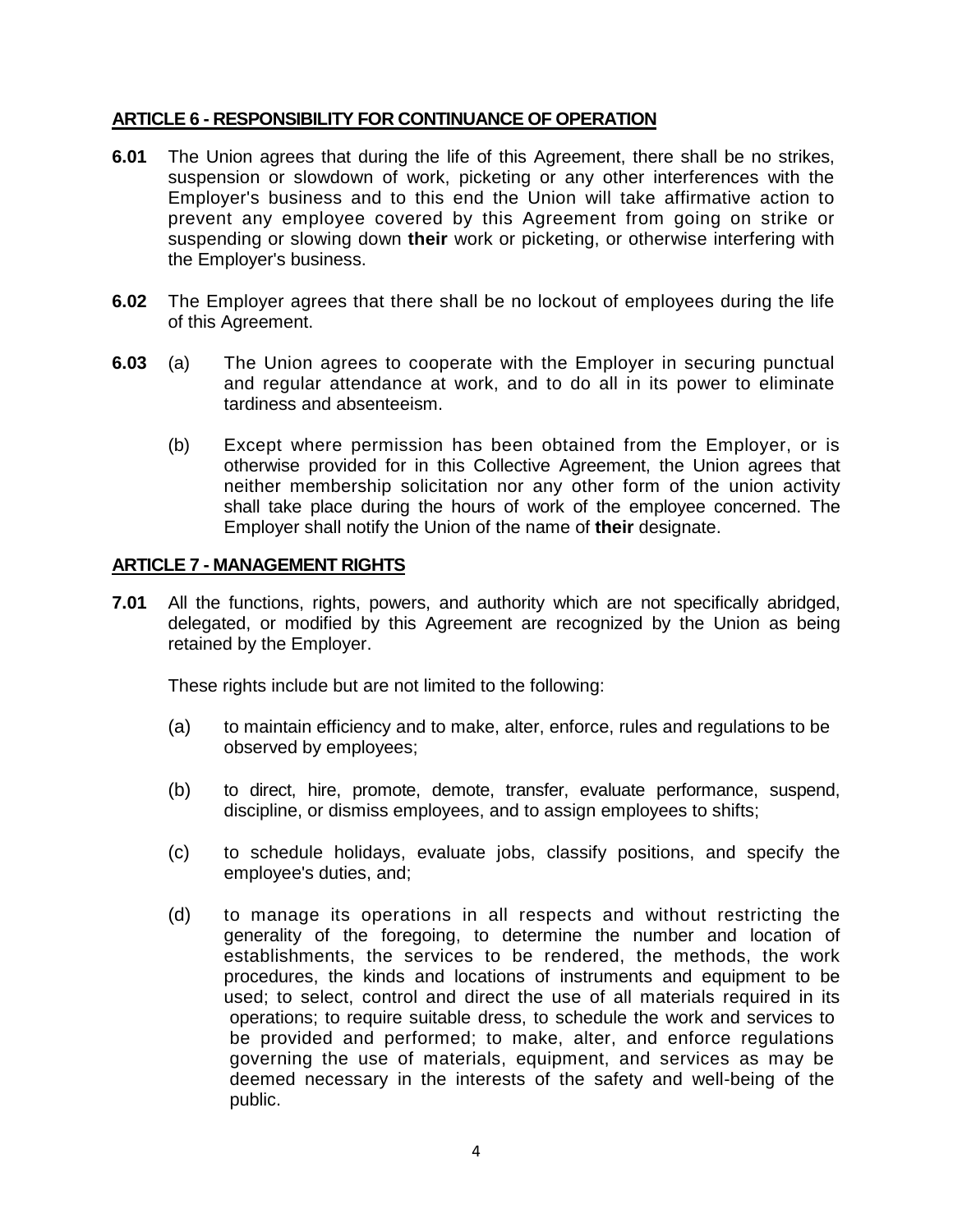- (e) These rights shall not be exercised in a manner inconsistent with the expressed provision of this Agreement.
- (f) To maintain the competence of employees, management reserves the right to rotate staff on a routine basis at its discretion.

## <span id="page-10-0"></span>**ARTICLE 8 - NO DISCRIMINATION**

**8.01** The Employer agrees that there shall be no discrimination, interference, restriction, or coercion exercised or **practiced** with respect to any employee in the matter of hiring, wage rates, training, upgrading, promotion, transfer, layoff, recall, discipline, classification, discharge or otherwise by reason of age, race, creed, colour, national origin, political or religious affiliation, sex or marital status, place of residence, nor by reason of **their** membership or activity in the Union or any other reason.

## <span id="page-10-1"></span>**ARTICLE 9 - UNION SECURITY AND CHECK-OFF OF DUES**

- **9.01** The Employer shall deduct each month from the salary due every employee an amount equal to the established monthly dues of the Union. Such monthly dues may be deducted proportionately on a bi-weekly basis.
- **9.02** The sums deducted pursuant to this Article shall be remitted to the treasurer of the Union prior to the 15th of the month following the month in which the deductions were made. The Union will keep the Employer advised of the name and address of the treasurer and of the amount of monthly dues from time to time as changes occur. The Employer shall, within sixty (60) days of the signing of this Agreement, provide the Union with the list of those employees from whom deductions from their salary has been made, the monthly payment of deductions made shall be accompanied either by a full list of employees affected or a list giving additions and deletions.
- **9.03** The Union agrees to indemnify and save the Employer harmless from any liability or action out of the operation of this Article.
- **9.04** The Employer shall print the amount of Union dues paid in the previous year on each employee's Income Tax (T-4) slip.
- **9.05** The Employer shall forward to the Union, by December 1st of each year, each member's name, birth date, home address, status, job title, classification and work location.

## <span id="page-10-2"></span>**ARTICLE 10 - PRECEDENCE OF LEGISLATION**

**10.01** In the event that any law passed by the Legislature of the Province applying to employees covered by this Agreement renders null and void, any provision of this Agreement, the remaining provisions of the Agreement shall remain in effect for the term of this Agreement. Either party may request the negotiation of a new provision by giving written notice to the other party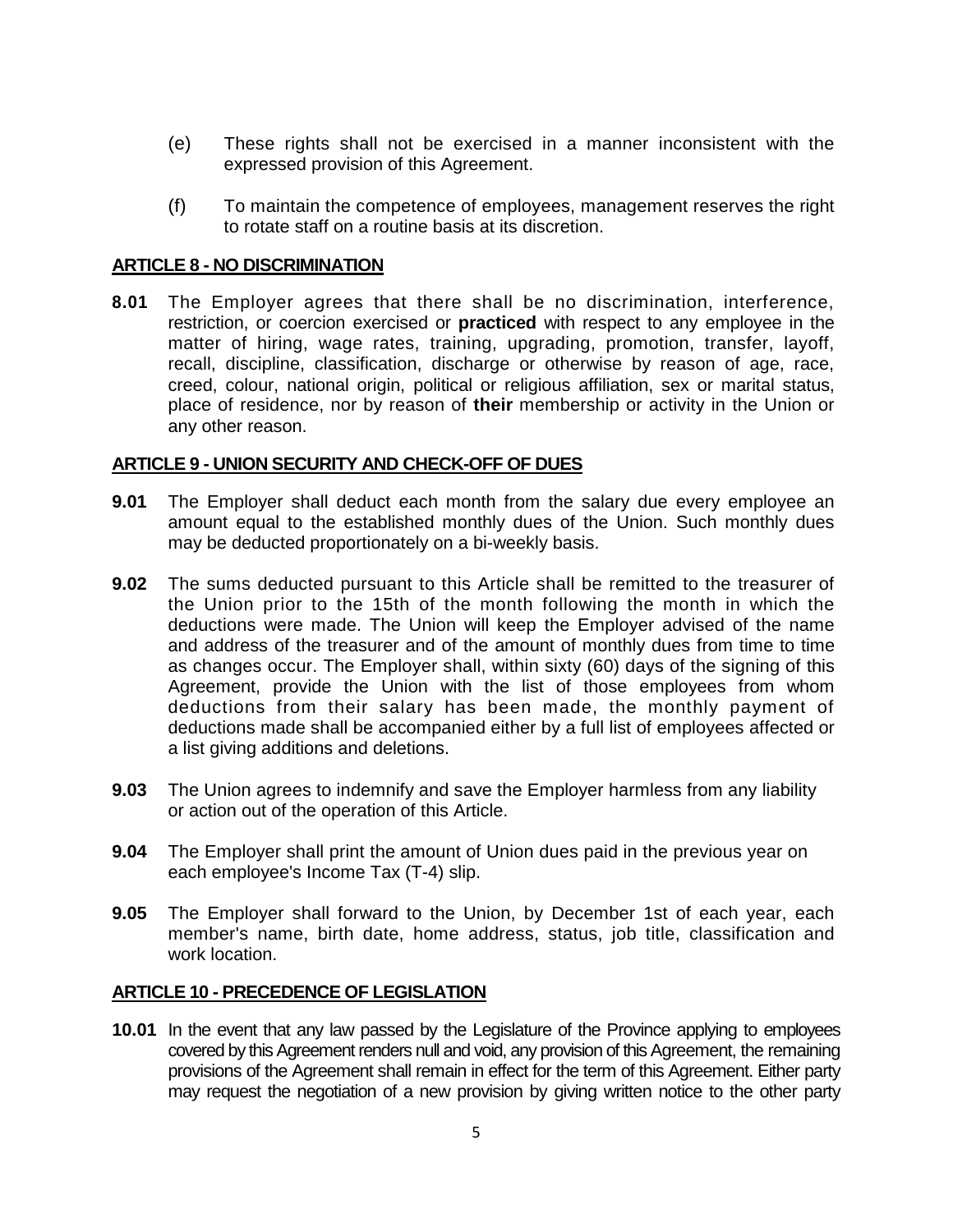within sixty (60) days of the law being proclaimed. Should such negotiations fail to achieve agreement, the Parties hereby agree to Binding Arbitration.

## <span id="page-11-0"></span>**ARTICLE 11 - THE EMPLOYER AND THE UNION SHALL ACQUAINT NEW EMPLOYEES**

- **11.01** As soon as reasonably possible after the signing of the contract, the Employer shall provide the bargaining unit with sufficient copies of the Collective Agreement for circulation to the membership. The distribution of the copies of this Agreement shall be carried out by the Union.
- **11.02** The cost of printing this Agreement in numbers sufficient for distribution to each party shall be borne equally by the Employer and the Union.
- **11.03** The Employer agrees to acquaint new employees with the fact that a Collective Agreement is in effect and with the conditions of employment set out in Article 9, dealing with Union security and dues check-off.
- **11.04** On commencing employment, the employee's immediate Supervisor shall arrange to introduce the new employee to one of **their** union steward(s) or unit representative(s) within the Employer.
- **11.05** The Employer shall forward to the Union office a list of all employees who have retired or resigned and of all newly hired employees together with their proper mailing addresses, within thirty (30) days of the said events.
- **11.06** The Employer shall provide a current casual list when requested.
- **11.07** On an annual basis, the Union shall provide the Employer with a listing of its union steward(s) or unit representative(s) and shall advise the Employer of any changes that occur during the year.
- **11.08** The Employer shall provide, upon receiving a specific request, a work email address for an individual member, if available.

## <span id="page-11-1"></span>**ARTICLE 12- CORRESPONDENCE**

**12.01** All correspondence between the parties shall pass to and from the CEO of the Employer or delegate and the Business Representative of the Union.

## <span id="page-11-2"></span>**ARTICLE 13 - EMPLOYER-EMPLOYEE CONSULTATION COMMITTEE**

**13.01** (a) Establishment of Employer-employee Consultation Committee:

A Committee shall be established within each area consisting of the following:

- Two (2) members in West Prince
- Four (4) members in East Prince
- Five (5) members in Queens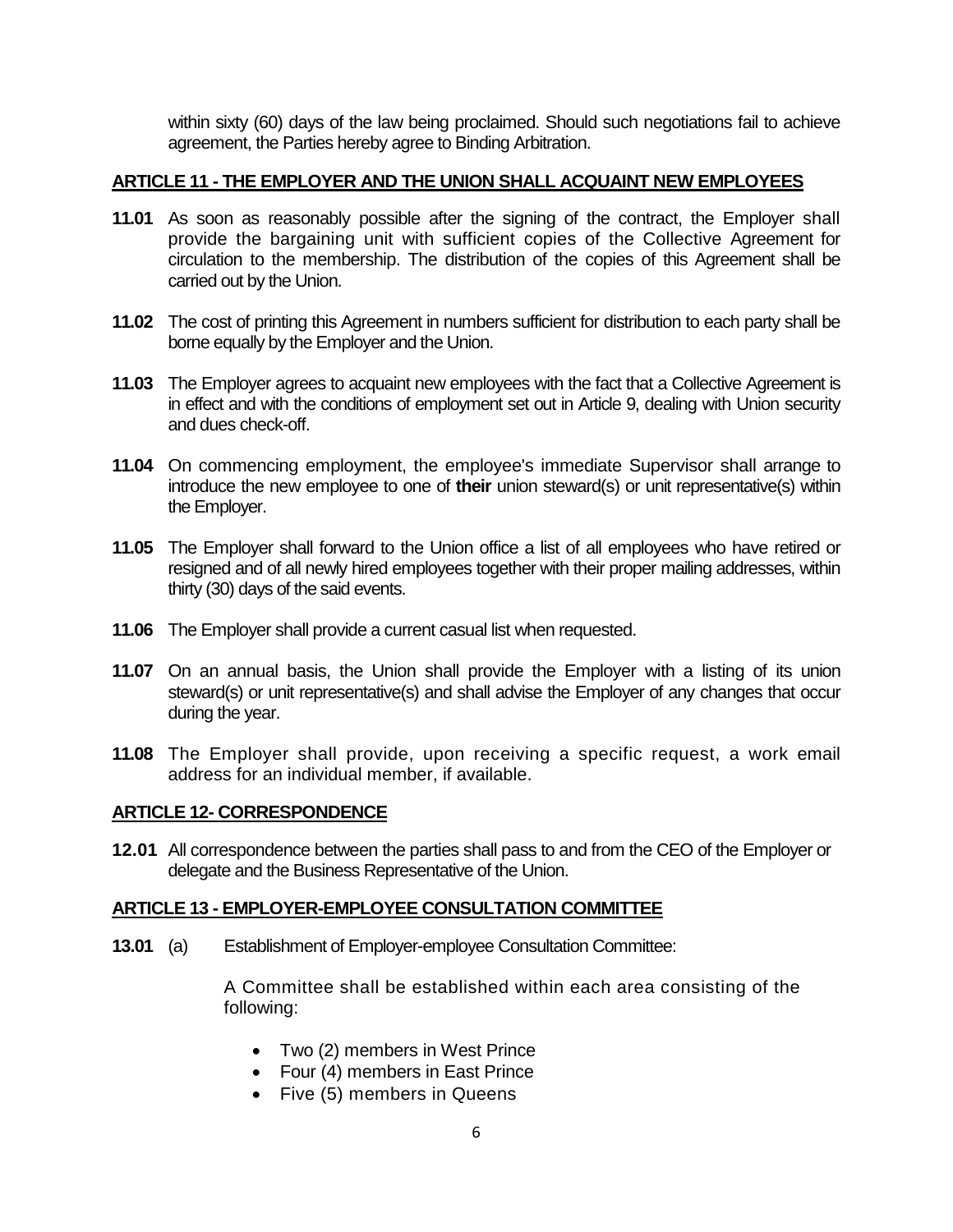• Two (2) members in Kings

The committees shall enjoy the full support of both parties in the interest of improved service to the public, and job security for the employees.

(b) The Employer and the Union may vary from this structure by mutual consent.

**13.02** Function of Employer-employee Consultation Committees:

Each Committee shall concern itself with the following general matters:

- (a) Considering constructive criticisms of all activities so that better relations shall exist between the Employer and the employee.
- (b) Improving and extending services to the public.
- (c) Promoting safety and sanitary practices.
- (d) Reviewing suggestions from employees, questions of working conditions and services (but not grievances concerned with service).
- (e) Correcting conditions causing grievances and misunderstandings.

**13.03** Meetings of Employer-employee Consultation Committees:

The Committees shall meet at least quarterly, or at the call of the respective Chair.

**13.04** Chair of the Meeting:

An Employer and a Union representative shall be designated as joint chairpersons and shall alternate in presiding over meetings.

**13.05** Minutes of Meetings:

Minutes of each meeting of each Committee shall be prepared and signed by the joint chair as promptly as possible after the close of the meeting. The Bargaining Unit, their representative, and the Employer shall each receive two (2) signed copies of the minutes within seven (7) days following the meeting.

**13.06** Jurisdiction of Committees:

The Committees shall not have jurisdiction over wages, or any matter of collective bargaining, including the administration of this collective agreement. A Committee shall not supersede the activities of any other committee of the Union or of the Employer and does not have the power to bind either the Union or its members or the Employer to any decisions or conclusions reached in their discussions. A Committee shall have the power to make recommendations to the Union and the Employer with respect to its discussions and conclusions.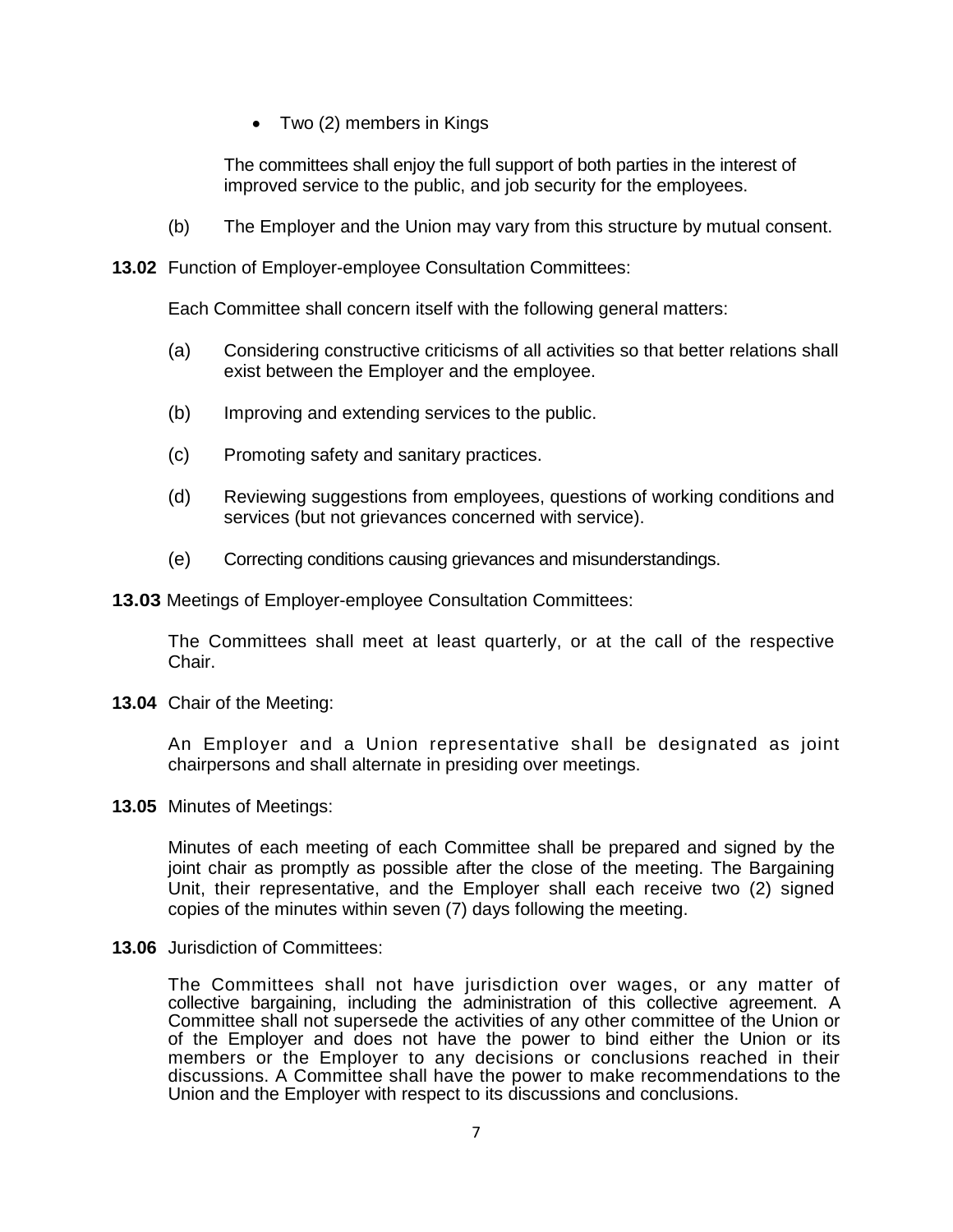**13.07** The Employer shall allow thirteen (13) Union representatives to attend the Annual Prince Edward Island Labour Management Relations Conference without loss of pay or benefits.

#### <span id="page-13-0"></span>**ARTICLE 14 - EMPLOYER-EMPLOYEE BARGAINING COMMITTEE**

- **14.01** The Union's Bargaining Committee shall be appointed by the Union and consist of not more than seven (7) members, plus the Union President and business representatives. The Union shall notify the Employer's Negotiation Committee of its members.
- **14.02** Employees designated pursuant to Article 14.01 shall have the right to attend all bargaining meetings with the Employer held within working hours without loss of remuneration or benefits. Each day at the bargaining table shall be considered seven and one-half (7.5) hours worked.
- **14.03** The Employer shall not bargain with or enter into any agreement with an employee or group of employees within the Bargaining Unit. No employee or group of employees shall undertake to represent the Union at meetings with the Employer without the proper authorization of the Union.
- **14.04** Function of Bargaining Committee:

All matters pertaining to performance of work, operational problems, rates of pay, hours of work, collective bargaining and other working conditions shall be referred by the Union's Bargaining Committee to the Employer for discussion and settlement.

**14.05** Representative of Union:

The union shall have the right, at any time, to have the assistance of its representative when dealing or negotiating with the Employer. Such representative shall have escorted access to investigate and assist in the settlement of a grievance.

**14.06** Meetings of Committee:

In the event either party wishes to call a bargaining meeting, the meeting shall be held not later than fourteen (14) calendar days after the request has been given.

**14.07** Technical Information:

The Employer shall make available to the Union, on request, information required by the Union, such as job descriptions, positions in the bargaining unit, job classifications and wage rates.

#### <span id="page-13-1"></span>**ARTICLE 15 - GRIEVANCE PROCEDURE**

**15.01** For the purposes of this Agreement "grievance" shall be defined as any dispute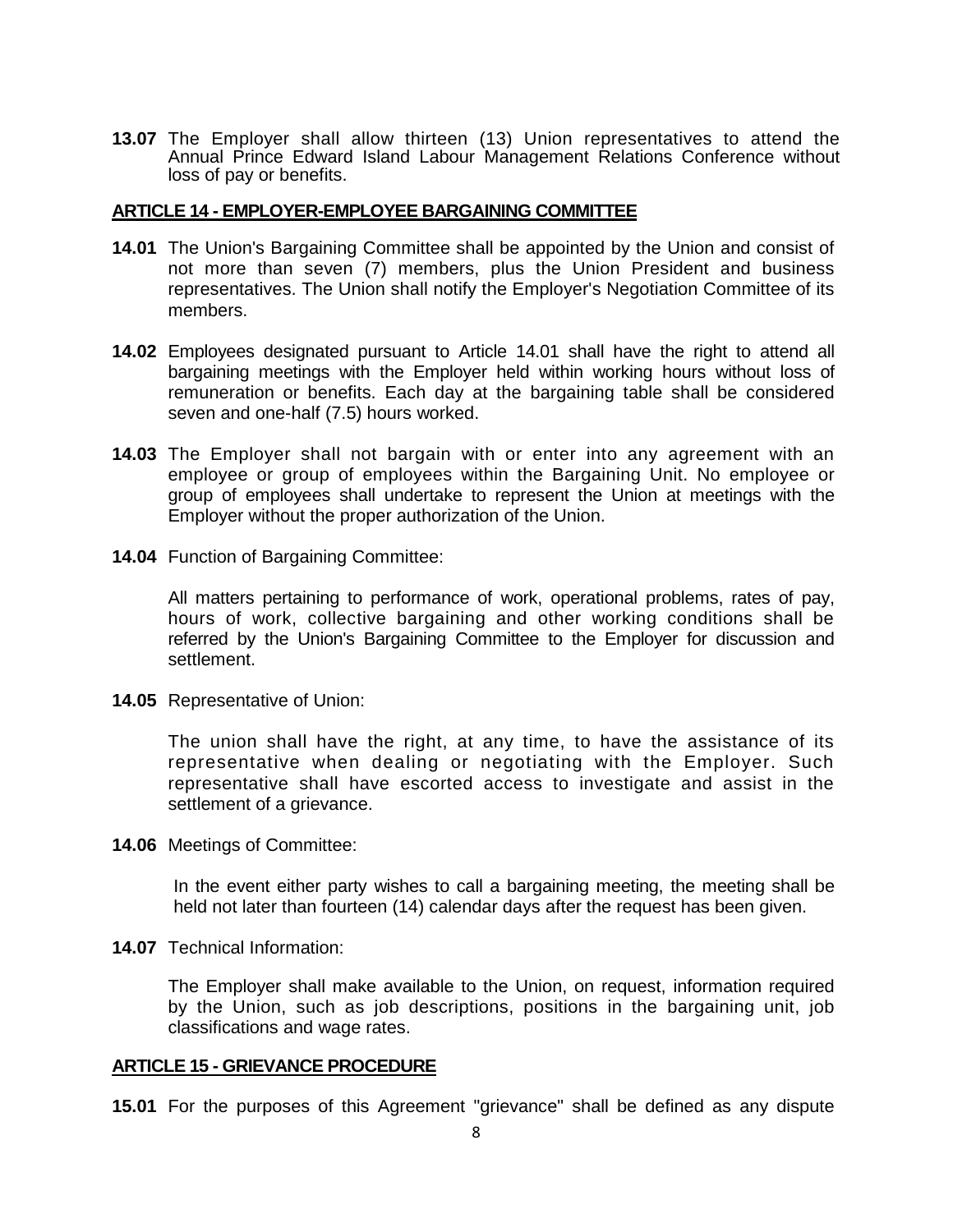arising out of interpretation, application, administration, or alleged violation of the Collective Agreement or any case where the Employer, or Employee has allegedly acted in an unjust or unfair manner.

- **15.02** Both parties recognize the benefit of dealing with such disputes as quickly as possible and shall make an earnest effort to settle such disputes promptly and fairly in the following manner:
	- (a) Step I

Within five (5) working days of the known grievance, the aggrieved employee, with a representative, shall meet with the immediate supervisor or manager at Step I in an attempt to resolve the dispute.

Step II

Failing satisfactory settlement of the grievance in Step I, the grievance shall be referred in writing to the designated representative at Step II within five (5) working days of the reply to Step I. The designated representative shall render a decision within ten (10) working days of being presented with the grievance.

Step Ill

Failing satisfactory settlement of the grievance in Step II, the grievance may be referred to arbitration as outlined in Article 16 within ten (10) working days of receipt of the decision referred to in Step II.

- (b) The Employer shall designate a representative at each level of the grievance procedure and the Employer shall advise the Union of the same. In the event the Employer does not designate a representative, the representative shall be deemed to be the senior director responsible for the facility or service.
- **15.03** The Employer shall not hinder or restrict the grievor or the representative in any manner which shall impede their investigation or processing of a grievance. No member of the Union shall abuse such rights.
- **15.04** The Union or the Employer may institute a grievance and shall commence such procedure at Step II.
- **15.05** Replies to grievances, stating reasons, shall be in writing at all stages.
- **15.06** The Employer shall provide the necessary facilities for all grievance meetings.
- **15.07** If either party fails to process a grievance to the next step in the grievance procedure within the time limits specified, they shall not be deemed to have prejudiced their position in arbitration.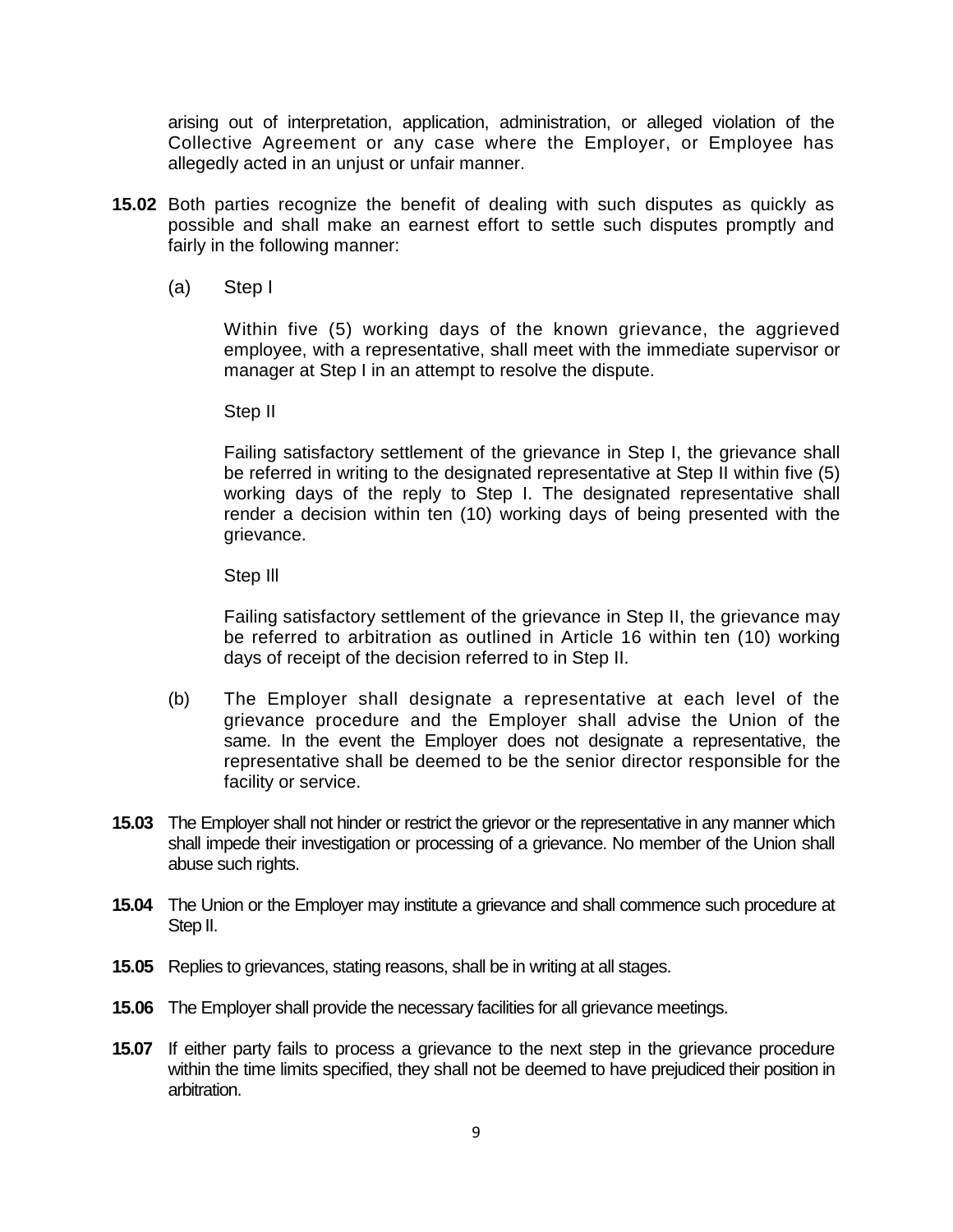- **15.08** No grievance shall be defeated or denied by any formal or technical objection. An arbitrator shall have the power to allow all necessary amendments to the grievance and the power to waive formal procedural irregularities in the processing of a grievance in order to determine the real matter in dispute and to render a decision which **the arbitrator**  deems just and equitable.
- **15.09** The parties may, upon mutual agreement, refer any outstanding grievance to the Canadian Joint Grievance Panel process as outlined in the Memorandum of Agreement signed between the parties. The Panel shall not have the authority to change this agreement or alter, modify or amend any of its provisions.

#### <span id="page-15-0"></span>**ARTICLE 16 - ARBITRATION**

**16.01** Composition of Board of Arbitration:

When either party requests that a grievance be submitted to arbitration, the request shall be made in writing addressed to the other party of the Agreement, indicating the name of its nominee on an arbitration board. Within ten (10) working days thereafter, the other party shall answer in writing indicating the name and address of its nominee to the arbitration board. The two nominees shall then select an impartial chair.

**16.02** Who May be an Arbitrator:

No person shall be selected as a member of an arbitration board who is acting, or has within a period of six (6) months preceding the day of **their** appointment acted in the capacity of a solicitor, legal advisor, counsel, paid agent of either of the parties, or who has any pecuniary interest in the matters referred to the board.

**16.03** Failure to Appoint:

If the party receiving the notice fails to appoint an arbitrator, or if the two appointees fail to agree upon a chair within seven (7) working days of their appointment, the appointment shall be made by the Minister responsible for Labour upon request of either party.

#### **16.04** Board Procedure:

The Board shall determine its own procedure, but shall give full opportunity to all parties to present evidence and make representations. In its attempts at justice, the Board shall, as much as possible, follow a layman's procedure and shall avoid legalistic or formal procedure. It shall hear and determine the difference or allegation and render a decision within thirty (30) days from the date of the last arbitration hearing.

**16.05** Decision of the Board:

The decision of the majority shall be the decision of the Board. Where there is no majority decision, the decision of the Chair shall be the decision of the Board. The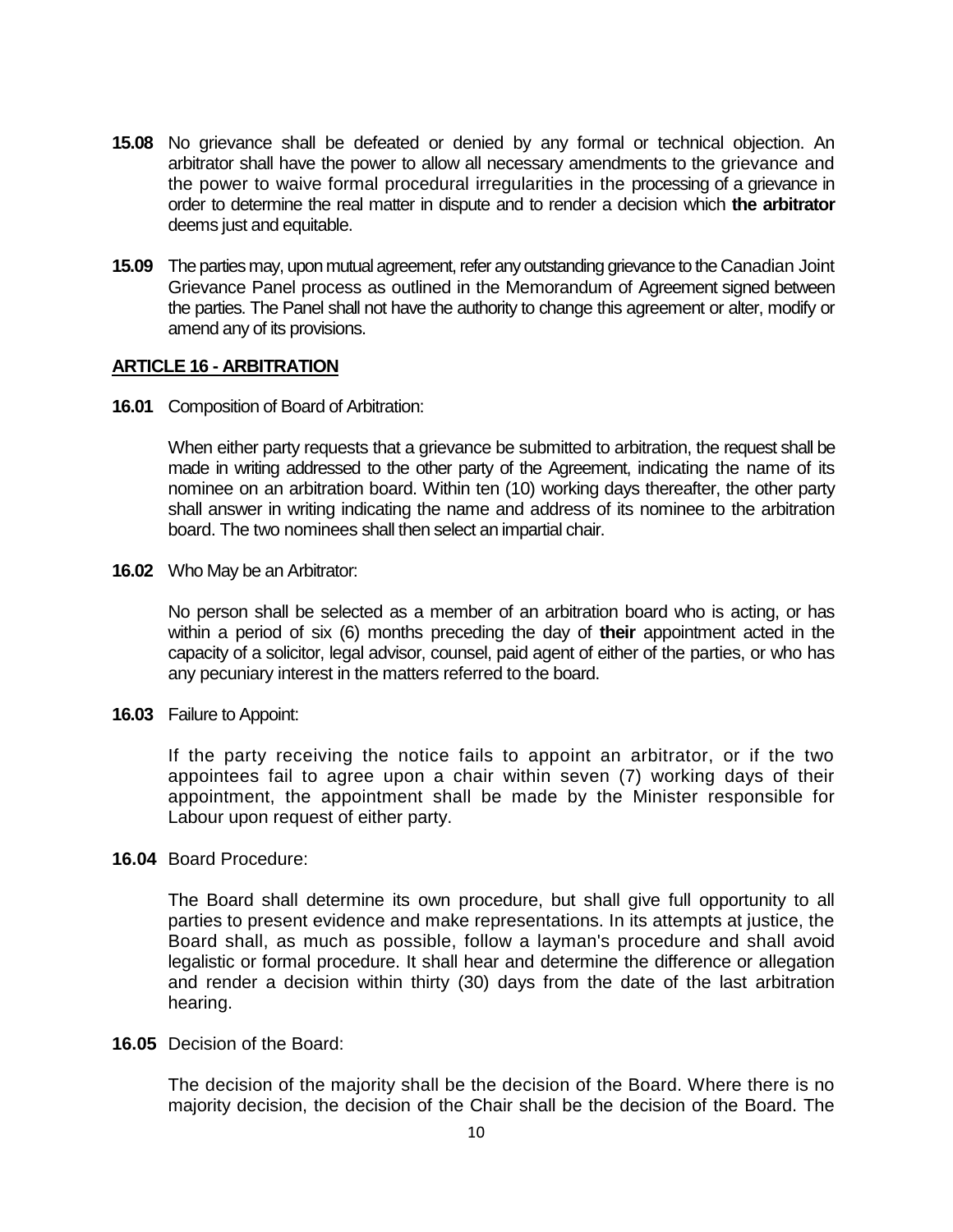decision of the Board of Arbitration shall be final, binding and enforceable on all parties, and shall not be changed. The Board of Arbitration shall not have the power to change this Agreement or to alter, modify or amend any of its provisions. However, the Board shall have the power to dispose of a grievance by any arrangement which it deems just and equitable.

**16.06** Disagreement on Decision:

Should the parties disagree as to the meaning of the Board's decision, either party may apply to the Chair of the Board of Arbitration to reconvene the Board to clarify the decision, which it shall do at the convenience of the Chair.

**16.07** Expenses of the Board:

Each party shall pay:

- (a) the fees and expenses of the arbitrator it appoints;
- (b) one-half of the fees and expenses of the Chair.
- **16.08** Amending of Time Limits:

The time limits fixed in both the grievance and arbitration procedure may be extended by consent of the parties. The time limits in this agreement are not mandatory but merely discretionary.

**16.09** Witnesses:

At any stage of the grievance or arbitration procedure, the parties shall have the assistance of any employee(s) concerned as witnesses and any other witnesses. The Employer agrees that any written statement against any member of the Union by another member of the Union shall not be used in grievance, arbitration, or any other matter, excepting accident matters, that could be detrimental to employees or to the Union. All reasonable arrangements will be made to permit the conferring parties or the arbitrator(s) to have access to the Employer's premises to view any working conditions which may be relevant to the settlement of the grievance.

**16.10** Upon mutual agreement of the parties, a single arbitrator may be used in lieu of an arbitration board, All the provisions of Article 16 shall apply.

#### <span id="page-16-0"></span>**ARTICLE 17 - DISCHARGE, SUSPENSION, AND DISCIPLINE**

**17.01** Discharge Procedure:

An employee who has completed **their** probationary period may be dismissed, but only for just cause, and only upon the authority of the Employer. When an employee is to be discharged or suspended, **the employee** shall be given the reason in the presence of **their** shop steward, unit representative or **their** designate.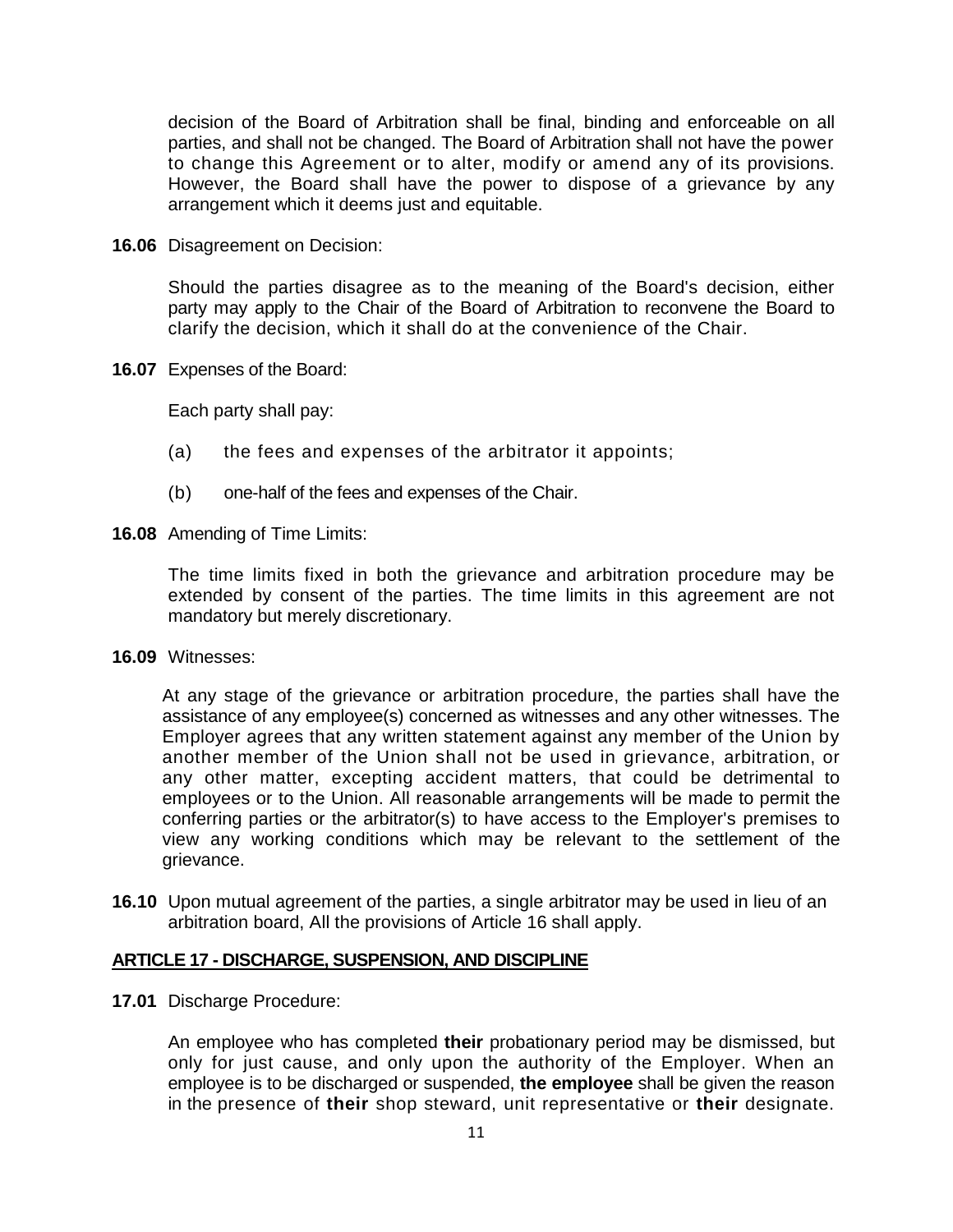Such employee and the Union shall be advised within seven (7) working days in writing by the Employer of the reason for such discharge or suspension.

#### **17.02** Unjust Suspension or Discharge:

An employee who has been unjustly suspended or discharged shall be immediately reinstated in **their** former position without loss of seniority. **The employee** shall be compensated for all time lost in an amount equal to **their** normal earnings during the pay period next preceding such discharge or suspension, or by any other arrangement as to compensation which is just and equitable in the opinion of the parties or in the opinion of a Board of Arbitration, if the matter is referred to such a Board. Any monies earned by the employee during a period of suspension or discharge shall not be deducted from any award made under this Article.

## **17.03** Warnings:

Whenever the Employer or **their** authorized agent deems it necessary to censure a permanent employee, in a manner indicating that dismissal may follow any further infraction if such employee fails to bring **their** work up to a required standard by a given date; the Employer shall, within ten (10) working days thereafter, give written particulars of such censure to the employee involved, with a copy to the Business Representative of the Union.

#### **17.04** Adverse Report:

The Employer shall notify an employee in writing of any expression of dissatisfaction concerning **their** work within ten (10) working days of the event of the complaint, with a copy to the Union. This notice shall include particulars of the work performance which led to such dissatisfaction. If this procedure is not followed, such expression of dissatisfaction shall not become a part of **the employee's** work record for use against **the employee** at any time. This Article shall be applicable to any complaint or accusation which may be detrimental to an employee's advancement or standing with the Employer, whether or not it relates to **their** work. The employee's reply to such complaint, accusation or expression of dissatisfaction shall become part of **their** record. The record of an employee shall not be used against **them** at any time after twelve (12) months following the serving of a suspension or disciplinary action, including letters of reprimand or any adverse reports.

- **17.05** Absence from work for more than three (3) consecutive working days without the consent of the Employer shall be grounds for dismissal. Under exceptional circumstances the employee will be relieved of the obligation to obtain consent for such an absence from the Employer.
- **17.06** An employee considered by the Union to be wrongfully or unjustly discharged or suspended shall be entitled to an immediate hearing under Article 16 and shall not be obliged to follow Steps I and II.
- **17.07** An employee has the right, after making an appointment and during regular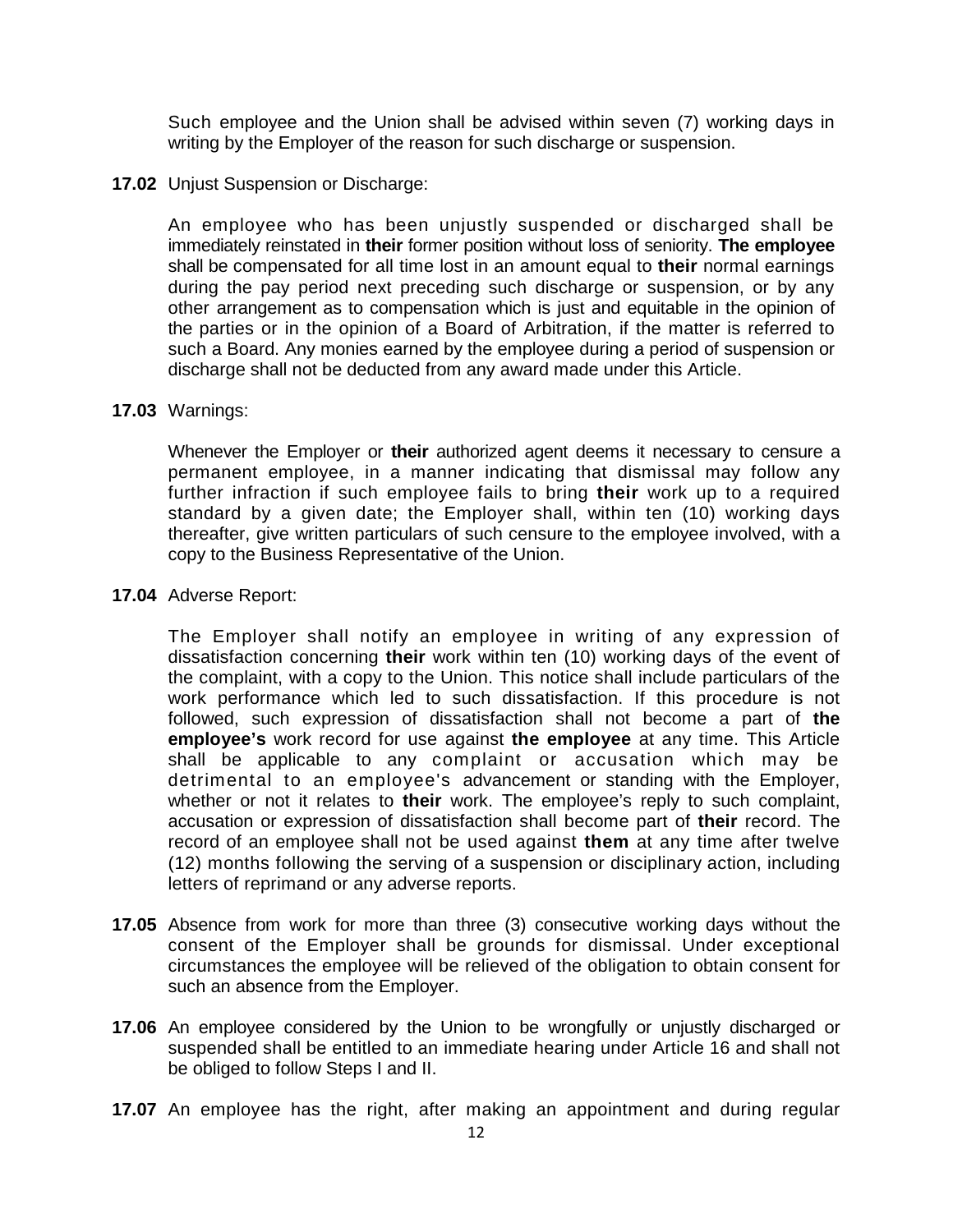working hours, to **review their** personnel file. An employee shall be permitted to photocopy any portion of **the employee's** file at **the employee's** own expense.

- **17.08** There shall be only one (1) recognized personnel file.
- **17.09** When an employee is requested to meet with the supervisor on a matter that will probably lead to the discipline of that employee, the supervisor shall inform the employee of the right to have a Union representative present. **When administratively feasible, the employee shall be given not less than twentyfour (24) hours of notice of such meeting, and the Union shall ensure that a Union representative is available for the meeting as scheduled. Although notice of the right to Union representation is still required, it is understood that the 24 hour notice does not apply where the Employer determines that an employee will be immediately suspended or placed on immediate administrative leave.**

## <span id="page-18-0"></span>**ARTICLE 18 - SENIORITY**

**18.01** Seniority List:

The Employer shall maintain a seniority list showing the date upon which each employee's service commenced. An up-to-date seniority list shall be sent to the Union and posted on all bulletin boards in January of each year.

**18.02** Retention, Accumulation and Loss of Seniority:

Seniority rights shall be retained and accumulated when an employee is absent from work because of sickness, accident, or leave of absence with pay approved by the Employer. An employee laid off for up to eighteen (18) consecutive months shall retain but not accumulate seniority. An employee shall lose **their** seniority in the event:

- (a) the employee is discharged for just cause and is not reinstated;
- (b) the employee resigns;
- (c) **the employee** is suspended for just cause, in which event the loss of seniority shall be for the period of suspension;
- (d) **the employee** is laid off for a period longer than eighteen (18) consecutive months;
- (e) having been laid off **the employee** fails to return to work within two (2) weeks of recall.
- (f) the employee is excluded from the bargaining unit for a period longer than twelve (12) consecutive months pursuant to Article 18.04, unless the Union otherwise grants its approval in extenuating circumstances.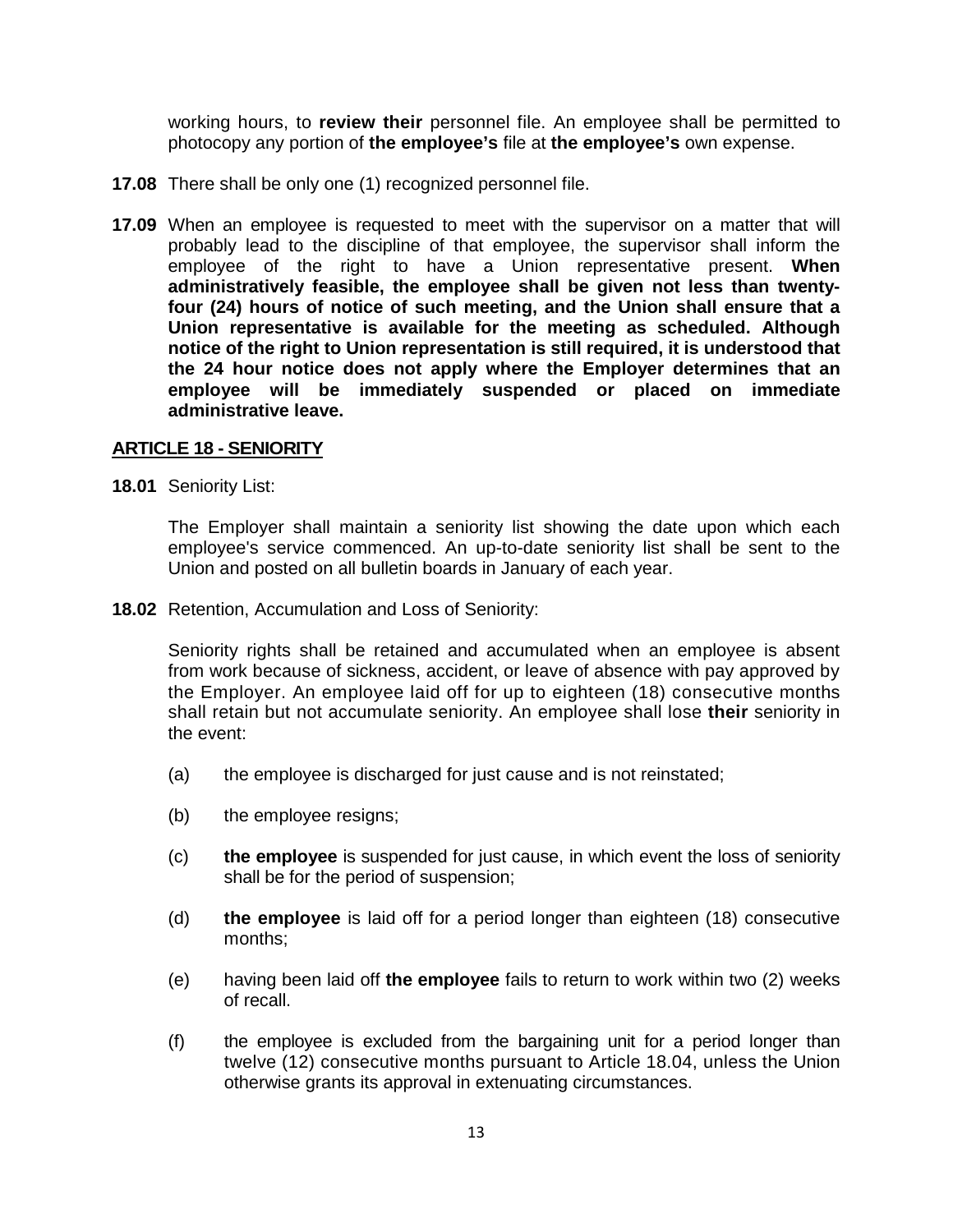- **18.03** Calculation of Seniority
	- (a) Seniority shall be calculated based on hours worked. Hours worked shall not include overtime or call-back.
	- (b) For the purpose of calculating seniority hours, seniority shall be retained and accumulated when an employee is absent from work on any leave of absence with pay, on any union leave or in the event of a maternity leave, paternity leave or injury on duty leave. In the case of maternity or paternity leave or injury on duty leave, the calculation of hours shall be based on the employee's appropriate employment guarantee.
- **18.04** Transfer and Seniority Outside Bargaining Unit:

No employee shall be transferred to a position outside the bargaining unit without **their** consent. If an employee is transferred to a position outside of the bargaining unit, **the employee** shall retain **their** seniority accumulated up to the date of leaving the unit, but will not accumulate any further seniority. If such an employee returns to the bargaining unit within twelve (12) months, **the employee** shall be placed in a job consistent with **their** seniority. Such return shall not result in the layoff or bumping of an employee holding greater seniority.

- **18.05** When an employee has been granted leave of absence with pay, the seniority of such employee shall be retained and accumulated and any benefits measured by length of service shall accumulate during such paid leave of absence.
- **18.06** When an employee has been granted a leave of absence without pay, the employee shall retain **their** seniority but shall not continue to accumulate seniority.

#### <span id="page-19-0"></span>**ARTICLE 19 - PROMOTIONS AND STAFF CHANGES**

- **19.01** Job Postings:
	- (a) When any vacancy occurs or a new position is created within the bargaining unit, the Employer shall immediately post notice of the position on **bulletin boards or, where available, electronic boards,** for a minimum of seven (7) days excluding statutory holidays. A copy of all postings shall be forwarded to the Union on the day of the posting.
	- (b) Permanent positions shall be posted on a Provincial basis.
	- (c) **Subject to Article 21.17(a),** temporary Administrative/Clerical positions (Appendix "A") which exist for a period of **eight (8)** weeks or more shall be dealt with as follows:
		- (i) Initially posted within the geographic area (West Prince, East Prince, Queens and Kings), to all members of the bargaining unit employed within that geographic area; and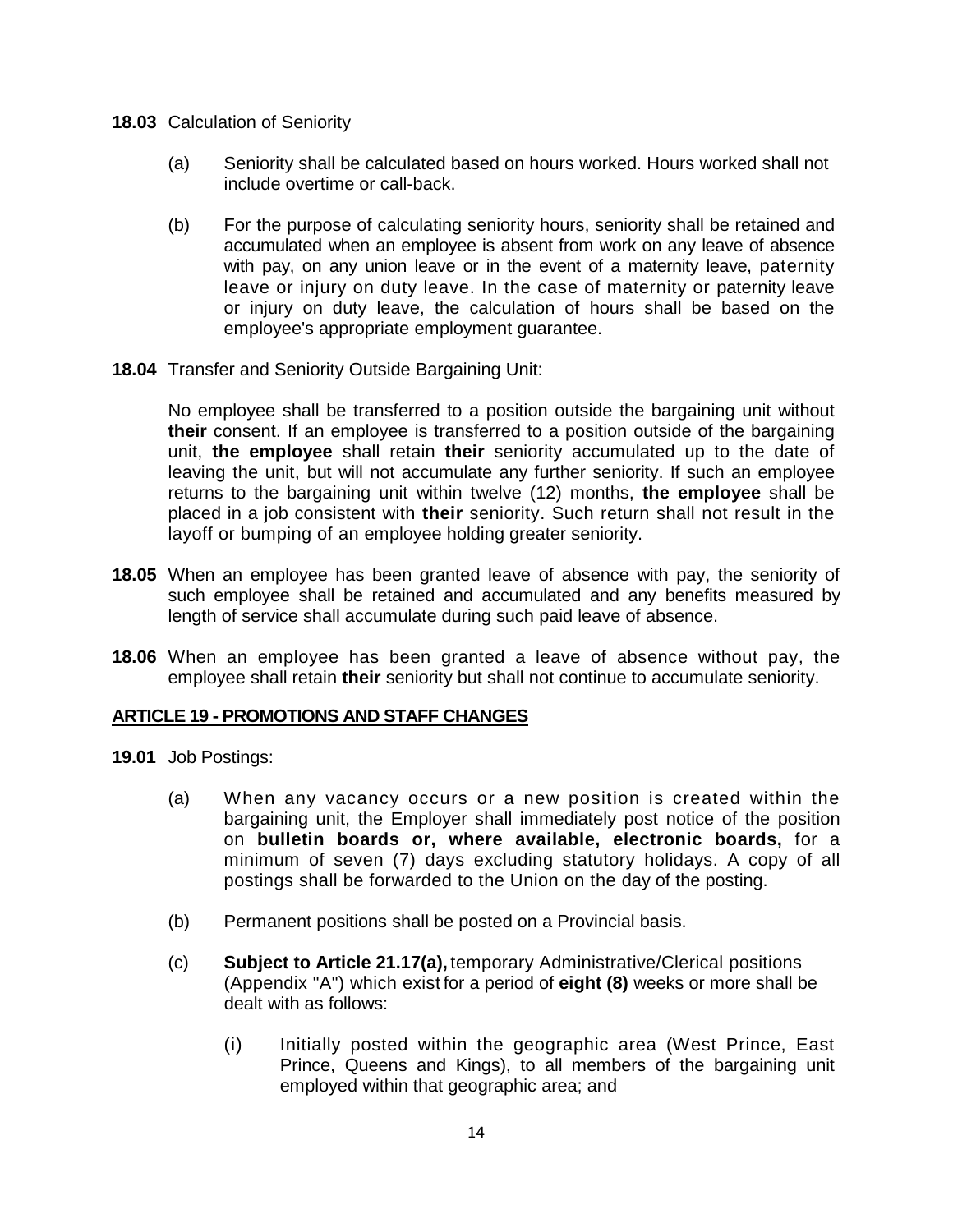- (ii) If the position is not filled in step (i), it shall be posted on a Provincial basis as open to all members of the bargaining unit.
- (iii) For the purposes of step (i) only, a casual employee who has not worked in a particular geographic area for more than one (1) year, shall not be deemed to be employed within that geographic area and as such, shall not be considered for the initial job competition. Notwithstanding the foregoing, such an employee would still retain **their** casual status within that geographic region.
- (d) **Subject to Article 21.17(a)**, temporary Professional or Technical positions (Appendix "B") which exist for a period of **eight (8)** weeks or more shall be posted on a Provincial basis as open to all members of the bargaining unit.
- **19.02** Information on Postings:

Such notice shall contain the following information: nature of position, qualifications, required knowledge and education, skills, shift, the number of hours of work, wage or salary rate or range. Such qualifications and requirements shall be those necessary to perform the job function and may not be established in an arbitrary or discriminatory manner. **It is understood that the Employer may establish gender specific positions, and where it does so, the requirement shall be included in the posting.** 

**19.03** No Outside Advertising:

No outside advertising for any vacancy shall be placed nor shall any outside applicant be considered for a vacancy until the applications of present employees have been fully processed. When advertising outside, all advertisements shall state that such position is unionized and that wages and benefits are as the Collective Agreement of the International Union of Operating Engineers Local 942. This does not prevent the Employer from receiving and retaining on file unsolicited applications from outside the bargaining unit.

- **19.04** Within seven (7) working days of the date of appointment to a vacant or newly created position, the name of the successful applicant shall be posted on the bulletin board for a minimum of seven (7) working days excluding weekends and holidays.
- **19.05** Role of Seniority in Promotion and Transfers:

In making staff changes, primary consideration shall be given to qualifications and ability to perform the required duties. When qualifications and ability are equal, seniority shall govern.

- **19.06** Trial Period:
	- (a) The successful applicant for a permanent position shall be placed on trial in the new classification for a period of **three hundred and twenty five and**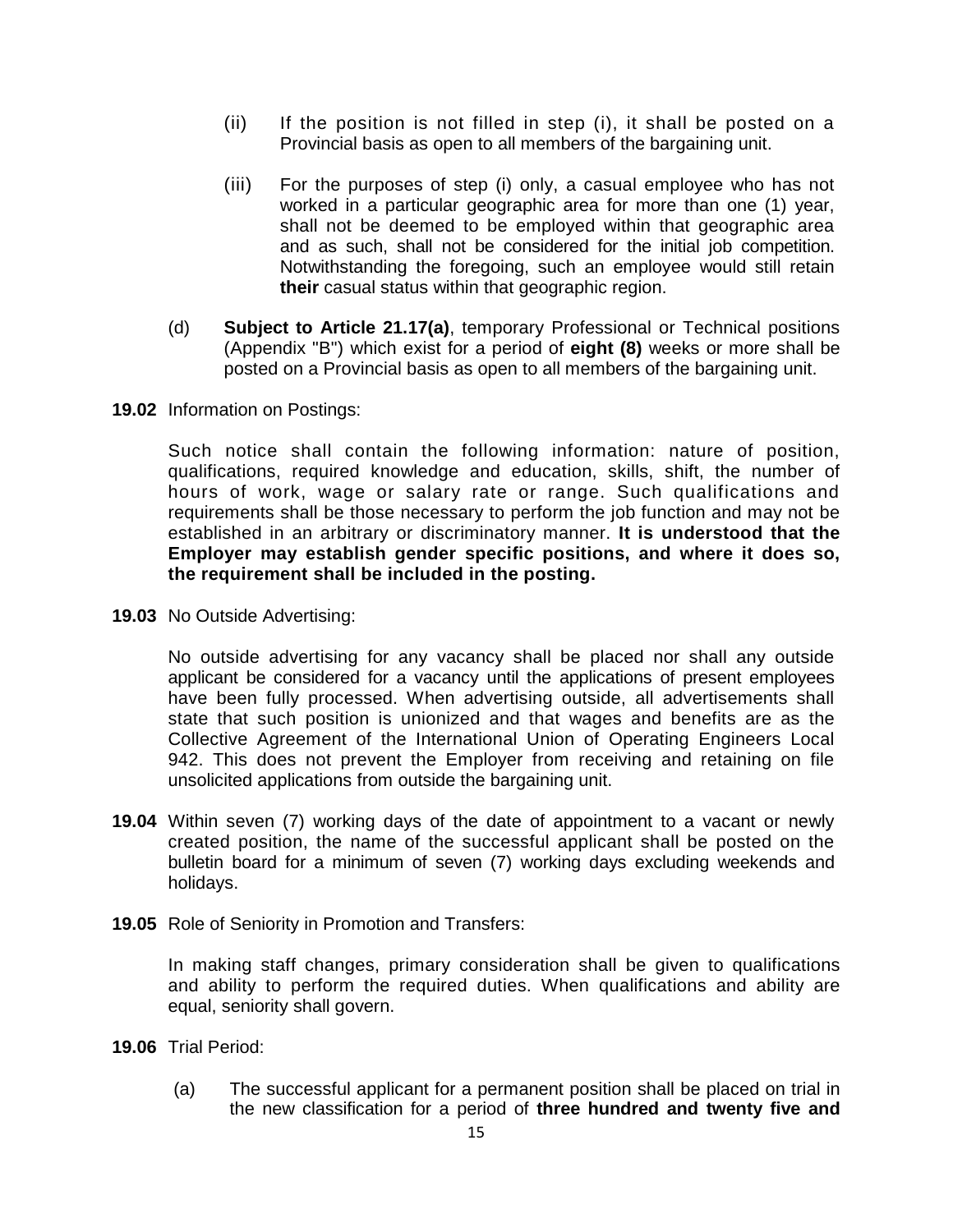**one half (325.5)** working hours. This trial period may be extended by written agreement of both parties. Conditional on satisfactory service, the employee shall be declared permanent after the period of **three hundred and twenty five and one half (325.5)** working hours. In the event the successful applicant proves unsatisfactory in the position during the trial period, or if the employee is unable to perform the duties of the new classification, **the employee** shall be returned to **their** former position, wage or salary rate and without loss of seniority. Any other employee promoted or transferred because of the rearrangement of position shall also be returned to **their** former position wage or salary rate without loss of seniority. If the permanent position is within the same classification and work unit, no further trial period shall be required.

- (b) The successful applicant for a temporary position shall be placed on trial in the new position for a period of one hundred and fifty (150) working hours in the case of a position of less than six months. In a position of six months or greater, the applicant shall be placed on trial for a period of one hundred and fifty hours, which may be extended by up to one hundred and fifty hours provided that written notice is given to the applicant and the Union. In the event the successful applicant proves unsatisfactory in the position during the trial period, or if the employee is unable to perform the duties of the position, **they** shall be returned to **their** former position, wage or salary rate and without loss of seniority. Any other employee promoted or transferred because of the rearrangement of position shall also be returned to **their** former position wage or salary rate without loss of seniority. If the temporary position is within the same classification and work unit, no trial period shall be required.
- **19.07** If a vacancy exists, then a permanent full time or a permanent part-time employee who has completed **their** probationary period, may apply for the position and shall be given preference over casual employees in accordance with this Article.
- **19.08** (a) Casual employees who apply for a temporary or permanent position shall be given preference over new applicants where the employee has the qualifications and ability to perform the duties of the position.
	- (b) A casual employee hired in a temporary position for a period of twelve (12) months or more will be entitled to the benefits outlined in Articles 39.01 and 39.02
- **19.09** Consideration for promotion shall be given to an employee who does not possess the required qualifications, provided **the employee**:
	- (a) has at least five years service in the bargaining unit;
	- (b) is currently preparing for qualifications prior to filling of the vacancy; and
	- (c) is senior to the qualified applicants. In the event there is more than one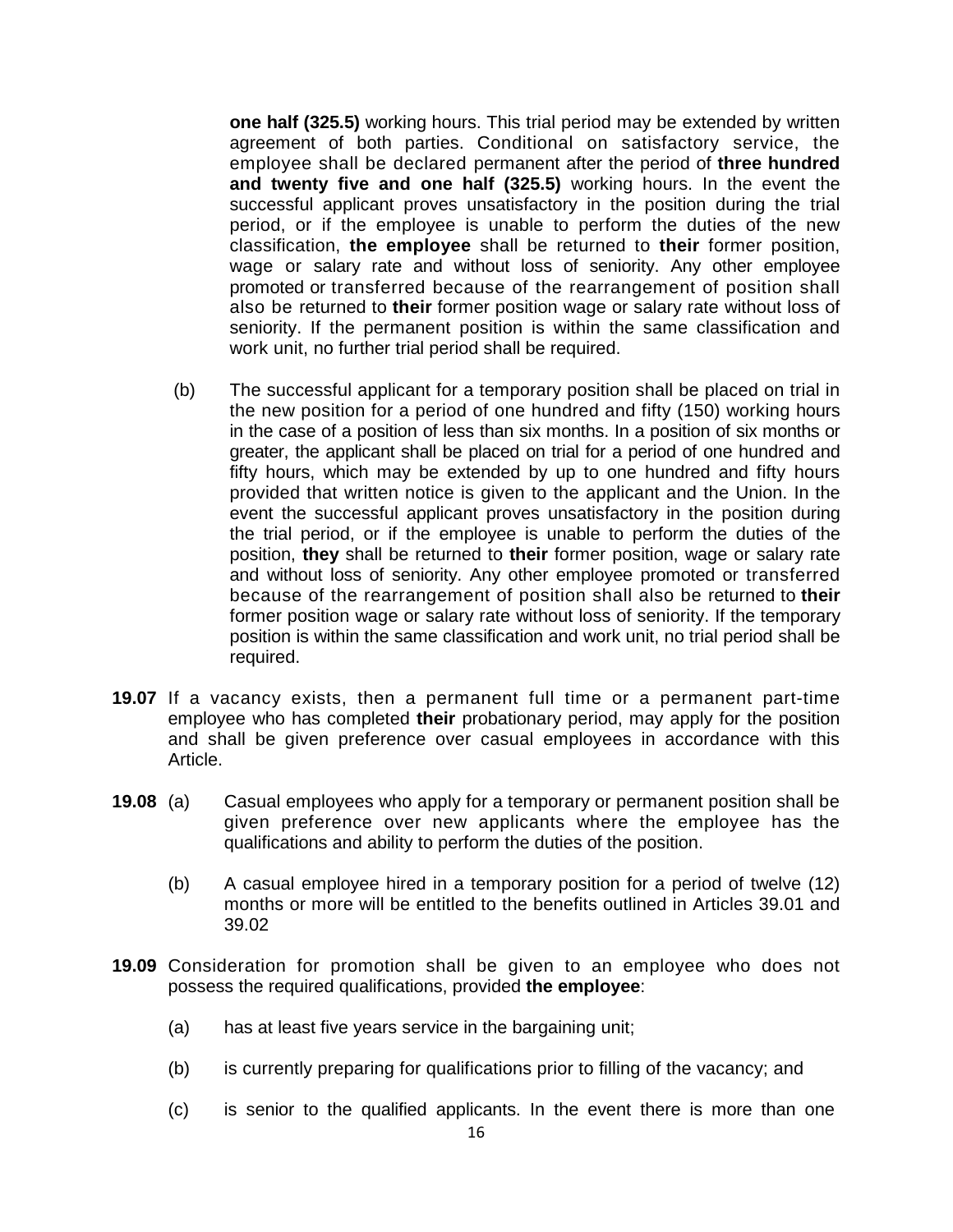applicant who meets these criteria, consideration shall be limited to the senior applicant.

Such employee will be given a trial period to qualify within three months of commencement of the position and to revert to **their** former position if the required qualifications are not met within such time.

- **19.10** Consideration for promotion shall be given to the senior applicant who does not possess the stated qualifications, but who has at least three years of equivalent work experience. Where there are more than three qualified permanent applicants, such consideration shall not be required.
- **19.11** Unsuccessful applicants may request a post board discussion to review the results of their interview. Such requests shall be made to the staffing officer.
- **19.12** The Employer shall make every reasonable effort to fill posted vacancies on a timely basis.
- **19.13** (a) An Employee who applies for and receives a temporary position in accordance with the provisions of this Collective Agreement, shall be required to complete the term of the position before **the employee** shall be permitted to commence another temporary position.
	- (b) An Employee may apply for another temporary position if:
		- (i) the closing date is within four (4) weeks of the completion of **their**  current temporary position; or
		- (ii) the commencement date for the posted position is after the completion of the current temporary position.
	- (c) An Employee may apply for and commence a permanent position before completing any temporary position.
- **19.14** When a permanent employee possessing the necessary qualifications and requirements, is the sole qualified permanent employee applying for a temporary or permanent position within their current classification, with similar duties and the same immediate supervisor/manager, they may be awarded the position without having to undergo an interview.
- **19.15 Upon request by the Union, the Employer shall provide the Union with a list of posted positions in the bargaining unit or in certain classifications in the bargaining unit that, as of the date of the request, have not been filled.**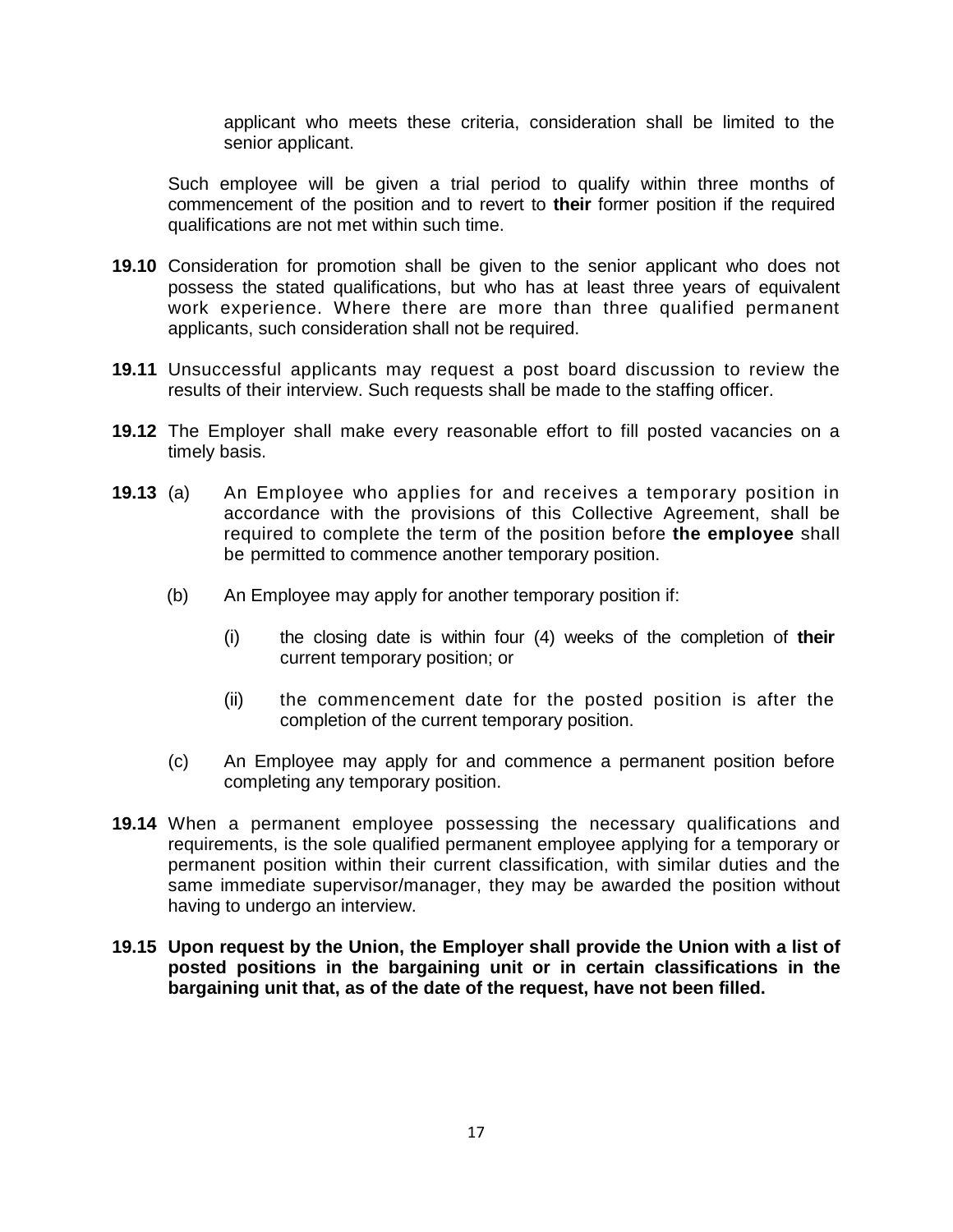## <span id="page-23-0"></span>**ARTICLE 20 - LAY-OFFS AND REHIRING**

**20.01** Lay-off shall mean:

the termination of employment of an employee; or a reduction in the employee's regular hours of work, due to:

- (a) a lack of work; or
- (b) a reduction or a discontinuation of a service or services.
- **20.02** Both parties recognize that job security shall increase in proportion to length of service. Therefore, in the event of a lay-off, employees shall be laid off in the reverse order of their seniority. Employees shall be recalled in the order of their seniority providing they are qualified to do the work.
- **20.03** No new applicant will be hired until those laid off have been given an opportunity for re-employment in positions for which qualified.
- **20.04** An employee who has received notification of lay-off may:
	- (a) displace (bump) an employee with less seniority in the same or lower paid classification, provided **the employee** is qualified to do the work, and shall notify the Employer and the Local of **their** decision to do so within five (5) working days of the lay-off notice. Bumping shall be restricted to positions in the same geographic area as the employee's current position (West Prince, East Prince, Queens and Kings); or
	- (b) apply for severance pay and waive the right to recall; or
	- (c) accept lay-off with recall rights.
- **20.05** The Employer shall provide any employee who exercises bumping rights with written notice of transfer to **the employee's** new position. Any employee displaced by such transfer shall be provided with written notice of lay-off in accordance with Article 20.06.
- **20.06** The Employer shall notify employees who are to be laid off forty-five (45) calendar days prior to the effective date of lay-off, or award pay in lieu of, unless a greater period of notice is required by legislation, in which case such greater period of notice or pay in lieu thereof shall be given. Pay in lieu of notice shall be based on the number of hours the laid off employee would have normally been scheduled to work.
- **20.07** When an employee bumps into a position with the lower maximum rate of pay, the employee shall continue to receive pay at **the employee's** rate of pay in effect at the time until such time as the maximum rate of pay for **their** new position exceeds **their** rate of pay in effect at the time of the bumping.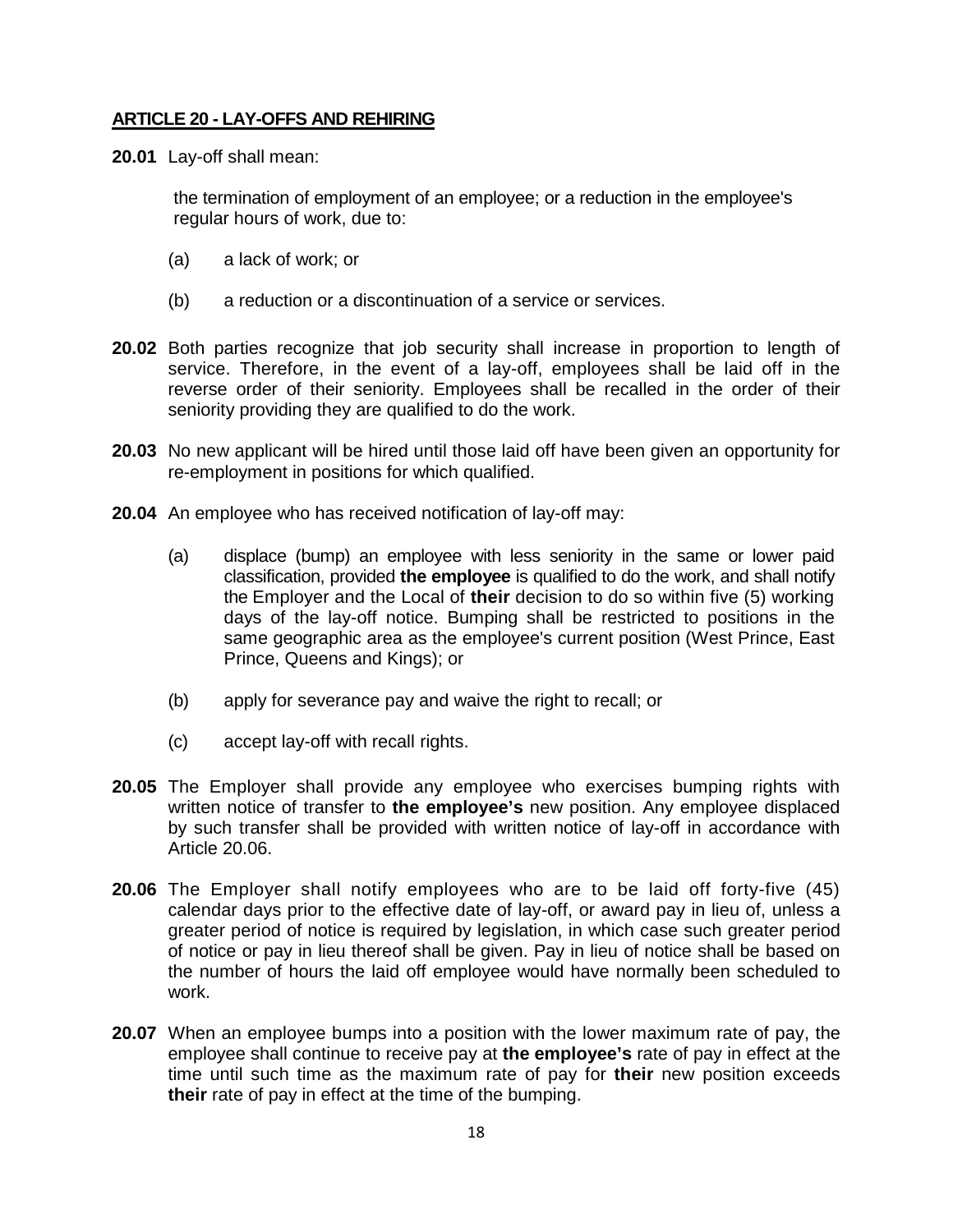- **20.08** (a) Recall rights shall exist for a period of eighteen (18) consecutive months and shall lapse if the lay-off lasts more than eighteen (18) consecutive months. Notwithstanding Article 18.02(e), should an employee on lay-off be recalled for a period of time less than thirty (30) calendar days, the employee shall not be required to return to work. If the employee does return to work, **the employee** shall accrue seniority and any benefits measured by length of service for all hours worked.
	- (b) Employees who are recalled for temporary periods of work shall not require a notice of lay-off when the recall is for a specific period and the layoff date is pre-determined and announced at the time of the recall.
	- (c) Employees who are recalled for temporary periods of work and are subsequently laid off shall have their recall rights renewed for a period of eighteen (18) consecutive months.
- **20.09** Employees with recall rights are entitled to the benefits of Article 39.01 and Article 39.02 of the Collective Agreement.
- **20.10** Employees on lay-off are entitled to apply for any job vacancies arising out of job postings.
- **20.11** An employee who is laid-off shall receive a temporary travel allowance if **the employee** has to travel more than 10 kilometers further to get to work, as a result of either exercising **the employee's** bumping rights or successfully applying for a vacancy in the same geographic area [see 20.04 (a)]. This allowance shall be paid pursuant to Article 22.11 for the increase in distance travelled between the employee's residence and **the employee's** new primary workplace as opposed to **their** former primary workplace. This allowance is payable for a period of one year from the date of commencement or until **the employee** changes residence, whichever occurs first.
- **20.12** An employee who receives a notice of lay-off pursuant to Article 20.01 or 20.05, shall be given a day off with pay. Operational conditions permitting, the day off shall be the day immediately following receipt of the lay-off notice.

## <span id="page-24-0"></span>**ARTICLE 21 - HOURS OF WORK**

- **21.01** All employees covered by this Agreement shall not normally work in excess of seven and one-half (7.5) hours per day, five (5) days per week. The normal weekly hours of work shall be thirty-seven and one-half (37.5) averaged over a four (4) week period. The designated meal period shall not be less than thirty (30) minutes each shift. Employees who are not permitted to leave the work station during the meal period shall be paid at time and one half (1.5) for the meal period.
- **21.02** Each employee shall receive two (2) consecutive days off in each week unless otherwise agreed.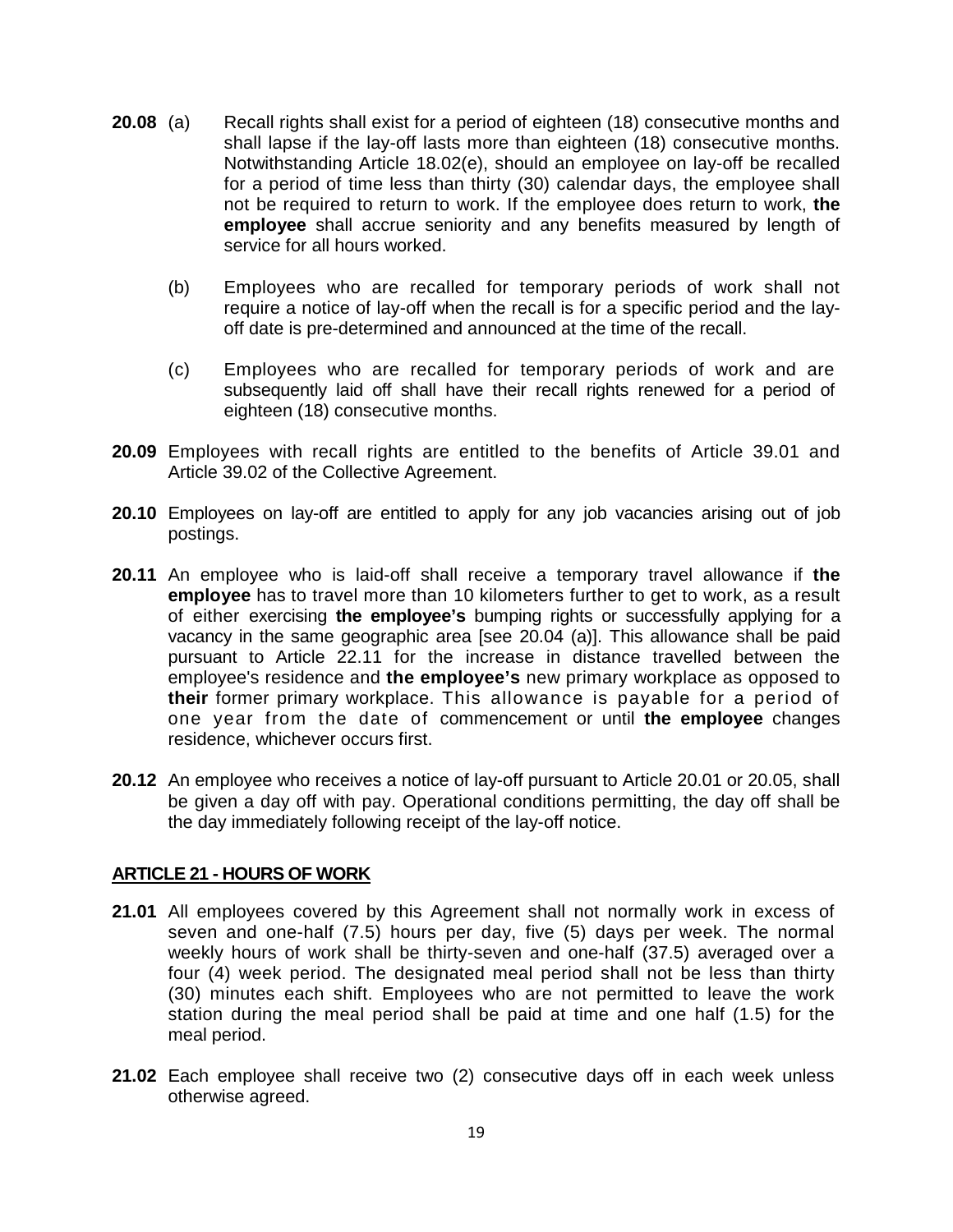- **21.03** The Employer will guarantee one (1) weekend off out of every three (3) weekends, and where possible, every second weekend off. Employees shall not work more than two (2) consecutive weekends without a weekend off, unless otherwise mutually agreed.
- **21.04** (a) Shift schedules, including starting and stopping times, shall be posted in the appropriate work unit at least four (4) weeks in advance. The employee concerned shall be notified at least twenty-four (24) hours in advance if a change is made in the schedule, including starting and stopping times. If the employee does not receive at least twenty-four (24) hours notice in advance, the employee shall be compensated for all hours worked **the employee** would normally have had off at the overtime rate. If a change in the schedule results in the employee working on a day **the employee** had scheduled off the employee shall have **their** day off rescheduled at an alternate day. An employee who reports for work at a scheduled starting time and has not received prior notice that the starting time of a shift has changed shall be paid for the scheduled hours at the employee's regular rate of pay, if no work is made available for the employee.
	- (b) If a casual employee is scheduled for work at least forty-eight (48) hours in advance and is notified of the cancellation of the shift less than twelve (12) hours in advance, then the employee shall report to work and work the shift.
	- **(c) If a part-time or casual employee is required by the employer to attend a staff meeting, the part-time or casual employee shall be paid for the time spent at the staff meeting at the employee's regular rate of pay but it shall not be less than one (1) hour.**
	- **(d) Part-time or casual employees who are called in to work and work part of a shift shall not be paid less than three (3) hours at the part-time or casual employee's regular rate of pay.**
- **21.05** Rotations from one shift to another shall be divided equally among the available employees during the term of this Agreement. Such rotations will not apply to employees hired for permanent evening or night shifts or to those who by mutual agreement between the Employer and the Employee, are assigned to work evening or night shifts. Employees will not be required to rotate to more than two (2) shifts in any given week.
- **21.06** No employee shall be required to work more than seven (7) consecutive shifts without days off.
- **21.07** There shall be at least sixteen (16) hours between shifts unless otherwise agreed to by mutual consent.
- **21.08** Each employee may state **their** preference with regard to days off before the work schedule is drawn up and consideration shall be given to these preferences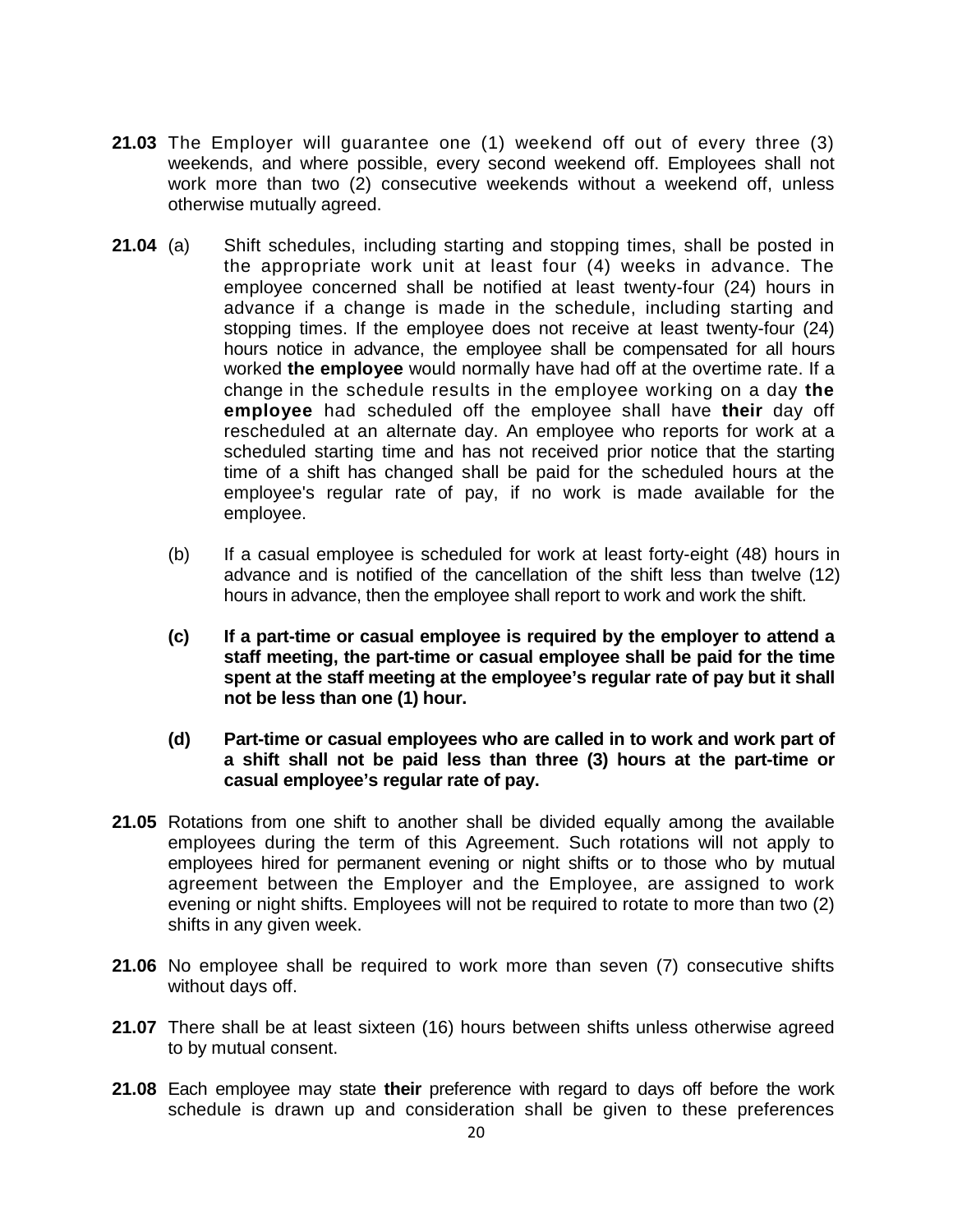whenever they do not conflict with the need to maintain service and adequate levels of staffing.

- **21.09** An employee shall not be required to work a double shift without **their** consent. All hours worked on the second shift shall be at the overtime rate.
- **21.10** Employees may exchange their days off with the consent of their immediate supervisor.
- **21.11** There shall be no split shifts unless mutually agreed between the employee and the Employer.
- **21.12** Each employee shall receive two (2) ten (10) minute rest periods on each shift.
- **21.13** The changing of Daylight Saving to Standard Time, or vice versa, shall not result in employees being paid more or less than their normal scheduled daily hours, and no overtime shall accrue.
- **21.14** (a) Attendance at educational workshops, training courses, professional meetings, for a period of not less than six (6) hours shall be considered a full working day, or a complete shift.
	- (b) For employees working shifts of greater than (seven and one-half) 7.5 hours paid leave to attend educational workshops, training courses, professional meetings, for a period of not less than six (6) hours shall be considered a (seven and one-half) 7.5 hour work day. The remaining hours shall be worked on the same day as the educational workshop, training course or professional meeting day unless it is mutually agreed otherwise.
	- (c) No employee shall suffer a loss of pay as a result of time spent in or traveling to and from education workshops, training courses or professional meetings.
- **21.15** Notwithstanding the hours of work as outlined in this Article, alternate schedules for a particular area or work unit may be adopted by mutual consent of both parties provided the total hours of work over a scheduled period are not changed. The alternate schedule shall remain in effect unless either party gives sixty (60) days notice of its intent to terminate the alternate arrangement
- **21.16** (a) A shift differential premium of \$2.75 per hour shall be paid to an Employee for work performed between 1700 hours and 0700 hours, providing the majority of the Employee's shift falls within this time period.
	- (b) A weekend premium shall be paid to an employee for all hours worked between 2400 hours Friday and 2400 hours Sunday. The rate shall be \$2.00 per hour effective as of the signing date of this Agreement.
	- (c) Notwithstanding Article 21.16(a), Employees working a day shift of more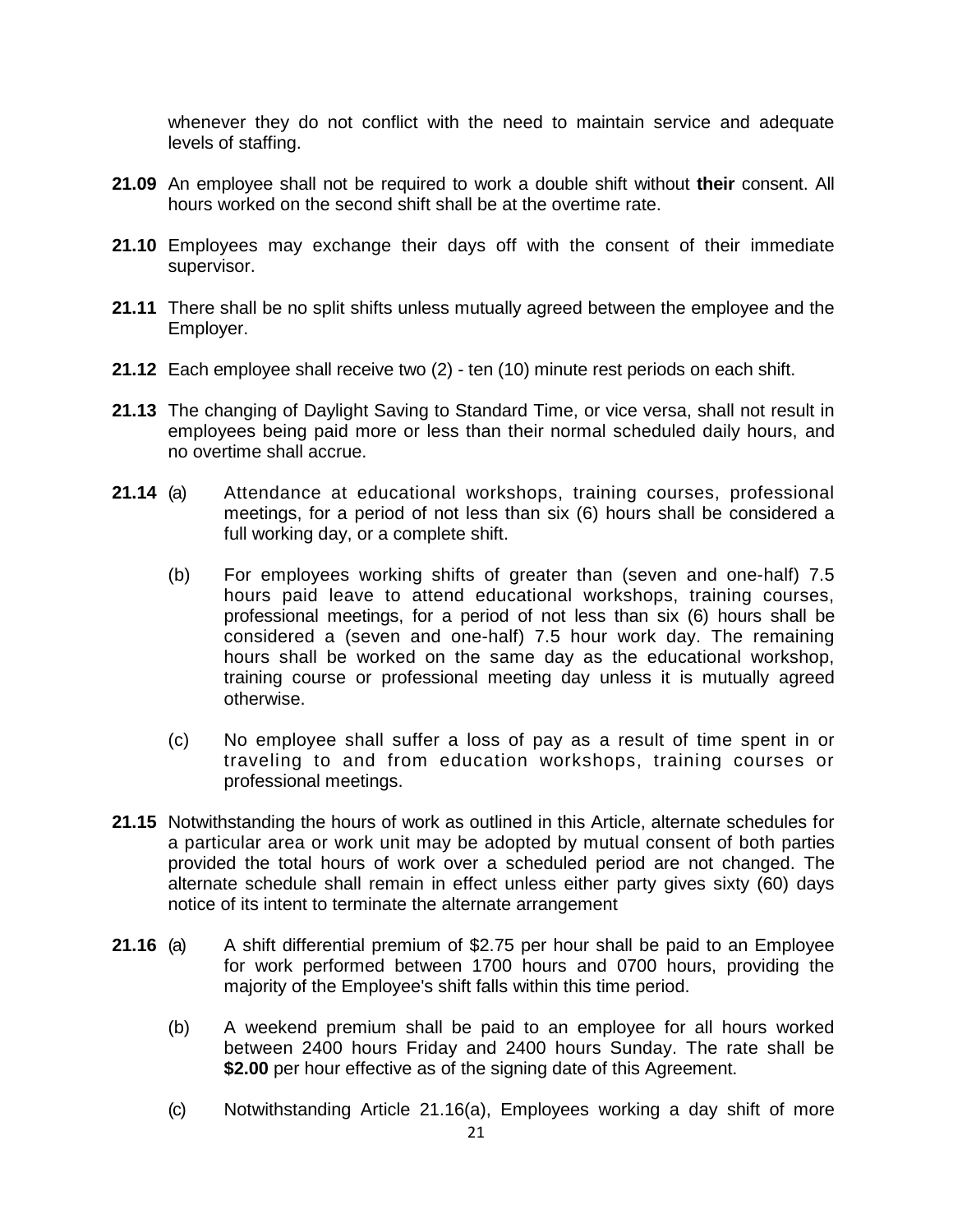than 7.5 hours shall receive the shift differential premium for all hours worked beyond what would normally constitute part of a 7.5 hour day shift from 1700 hours.

- (d) The weekend premium shall be paid in addition to the shift differential premium.
- **21.17** (a) Part-time employees who want to work in excess of their minimum employment guarantee shall be given preference over casual employees for extra shifts in their department provided they have given their Employer written notification and provided the extra shifts are booked forty-eight (48) hours prior to the effective date of the Shift Schedule posted pursuant to Article 21.04 or in any instance where the shift is available fourteen days in advance. Such shifts will be reasonably distributed amongst those part-time employees who have given notification.
	- (b) Permanent part-time employees who are scheduled for extra shifts less than forty-eight (48) hours in advance are not entitled to paid leave for those extra shifts.
	- (c) Full-time or part-time employees shall not be permitted to exchange their own shifts for available extra shifts until after they have been offered to the parttime employees pursuant to Article 21.17(a) and the casual employees in the department.
	- (d) Permanent part-time employees shall not be required to work in excess of their minimum employment guarantee unless there are exceptional circumstances. Those part-time employees who do not wish to work extra shifts but do so at the request of the Employer with less than forty-eight (48) hours notice shall be paid at the overtime rate.
	- (e) At the request of the employee, compensation for an extra shift shall be granted in the form of time off in lieu. If the alternate time off cannot be scheduled within 30 days, payment shall be made at the regular hourly rate.
	- (f) If a part-time employee is scheduled for an extra shift at least 48 hours in advance, and is notified of the cancellation of the shift less than 12 hours in advance, the employee shall report to work and work the shift.
- **21.18** Flexible Hours:
	- (a) Subject to Employer and Union approval, non-shift employees may voluntarily opt for an alternate work schedule which permits them to complete their normal weekly hours of work of thirty-seven and one half (37.5) hours averaged over a four week period. Such alternate schedules shall

be posted in the manner prescribed by the Collective Agreement for the regular schedule.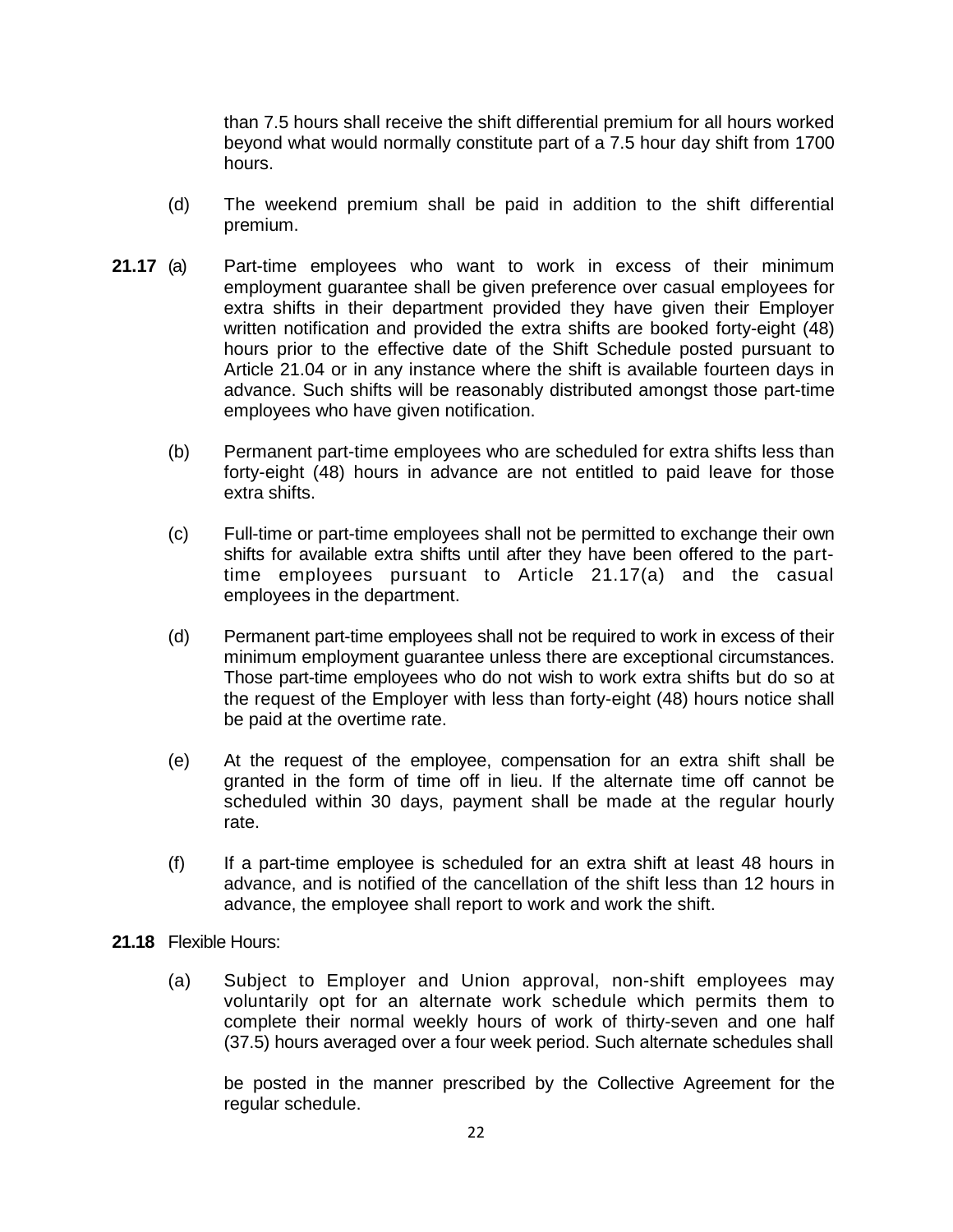- (b) All requests and responses under this article shall be in writing, and copied immediately by the Employer to the Union office.
- (c) Overtime shall be payable for work in excess of their newly scheduled shift(s) or in excess of thirty-seven and one half (37.5) hours averaged over a four (4) week period.
- (d) Where the employee works a twelve (12) hour shift, the designated meal period shall not be less than forty-five (45) minutes each shift and there shall be two (2) fifteen (15) minute rest periods per shift.
- (e) Where more than one employee requests an alternate work schedule (within the same work area) and the Employer is unable to accommodate all requests, seniority shall prevail.
- (f) Unless mutually agreed between the Employer and Union, alternate work schedules shall not be permitted where it results in an increased workload or a scheduling change for other employees.
- (g) The Employer or the employee may cancel an alternate work schedule on reasonable grounds by giving at least four weeks notice.
- (h) The employee shall not earn shift differentials or week-end premiums that **the employee** would not otherwise receive under **their** regular schedule.
- **21.19** Line sharing and job sharing arrangements are available to allow members an opportunity to alter their regular hours. The guidelines for such arrangements are set out in Appendices "D" and "E"
- **21.20** An employee who is out of province on Employer business shall be reimbursed for meals at whichever is greater, Treasury Board policy or the following:
	- (a) breakfast at \$10.00
	- (b) lunch at \$15.00
	- (c) dinner at \$25.00

When an employee is required to travel outside Canada, the meal allowances outlined above may be claimed in U.S. funds.

- **21.21** An employee who is within the province on Employer business, shall be reimbursed for meals at whichever is greater, Treasury Board policy or the following:
	- (a) breakfast at \$8.00 if the employee was away from **their** residence on employer business on the preceding evening and was required to remain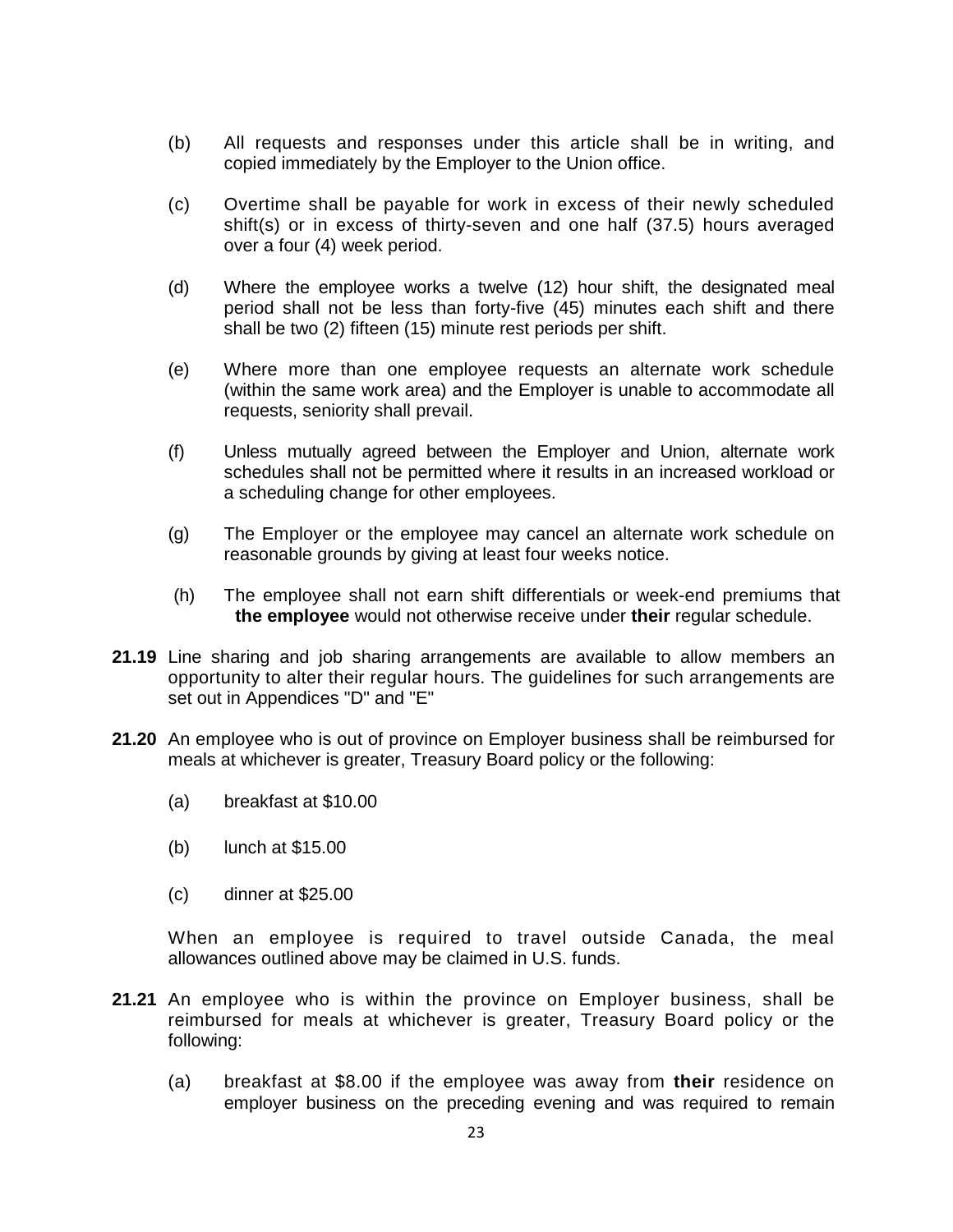there overnight, or if the time of departure from **their** residence was earlier than 6:00 a.m.

- (b) lunch at \$10.00 if the employee was away from **their** residence the previous night.
- (c) dinner at \$16.00 if the time of departure from the worksite is later than 6:30 p.m.

## <span id="page-29-0"></span>**ARTICLE 22 - OVERTIME**

- **22.01** (a) An employee who works in excess of normal weekly hours or **their** normal shift shall be eligible for overtime at time and one-half **their** regular rate.
	- (b) The overtime rate shall change from time and one half (1.5) to double time (2) after fifteen consecutive hours of work.
- **22.02** (a) (i) At the request of the employee and where operational requirements permit, compensation for overtime shall be granted in the form of time off at the appropriate overtime rate. If the alternate time off cannot be scheduled prior to the end of the fiscal year, payment shall be made at the applicable overtime rate.
	- (ii) Notwithstanding subparagraph (a)(i) permanent employees may carry forward up to a maximum of fifty two and one-half (52.5) hours of unused time in lieu into the next fiscal year. All unused time in lieu that is not carried forward shall be paid out prior to March 31st of each fiscal year at a time requested by the employee.
	- (b) Requests to bank earned overtime shall be restricted to the permanent or temporary position within which it is earned. Additional hours or overtime worked in an alternate position other than a permanent or temporary position, shall be paid at the appropriate rate
- **22.03** Compensation for overtime shall be calculated on the basis of the employee's equivalent hourly rate.
- **22.04** Compensation for overtime worked shall not be claimed or received for a period of extra duty of less than fifteen (15) minutes at the end of a shift sufficient to provide a reasonable overlap between shifts. Where overtime in excess of such a period is worked, the compensation for overtime shall be calculated from the beginning of such period.
- **22.05** Overtime beyond the limits of 22.04 above shall be calculated to the nearest halfhour.
- **22.06** Overtime must be authorized by the immediate supervisor or **their** delegate, and where possible it shall be pre-authorized. The Employer shall provide as much advance notice as is possible of any need to work overtime.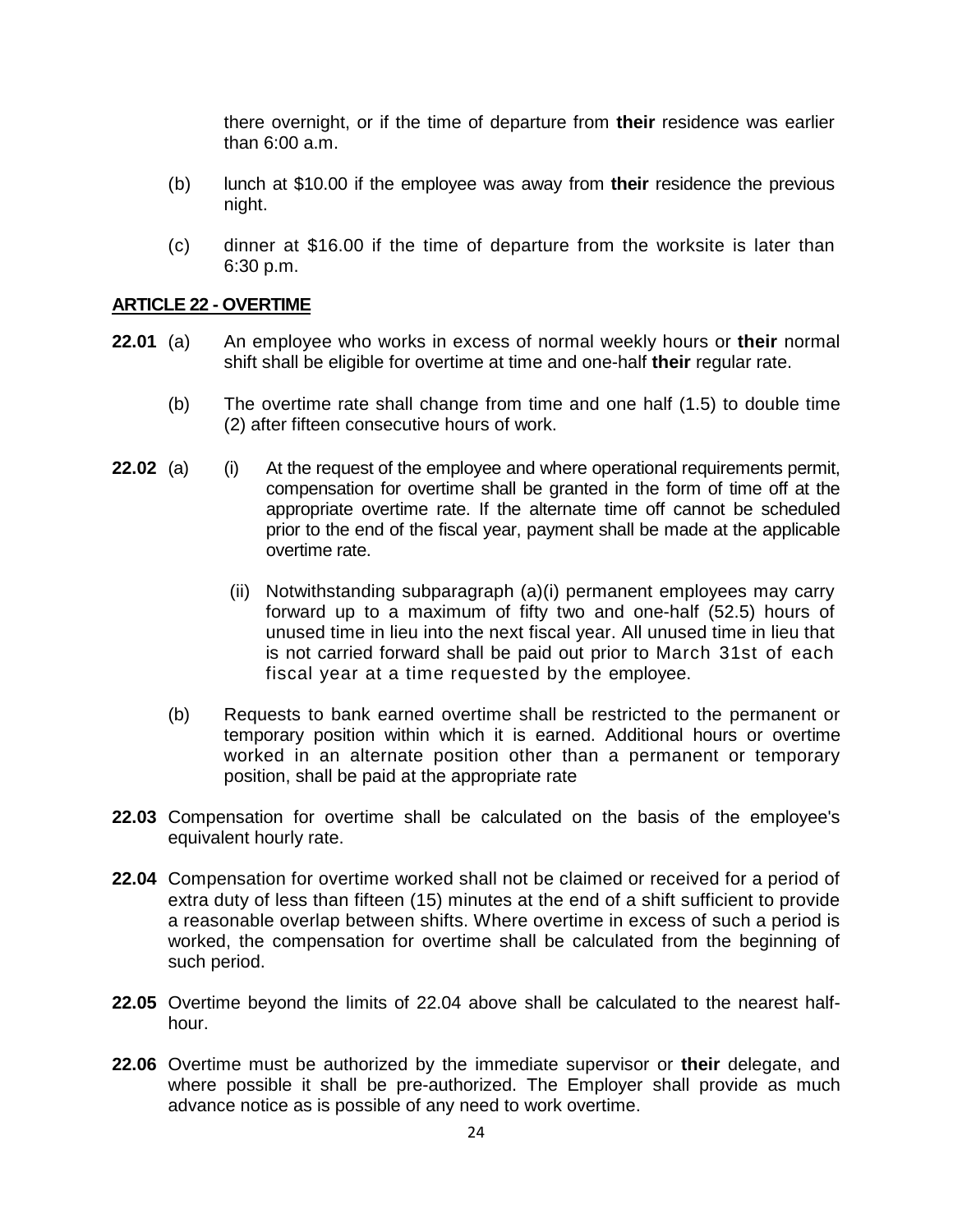- **22.07** (a) Overtime shall apply to all full-time employees called back to work on scheduled days off, or vacation.
	- (b) Overtime shall apply to part-time employees called back to work while on vacation.
	- (c) Overtime at double the regular hourly rate or double time off in lieu shall apply to all employees called back to work while on vacation leave. The employee's vacation leave shall be rescheduled to another time mutually agreeable to the employee and the Employer. Should the Employee be called back for only a portion of a regular shift, **the employee** shall have the entire vacation day rescheduled.
- **22.08** (a) (i) Call-back is a condition of employment whereby an employee, after **they have** completed **their** work period and has left **their** place of work and prior to reporting for **their** next regular scheduled work period, is called back to work and returns to work prior to **their** next regular scheduled work period for a period of non-contiguous overtime.
	- (ii) In the event that an employee on stand-by is called at home but is not required to return to work in order to complete a call, **the employee** shall be compensated at the appropriate overtime rate calculated at the nearest half hour. This is limited to calls that require the employee to carry out a requested task such as staff scheduling, providing direction or instructions. An employee who receives more than one call in a thirty (30) minute period, shall be compensated on the basis of one continuous period.
	- (iii) In the event that an employee at article  $22.08$  (a) (ii) is not on standby, **the employee** shall also be compensated at the appropriate overtime rate but shall not be entitled to standby pay.

Overtime paid pursuant to this article shall be subject to Employer authorization.

(b) Employees who are called back to work and report to work will be paid at triple the hourly rate calculated on **their** regular scale for the position for the first hour or a portion thereof worked, and the applicable overtime rate for the position for each subsequent hour or portion thereof. If an employee receives a **subsequent** callback within seventy-five (75) minutes of the beginning of the first call (time of arrival at the unit), then the employee shall be compensated for only one call back. Call-back must be authorized by the immediate supervisor. At the request of the employee, and where operational requirements permit, compensation for call-back shall be granted in the form of time off. If the alternate time off cannot be scheduled prior to the end of the fiscal year, payment shall be made in accordance with Article 22.02(a)(1i).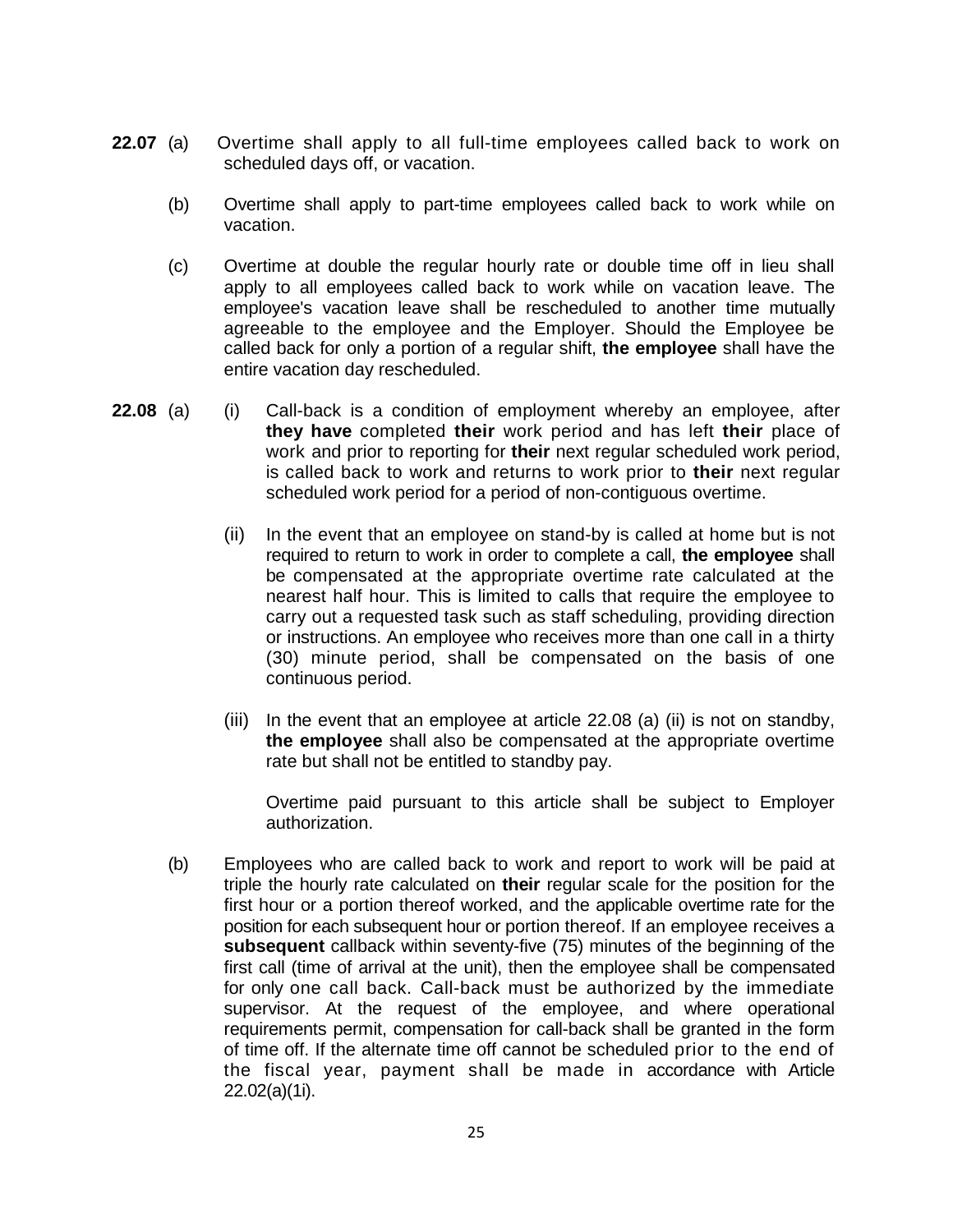- **(c) An employee who is on call, and who is called back to work and reports for work shall be reimbursed for travel as follow:** 
	- **(i) at the per kilometer rate set from time to time by Treasury Board to a maximum of \$20.00 per call; or**
	- **(ii) an allowance of six (\$6.00) per call, to a maximum travel claim of three (3) calls in a twenty-four (24) hour period, which begins when the employee starts their assigned call period. This allowance is taxable.**
	- **(iii) notwithstanding (i) and (ii) above, an employee may choose to be reimbursed for actual transportation costs (taxi) to a maximum reimbursement amount of twenty dollars (\$20.00) per call.**

## **Each calendar year employees shall elect to claim under (i) or (ii).**

- (d) Call-back applies only to Radiation Technologists, Medical Laboratory Technologists, E.C.G. Technicians, E.E.G. Technicians, Respiratory Therapists, Cardio Pulmonary Technologists, Combined Technicians, Occupational Therapists, Muclear Medicine Technologists, Physiotherapists, Biomedical Technologists, Medical Records staff, Pharmacy staff, Radiation Therapists, Diagnostic Sonographers and any other employee who may be subject to call-back.
- **22.09** Stand-By Pay:

An employee who is required to remain on call or stand-by, on completion of their regular hours of work or while on regularly scheduled days off, shall be paid a premium of **\$3.00** for each hour or portion thereof they are required to stand-by or remain on call. All stand-by duties shall be authorized and scheduled by the Employer and no compensation shall be granted for the period of stand-by if the employee does not report for work when required.

- **22.10** Overtime and stand-by shall be rotated among the qualified employees of the affected work unit unless the employees agree otherwise amongst themselves
- **22.11** Travel Allowance
	- (a) An employee who operates **their** own motor vehicle in the performance of **their** duties is eligible to claim reimbursement at the PEI Government rate per kilometer.
	- (b) An employee who has been authorized to use a private motor vehicle for short trips is eligible to elect on an annual basis whether to claim a minimum daily allowance of six dollars and twenty five cents (\$6.25) or a short trip travel rate in accordance with Treasury Board Policy.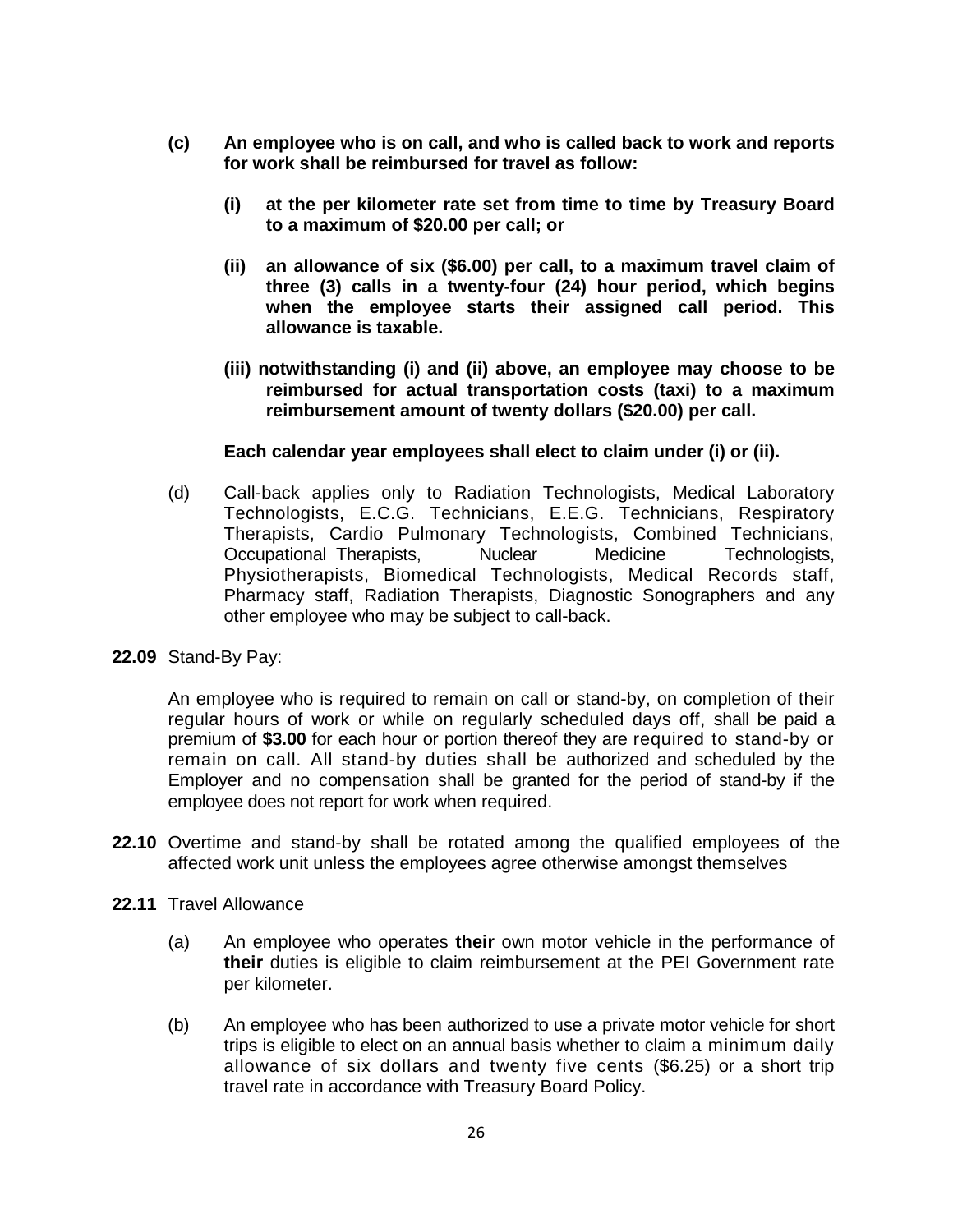## <span id="page-32-0"></span>**ARTICLE 23 - VACATIONS**

- **23.01** (a) The Employer shall maintain the presently established vacation year, and shall post the vacation policy on the bulletin board for the information of the employees.
	- (b) Vacation shall be earned from the date of employment.
- **23.02** Permanent employees shall be entitled to annual vacation with pay in accordance with years of continuous employment as follows:
	- (a) Less than one (1) year of service 9.375 working hours for each 162.5 hours worked;
	- (b) One (1) year to completion of the five (5) years 9.375 working hours for each 162,5 hours worked (112.5 working hours per year);
	- (c) After five (5) years of service to completion of fifteen (15) years of service' 12.5 working hours for each 162.5 hours worked (150 working hours per year);
	- (d) After fifteen (15) years of service 15.625 working hours for each 162.5 hours worked (187.5 working hours).
	- (e) After twenty-five (25) years of service 19.375 working hours for each 162.5 hours worked (232.5 working hours per year).

Year of service shall mean 1950 hours worked.

- **23.03** When a holiday falls within an employee's vacation period, that day shall constitute a holiday and not a day of vacation leave. Should a holiday be declared during an employee's vacation period, **they** must return on the regular date. A compensation day will be allowed at a mutually suitable date.
- **23.04** An employee whose employment is terminated for any reason shall be paid with **their** final pay an amount equivalent to any vacation which may have accrued to **their** benefit in accordance with Article 23.02 above.
- **23.05** (a) Vacation earned in a fiscal year shall, at the employee's discretion, be taken in the year earned or the following fiscal year.
	- (b) Subject to (a), vacation shall not be cumulative from year to year.
	- (c) Employees who make reasonable efforts to schedule their vacation within the year earned and the following fiscal year, and are denied, shall be eligible to carry forward to the next vacation year the reasonably requested, but denied, vacation time.
	- (d) Employees who are not making reasonable efforts to schedule their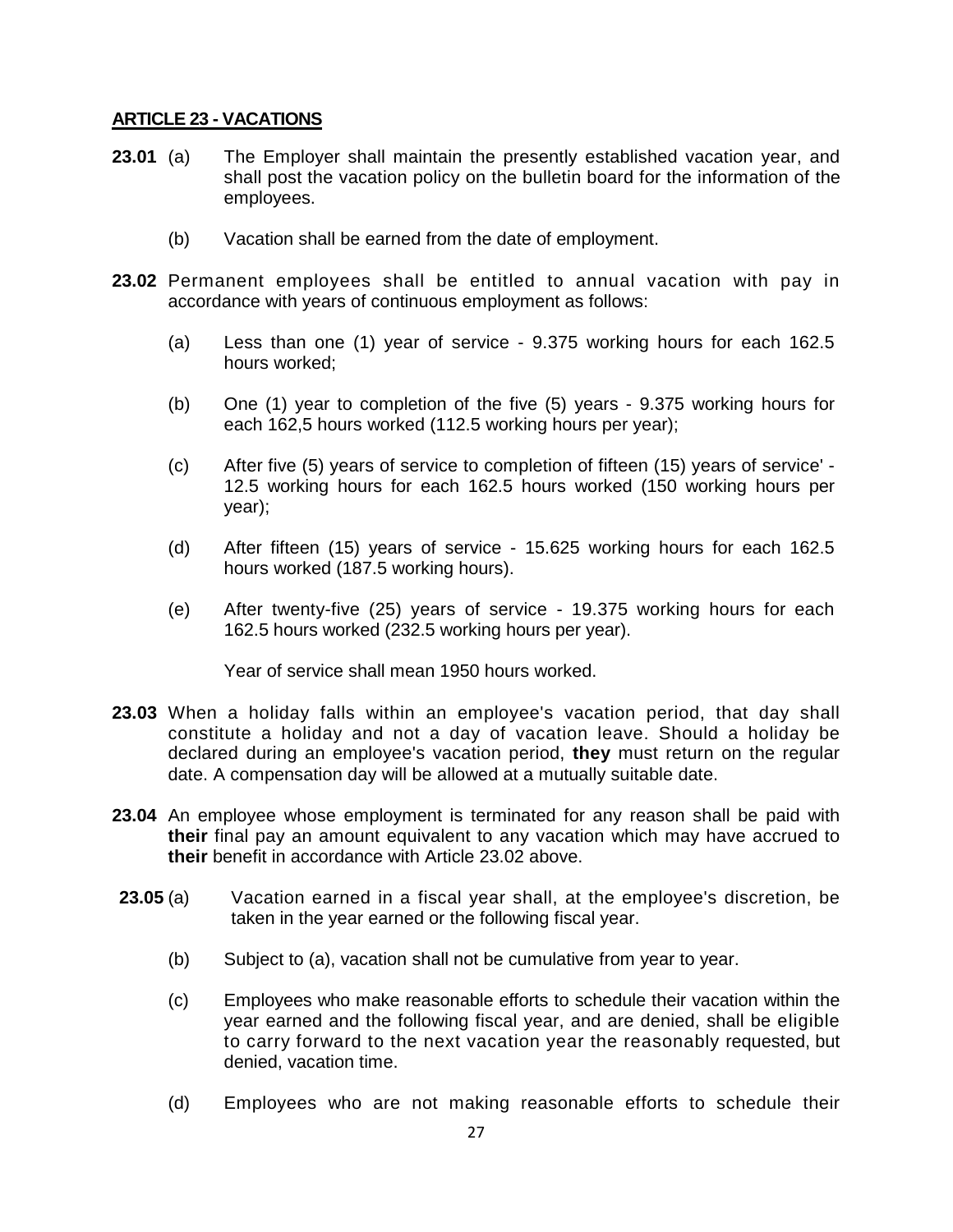vacation, and are carrying excess vacation credits, shall have their vacation scheduled by the Employer within the second year following the fiscal year in which it was earned, at a time that meets operational requirements.

- (e) In exceptional circumstances, and notwithstanding (c) and (d), an employee may request permission to carry over up to an additional one (1) year of entitlement provided the request is made in writing and submitted prior to the end of the fiscal year in which the vacation could normally be taken.
- **23.06** (a) Employees shall be given their choice of vacation periods within their work units, according to seniority. They shall submit their preferences in writing by April 1St. Vacation schedules shall then be posted by May 1St each year and shall not be changed unless mutually agreed to by the employee and the Employer. Employees shall keep a copy of their request.
	- (b) Any unscheduled vacation days (not requested prior to May 1st) shall be granted to the employee(s) who first makes the request. However, should two or more requests be submitted on the same day and the Employer is unable to accommodate each one, seniority shall prevail.
- **23.07** (a) An employee hospitalized or confined to residence on doctor's orders during **the employee's** vacation period shall qualify for use of sick leave credits upon production of a doctor's certificate and provided the illness is reported to the Employer at the time it occurs. **The employee** shall have **their** vacation days rescheduled at a later date.
	- **(b) If an employee becomes ill prior to the commencement of the employee's scheduled vacation period, the employee shall be entitled to reschedule their vacation to the extent of the sick leave, provided such illness is supported by a medical certificate. This provision does not apply to minor illnesses i.e. common colds.**
- **23.08** (a) Every effort will be made to grant vacation in one continuous period. Where operational requirements permit, three (3) weeks shall be given in the period of June 1 to September 30. Every employee shall be granted at least two (2) weeks during this period. Employees who wish to take their vacation outside of the period of June 1 to September 30 shall be granted their vacations in one continuous period where operational requirements permit. Preference of vacation periods shall be according to seniority.
	- (b) Vacation requests submitted after April 1st, shall be submitted in writing. The Employee shall retain a copy of the request. The supervisor shall respond to the request at the earliest reasonable opportunity, within a maximum of fourteen (14) days. The response shall be in writing.
- **23.09** (a) An employee, upon **their** separation from **their** Employer, shall compensate the Employer for vacation which was taken but not earned at the time.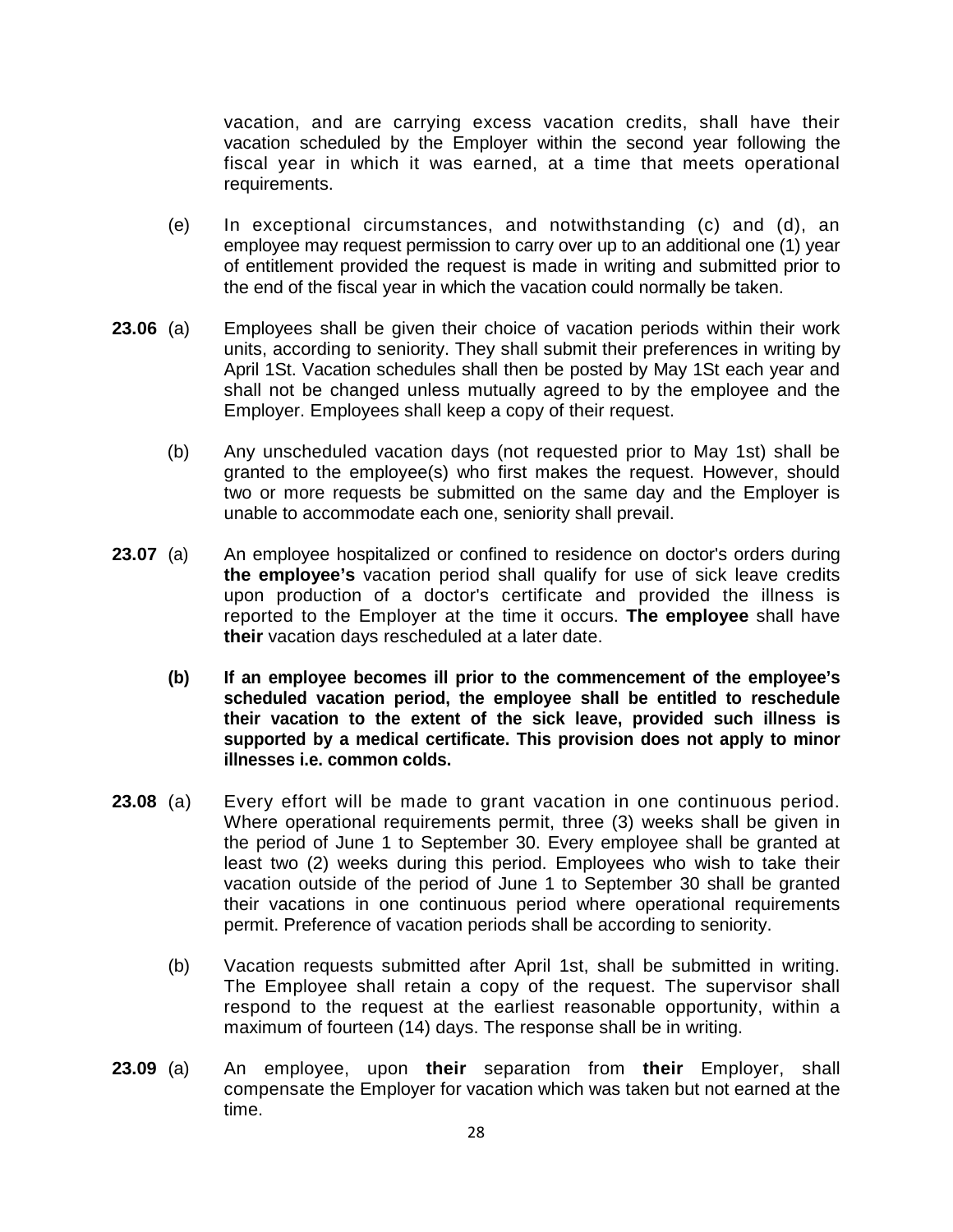- (b) An employee's estate will not be required to compensate for unearned vacation leave in case of separation due to death of the employee.
- (c) A permanent employee will not be required to compensate for unearned vacation leave where there is an involuntary separation due to lay-off or permanent disability.
- **23.10** (a) The Employer may offer to grant an additional thirty-seven and one-half (37.5) hours vacation to employees who volunteer not to take any leave (paid or unpaid) between June 15th and September 15th. The offer may be limited to a fixed number of employees in a specific classification and specific working unit. In the event there are more volunteers than required, seniority shall prevail.
	- (b) Employees who volunteer pursuant to (a), shall not take any vacation, banked statutory holidays or banked overtime during the period. Access to sick leave and special leaves are permitted; however, this shall be limited to a total of twenty-two and one-half (22.5) hours. Any such leaves accessed beyond twenty-two and one-half (22.5) hours shall result in a hour-for-hour deduction from the extra thirty-seven and one-half (37.5) hours vacation. Compassionate leave taken pursuant to Article 29.01 shall not count against the twenty-two and one-half (22.5) hour limit.

## <span id="page-34-0"></span>**ARTICLE 24 – HOLIDAYS**

**24.01** (a) All employees shall receive one day paid leave for each of the following holidays each year:

| Victoria Day           | <b>Boxing Day</b>       |
|------------------------|-------------------------|
| Canada Day             | New Years Day           |
| Labour Day             | <b>Islander Day</b>     |
| Thanksgiving Day       | Good Friday             |
| <b>Remembrance Day</b> | <b>Easter Sunday</b>    |
| Christmas Day          | <b>Floating Holiday</b> |

and all other days as proclaimed by the Provincial or Federal Governments.

- (b) The "Floating Holiday" shall be taken prior to November 30th in each calendar year on a day agreed to by the Employee and the Employer. New Employees shall be eligible for the "Floating Holiday" provided they commence employment no later than August 15th of that calendar year.
- (c) Part-time employees are entitled to paid statutory holidays have not been scheduled or paid out prior to the end of the fiscal year, any remaining statutory holiday time shall be paid out. Notwithstanding the foregoing, part-time employees may carry over a maximum of eleven and one quarter (11.25) hours of statutory holidays, if requested in writing.
- **24.02** (a) An employee who is scheduled to work and works, on a holiday, shall receive pay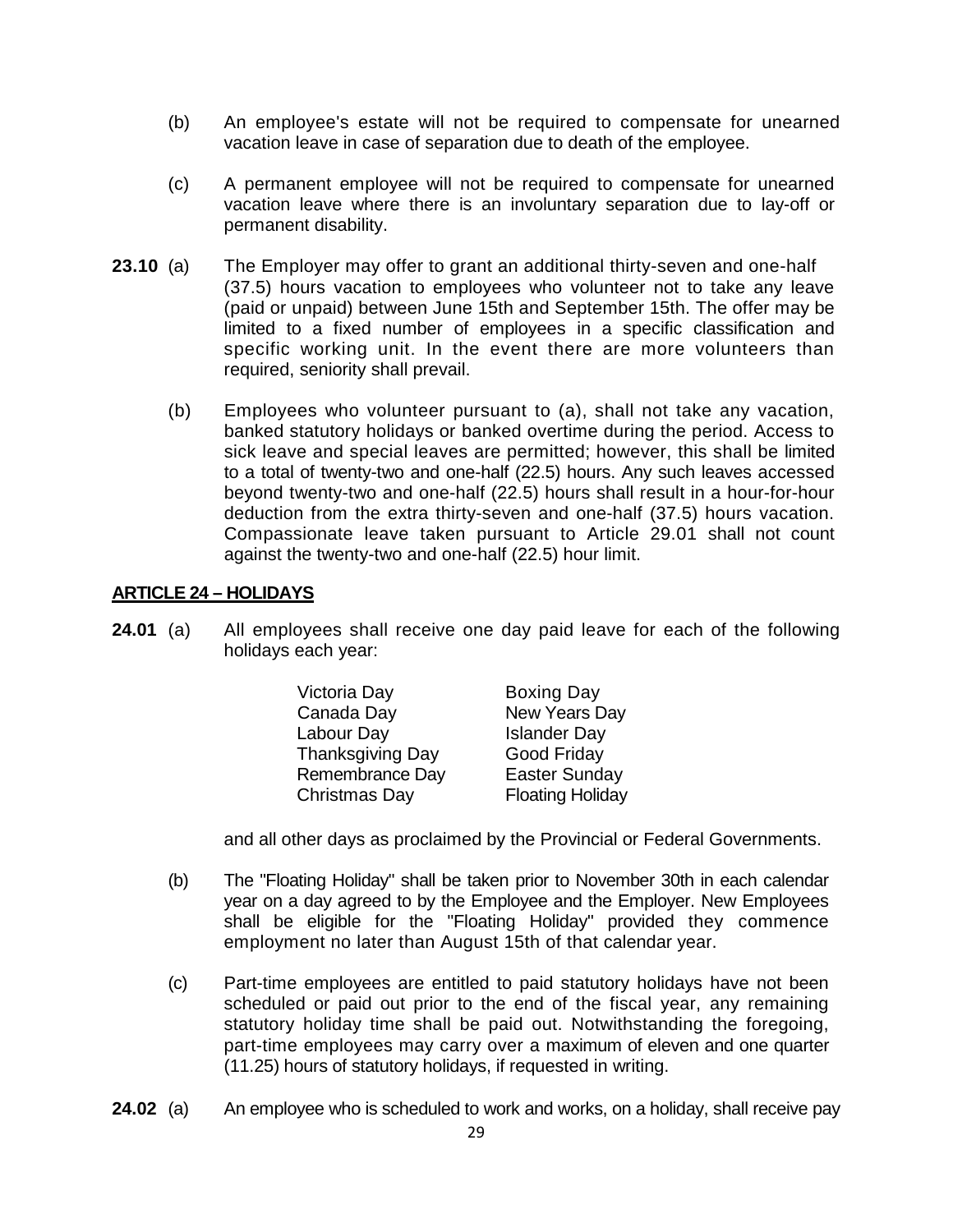at the rate of time and one-half and shall have the holiday rescheduled.

- (b) When an employee is scheduled to work on Christmas Day and works, the employee shall be compensated at double the regular hourly rate and have the holiday rescheduled.
- (c) At the request of the employee, the extra pay that **the employee** is entitled to receive beyond **their** regular hourly rate, shall be granted in the form of time off in lieu. If this alternate time off cannot be scheduled prior to the end of the fiscal year, payment shall be made at the applicable rate.
- **24.03** If a holiday falls on an employee's scheduled day off, **they** shall be given an alternate day off within sixty (60) days. Except in the case of an emergency, the alternate day off shall be given immediately preceding or following the employee's regular days off, unless otherwise mutually agreed. If the alternate day off is not given within sixty (60) days, payment shall be made at the overtime rate.
- **24.04** Employees who work in work units that remain open during the Christmas season, shall alternately be granted Christmas Day off one year and New Year's Day off the following year unless otherwise mutually agreed by the Employer and the employee. Each employee shall have five (5) consecutive days off, and this period shall include either Christmas Day or New Year's Day but shall not commence or terminate on either holiday. Where this practice is not possible, an alternative shall be worked out between the employee and their immediate supervisor. Shift schedules covering the Christmas-New Year's Day holidays, shall be posted by November 15th.
- **24.05** Payment for Working on an Unscheduled Holiday
	- (a) If an employee is requested to work on a holiday, without at least forty-eight (48) hours notice, and works, **the employee** shall receive pay for that day at the double time rate and **the employee** shall have **their** holiday rescheduled.
	- (b) If an employee is requested to work on Christmas Day or New Year's Day, without at least forty-eight (48) hours notice, and works, **the employee** shall receive pay for that day at triple the regular hourly rate and **the employee** shall have **their** holiday rescheduled.
	- (c) At the request of the employee, the extra pay that **the employee** is entitled to receive beyond **their** regular hourly rate, shall be granted in the form of time off in lieu. If this alternate time off cannot be scheduled prior to the end of the fiscal year, payment shall be made at the applicable rate.
- **24.06** An employee who is required to be on stand-by on a holiday, shall be paid seven and one-half (7.5) hours at **their** regular rate of pay for the day without deduction from **their** statutory holiday bank. **The employee** shall also be reimbursed as per Article 22.08 and 22.09. In situations where the holiday falls on a weekend and as a result is recognized on the Monday following, then this provision shall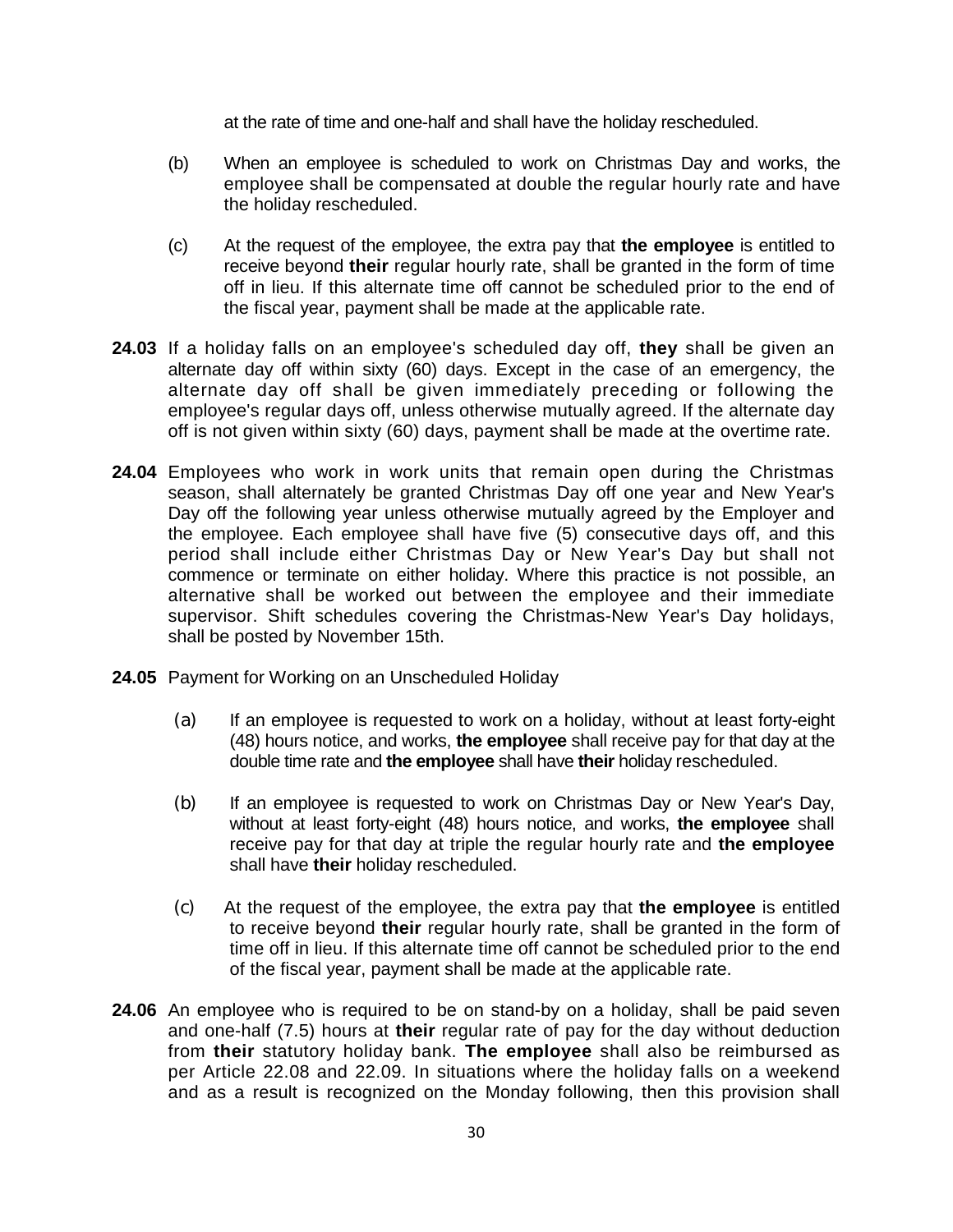only apply to employees scheduled for stand-by duty on the actual holiday.

- **24.07** An employee requested to be on-call on a holiday when **they were** not scheduled to be on-call, shall be reimbursed as per Article 22.08, Call-Back, and shall have the holiday rescheduled.
- **24.08** When an employee is scheduled to work the evening of Christmas Eve and works, the employee shall receive pay at the rate of time and one half. **They** will not receive an alternate day off for this evening shift. Those employees who do not work this evening shift, shall not be entitled to a day paid leave. For the purpose of this Article, the evening shift shall apply to work performed between 1700 hours and 2400 hours, providing the majority of the employee's shift falls within this time period.
- **24.09** A part-time or full-time employee who is scheduled to work on a statutory holiday, shall not be required to work less than **their** regularly scheduled shift hours.
- **24.10** When an employee is required to work in excess of **their** normal shift on a holiday, **they** shall be eligible for overtime at double **their** hourly rate and at triple **their** hourly rate on Christmas day.

## **ARTICLE 25 - SICK LEAVE**

- **25.01** (a) Each permanent or temporary full-time employee shall accumulate sick leave credits at a rate of eleven and one-quarter (11.25) hours for each one hundred and sixty two and one-half (162.5) paid hours up to a maximum accumulation of two hundred and fifteen (215) working days.
	- (b) Employees with the maximum accumulation of sick leave credits shall continue to earn credits during the current fiscal year at the regular accumulation rate. Such credits may be used for any illness or injury occurring in the current fiscal year. Any surplus over the maximum accumulation shall be eliminated at the end of each fiscal year.
	- (c) A temporary employee who completes a position and is subsequently hired in another temporary or a permanent position within twenty eight (28) calendar days shall be entitled to carry forward any unused sick leave credits from their former temporary position.
- **25.02** For the purpose of computing sick leave accumulation, all approved leave with pay, including days on which the employee is absent from work while receiving Worker's Compensation benefits, shall be counted as working days.
- **25.03** In any case of absence due to sickness or accident, the matter must be reported as soon as possible to the supervisor.
- **25.04** When a holiday under Article 24 occurs while an employee is on paid sick leave, no deduction from the accumulated sick leave credits shall be made for that day. When an employee is scheduled to work on a statutory holiday but becomes ill within 24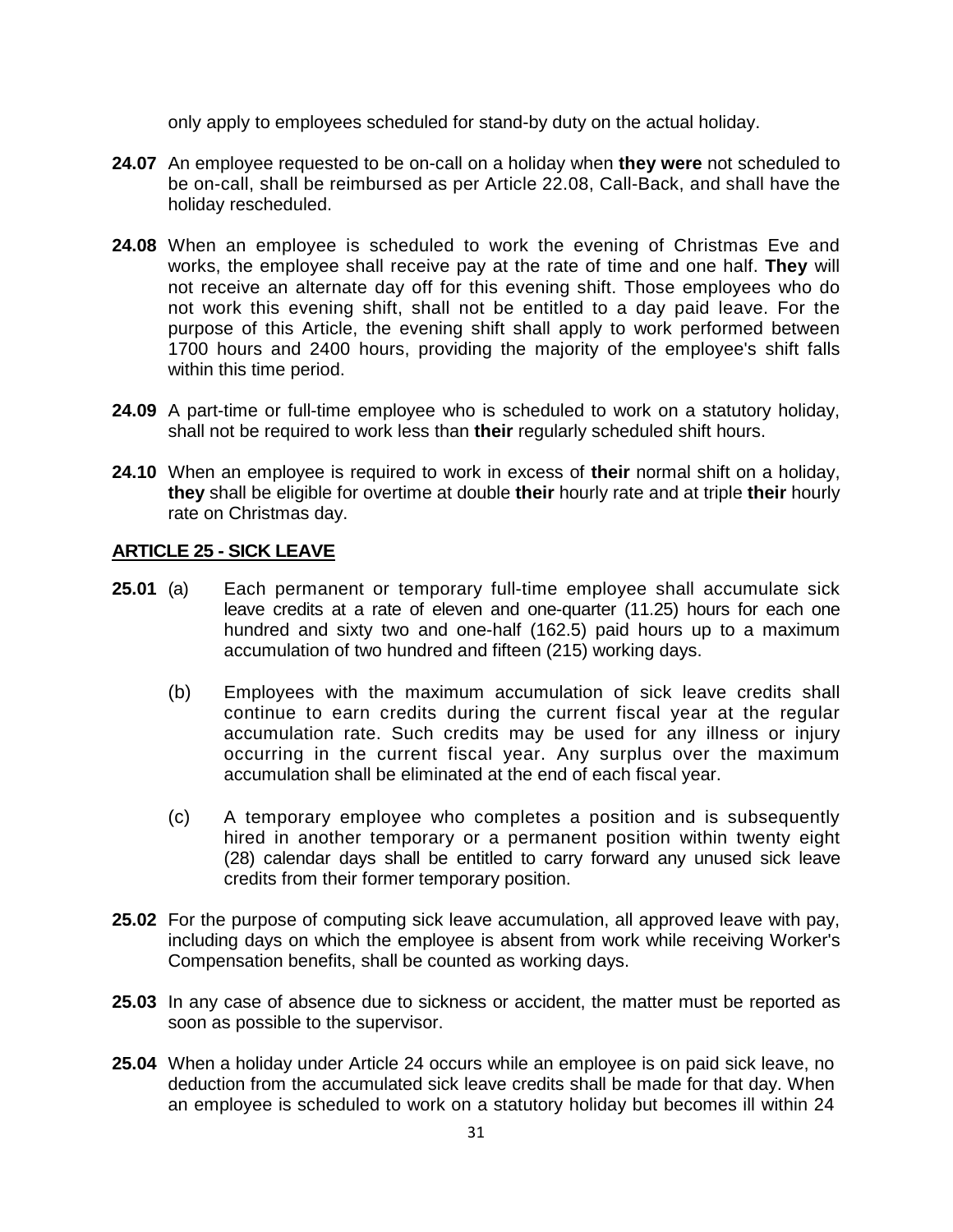hours of **their** shift, **they** shall be entitled to use **their** sick leave and have the statutory holiday rescheduled.

- **25.05** For any reported illness in excess of three (3) consecutive working days the employee may be required to submit proof of illness. If proof of illness is not submitted when requested, the time absent from work will be deducted from the employee's salary. in cases of an established pattern of sickness, the Employer reserves the right to request a medical certificate for any period of sickness until such time as the issue has been resolved.
- **25.06** If an employee does not wish to disclose the nature of **their** illness on the sick leave application form, the Employer will accept a separate written or oral statement as to the nature of the illness. Such statements shall be treated as confidential.
- **25.07** In an effort to facilitate an employee's return to work, the Employer may communicate, through the employee, with the attending physician. The Employer may advise of the various services available. This may include the Employee Assistance Program or a workplace accommodation. Such communications shall not include any discussions regarding confidential medical information unless an employee volunteers to provide a medical release.
- **25.08** Employees should attempt to book appointments on a day off or during their off duty hours. When this is not possible, sick leave with pay shall be granted to Permanent Employees provided forty-eight (48) hours notice is given by the Employee (which will be waived by the Employer if an emergency exists), for routine medical and/or dental appointments not to exceed two (2) hours.
- **25.09** Permanent and temporary part-time employees shall receive sick leave credits on a proportionate basis to time worked.
- **25.10** When an illness is considered by the Employer to be caused due to the use of alcohol or other drugs and where the employee concerned voluntarily selects or is directed to undertake a full treatment and rehabilitation program, the employee will be granted sick leave with pay in accordance with this Agreement.
- **25.11** An employee who becomes ill during working hours and is unable to continue work, and who has completed one-half (1/2) or more of the shift, shall receive pay for the remainder of the shift or work day at **their** regular rate of pay without deduction from sick leave, once per fiscal year. The employee shall be permitted to see a doctor during working hours to determine the seriousness of an illness. The employee shall notify the Employer prior to leaving work due to illness.
- **25.12** Each employee shall be allowed a sick day(s) or necessary portion thereof, to travel, when required, to another area for a medical or dental appointment (including consultations, treatments, or procedures) for **themselves** or a member of **their** immediate family. Proof of this visit - a medical certificate - shall be provided upon request. This is to be granted as the need arises, and not to exceed thirty (30) hours per year. These thirty (30) hours can be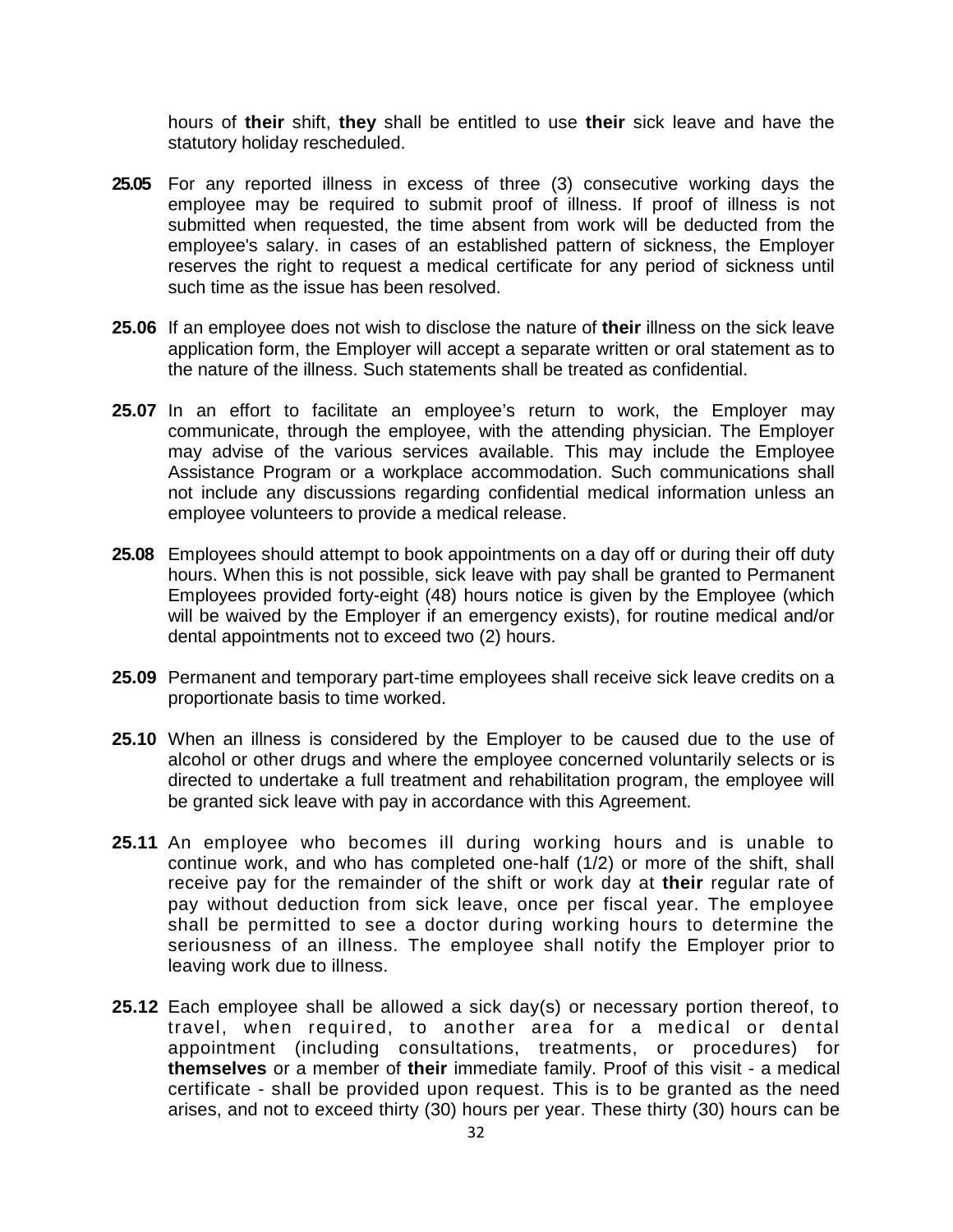used at one time or individually. Immediate family, for the purposes of this Article, shall mean parent, sister, brother, child, spouse, common-law spouse, or any other relative residing in the same household.

- **25.13** Abuse of sick leave may result in the employee being suspended or discharged.
- **25.14** Sick Leave Records

The Employer shall include sick leave accrued on each Employee's pay advice.

## **ARTICLE 26 - LEAVE OF ABSENCE**

- **26.01** Provided the Employer receives forty-eight (48) hours written notice, leave of absence with pay and without loss of seniority shall be granted to any employee(s) elected or appointed to represent the Union at Union conventions, and the Union shall reimburse the Employer for receipt of such pay. The fortyeight (48) hours written notice shall be waived in extenuating circumstances. The employee shall advise the Employer as soon as **they** become aware of the need for the leave of absence.
- **26.02** (a) Union members selected by their Union to represent their Union at the local level or at the bargaining unit level, during negotiations, conciliation or arbitration cases, or while processing grievances or adjudications, shall be granted leave of absence with pay and without loss of seniority providing the preceding is held on the employee's scheduled shift.
	- (b) Leave of absence with pay and without loss of seniority shall be granted by the Employer to an employee selected by the Bargaining Unit to be a member of the Pension or Benefit Insurance Committee providing the meetings are held on the employee's scheduled shift.
- **26.03** Provided the Employer receives forty-eight (48) hours written notice, leave of absence with pay and without loss of seniority shall be granted to any employee(s) elected or appointed at the local level to represent the Union at Labour Schools or Seminars and the Union shall reimburse the Employer for receipt of such pay. The employee shall advise the Employer as soon as **they**  become aware of the need for the leave of absence.
- **26.04** Provided the Employer receives forty-eight (48) hours written notice, leave of absence with pay and without loss of seniority shall be granted to any employee(s) elected or appointed to attend Executive or Committee meetings of the Union, its affiliated or chartered bodies, and the Union shall reimburse the Employer for receipt of such pay. The forty-eight (48) hours written notice shall be waived in extenuating circumstances. The employee shall advise the Employer as soon as **they** become aware of the need for the leave of absence.
- **26.05** The Employer recognizes the rights of employees to participate in public affairs. Therefore, upon written request, the Employer will grant leave of absence without pay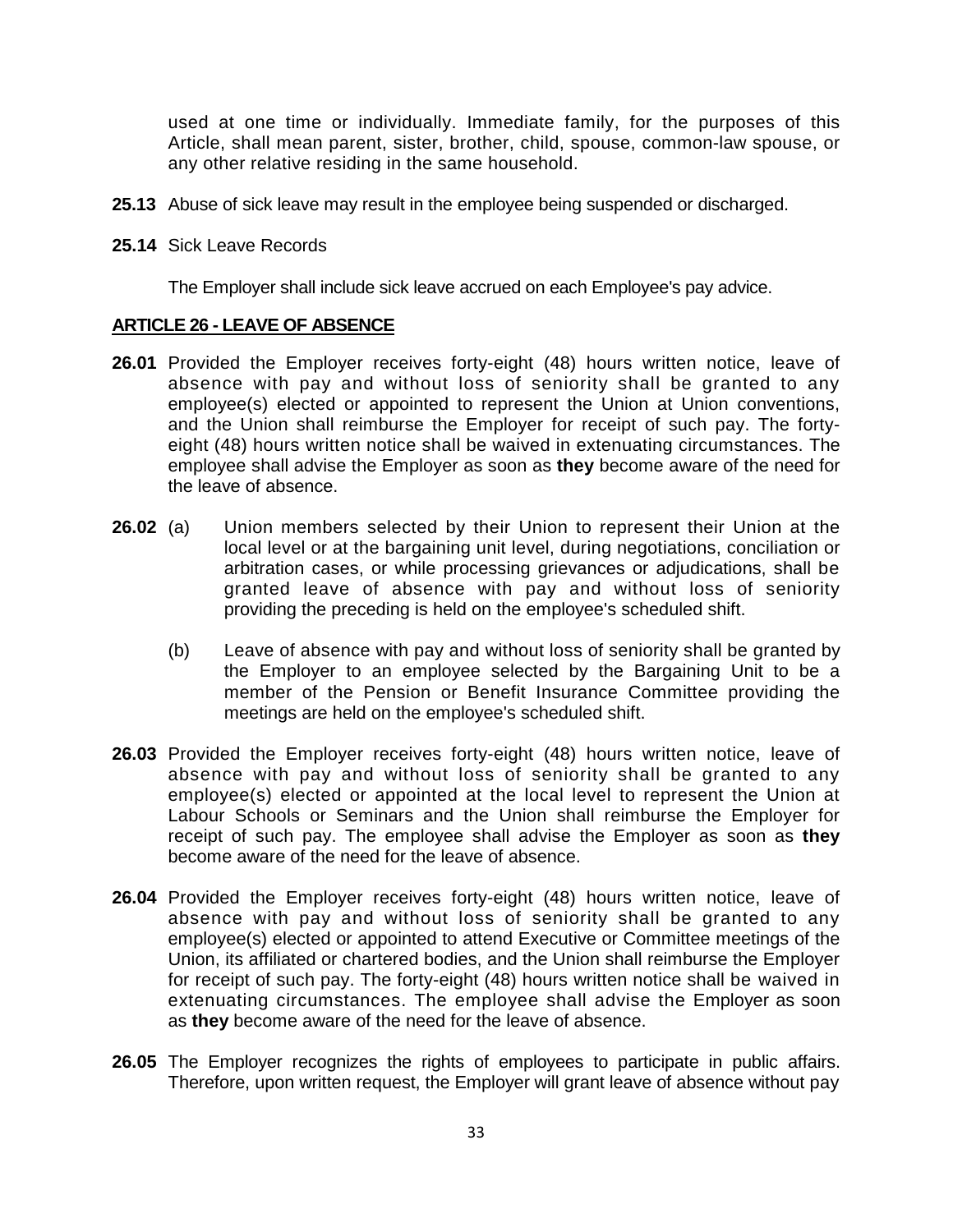and without loss of seniority so that employees may be candidates in a Federal, Provincial, or Municipal election.

- **26.06** Any employee who is elected or selected for a full-time position with the Union, or anybody with which the Union is affiliated, or who is elected to public office, shall be granted leave of absence without pay but without loss of seniority by the Employer for a period of up to one (1) year. Such leave shall be renewed each year, on request, during **their** term of office.
- **26.07** When the employee wishes to return to **their** job, **the employee** shall give the Employer an advance notice of at least fifteen (15) days. **The employee** shall be reinstated in employment on termination of **their** term of office, in such occupation and position and under conditions not less favourable to **the employee** than those that would have been applicable to **the employee** had **they** remained in the employment of the Employer; and **their** length of such term of office shall be included in computing the length of **their** continuous service with the Employer.
- **26.08** When an employee has been granted leave of absence without pay **their** seniority is retained but not accumulated. The employee does not accumulate vacation, sick leave, or statutory holidays, or similar benefits.
- **26.09** Should the Employer be concerned about an election or appointment pursuant to 26.01 to 26.07, it may bring it to the union's attention for possible resolution. If the parties cannot settle the matter, articles 26.01 to 26.07 shall prevail.
- **26.10** Leave of absence with pay or without pay for reasons other than those above may be granted after application to the Supervisor and upon approval by the Employer. Such leaves will not be unreasonably withheld.
- **26.11** Each individual employee will not be required to secure **their** own replacement for such leave.
- **26.12** Court Appearances
	- (a) The Employer shall grant a leave of absence without loss of pay, benefits, or seniority to employees, excluding employees already on leave without pay, who serve as jurors or are subpoenaed as witnesses in a court action, provided such court action is not in connection with the employee's or employee's family's private affairs.
	- (b) The Employer may grant special leave without pay in cases where an employee's private affairs require a court appearance.
	- (c) An employee in receipt of **their** regular earnings while serving at court shall remit to the Employer all monies paid to **them** by the court, excepting travelling and meal allowance not reimbursed by the Employer.
	- (d) Time spent at court by an employee in **their** official capacity shall be at **their** regular rate of pay.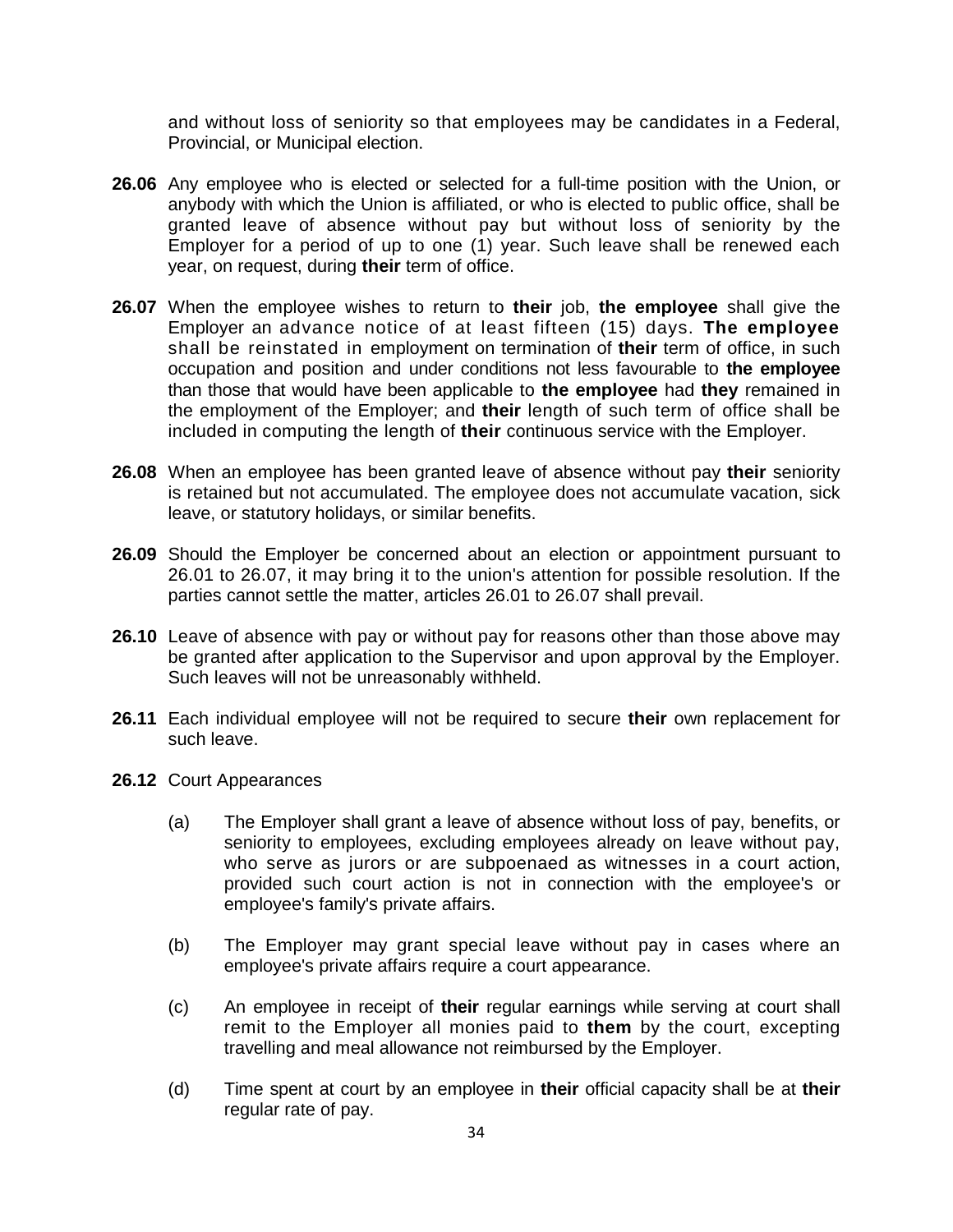- (e) Court actions arising from employment, requiring attendance at court, shall be with pay.
- **26.13** Where no one other than the employee can provide for the needs during illness of an immediate member of **their** family, an employee shall be entitled, after notifying **their** immediate supervisor, to three (3) days leave of absence with pay per illness for this purpose. The employee shall provide **their** own verification of illness for one day leave. The Employer shall require a certificate signed by a qualified medical practitioner when the leave of absence exceeds one day. Immediate family, for the purposes of this Article, shall mean parent, sister, brother, child, spouse, commonlaw spouse, or any other relative residing in the same household. Paid leave under this Article shall be limited to a maximum of 93.75 hours per fiscal year.
- **26.14** Operational requirements permitting, an employee may be given up to (3.75) hours leave with pay for the purpose of attending a blood donor clinic.
- **26.15** One day leave with pay shall be granted to attend convocation exercises when the employee is graduating from a University or College.
- **26.16** On the 25th anniversary of permanent employment with the Employer and every five (5) year anniversary thereafter, the employee shall be granted one day paid leave on a day mutually agreed, in recognition of **their** long-standing service. It shall be added to an eligible employee's bank on April 1st of the fiscal year in which **they** become entitled to it. The Employer shall also notify the employee when **they** qualify for it. The day off must be taken in the anniversary fiscal year.
- **26.17** Subject to the mutual agreement of the parties, an employee may be permitted to return early from any leave of absence.

### **ARTICLE 27 - EDUCATIONAL LEAVE, IN-SERVICE EDUCATION**

- **27.01** The Employer recognizes the desirability of encouraging education and may grant leave of absence for such purposes, as recommended by the immediate supervisor and approved by the Employer, such recommendation or approval not to be unreasonably withheld.
- **27.02** Employees authorized by the Employer to attend professional or technical provincial meetings and workshops shall be granted leave of absence with pay.
- **27.03** Educational leave for the purpose of taking advanced or supplementary short courses of professional or technical training may be granted to employees with pay under the conditions as granted under policies as approved by the Employer.
- **27.04** Where an employee is required or requested to up-grade herself through an Employer approved training course and such request comes from the Employer, the employee will suffer no loss of remuneration or benefits while on training. Employees shall also be compensated for out-of-pocket expenses for travel, meals and accommodations in accordance with Articles 21.20, 21.21 and 22.11.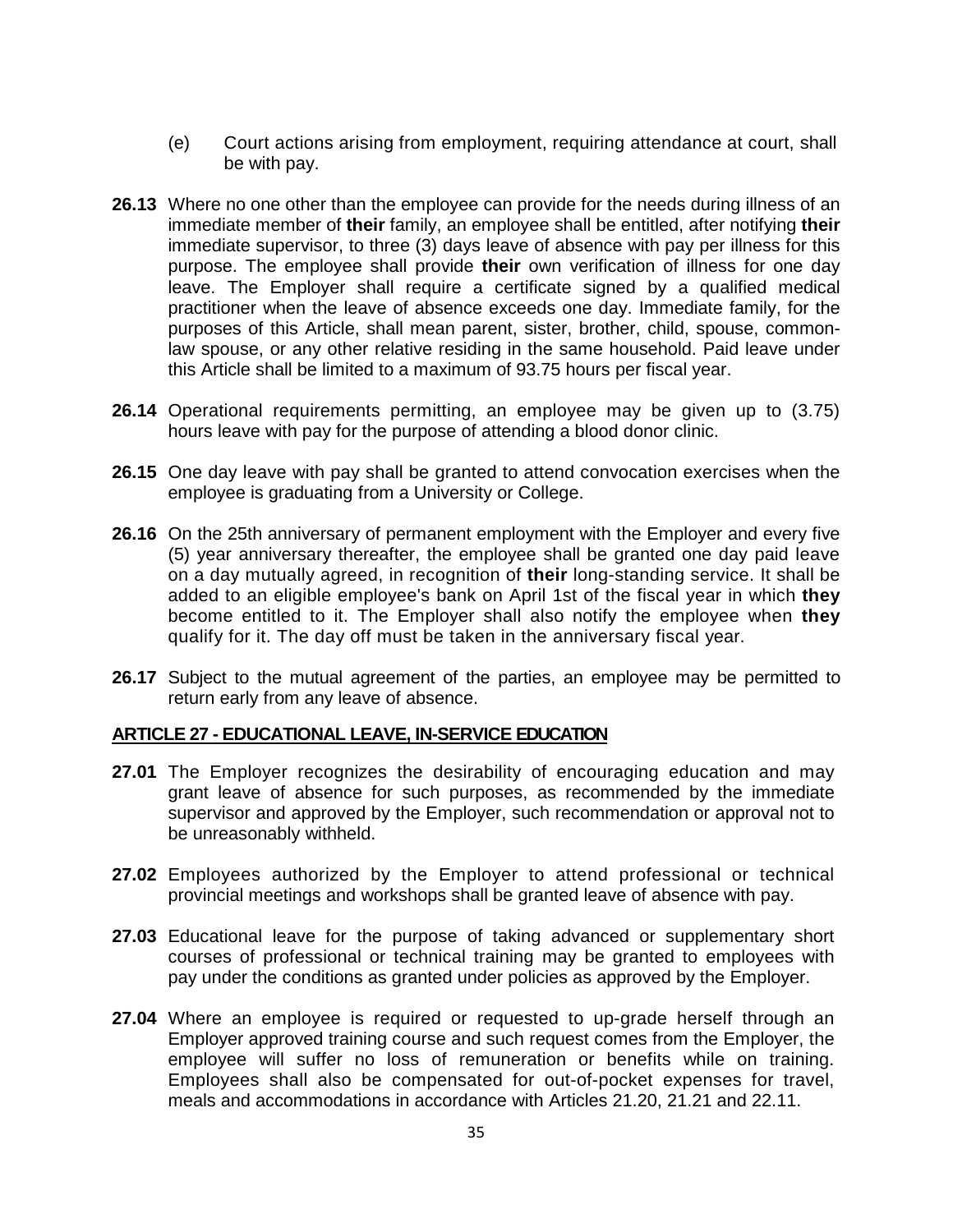**27.05** An annual fund shall be provided to the jointly administered Education Fund Committee. These funds are not intended for any training or education which the Employer is otherwise required to provide. These funds are also not meant to replace any other previously funded training including in-service education. The monies to be provided to the fund are as follows:

> **April 1, 2019 - \$200,000 April 1**, **2020 - \$200,000 April 1, 2021 - \$200,000**

> **April 1, 2018 - \$200,000**

**27.06** Education on the Job:

The Employer recognizes that education is a continuing process. Accordingly, the Employer shall allow the Union to sponsor education functions such as seminars, workshops and lectures to be held on the Employer's premises, if space is available, during the employee's lunch period or following the regular work day.

#### **ARTICLE 28 - MATERNITY LEAVE**

- **28.01** The Employer shall grant to an employee a leave of absence without pay not to exceed a total of fifty-two (52) consecutive weeks as maternity, adoption or parental leave.
- **28.02** Subject to the duty to accommodate, the Employer may require an employee to commence maternity leave if the state of **their** health necessitates it. The Employer shall not terminate the employment of an employee because of **their**  pregnancy.
- **28.03** An employee who is granted maternity, parental or adoption leave, shall continue to accumulate seniority in accordance with Article 18.
- **28.04** Where an employee reports for work upon the expiration of the period referred to in Article 28.01, **they** shall be reinstated in a staff position at the same level as previous to **their** leave.
- **28.05** Sick leave will not be granted for pregnancy. Leave for such conditions shall be considered maternity leave and shall be leave without pay. Nevertheless, sick leave shall be granted due to complications associated with pregnancy excluding normal delivery. Article 25 will be applicable in such circumstances.
- **28.06** Not later than the twentieth (20th) week of **their** pregnancy, a pregnant employee will inform the Employer of the anticipated commencement date of, and return from, leave.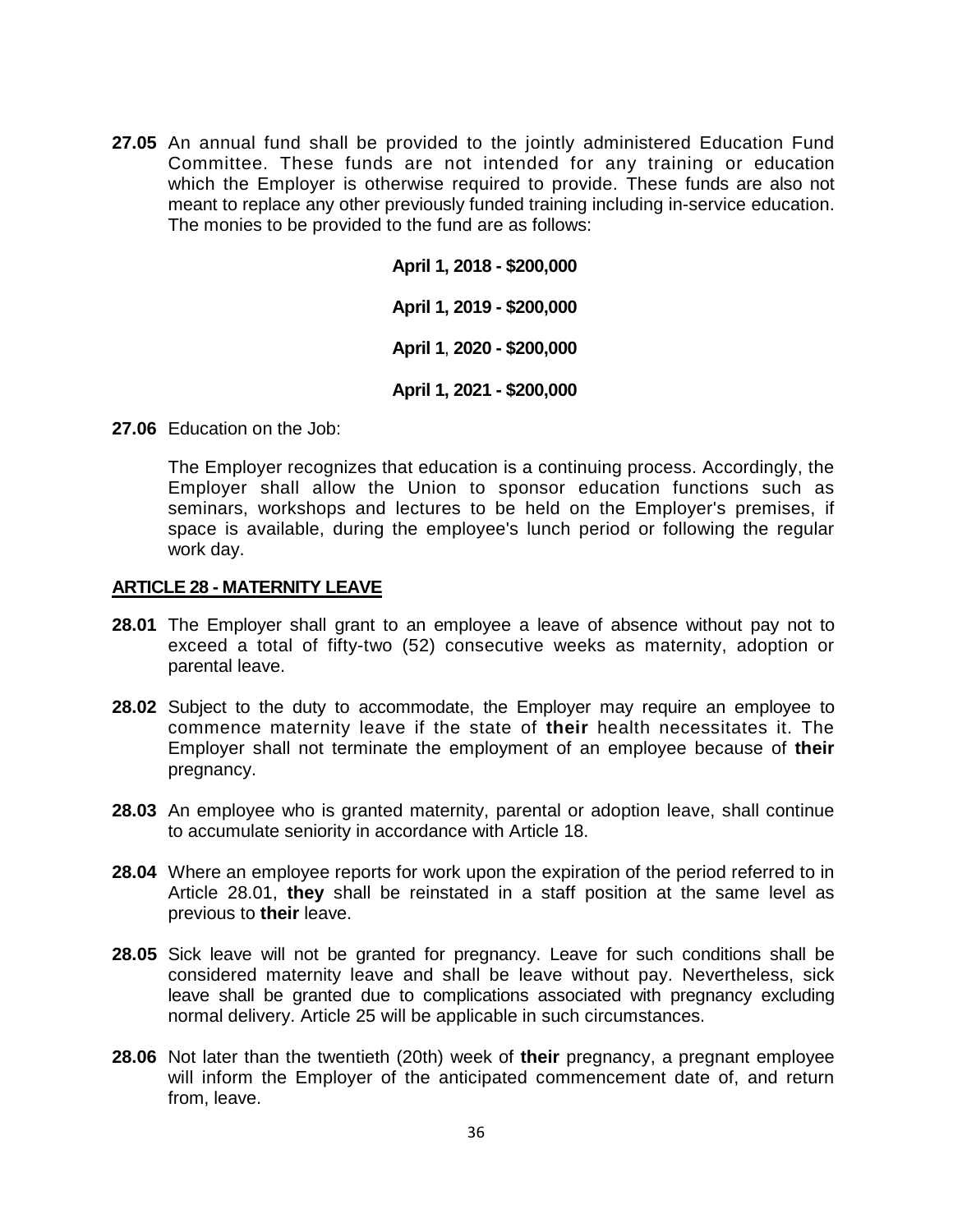- **28.07 Provided that the employee does not claim maternity leave benefits, on the occasion of the birth or adoption of the employee's child, the employee shall be allowed two (2) days special leave with pay.**
- **28.08** Maternity, Adoption or Paternal Leave

The parties agree that Supplements to Employment Insurance (El) Maternity or Parental Benefits will be provided to employees who commence maternity, adoption or parental leave on or after the signing date of this agreement. The Supplements to El will be provided as follows:

- (a) An employee who provides the Employer with proof that **they** have applied for and is eligible to receive maternity benefits under the provisions of the *Employment Insurance Act* shall be paid an allowance for fifteen (15) weeks. The allowance shall be equivalent to the difference between the weekly El benefits the employee is eligible to receive and eighty-five percent (85%) of **their** weekly rate of pay, less any other earnings received by the employee during the benefit period which may result in a decrease in the El benefits to which the employee would have been eligible if no other earnings had been received during the period.
- (b) An employee, other than an employee who has received an allowance under Article 28.08 (a), who provides the Employer with proof that **they have** applied for and **are** eligible to receive parental benefits under the provisions of the *Employment Insurance Act* shall be paid an allowance for fifteen (15) weeks. The allowance shall be equivalent to the difference between the weekly El benefits the employee is eligible to receive and eighty-five percent (85%) of **their** weekly rate of pay, less any other earnings received by the employee during the benefit period which may result in a decrease in the El benefit to which the employee would have been eligible if no other earnings had been received during the period.
- (c) If both parents are employees, the maximum entitlement period shall be fifteen (15) weeks per parent.
- (d) The weekly rate of pay for a part-time employee will be the average weekly salary earned in the twenty (20) week period prior to commencement of the El claim.
- (e) Where an employee becomes eligible for a salary increment or pay increase during the benefit period, payments under the Supplements to El will be increased accordingly.

### **ARTICLE 29 - COMPASSIONATE LEAVE**

**29.01** (a) An employee shall be granted five (5) regularly scheduled consecutive work days leave, provided the days are taken within seven (7) days of the death, excluding days off, without loss of pay and benefits, in the case of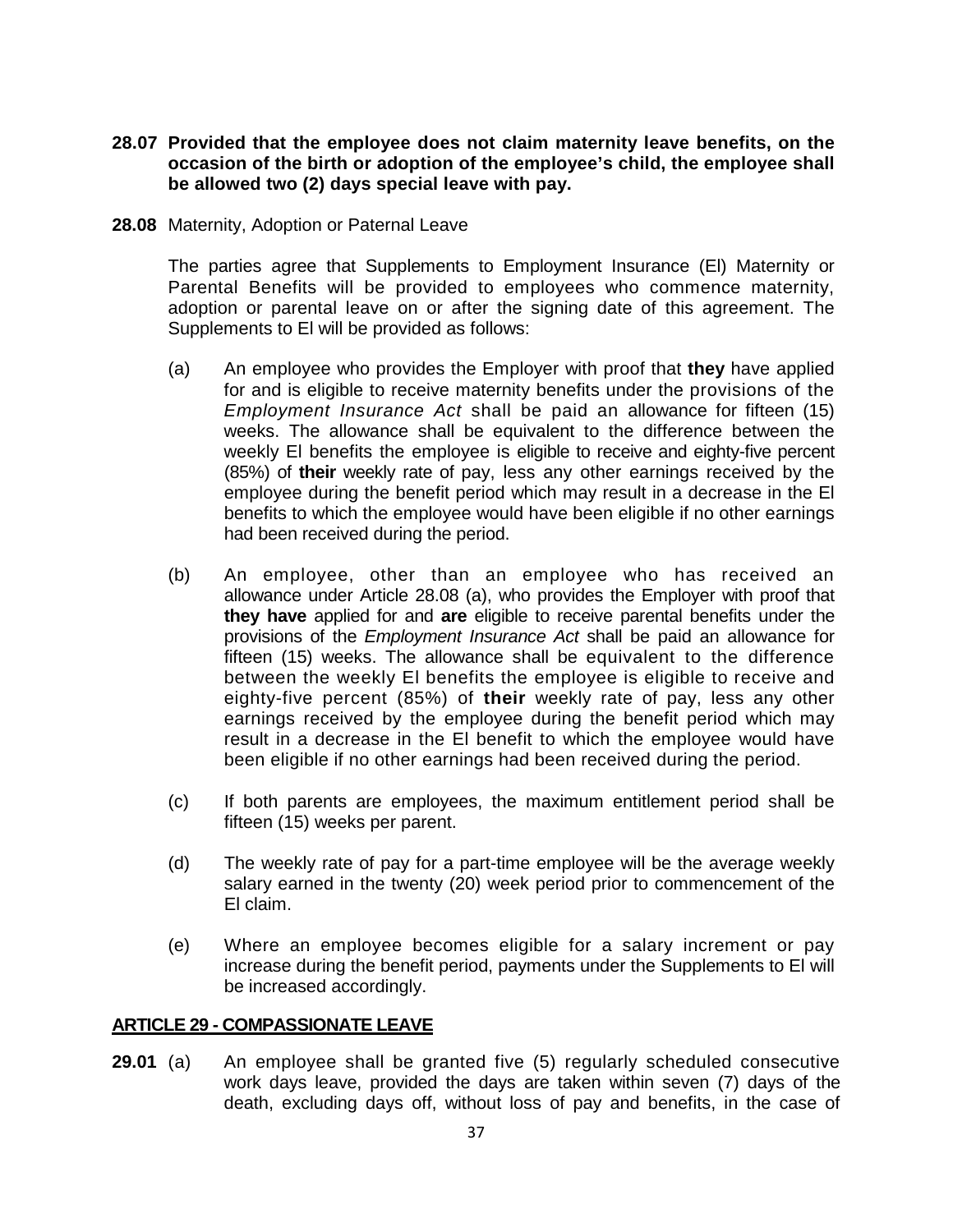death of a parent, spouse, common-law spouse, **brother**, **sister**, child, stepchild, ward of employee, child of common-law spouse, grandparent or grandchild. Where burial occurs outside of the Province, such leave shall also include reasonable travelling time, not to exceed five (5) days. An employee may save one (1) of these five (5) days leave when the burial is postponed until a later date.

- (b) An employee shall be granted three (3) regularly scheduled consecutive work days leave, provided the days are taken within seven (7) days of the death, excluding days off, without loss of pay and benefits, in the case of death of a step-brother, step-sister, mother-in-law, father- in-law, sister-in-law, brother-inlaw, son-in-law, or daughter-in-law. Where the burial occurs outside of the Province, such leave shall also include reasonable travelling time, not to exceed five (5) days. An employee may save one (1) of these three (3) days leave when the burial is postponed until a later date.
- (c) Subject to 29.01 (a) and (b), if an employee is on vacation leave at the time of bereavement the employee shall be granted compassionate leave and be credited the appropriate number of days to vacation leave.
- **29.02** In the case of critical or life threatening illness of a parent, spouse, common-law spouse, brother, sister, or child, stepchild, ward of employee and child of common-law spouse, compassionate leave of up to three (3) days shall not be unreasonably withheld. Where the illness occurs outside the Province, such leave shall also include reasonable travelling time, not to exceed five (5) days provided that entitlement shall depend on particular circumstances.
- **29.03** An employee shall be granted one (1) day compassionate leave without loss of salary or wages, to attend the funeral of an aunt, uncle, nephew, niece, greatgrandchild or great-grandparent. This provision applies to any shift scheduled on the same day as the funeral.
- **29.04** One-half (1/2) day compassionate leave without loss of salary or wages shall be granted to attend a funeral as a pallbearer, flower bearer or reader.
- **29.05** For the purpose of this article, a common-law relationship shall have the same effect as if the partners were legally married; however, an employee in a common-law relationship is not entitled to the benefit of this article for a person to whom **they are** still legally married or that person's relatives.
- **29.06** For the purposes of the Article, "parent': means an actual parent, guardian, foster-parent, step-parent, or any other person standing in loco parentis.
- **29.07** Leave of absence without pay for compassionate care reasons shall be provided according to the PEI *Employment Standards Act.*

### **ARTICLE 30 - INJURED ON DUTY**

**30.01** An employee prevented from performing **their** regular work with the Employer on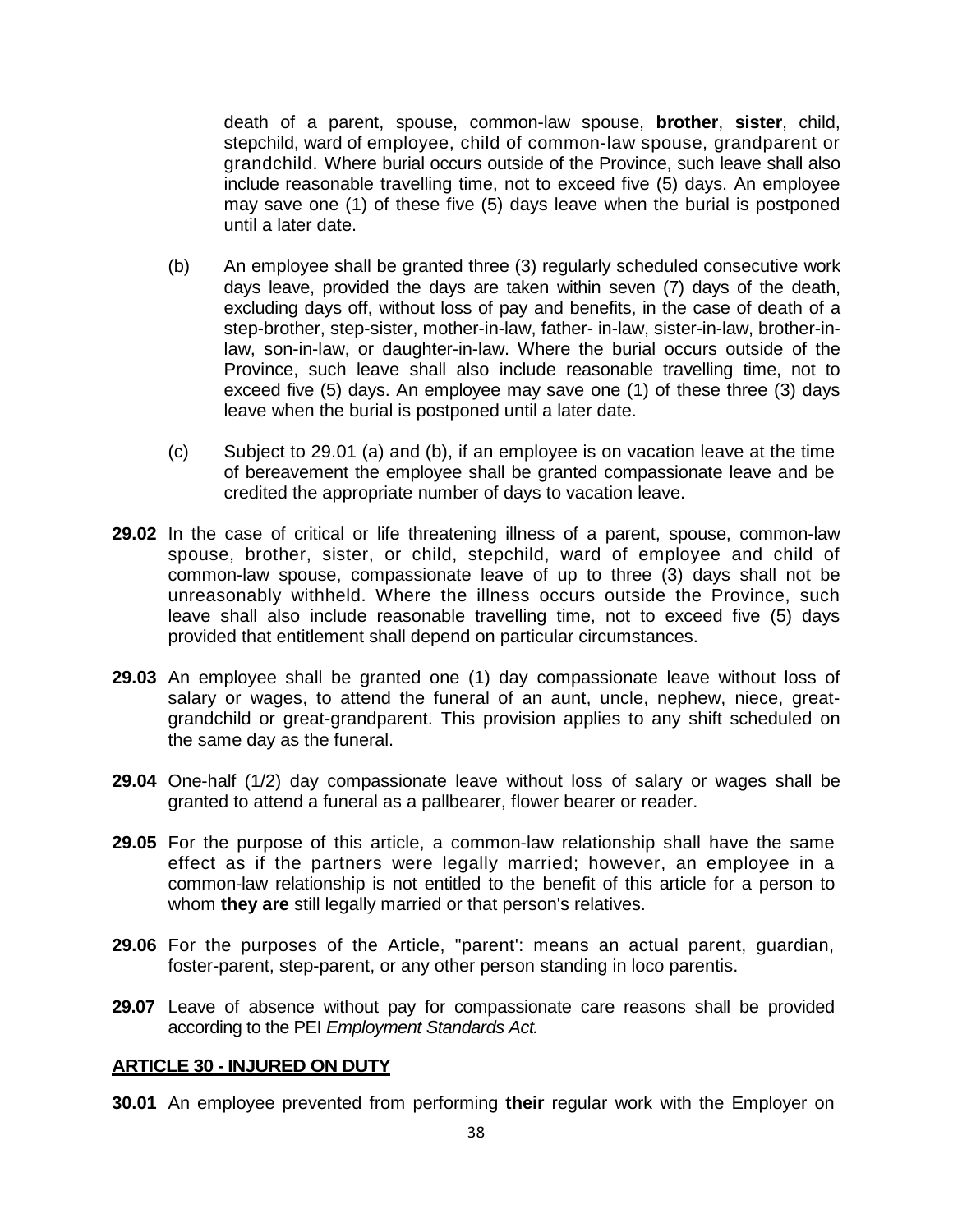account of an occupational accident that is covered by the *Workers* **Compensation** *Act* shall be paid by the Workers' Compensation Board.

- **30.02** Notwithstanding Article 30.01, in the event that the salary of an employee, at the time of a claim under the *Workers' Compensation Act,* exceeds the maximum annual earnings established by regulation, the Employer shall, during the period the employee is in receipt of temporary earnings loss benefits, continue to pay the employee an amount equal to 80% (85% after **38** weeks) of net income on a biweekly basis on that portion of salary which is in excess of the maximum earnings recognized by the Workers' Compensation Board. The calculation of net pay entitlement shall be made in the same manner as the calculation made by the Workers' Compensation Board up to the maximum earnings.
- **30.03** When an employee is in receipt of **Workers** Compensation Board benefits for a period of ten (10) working days or more, the Employer will pay, during the period while the employee is receiving temporary earnings loss benefits pursuant to the *Workers Compensation Act,* the full costs of the employee's premiums where the employee prior to **their** injury participated in Group Life, Group Medical and Group Long-Term Disability Insurance Plans described in Article 39 and will make the employee's pension contributions.
- **30.04** The absence of an employee who is receiving compensation benefits under the *Workers' Compensation Act* shall not be charged against the employee's sick leave credits or vacation credits.
- **30.05** An employee who is receiving compensation under the *Workers Compensation Act,* shall continue to earn the benefits of this Agreement, save and except statutory holidays.
- **30.06** An employee who is injured during working hours, and is required to leave for treatment or is sent home as a result of such injury, shall receive payment for the remainder of the shift at **their** regular rate of pay, without deduction from sick leave, unless the employee has sought treatment and the attending physician states that the employee is fit for further work on that shift.
- **30.07** Pending the initial decision of a Workers Compensation claim, a Permanent Employee shall continue on payroll and shall be paid at the level which is equivalent to **their** entitlement under the *Workers Compensation Act.* When the claim is processed, the Employee agrees to repay the amount equivalent to the amount paid by the Employer pending the processing on the claim. If the claim is not approved, the Employee will be entitled to apply for sick leave, with any required retroactive adjustment to be made to the Employee's sick leave pay or sick bank.
- **30.08** An employee who has filed a claim under the *Workers Compensation Act,* shall be granted sick leave during any statutory waiting period. In the event the employee receives compensation from the **Workers** Compensation Board for the waiting period, the employee shall repay the Employer for the sick leave utilized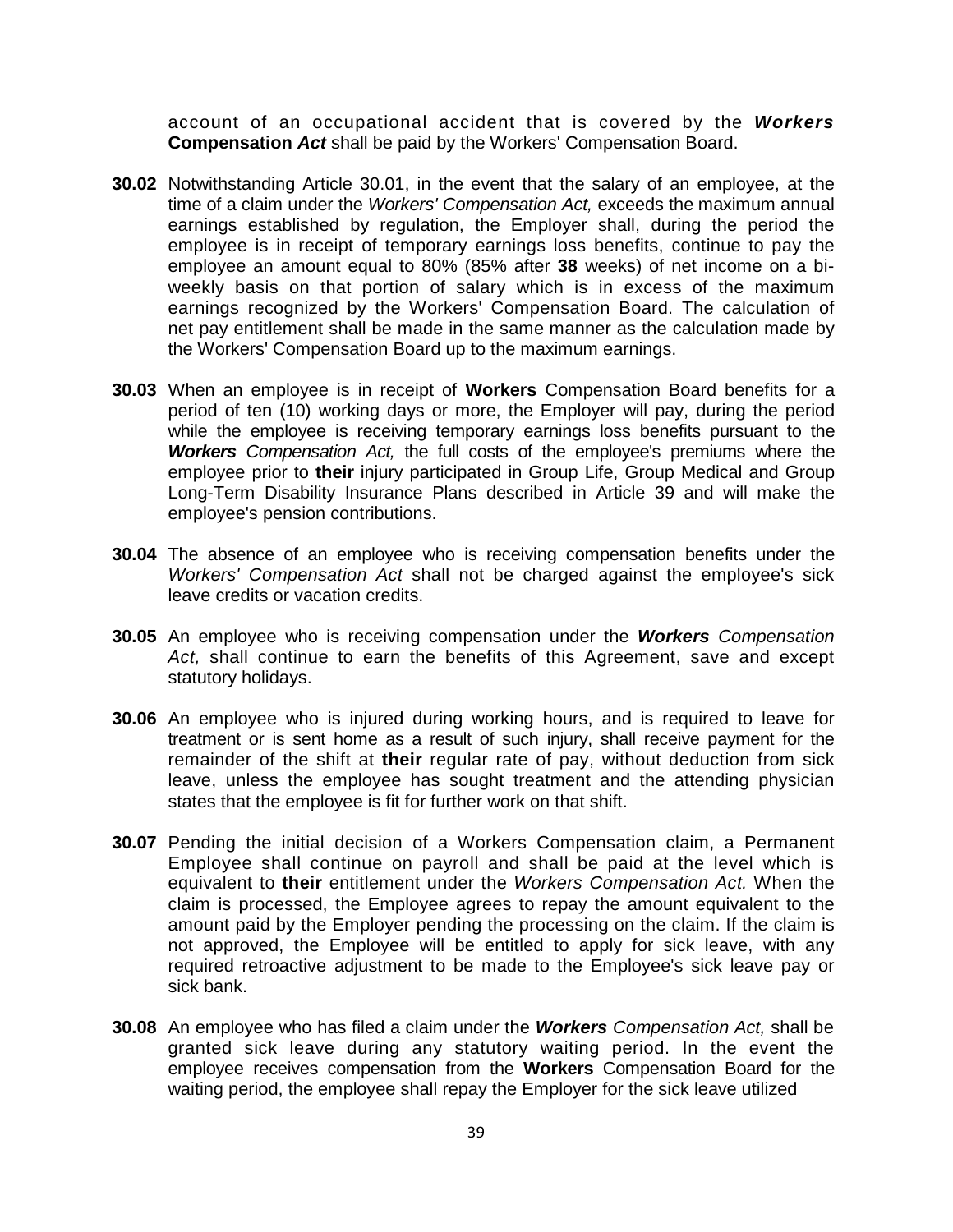during the waiting period and any sick leave granted will be re-credited to the employee's sick leave bank.

## **ARTICLE 31 - ADVERSE WEATHER CONDITIONS POLICY**

- **31.01** The Employer will not be closed due to storm conditions, and as such, all employees are expected to report for duty and remain at their work stations without exception. Appendix "G" shall apply.
- **31.02** Time lost by an employee as a result of absence or lateness due to storm conditions or because an employee finds it necessary to leave prior to the end of the normal day or shift must be:
	- (a) made up by the employee at a time agreed upon by the employee and **their** immediate supervisor, or
	- (b) charged to the employee's vacation, accumulated overtime, or holiday time should such an entitlement exist, or
	- (c) otherwise deemed to be leave without pay.
- **31.03** All employees shall receive similar treatment. No discrimination is to be practised regarding individual or personal situations, i.e., place of residence, family responsibilities, transportation problems or car pools. Employees who can anticipate individual or personal problems that may result in lateness, absence, or early leaving due to storm conditions and who do not wish to be granted leave without pay should set aside a portion of their annual vacation in order to accommodate this situation.
- **31.04** Notwithstanding Article 31.01, but subject to Article 31.02, reasonable lateness beyond the beginning of the employee's starting time shall not be subject to the provisions of 31.01 where lateness is justified by the employee being able to establish, to the satisfaction of the Employer, that every reasonable effort has been made by the employee to arrive at **their** workstation at the scheduled time.
- **31.05** An Employee who goes to **their** worksite and is unable to access the building due to storm conditions shall be paid for the hours within **their** shift that the building remains inaccessible.
- **31.06** Notwithstanding Article 23.05(e), Employees may carry over up to 37.5 hours of vacation to cover storm conditions. Any unused portion of this carryover shall be taken as vacation in the fiscal year in which it was carried over.

## **ARTICLE 32 - TERMINATION OF EMPLOYMENT (OTHER THAN DISCHARGE ARTICLE 17)**

**32.01** For properly advanced planning, both parties mutually agree that the employee should attempt to give as much advance notice as possible in terminating employment and vice versa. Two (2) weeks is recommended for all employees except supervisors for whom four (4) weeks is the recommended period.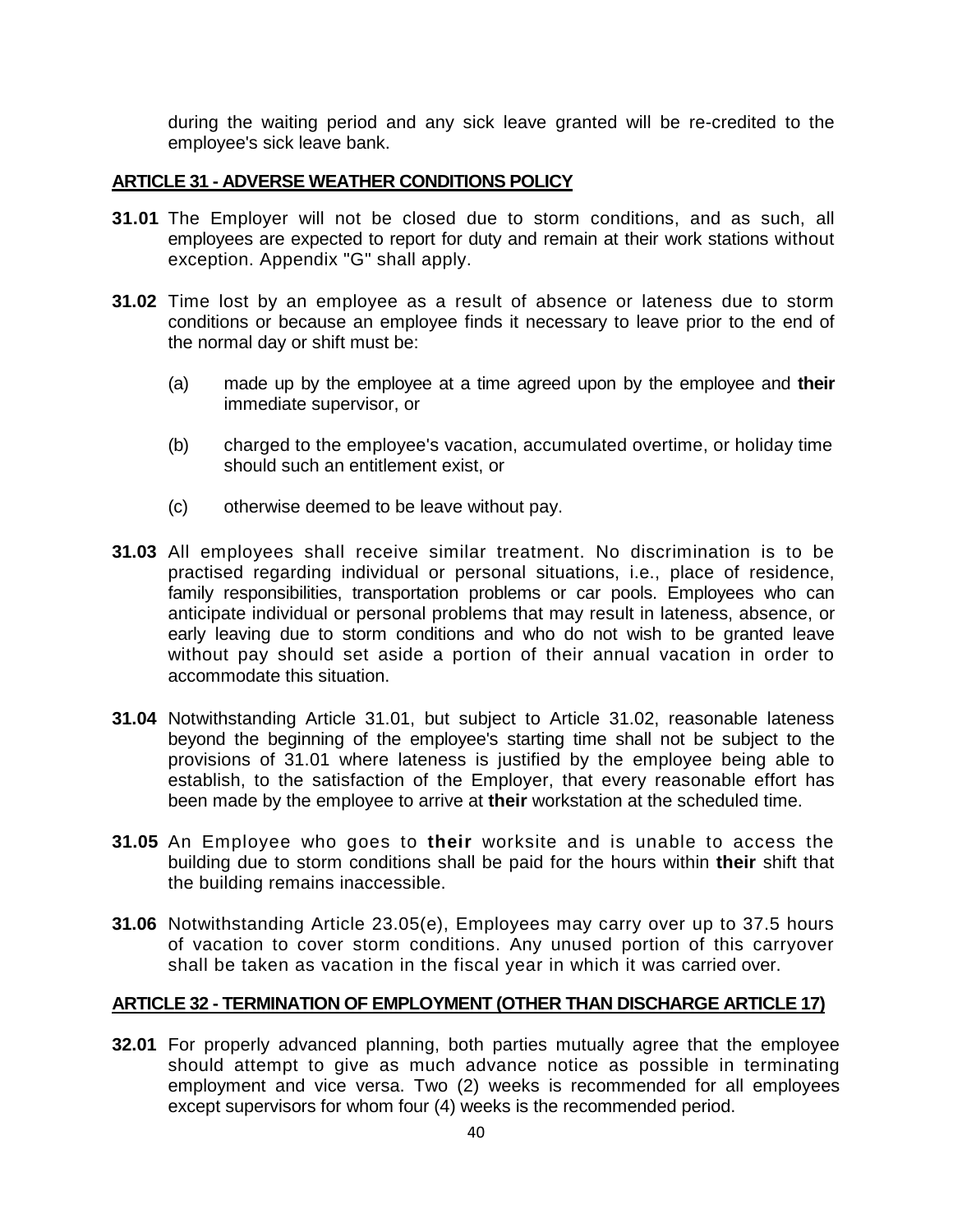**32.02** The parties recognize that the employment relationship may be terminated because of innocent absenteeism in accordance with common law principles, including arbitration awards.

## **ARTICLE 33 - RETIREMENT AND RETIREMENT ALLOWANCE**

- **33.01** Any employee who has ten (10) years or more of service and has attained the age of fifty-five (55) years may retire at **their** own request or be retired for just cause without loss of retirement benefits.
- **33.02** When an employee having continuous service of ten (10) years or more retires, the Employer shall pay such an employee a retirement allowance equal to thirty- seven and one-half (37.5) hours pay for each nineteen hundred and fifty (1950) hours of continuous service or portion thereof since October 1, 1959, but not exceeding nine hundred and seventy-five (975) hours pay, at the regular rate of pay.
- **33.03** No retirement allowance shall be granted under this Section to an employee who is dismissed or resigns from the employ of the Employer.
- **33.04** The retirement allowance entitlement of a deceased employee shall be paid to the employee's estate.
- **33.05** An employee who is eligible for retirement allowance may elect to immediately receive it or defer receipt until the beginning of the next calendar year, but receipt may not be deferred beyond the end of the fiscal year in which the amount is payable.

## **ARTICLE 34 - SEVERANCE PAY**

- **34.01** Severance pay shall be paid to eligible employees who have five or more years of continuous service when their employment is terminated because of layoff as outlined in Article **20.01** or because of death. Payment will be made following the completion of the eighteen (18) month recall period or at any time during the eighteen month period providing the employee waives **their** right to recall.
- **34.02** Severance pay shall be calculated on the basis of seventy-five (75) hours pay for each nineteen hundred and fifty (1950) hours of continuous service to a maximum of nine hundred and seventy-five (975) hours. Such payment will be prorated for permanent part-time employees.
- **34.03** Severance pay is not payable in addition to Retirement Allowance as provided in Article 33 of this Agreement.
- **34.04** At the employee's request the payment of severance pay shall be:
	- (a) a lump sum payment.

Or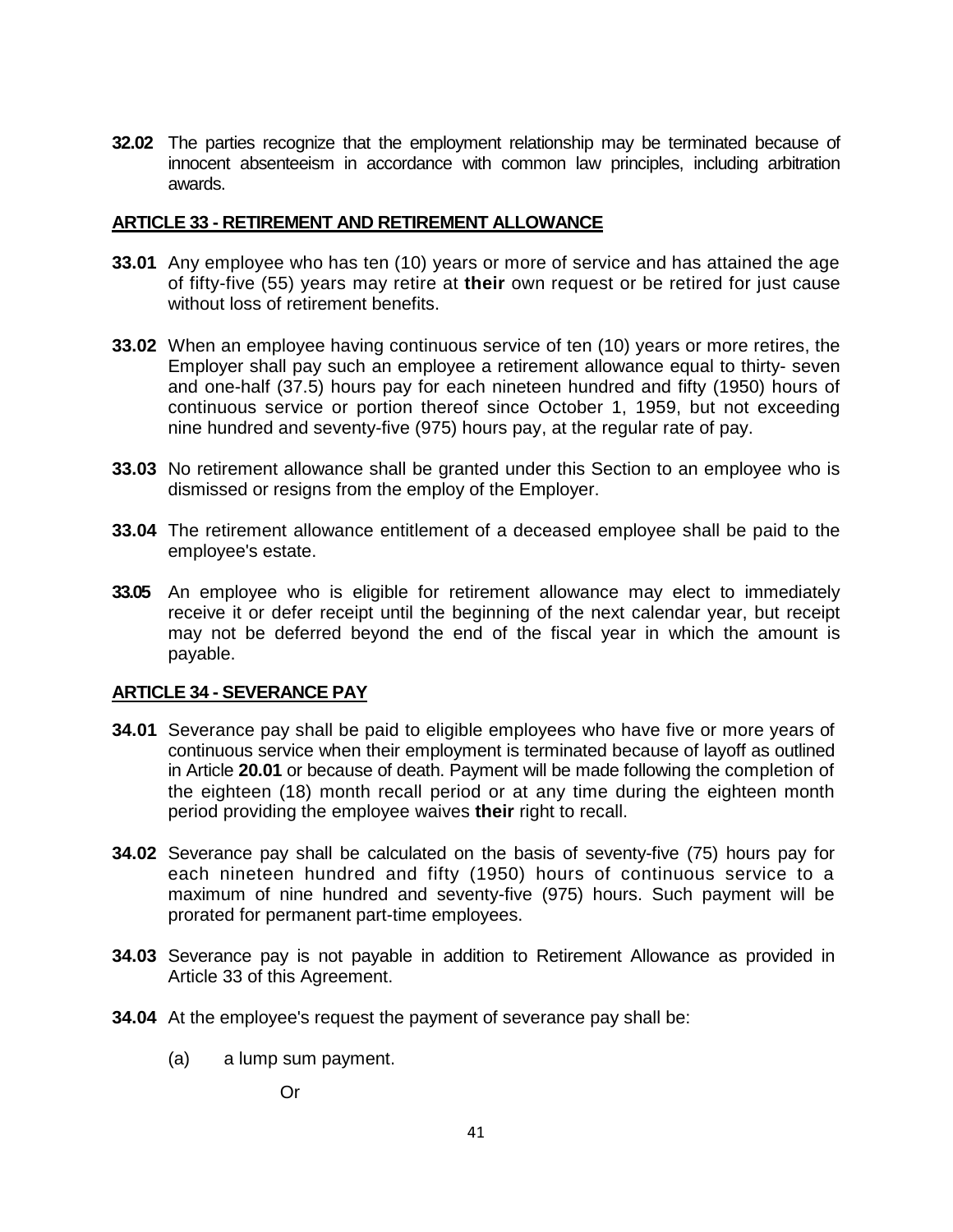- (b) held over to the taxation year following termination.
- **34.05** (a) A long-term employee of ten (10) years or more who is forced to discontinue employment for reasons of ill health prior to reaching retirement age shall be included in the above policy. The severance pay shall be computed on a pro rata basis effective October 1, 1959.
	- (b) When an employee has a permanent disability and requests to resign, or when the Employer requires an employee to resign due to a permanent disability, and in the absence of mutual agreement, an Arbitration Board whose decision shall be final and binding on the parties to this Agreement, shall be constituted in accordance with Article 16. If the permanent disability of an employee has been established under the *Workers Compensation Act* or the *Canada Pension Act,* an Arbitration Board decision under this Article shall not be required.
- **34.06** The severance pay of a deceased employee shall be paid to the employee's estate.

## **ARTICLE 35 -TEMPORARY ASSIGNMENTS**

- **35.01** Extra pay for temporary assignments shall apply to all eligible employees who are assigned responsibilities which would effectively place them in a higher paying position for one full day or more.
- **35.02** Eligible employees shall be paid at least one full increment higher than the position from which they were reassigned and be entitled to advance to the next step in the range on the anniversary date of **their** employment.

### **ARTICLE 36 -PAYMENT OF WAGES AND ALLOWANCES**

- **36.01** The Employer shall pay wages and salaries in accordance with Appendices "A" and "B" attached hereto and forming part of this Agreement.
- **36.02** Increment increases are payable to permanent full-time, part-time, casual employees on the first pay period after the completion of each nineteen hundred and fifty (1950) hours of work in the classification.
- **36.03** In the case of promotion or reclassification to a higher rated position, the salary to be paid to the employee shall be at least one full increment higher than the position from which **they were** promoted.
- **36.04** (a) In the event that an employee applies for and obtains a lower rated position, the salary to be paid shall be at the step that is closest to but lower or the same as **their** current wage.
	- (b) In the event that a casual employee applies for and obtains a higher rated position, the salary to be paid shall be at the step which is closest to but higher than the equivalent rate in the permanent/temporary classification.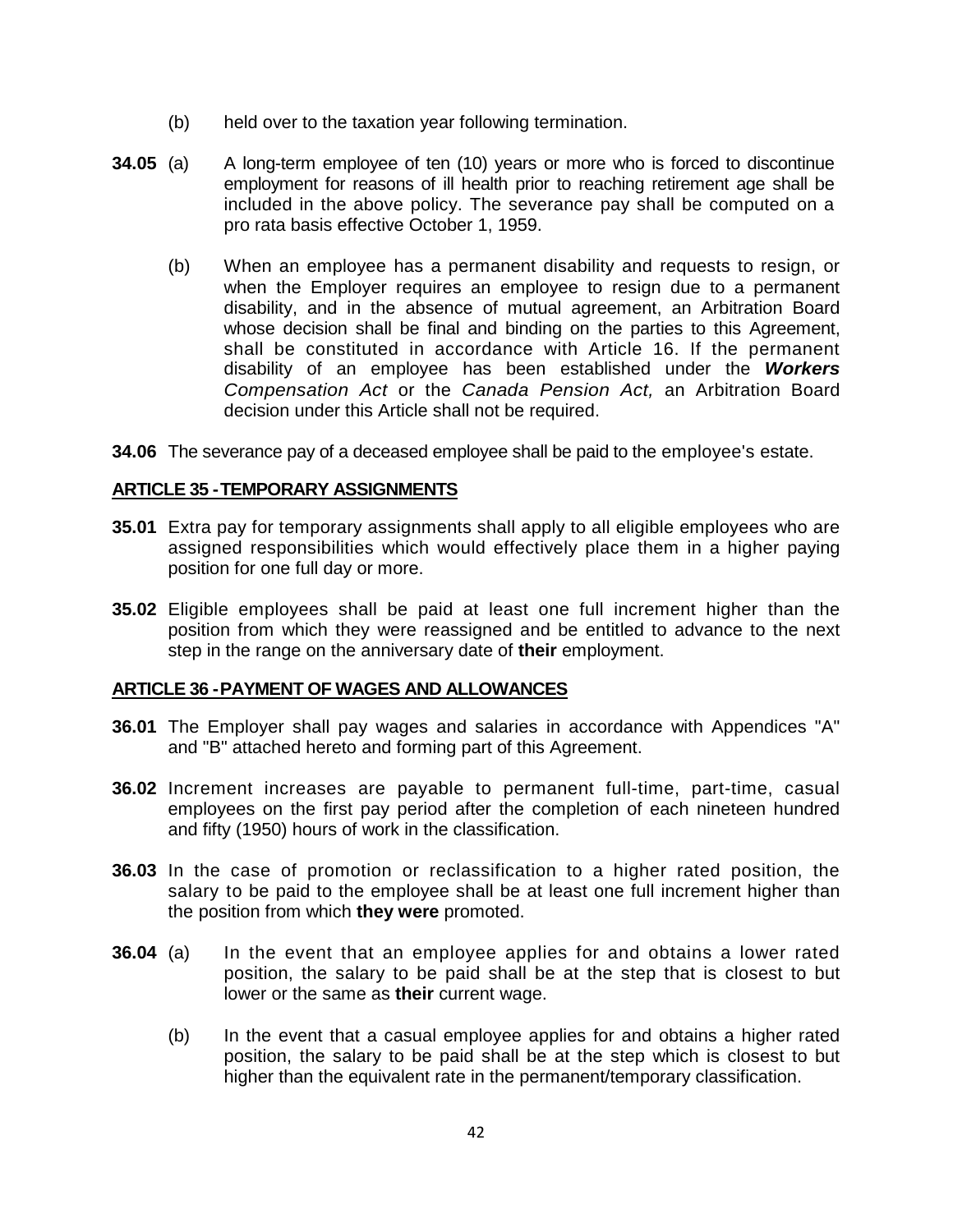- **(c) In the event that an employee applies for and obtains a position in a different classification within the same group pay level as the employee's current classification, the salary to be paid shall be at the same step in the new classification as the employee was paid in their current classification. The hours of work accumulated pursuant to article 36.02 shall also be transferred to the new position for the purpose of calculating the next step increment.**
- **36.05** A casual employee shall be paid at the approved hourly rate which is twelve (12) percent greater than the step in the classification for which **the employee** is employed. This calculation allows for pay in lieu of statutory holidays and vacation, and as shown at Appendices "A" & "B".

## **ARTICLE 37 - PAYROLL PERIODS**

- **37.01** Pay periods shall be bi-weekly, Pay days shall be every second Thursday.
- **37.02** The Employer shall issue pay stubs to its employees at least one day prior to pay day.
- **37.03** When pay day falls on a holiday, pay day shall be the last banking day prior to the holiday.

### **ARTICLE 38 - HEALTH AND SAFETY**

- **38.01** The Employer shall continue to make reasonable provisions for the safety and health of its employees during their hours of employment. Protective devices and other equipment deemed necessary to protect employees properly from injury shall be supplied by the Employer and used by the employee. It is mutually agreed that both the Employer and the Union shall cooperate to the fullest extent possible towards the prevention of accidents, and in reasonable promotion of safety and health.
- **38.02** The Union shall be entitled to select a representative for each established joint Health and Safety Committee, and time spent by such a representative at meetings or in the performance of any other committee function, shall be considered time worked at the regular rate of pay.
- **38.03** Where medically necessary, the Employer shall provide preventative measures for those employees in contact with known infectious diseases.
- **38.04** Where an employee is required to wear a lab coat, such lab coat shall be provided by the employer.

### **ARTICLE 39 - GROUP INSURANCE AND PENSION PLAN**

**39.01** (a) The Employer agrees to pay one-half (1/2) the premium of the Group Life Insurance Plan that exists at the coming into force of this Agreement and participation is a condition of employment for eligible employees.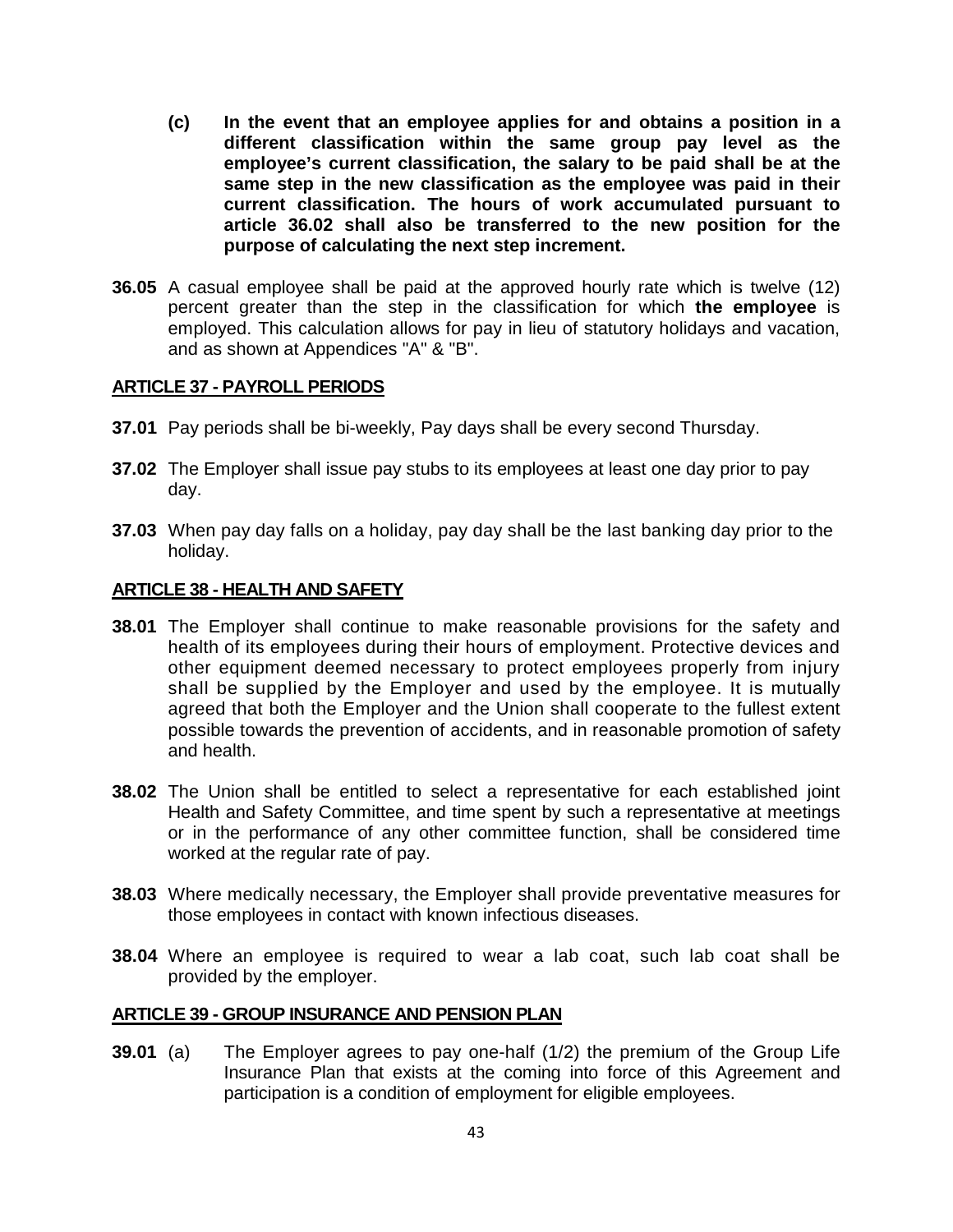- (b) Permanent part-time employees shall be insured for at least fifty thousand dollars (\$50,000) under the terms of this plan.
- **39.02** The Employer agrees to pay one-half (<sup>1</sup>/2) of the premium for each eligible employee covered by the Group Medical and Dental Plan. Participation shall be on a voluntary basis.
- **39.03** For the purpose of Articles 39.01 and 39.02, eligible employees are:
	- (a) Permanent full-time employees;
	- (b) Permanent part-time employees; and,
	- (c) Temporary employees hired in a position for a period of twelve (12) months or greater.

Eligible employees may be subject to a waiting period in accordance with the terms and conditions of the Policies of Insurance as approved by the PSGIP Trustees.

- **39.04** (a) The Employer agrees to retain and maintain the existing pension plan during the life of this Agreement and participation in the plan for all permanent employees shall be a condition of employment.
	- **(b) The Union shall select a representative to the Civil Service Superannuation Fund Advisory Committee and a trustee to the Group Insurance Trustees. Time in attendance at meetings of these Committees shall be considered time worked at the regular rate of pay.**
- **39.05** All Employees who are presently enrolled in the Long Term Disability Plan shall continue to be covered by the LTD Plan. All new permanent Employees shall be enrolled in the LTD Plan under such terms and conditions as offered by the Insurance carrier. The Employer shall pay one-half (%) of the premium for those enrolled in the LTD Plan.
- **39.06 If an employee's vehicle is vandalized while in the performance of the Employer's business, the employee will be entitled to receive a reimbursement of up to \$500.00 for the insurance deductible on the damage incurred, upon submission of appropriate documentation.**

### **ARTICLE 40 - PORTABILITY OF BENEFITS UPON RESIGNATION AND TRANSFER**

- **40.01** Where a permanent employee resigns and obtains permanent employment with the same Employer within ninety (90) days of the effective date of resignation, the employee will be entitled to the retention of benefits. Retainable benefits will include:
	- (a) salary step earned and increment date;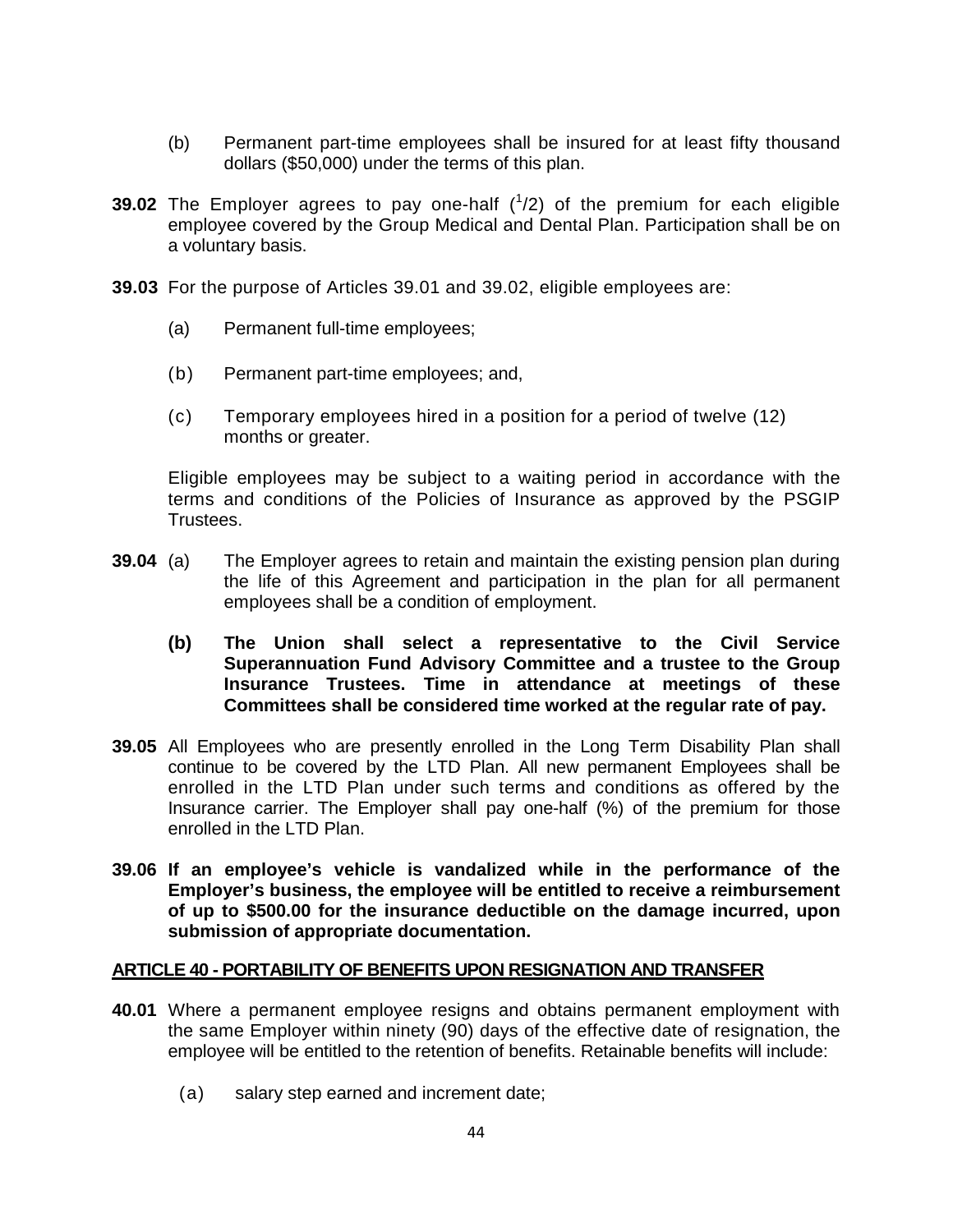- (b) accumulated sick days;
- (c) accumulated retirement allowance days;
- (d) length of vacation entitlement; and
- (e) earned seniority

## **ARTICLE 41 - EMERGENCY**

**41.01**All employees covered by this Agreement shall report to duty when an emergency has been declared by the CEO of the Employer or **their** delegate. Emergency shall mean any situation where the good and welfare of the patients or the Employer require such measure or where the community is threatened.

## **ARTICLE 42 - DISASTER PLAN EXERCISES**

- **42.01** Disaster Plan Exercises shall be considered a responsibility of both the Employer and its employees as a matter of good citizenship in the public interest. All staff covered by this Collective Agreement shall be expected to volunteer their services for this purpose.
- **42.02** There shall be no disciplinary action taken against any employee as a result of the working of this clause.

### **ARTICLE 43 – SUBCONTRACTING**

**43.01** The Employer agrees that work or services presently performed or hereafter assigned to the bargaining unit shall not be subcontracted, transferred, leased, assigned or conveyed, in whole or in part, to any other plant, person, company, or non-unit employee in such a manner as to jeopardize the employment of the employee unless mutually agreed to by the Union and the Employer.

## **ARTICLE 44 - MERGER AND AMALGAMATION**

- **44.01** Should the Employer merge, amalgamate or combine any of its operations or functions with another employer as a result of an Order in Council, Statutory Enactment or Regulatory Enactment, the Employer agrees to give the Union notice in writing one hundred and eighty (180) days prior to implementation of same.
- **44.02** Should the Employer merge, amalgamate, transfer or combine any of its operations or functions from one worksite to another, or with another government department, the Employer agrees to give the Union notice in writing sixty (60) days prior to the implementation of same.
- **44.03** Discussion between the parties will commence within ten (10) days of receipt of such notice by the Union and every reasonable effort will be made to provide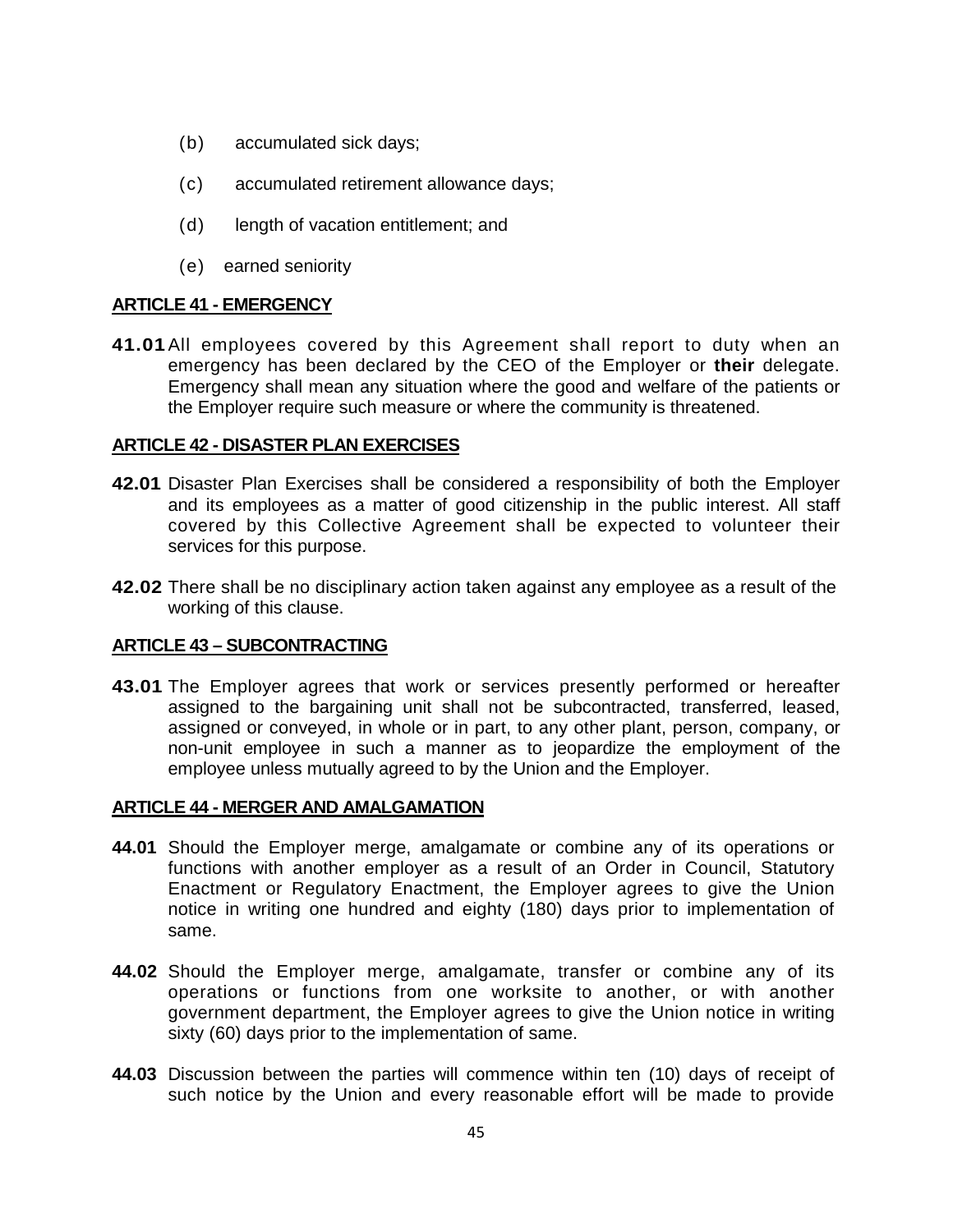continuous employment for employees affected in the bargaining unit. In the event that such takeover is:

- (a) in accordance with Article 44.01, an employee affected shall, on the basis of qualifications and seniority, be offered alternate employment, if available, with their present Employer or with the employer assuming the operations or functions;
- (b) in accordance with Article 44.02, any employee affected shall, on the basis of qualifications and seniority, be offered alternate employment, if available, in their present worksite or in the worksite assuming the operations or functions; and
- (c) if alternate employment under (a) or (b) is not available, the lay-off shall be in accordance with Article 20.

## **ARTICLE 45 - ESTABLISHMENT OR ELIMINATION OF A POSITION**

**45.01** Establishment of New Position:

When any new position not covered by Appendices "A" or "B" and within the confines of the Letter of Recognition or pertinent legislation is established during the lifetime of this Agreement, the rate of pay shall be subject to negotiation between the Health Negotiation Committee and the Union. If the parties are unable to agree on the rate of pay of the job in question, such dispute shall be submitted to arbitration. The new rate shall become retroactive to the time the position was first filled by the employee. The Employer shall not post the position until a pay rate has been established.

**45.02** Elimination of Positions:

Where an employee's position is abolished by the Employer and the Employer transfers the employee affected to another position having a lower maximum rate of pay, the employee shall continue to receive pay at **their** rate of pay in effect at the time **the employee's** former position was abolished until such time as the maximum rate of pay for **their** new position exceeds **their**rate of pay in effect at the time **their**former position was abolished.

### **ARTICLE 46 - TECHNOLOGICAL CHANGE**

**46.01** Both parties recognize that there can be advantages to technological change and with this in mind will work together to ensure a smooth implementation of such technological change in the workplace. With this in view, and recognizing the extensive lead time required for the selection, installation and providing of sophisticated equipment, the Employer agrees to provide as much advance notice as is practicable but not less than three (3) months notice to the Union of any major technological change in equipment which would result in changes in the employment status or working conditions of employees as provided for in this Agreement. In addition, the Employer agrees to consult with the Union with a view to resolving problems which may arise as a result of the introduction of such technological change. Employees who have their working status or working conditions change as a result of such technological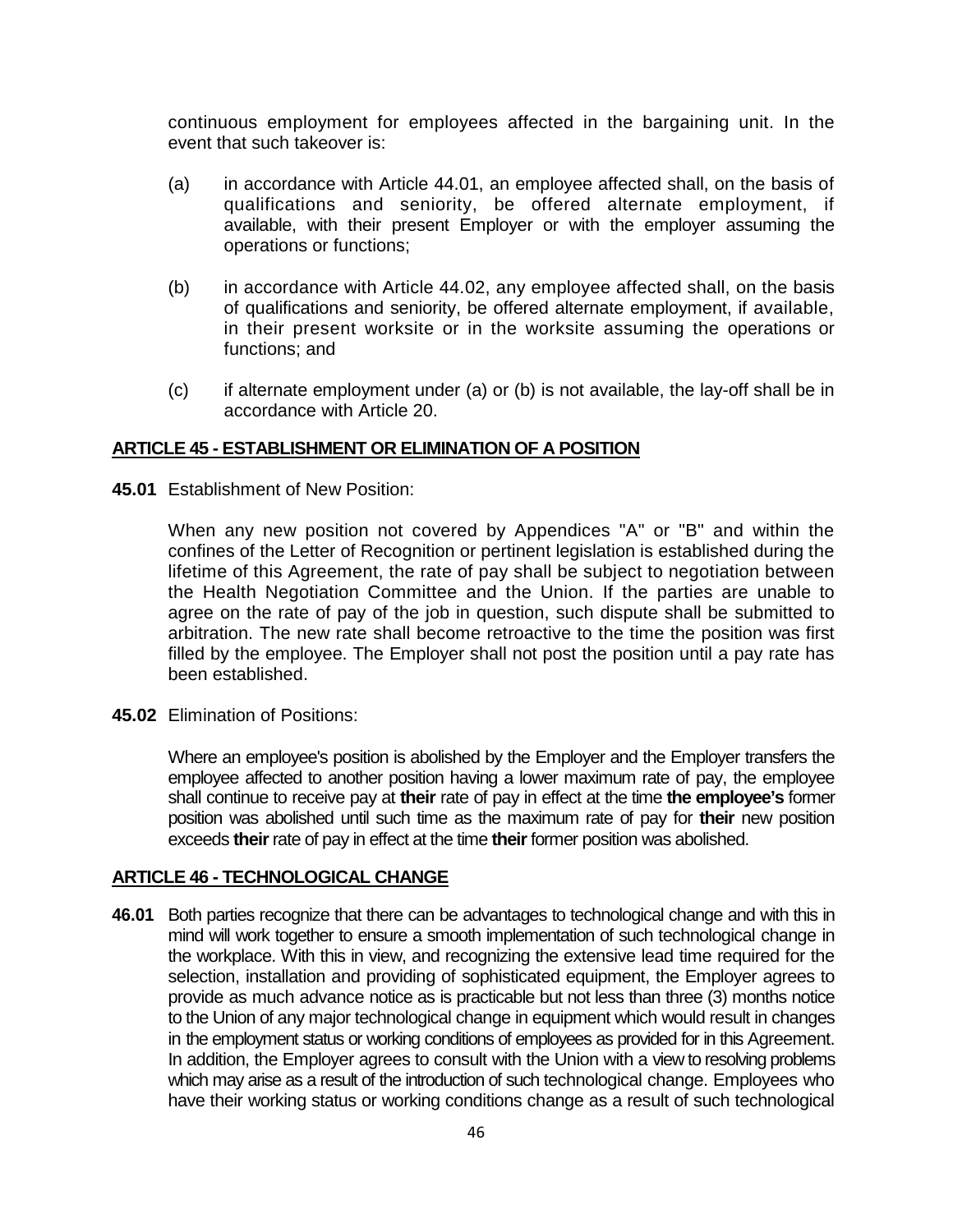change shall be given a reasonable period of time to adapt to such changes and shall, where applicable, be offered retraining by the Employer.

### **ARTICLE 47 - BULLETIN BOARDS**

**47.01** Suitable space on the bulletin boards shall be made available for the posting of Union notices.

## **ARTICLE 48 - RESEARCH PROJECT**

**48.01** The findings of any research project, which would change the provisions of this Agreement will not be implemented until such changes are negotiated and agreed to by the parties.

## **ARTICLE 49 - DUTY TO ACCOMMODATE**

- **49.01** The Employer and Union both recognize a duty to accommodate a disabled employee. Each party will, when required, take reasonable steps to accommodate short of undue hardship. Such an accommodation may include, but is not limited to, reduction or modification in hours or work, change in work unit or worksite, provision of tools or equipment and retraining.
- **49.02** The Employer shall inform the Union of all accommodations which alter their duties or responsibilities, affect other members of the bargaining unit or which require a waiver of a Collective Agreement provision.
- **49.03** An Employee with a disability seeking accommodation has a duty to co-operate and assist the Employer in developing a suitable accommodation.
- **49.04** An Employee with a disability who is unable to perform **their** duties, shall when applying for a position, be screened into the job competition provided that **they are**  qualified or has the demonstrated ability to do the work. Should **the employee** be the successful applicant, **their** wage rate shall be at the new position's rate of pay. **The employee** would still be subject to a trial period pursuant to Article 19.06.

### **ARTICLE 50 - MEETINGS ON EMPLOYER PROPERTY**

**50.01** Permission may be granted by the Employer for staff union meetings to be held on its property. Permission shall not be unreasonably denied.

### **ARTICLE 51 - DRESSING ROOMS**

**51.01** Adequate dressing rooms with standard size lockers and sitting areas shall be provided, if the physical facilities permit.

## **ARTICLE 52 - DEPORTMENT**

**52.01** Employees shall be required to be punctual in reporting for duty, neat in appearance and due to the nature of their employment be courteous, patient, and understanding with emphasis being placed on neatness and cleanliness, and be ever mindful of the well-being of the patients/clients.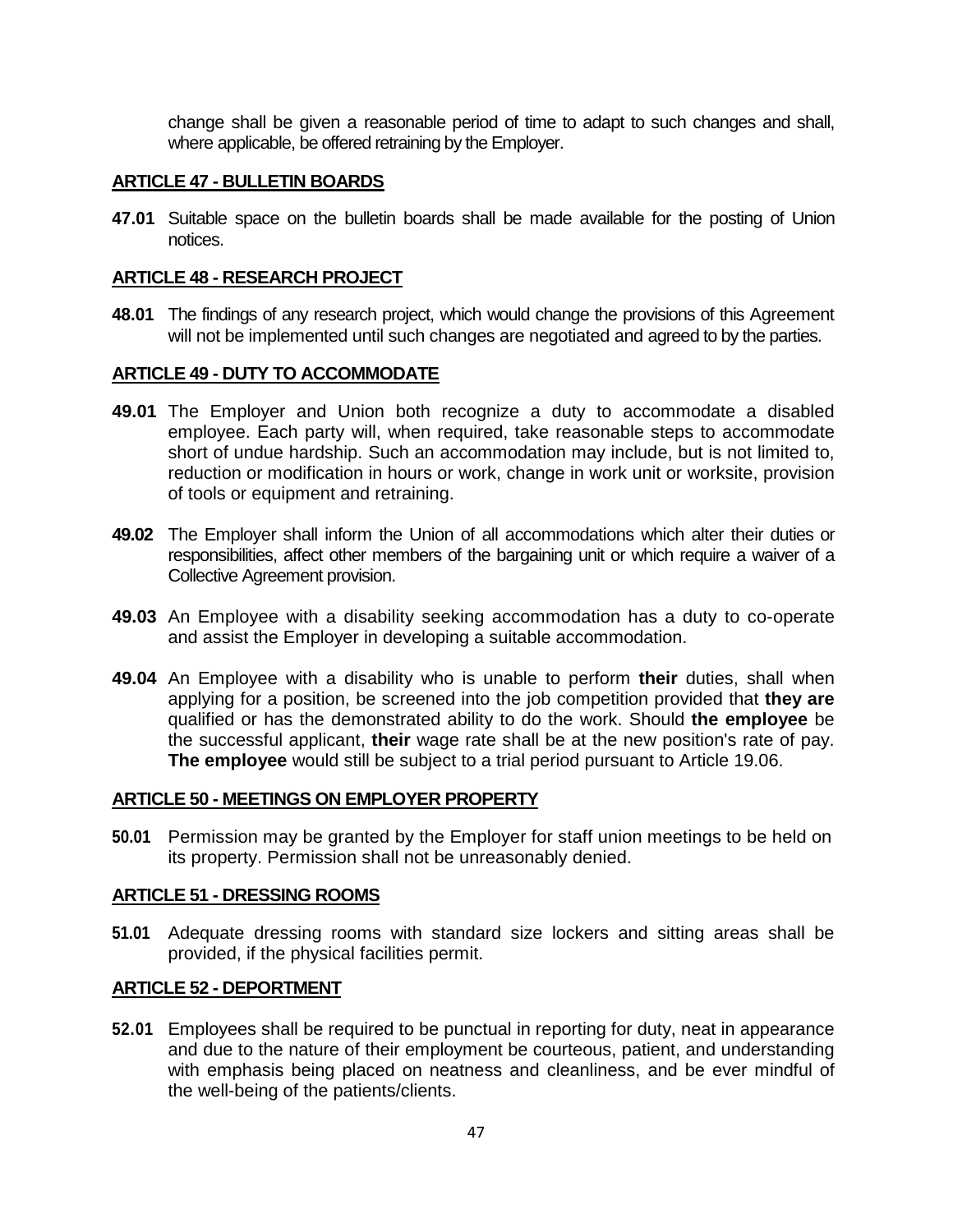## **ARTICLE 53 – HARASSMENT**

- **53.01 The Union and the Employer recognize the right of employees to work in an environment free from harassment.**
- **53.02 Following the completion of the Employer's process of investigating a harassment complaint, an employee who wishes to pursue a concern arising from harassment may, with the approval of the Union, submit a grievance in writing at step two of the grievance process. Grievances of this nature shall be treated in strict confidence by both the Union and the Employer.**

## **ARTICLE 54 - PRESENT CONDITIONS AND BENEFITS**

**54.01** All rights, benefits, privileges, and working conditions which employees now enjoy, receive or possess as employees of the Employer shall continue to be enjoyed and possessed insofar as they are consistent with this Agreement, but may be modified by mutual agreement between the Employer and the Union.

## **ARTICLE 55 - DEFERRED SALARY LEAVE PLAN**

**55.01** Description:

- (a) The Deferred Salary Leave Plan shall afford employees the opportunity of taking a leave of absence from six (6) months to one (1) year, and, through deferral of salary, finance the leave.
- (b) Employers and employees may enter into any variation of this plan by mutual consent of the two parties involved.

**55.02** Eligibility:

Any permanent employee working fifty percent (50%) and over with an Employer is eligible to participate in the Plan.

**55.03** Application and Approval:

- (a) 1. An employee shall make written application to **their** Employer on or before January 31st of the year in which the deferment is to commence, requesting permission to participate in the Plan.
	- 2. Notwithstanding 3 (a), an Employer may waive the deadline of January 31st under special circumstances.
- (b) Written acceptance, or denial, of the employee's request, with explanation, shall be forwarded to the employee by April 1st in the year the original request is made.
- (c) Approval of individual requests to participate in the Plan shall rest solely with the Employer.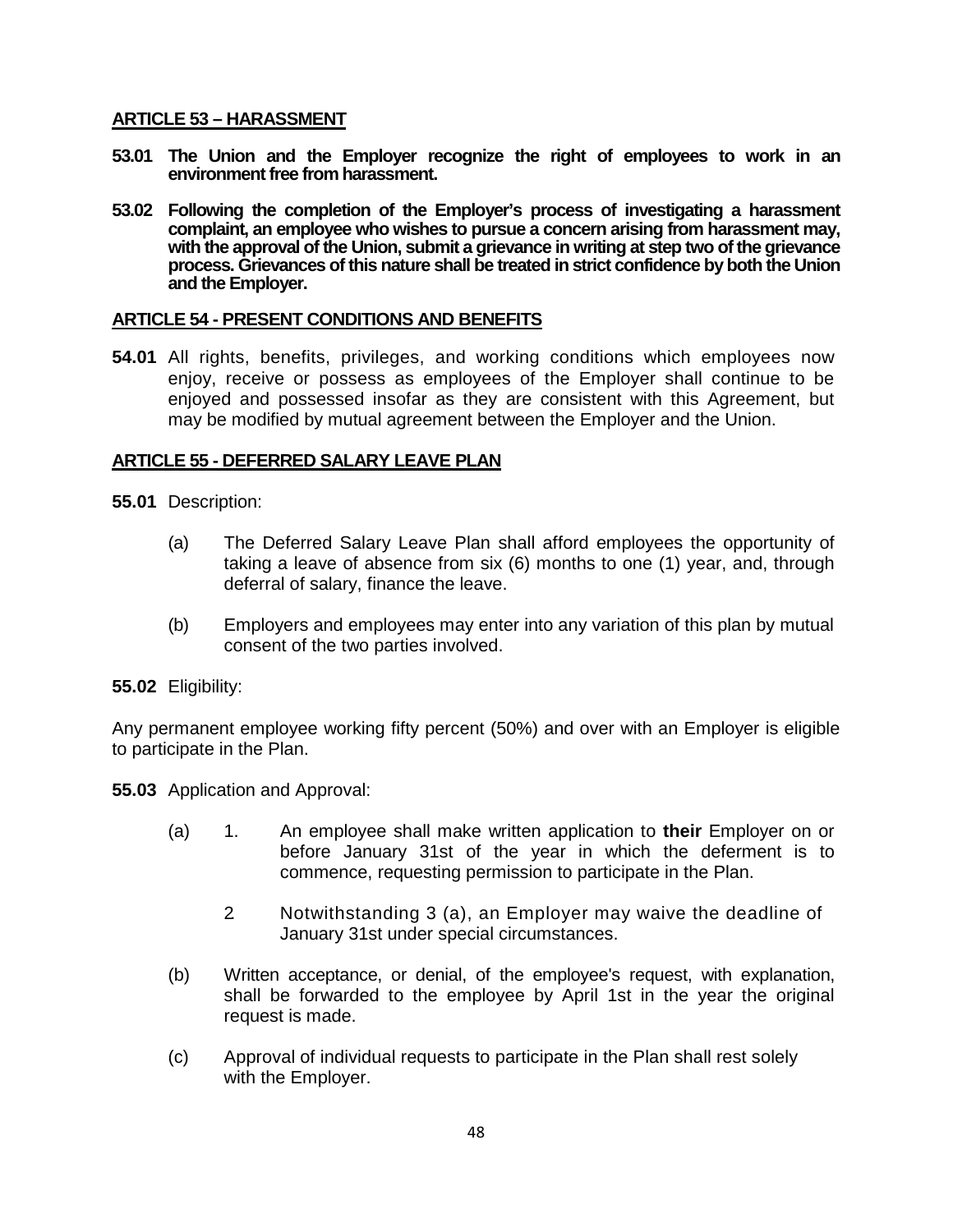- (d) All employees wishing to participate in the Plan shall be required to sign a contract (Appendix "C") before final approval for participation shall be granted.
- **55.04** Salary Deferral:
	- (a) In each year of participation in the Plan preceding the year of leave or portion thereof, an employee shall be paid a reduced percentage of regular salary. The remaining percentage shall be deferred and this accumulated amount plus interest earned shall be paid to the employee during the year of leave or portion thereof.
	- (b) The salary deferred shall be deposited with the Employer in trust. The Employer shall pay a reasonable rate of interest on such monies having regard to the prevailing interest available to the Employer on a deposit account.
	- (c) In the year of the leave or portion thereof the Employer shall pay to the employee the total of the deferred income plus all accrued interest in instalments conforming to the regular pay periods.
- **55.05** Benefits:
	- (a) An employee's benefits shall be maintained by the Employer during the leave of absence. Any benefits tied to salary shall be structured according to actual salary paid.
	- (b) Sick leave credits and vacation leave credits shall not accumulate during the year spent on leave or portion thereof; however an employee shall be permitted to carry over any unused credits to their return.
	- (c) Employees who are members of the Pension Plan shall have pension contributions deducted on salary received in each year of participation in the Plan.
- **55.06** Withdrawal from the Plan:
	- (a) An employee may withdraw from the Plan any time prior to taking the leave of absence. Upon withdrawal, all the deferred salary plus accumulated interest shall be paid to the employee within sixty (60) days of notification of withdrawal from the Plan.
	- (b) In the event that a suitable replacement cannot be obtained for an employee who has been granted leave, the Employer may defer the year of leave or portion thereof. In this instance, an employee may choose to remain in the Plan or they may withdraw and receive all the deferred salary plus accumulated interest to the date of withdrawal. Repayment shall be made within sixty (60) days of the date of withdrawal from the Plan. Once an employee has commenced **their** deferred leave, **they** cannot be compelled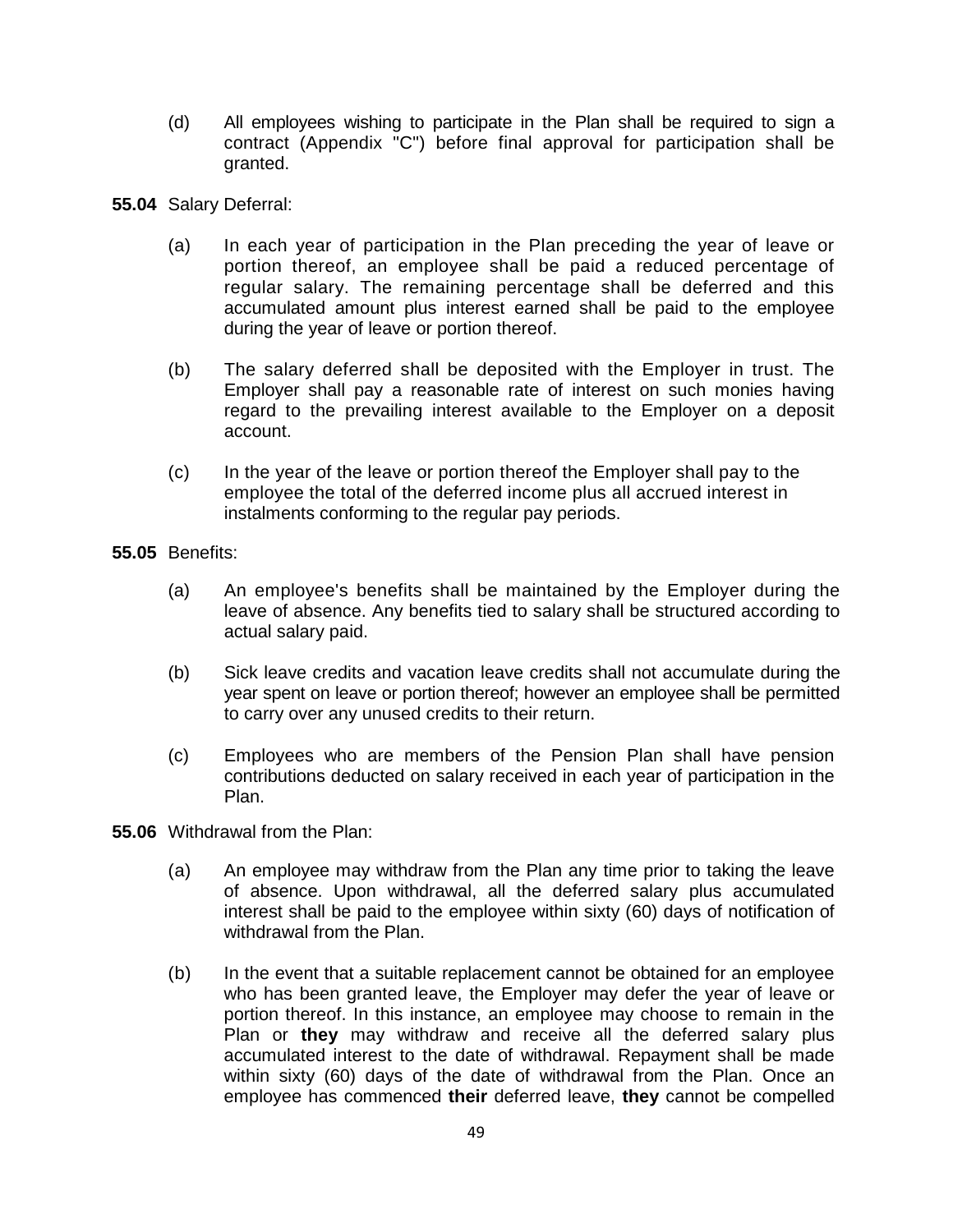by the Employer to return to work prior to the completion of **their** deferred leave.

- (c) Should an employee decide to return to work (including casual shifts) while on a deferred leave, all remaining deferred salary plus accumulated interest at the time, shall be paid to the employee in accordance with Canada Revenue Agency regulations.
- (d) Should an employee die while participating in the Plan, all the deferred salary plus accumulated interest at the time of death shall be paid to the employee's estate.
- (e) An employee who has had **their** employment terminated by the Employer shall be required to withdraw and shall be paid all deferred salary plus accumulated interest to the date of withdrawal. Repayment shall be made within sixty (60) days of the date of withdrawal from the Plan.

**55.07** Deferral of Leave:

If the year of leave or portion thereof is deferred past the intended date of commencement all deferred salary plus accumulated interest shall continue to accumulate interest until the leave of absence is granted.

**55.08** Return from Leave:

- (a) On return from leave, an employee shall return to **their** previous position or to a position similar to that which **the employee** held immediately prior to going on leave.
- (b) An employee participating in the Plan shall be eligible upon return to duty, for any increase in salary and benefit that would have been received had the one year leave of absence not been taken.
- (c) An employee who wishes to return to work **their** position prior to the completion of **their** deferred leave shall require the consent of both Parties.

## **ARTICLE 56 -RETROACTIVITY -MONETARY BENEFITS**

**56.01** All benefits of the Collective Agreement, excluding wages, shall become effective from the signing date forward. Wages shall be in accordance with the schedule set out in Appendices "A" and "B".

### **ARTICLE 57 – PARKING**

**57.01** The Parties agree that parking fees for employees shall not be implemented during the term of this agreement.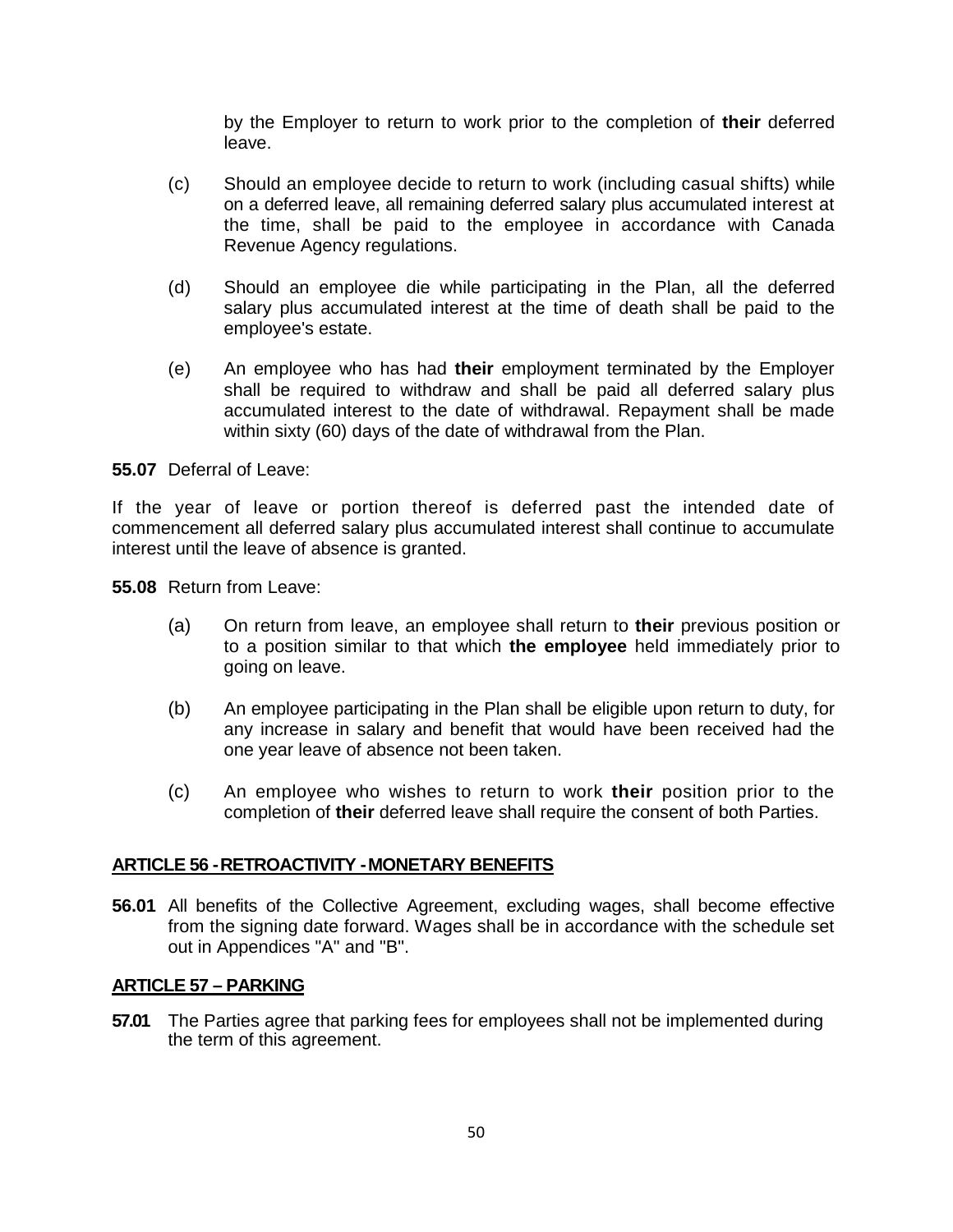## **ARTICLE 58 - CASUAL RETIRED EMPLOYEE INCENTIVE**

- **58.01** Due to retention and recruitment issues, a five hundred dollar (\$500) bonus shall be paid to any retired employee in a classification listed in Article **58.02** below who returns to casual employment with the Employer and who works:
	- (a) three hundred and seventy-five (375) hours between January 1 and December 31 in any given year; or
	- (b) one hundred and eighty (180) hours between June 15th and September 15th in any given year.

Payment will occur in the pay period immediately following the attainment of the threshold. The Employee shall advise the supervisor when they reach the threshold.

**58.02** The incentive applies to the Diagnostic Sonographer and Diagnostic Sonographer Specialist, **Radiation Therapist, Medical Laboratory Technologist, Lab Specialist, Occupational Therapist, Physiotherapist, Respiratory Therapist, Biomedical Technologist and Linear Accelerator Technician series**.

#### **ARTICLE 59 - SENIOR EMPLOYEE PREMIUM**

- **59.01** Due to retention and recruitment issues, permanent employees in a classification listed in Article **59.02** below with 25 or more years of service shall receive a 3% wage increase as set out in Appendix "B". The wage increase shall commence the first full pay period during which the employee attains the 25 year threshold. The 25 year wage rate is pensionable.
- **59.02** The incentive applies to Diagnostic Sonographer and Diagnostic Sonographer Specialists.

### **ARTICLE 60 – TRANSPORT DUTY**

**60.01 Transport Duty Overtime**

**When an Employee on duty is required by the Employer to attend a patient during an ambulance trip (air, road, etc.) and the time involved on the trip exceeds the Employee's regular shift (7.5 hours or 11.25 hours), the Employee shall receive time off or pay, at their option, at the applicable overtime rate for all time in excess of their normal shift. The time in excess shall include time which the Employee spends attending to the needs of the patient and in return travel.**

#### **60.02 Compensation Under Various Circumstances**

**(a) When a Full-Time Employee is requested to do transport duty on their day off, while on vacation or on a statutory holiday, and does so, the employee shall receive time off or pay, at their option, at the applicable overtime rate for all hours including those spent in attendance of the**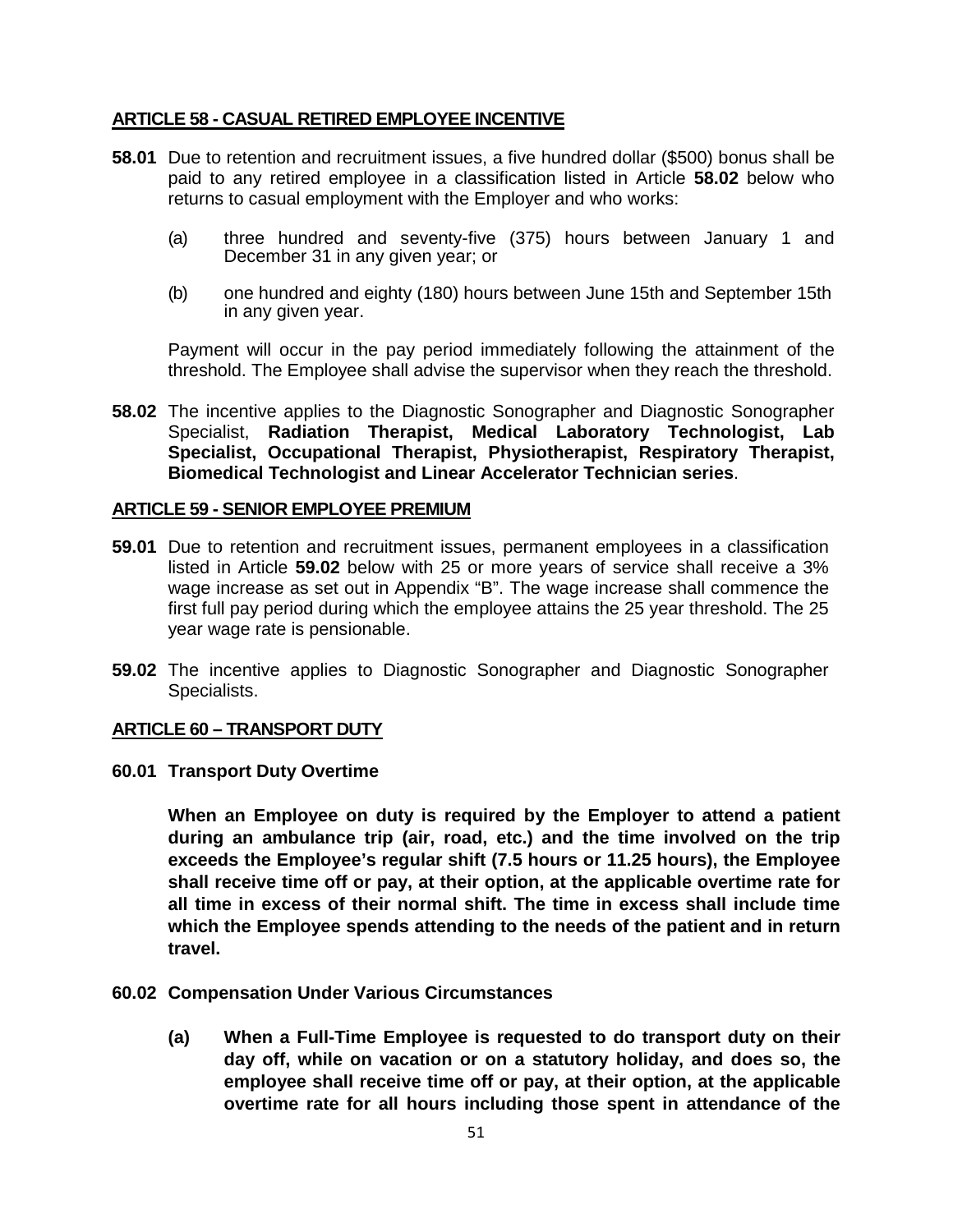**patient and in return travel with a minimum of four (4) hours time off or pay. The Employee shall be granted time off, utilizing accumulated overtime or vacation, at their request, in lieu of their day off.**

- **(b) When a Part-Time Employee who wishes to do extra shifts, or a Casual Employee, is called to perform transport duty, the employee shall be paid at the regular rate of pay, with a minimum of four (4) hours of pay, for an period of transport duty up to seven and one-half (7.5) hours. All hours in excess of seven and one-half (7.5) hours shall be at the applicable overtime rate. The hours of transport duty shall include hours in attendance of the patient and in return travel.**
- **(c) When a Permanent Part-Time Employee who does not wish to do extra shifts is requested to do transport duty on their day off without fortyeight hours notice, and does so, the provisions of Article 60.02(a) shall apply.**
- **60.03 Delay Due to Weather or Transportation Problems**

**If an Employee is detained following relief of transport duty due to weather or other transportation difficulties, the Employee shall be compensated:** 

- **(a) At their regular rate of pay for all hours which the Employee was scheduled but unable to work due to the delay;**
- **(b) A minimum of four hours and a maximum of seven and one-half (7.5) hours in a twenty-four (24) hour period at the regular rate of pay if the delay occurs on their day(s) off.**

### **60.04 Rest Before Regular Shift**

**No Employee returning from transport duty shall be required to commence another regular seven and one-half (7.5) hour shift within twelve (12) hours of their return unless otherwise mutually agreed between the Employer and the Employee. The Employee shall be entitled to utilize accumulated overtime or vacation, at their request, to provide the necessary time off.** 

**60.05 Transport Duty – Travel Allowance**

**If requested, an Employee shall be given a travel advance for all anticipated travel expenses by the Employer before commencing transport duty. A subsequent travel claim will be submitted in accordance with normal procedures and travel regulations. This shall include meal allowances in accordance with Article 21.20.**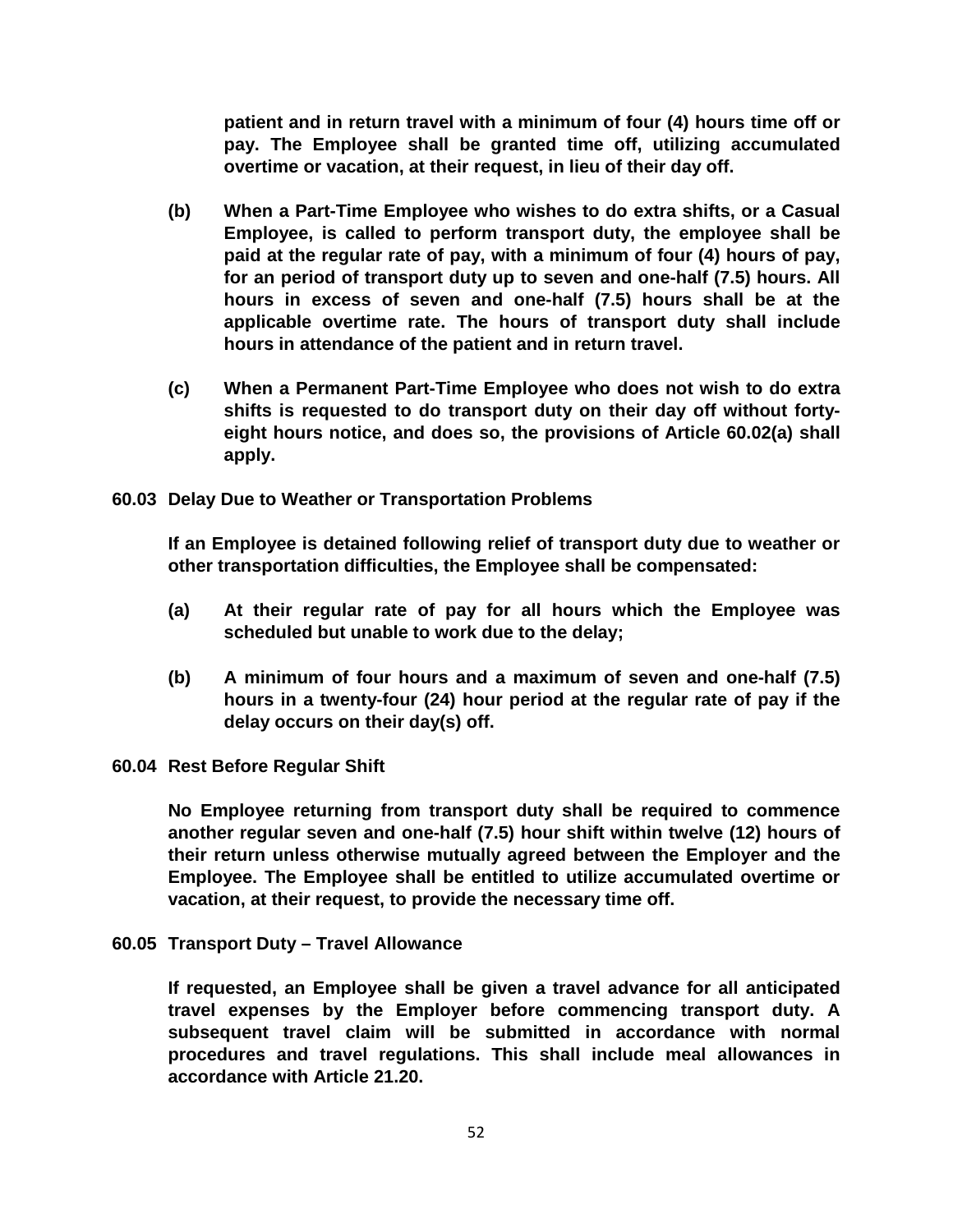### **60.06 Extension of Journey at Employee's Choice**

**Should an Employee volunteer for transport duty and elect to take their days off before returning for duty, the Employee shall receive only straight time for the travelling time on their return journey.** 

## **ARTICLE 61 - TERM OF AGREEMENT**

**61.01** Effective Date:

This Agreement shall be binding and remain in effect from **April 1, 2018 to March 31, 2022** and shall continue from year to year thereafter unless either Party gives notice to the other Party in writing at least sixty (60) days prior to the expiry date that it desires its termination or amendment.

**61.02** Changes in Agreement:

Any changes deemed necessary in this Agreement may be made by mutual agreement at any time during the existence of this Agreement.

**61.03** Notice of Changes:

Where notice to amend this Agreement is given, the provisions of this Agreement shall continue in full force and effect until a new Agreement is signed. Negotiations shall commence within twenty (20) days of such notice unless mutually agreed to by the Parties.

**61.04** Notwithstanding **Article 61.01**, the agreement may, by mutual agreement, be reopened at any time for the purpose of dealing with recruitment, retention and/or shortage issues. In the event the parties agree to reopen the agreement, and they are unable to agree to the inclusion or exclusion of a classification, a rate of pay, or benefits, such dispute shall be submitted to interest arbitration. The arbitration board shall have jurisdiction to resolve any and all disputes arising out of these issues.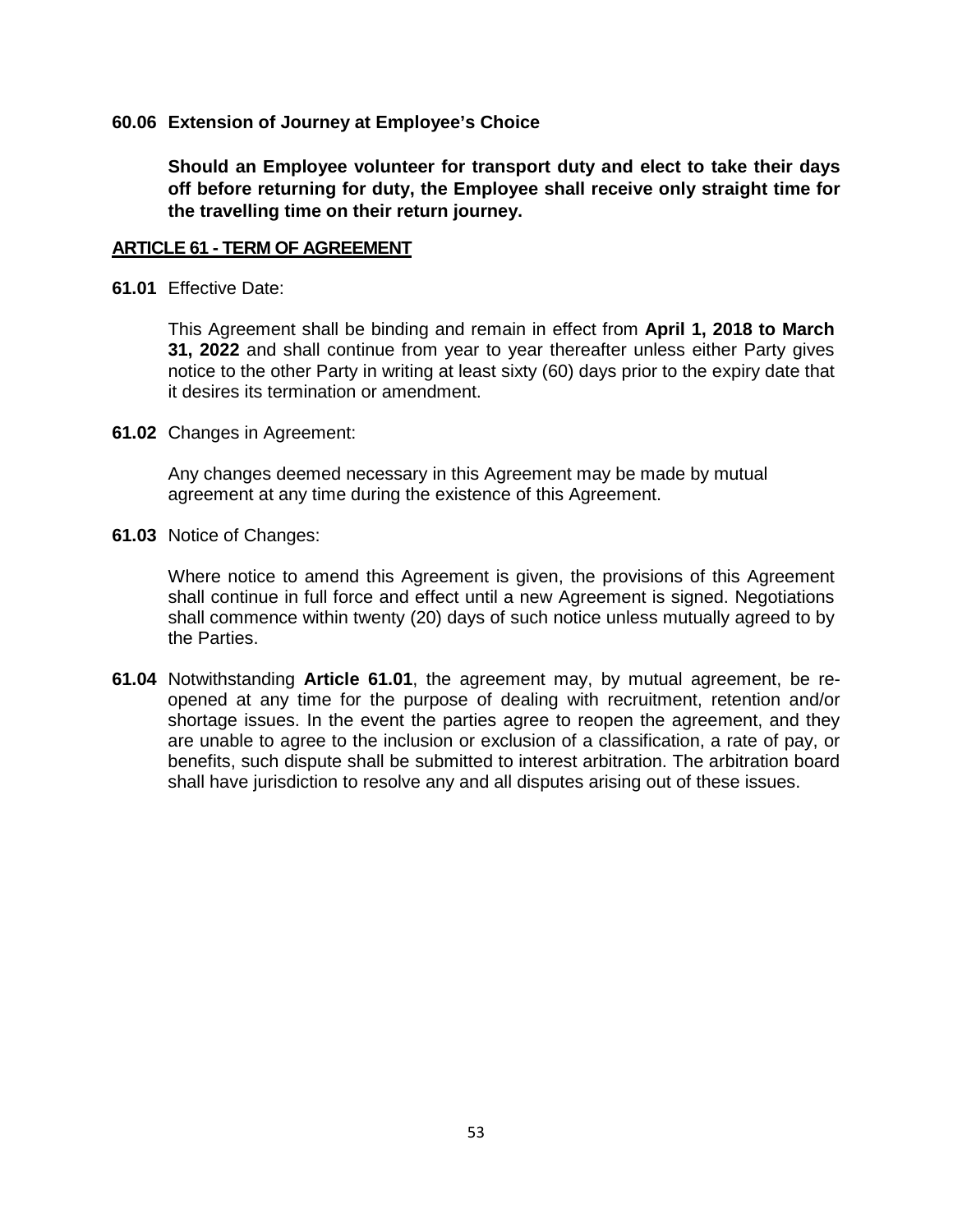This agreement will endure and be binding upon not only the parties hereto mentioned but also their respective successors.

Dated at Charlottetown, Prince Edward Island,

This  $2nd$  day of  $\frac{1}{2}$  2019.

**HEALTH NEGOTIATION COMMITTEE** 

Saundholas

**INTERNATIONAL UNION OF OPERATING ENGINEERS LOCAL 942** 

Wally L. Plstectson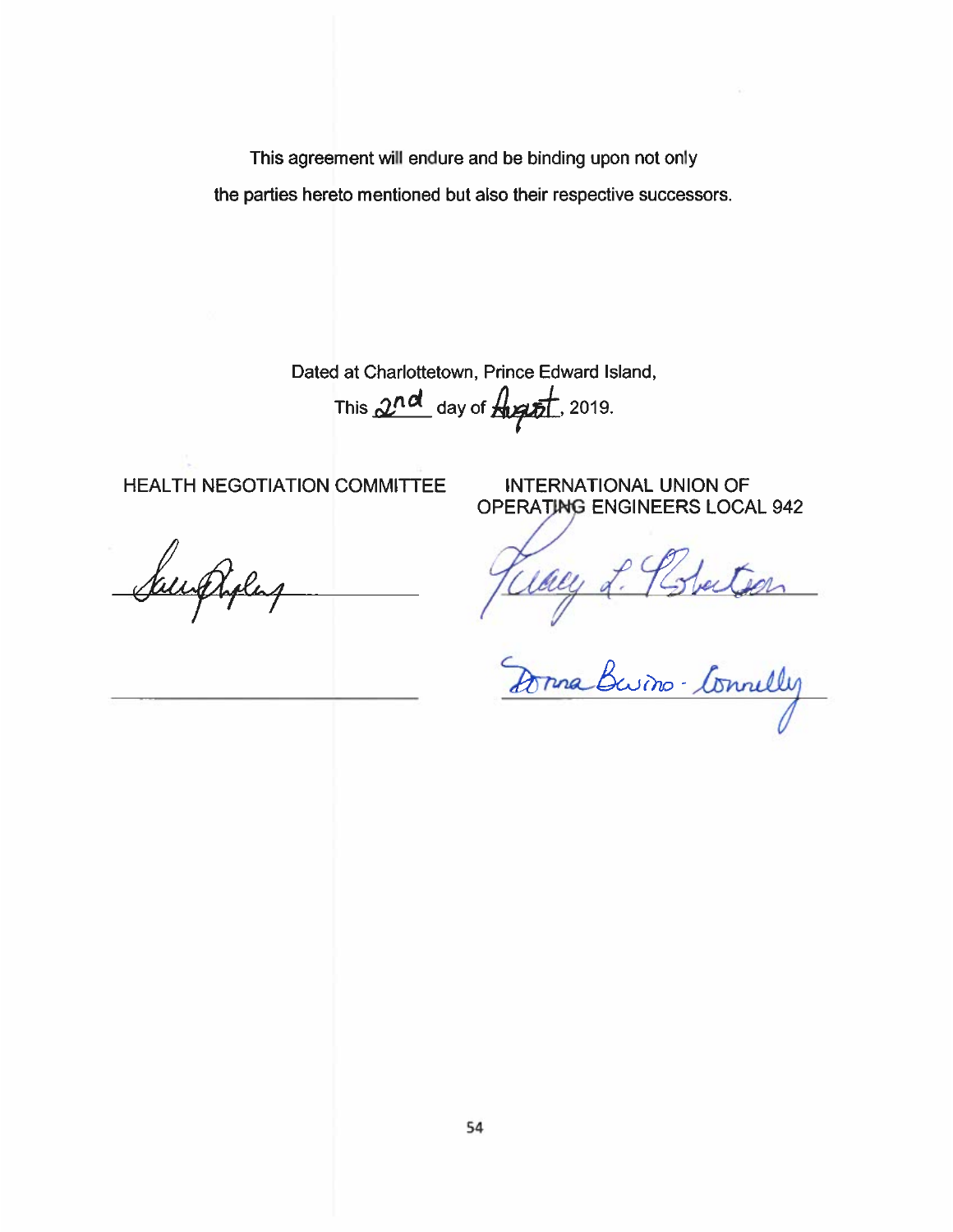|                                                    |            |          | Step 1                   | Step 2                             | Step 3                             | Step 4                             |         | Step 5 | Step 6      |
|----------------------------------------------------|------------|----------|--------------------------|------------------------------------|------------------------------------|------------------------------------|---------|--------|-------------|
| <b>GROUP 1</b>                                     | $1-Apr-18$ | \$       | $\overline{\phantom{0}}$ | \$                                 | \$                                 | \$<br>$\overline{\phantom{0}}$     | \$      | 19.89  | \$<br>20.73 |
| Clerk 1                                            | $1-Oct-18$ | \$       | $\blacksquare$           | \$<br>$\overline{\phantom{a}}$     | \$<br>$\overline{\phantom{a}}$     | \$<br>$\overline{\phantom{0}}$     | \$      | 20.09  | \$<br>20.94 |
|                                                    | $1-Apr-19$ | \$       | $\frac{1}{2}$            | \$<br>$\overline{a}$               | \$<br>$\overline{\phantom{a}}$     | \$<br>$\qquad \qquad \blacksquare$ | \$      | 20.34  | \$<br>21.20 |
|                                                    | 1-Apr-20   | \$       | $\overline{\phantom{a}}$ | \$<br>$\overline{\phantom{a}}$     | \$<br>$\blacksquare$               | \$<br>$\blacksquare$               | \$      | 20.54  | \$<br>21.41 |
|                                                    | 1-Oct-20   | \$       |                          | \$<br>$\frac{1}{2}$                | \$<br>$\overline{\phantom{0}}$     | \$<br>$\qquad \qquad \blacksquare$ | \$      | 20.80  | \$<br>21.68 |
|                                                    | $1-Apr-21$ | \$       | $\blacksquare$           | \$<br>$\blacksquare$               | \$<br>$\blacksquare$               | \$<br>$\frac{1}{2}$                | \$      | 21.01  | \$<br>21.90 |
|                                                    | 1-Oct-21   | \$       | $\overline{\phantom{a}}$ | \$                                 | \$<br>$\frac{1}{2}$                | \$<br>$\overline{\phantom{a}}$     | \$      | 21.17  | \$<br>22.06 |
|                                                    |            |          |                          |                                    |                                    |                                    |         |        |             |
| <b>GROUP 2</b>                                     | $1-Apr-18$ | \$       | $\overline{\phantom{a}}$ | \$<br>$\overline{a}$               | \$<br>$\qquad \qquad \blacksquare$ | \$<br>$\overline{\phantom{0}}$     | \$      | 20.17  | \$<br>21.00 |
| Clerk 2                                            | 1-Oct-18   | \$       | $\overline{\phantom{a}}$ | \$<br>$\overline{\phantom{a}}$     | \$<br>$\overline{\phantom{m}}$     | \$<br>$\frac{1}{2}$                | \$      | 20.37  | \$<br>21.21 |
| <b>Communications Technician</b>                   |            |          |                          |                                    |                                    |                                    |         |        |             |
| 1                                                  | $1-Apr-19$ | \$       | $\overline{\phantom{a}}$ | \$<br>$\qquad \qquad \blacksquare$ | \$<br>$\qquad \qquad \blacksquare$ | \$<br>$\overline{\phantom{0}}$     | \$      | 20.62  | \$<br>21.48 |
|                                                    | 1-Apr-20   | \$<br>\$ | $\overline{\phantom{a}}$ | \$<br>$\overline{\phantom{a}}$     | \$<br>$\overline{\phantom{a}}$     | \$<br>$\frac{1}{2}$                | $\zeta$ | 20.83  | \$<br>21.69 |
|                                                    | 1-Oct-20   |          | $\overline{\phantom{a}}$ | \$<br>$\overline{\phantom{a}}$     | \$<br>$\frac{1}{2}$                | \$<br>$\overline{\phantom{0}}$     | \$      | 21.09  | \$<br>21.96 |
|                                                    | $1-Apr-21$ | \$       | $\overline{\phantom{a}}$ | \$<br>$\frac{1}{2}$                | \$<br>$\qquad \qquad \blacksquare$ | \$<br>$\qquad \qquad \blacksquare$ | \$      | 21.30  | \$<br>22.18 |
|                                                    | 1-Oct-21   | \$       | $\blacksquare$           | \$<br>$\qquad \qquad \blacksquare$ | \$<br>$\frac{1}{2}$                | \$<br>$\qquad \qquad \blacksquare$ | \$      | 21.46  | \$<br>22.35 |
|                                                    |            |          |                          |                                    |                                    |                                    |         |        |             |
| GROUP 3 (W8)                                       | $1-Apr-18$ | \$       | $\blacksquare$           | \$<br>$\qquad \qquad \blacksquare$ | \$<br>$\overline{\phantom{m}}$     | \$<br>$\overline{\phantom{0}}$     | \$      | 21.06  | \$<br>21.86 |
| Clerk 3                                            | $1-Oct-18$ | \$       | $\blacksquare$           | \$<br>$\blacksquare$               | \$<br>$\overline{\phantom{a}}$     | \$<br>$\frac{1}{2}$                | \$      | 21.27  | \$<br>22.08 |
| <b>Communications Technician</b><br>$\overline{2}$ | $1-Apr-19$ | \$       | $\overline{\phantom{a}}$ | \$<br>$\qquad \qquad \blacksquare$ | \$<br>$\qquad \qquad \blacksquare$ | \$<br>$\qquad \qquad \blacksquare$ | \$      | 21.54  | \$<br>22.36 |
| Secretary 1                                        | 1-Apr-20   | \$       | $\overline{\phantom{a}}$ | \$<br>$\blacksquare$               | \$                                 | \$<br>$\frac{1}{2}$                | $\zeta$ | 21.76  | \$<br>22.58 |
| Storeskeeper 1                                     | 1-Oct-20   | \$       | $\overline{\phantom{a}}$ | \$<br>$\blacksquare$               | \$<br>$\qquad \qquad -$            | \$<br>$\overline{\phantom{a}}$     | \$      | 22.03  | \$<br>22.86 |
|                                                    | $1-Apr-21$ | \$       | $\overline{\phantom{a}}$ | \$<br>$\overline{\phantom{0}}$     | \$<br>$\blacksquare$               | \$<br>$\overline{\phantom{0}}$     | \$      | 22.25  | \$<br>23.09 |
|                                                    | 1-Oct-21   | \$       | $\blacksquare$           | \$<br>$\overline{\phantom{0}}$     | \$<br>$\frac{1}{2}$                | \$<br>$\overline{\phantom{0}}$     | \$      | 22.42  | \$<br>23.26 |
|                                                    |            |          |                          |                                    |                                    |                                    |         |        |             |
| GROUP 4 (W9)                                       | $1-Apr-18$ | \$       |                          | \$<br>-                            | \$                                 | \$<br>$\overline{a}$               | \$      | 22.12  | \$<br>23.06 |
| <b>Admitting Officer 1</b>                         | $1-Oct-18$ | \$       | $\blacksquare$           | \$<br>$\blacksquare$               | \$<br>$\overline{\phantom{a}}$     | \$<br>$\frac{1}{2}$                | \$      | 22.34  | \$<br>23.29 |
| Clerk 4                                            | $1-Apr-19$ | \$       | $\overline{\phantom{a}}$ | \$<br>$\overline{\phantom{a}}$     | \$<br>$\overline{\phantom{m}}$     | \$<br>$\frac{1}{2}$                | \$      | 22.62  | \$<br>23.58 |
| <b>Communications Technician</b>                   |            |          |                          |                                    |                                    |                                    |         |        |             |
| 3                                                  | 1-Apr-20   | \$       |                          | \$<br>$\qquad \qquad -$            | \$<br>$\qquad \qquad -$            | \$<br>$\qquad \qquad -$            | \$      | 22.85  | \$<br>23.82 |
| <b>Inventory Technician</b>                        | 1-Oct-20   | \$       | $\overline{\phantom{a}}$ | \$<br>$\overline{\phantom{a}}$     | \$<br>$\overline{\phantom{a}}$     | \$<br>$\frac{1}{2}$                | \$      | 23.14  | \$<br>24.12 |
| Medical Secretary 1                                | $1-Apr-21$ | \$       |                          | \$                                 | \$<br>$\qquad \qquad \blacksquare$ | \$<br>$\overline{\phantom{0}}$     | \$      | 23.37  | \$<br>24.36 |
| Printing Technician 1                              | $1-Oct-21$ | \$       | $\overline{\phantom{a}}$ | \$<br>$\overline{\phantom{a}}$     | \$<br>$\frac{1}{2}$                | \$<br>$\overline{\phantom{0}}$     | \$      | 23.55  | \$<br>24.54 |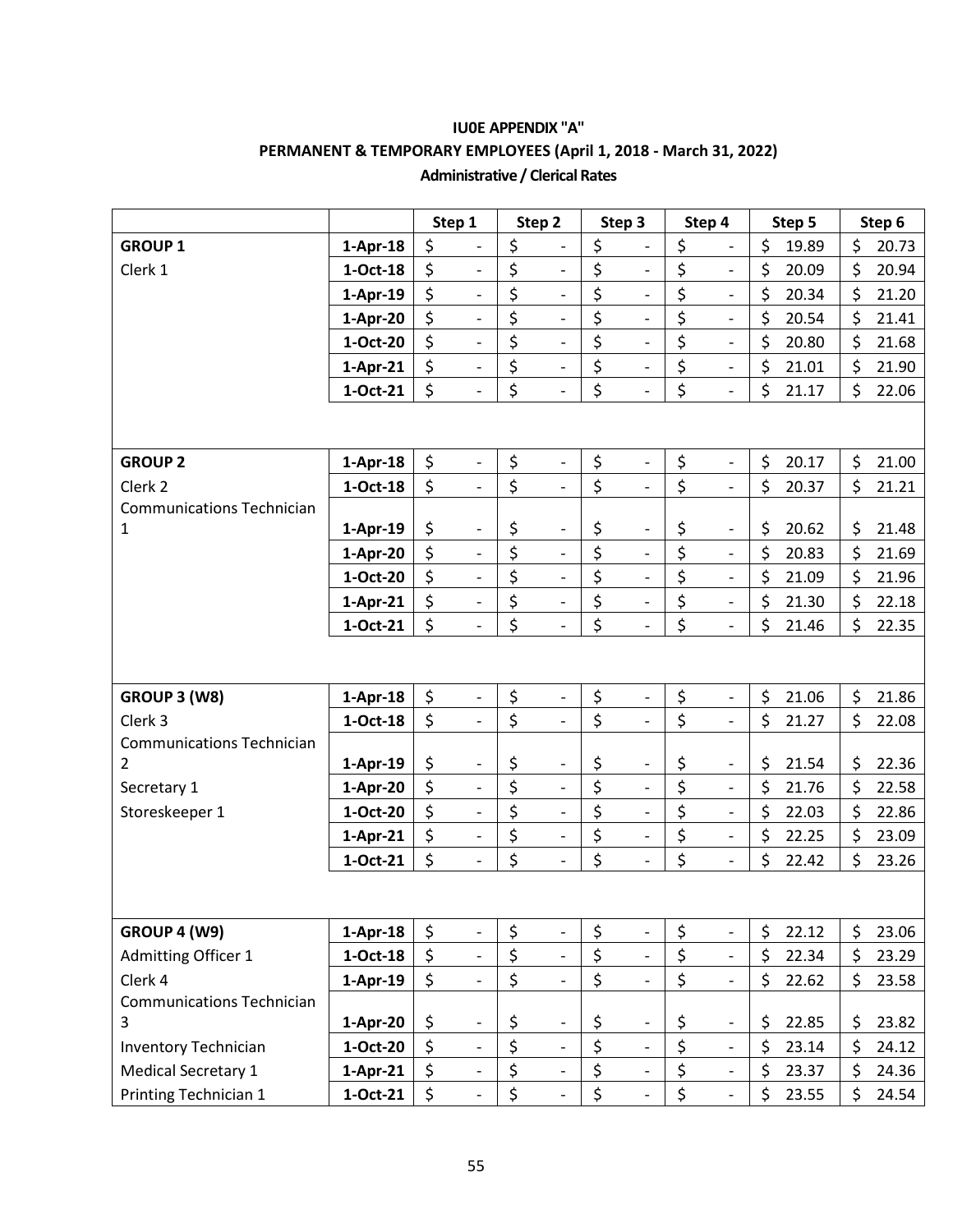|                             |            | Step 1                         | Step 2                             | Step 3                             | Step 4      | Step 5      | Step 6      |
|-----------------------------|------------|--------------------------------|------------------------------------|------------------------------------|-------------|-------------|-------------|
| Secretary 2                 |            |                                |                                    |                                    |             |             |             |
| Storeskeeper 2              |            |                                |                                    |                                    |             |             |             |
| <b>GROUP 5 (W10)</b>        | $1-Apr-18$ | \$<br>$\overline{\phantom{a}}$ | \$<br>$\overline{a}$               | \$<br>$\overline{\phantom{0}}$     | \$<br>22.43 | \$<br>23.41 | \$<br>24.39 |
| Clerk 5                     | $1-Oct-18$ | \$<br>$\overline{\phantom{0}}$ | \$<br>$\qquad \qquad \blacksquare$ | \$<br>$\overline{a}$               | \$<br>22.65 | \$<br>23.64 | \$<br>24.63 |
| Housekeeper 1               | $1-Apr-19$ | \$<br>$\qquad \qquad -$        | \$<br>$\qquad \qquad -$            | \$<br>$\overline{\phantom{0}}$     | \$<br>22.93 | \$<br>23.94 | \$<br>24.94 |
| <b>Medical Secretary 2</b>  | 1-Apr-20   | \$<br>$\overline{\phantom{a}}$ | \$<br>$\overline{\phantom{0}}$     | \$<br>$\overline{\phantom{0}}$     | \$<br>23.16 | \$<br>24.18 | \$<br>25.19 |
| Procurement Technician      | 1-Oct-20   | \$<br>$\overline{\phantom{a}}$ | \$<br>$\blacksquare$               | \$<br>$\overline{\phantom{0}}$     | \$<br>23.45 | \$<br>24.48 | \$<br>25.50 |
| Secretary 3                 | $1-Apr-21$ | \$<br>$\overline{a}$           | \$<br>$\frac{1}{2}$                | \$<br>$\overline{\phantom{0}}$     | \$<br>23.68 | \$<br>24.72 | \$<br>25.76 |
|                             | 1-Oct-21   | \$<br>$\overline{\phantom{a}}$ | \$<br>$\overline{a}$               | \$<br>$\overline{a}$               | \$<br>23.86 | \$<br>24.91 | \$<br>25.95 |
|                             |            |                                |                                    |                                    |             |             |             |
| <b>GROUP 5A (W10)</b>       | $1-Apr-18$ | \$<br>$\qquad \qquad -$        | \$<br>$\qquad \qquad \blacksquare$ | \$<br>$\overline{\phantom{0}}$     | \$<br>22.86 | \$<br>23.89 | \$<br>24.89 |
| HIM Professional 1          | 1-Oct-18   | \$<br>$\frac{1}{2}$            | \$<br>$\overline{a}$               | \$<br>$\overline{\phantom{0}}$     | \$<br>23.09 | \$<br>24.13 | \$<br>25.14 |
|                             | $1-Apr-19$ | \$<br>$\overline{\phantom{a}}$ | \$<br>$\overline{\phantom{a}}$     | \$<br>$\overline{\phantom{0}}$     | \$<br>23.38 | \$<br>24.43 | \$<br>25.45 |
|                             | 1-Apr-20   | \$<br>$\overline{a}$           | \$<br>$\overline{\phantom{0}}$     | \$<br>$\overline{a}$               | \$<br>23.61 | \$<br>24.67 | \$<br>25.70 |
|                             | 1-Oct-20   | \$<br>$\overline{\phantom{a}}$ | \$<br>$\overline{\phantom{a}}$     | \$<br>$\overline{a}$               | \$<br>23.91 | \$<br>24.98 | \$<br>26.02 |
|                             | $1-Apr-21$ | \$<br>$\overline{\phantom{0}}$ | \$<br>$\qquad \qquad \blacksquare$ | \$<br>$\overline{\phantom{0}}$     | \$<br>24.15 | \$<br>25.23 | \$<br>26.28 |
|                             | 1-Oct-21   | \$                             | \$<br>$\overline{\phantom{m}}$     | \$<br>$\overline{\phantom{m}}$     | \$<br>24.33 | \$<br>25.42 | \$<br>26.48 |
|                             |            |                                |                                    |                                    |             |             |             |
| <b>GROUP 6 (W11)</b>        | $1-Apr-18$ | \$<br>$\overline{\phantom{a}}$ | \$<br>$\qquad \qquad -$            | \$<br>$\overline{\phantom{0}}$     | \$<br>23.83 | \$<br>24.88 | \$<br>25.92 |
| Clerk <sub>6</sub>          | $1-Oct-18$ | \$<br>$\overline{a}$           | \$<br>$\frac{1}{2}$                | \$<br>$\overline{a}$               | \$<br>24.07 | \$<br>25.13 | \$<br>26.18 |
| Food Service Supervisor 1   | $1-Apr-19$ | \$<br>$\overline{\phantom{a}}$ | \$<br>$\qquad \qquad \blacksquare$ | \$<br>$\overline{\phantom{0}}$     | \$<br>24.37 | \$<br>25.44 | \$<br>26.51 |
| <b>Printing Techician 2</b> | 1-Apr-20   | \$<br>$\overline{\phantom{a}}$ | \$<br>$\qquad \qquad -$            | \$<br>$\qquad \qquad -$            | \$<br>24.61 | \$<br>25.69 | \$<br>26.78 |
| Secretary 4                 | 1-Oct-20   | \$<br>$\frac{1}{2}$            | \$<br>$\overline{\phantom{0}}$     | \$<br>$\overline{\phantom{m}}$     | \$<br>24.92 | \$<br>26.01 | \$<br>27.11 |
| Storeskeeper 3              | $1-Apr-21$ | \$<br>$\overline{\phantom{a}}$ | \$<br>$\overline{\phantom{a}}$     | \$<br>$\overline{\phantom{0}}$     | \$<br>25.17 | \$<br>26.27 | \$<br>27.38 |
|                             | 1-Oct-21   | \$<br>$\overline{\phantom{0}}$ | \$                                 | \$<br>$\overline{\phantom{m}}$     | \$<br>25.36 | \$<br>26.47 | \$<br>27.59 |
|                             |            |                                |                                    |                                    |             |             |             |
| <b>GROUP 6A (W11)</b>       | $1-Apr-18$ | \$<br>$\blacksquare$           | \$<br>$\overline{\phantom{a}}$     | \$<br>$\overline{\phantom{0}}$     | \$<br>24.32 | \$<br>25.37 | \$<br>26.44 |
| <b>HIM Professional 2</b>   | $1-Oct-18$ | \$<br>$\overline{\phantom{0}}$ | \$<br>$\overline{\phantom{a}}$     | \$<br>$\overline{\phantom{0}}$     | \$<br>24.56 | \$<br>25.62 | \$<br>26.70 |
|                             | 1-Apr-19   | \$<br>$\overline{\phantom{a}}$ | \$<br>$\blacksquare$               | \$<br>$\qquad \qquad \blacksquare$ | \$<br>24.87 | \$<br>25.94 | \$<br>27.03 |
|                             | 1-Apr-20   | \$<br>$\overline{\phantom{a}}$ | \$<br>$\overline{\phantom{a}}$     | \$<br>$\overline{\phantom{0}}$     | \$<br>25.12 | \$<br>26.20 | \$<br>27.30 |
|                             | 1-Oct-20   | \$<br>$\overline{\phantom{a}}$ | \$                                 | \$<br>$\overline{\phantom{0}}$     | \$<br>25.43 | \$<br>26.53 | \$<br>27.64 |
|                             | $1-Apr-21$ | \$<br>$\overline{\phantom{a}}$ | \$<br>$\overline{\phantom{a}}$     | \$<br>$\overline{\phantom{0}}$     | \$<br>25.68 | \$<br>26.80 | \$<br>27.92 |
|                             | 1-Oct-21   | \$<br>$\overline{\phantom{a}}$ | \$<br>$\qquad \qquad \blacksquare$ | \$<br>$\overline{\phantom{0}}$     | \$<br>25.87 | \$<br>27.00 | \$<br>28.13 |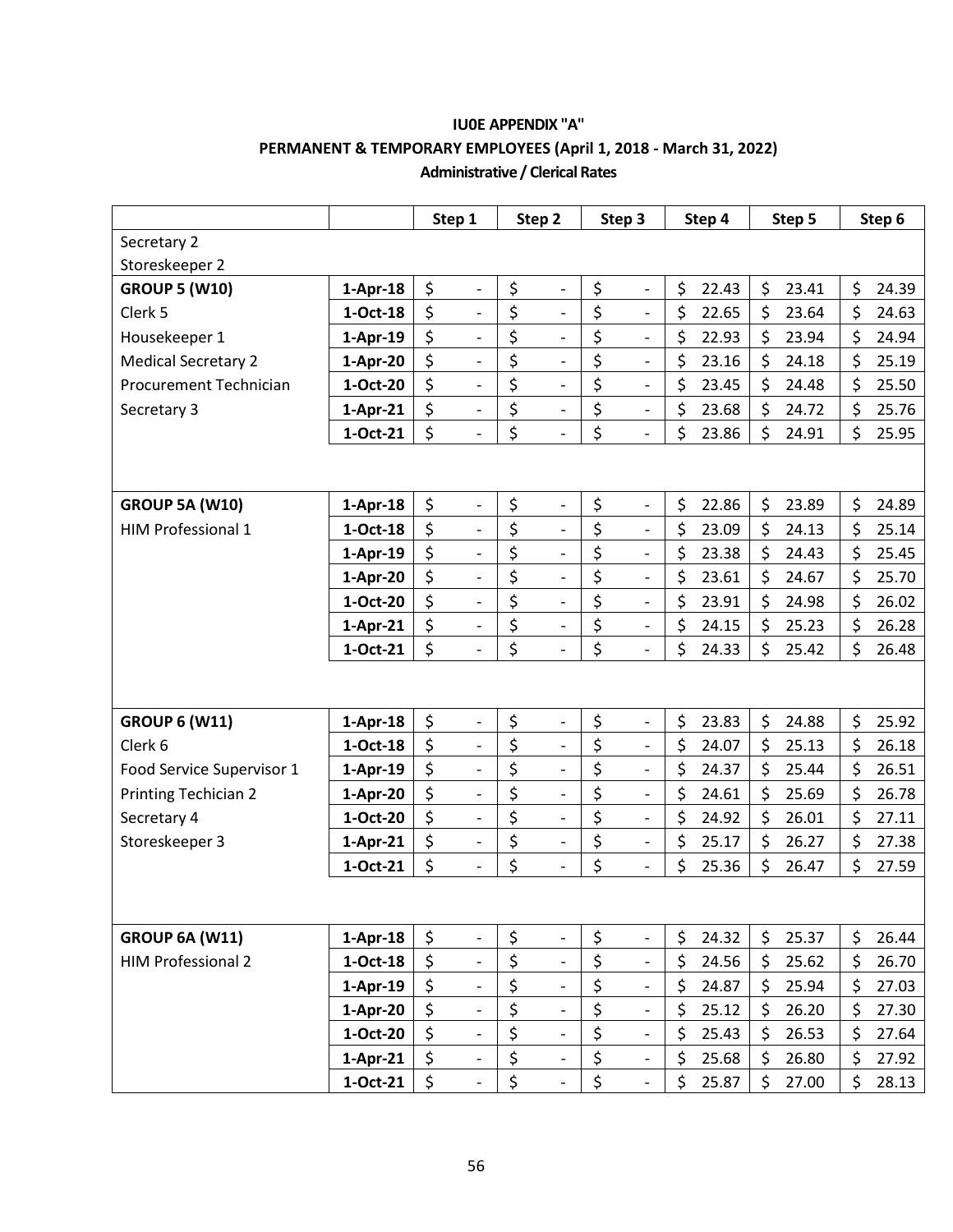|                                     |                        |          | Step 1                                               |          | Step 2                       |          | Step 3         |          | Step 4         |          | Step 5         |          | Step 6         |
|-------------------------------------|------------------------|----------|------------------------------------------------------|----------|------------------------------|----------|----------------|----------|----------------|----------|----------------|----------|----------------|
|                                     |                        |          |                                                      |          |                              |          |                |          |                |          |                |          |                |
| <b>GROUP 7 (W12)</b>                | $1-Apr-18$             | \$       | $\overline{\phantom{0}}$                             | \$       | $\overline{a}$               | \$       | 24.18          | \$       | 25.32          | \$       | 26.37          | \$       | 27.50          |
| Child Life Worker                   | 1-Oct-18               | \$       | $\qquad \qquad -$                                    | \$       | $\overline{a}$               | \$       | 24.42          | \$       | 25.57          | \$       | 26.63          | \$       | 27.78          |
| Clerk 7                             | $1-Apr-19$             | \$       |                                                      | \$       | $\overline{\phantom{a}}$     | \$       | 24.73          | \$       | 25.89          | \$       | 26.96          | \$       | 28.13          |
| Housekeeper 2                       | $1-Apr-20$             | \$       | $\overline{\phantom{0}}$                             | \$       | $\overline{\phantom{0}}$     | \$       | 24.98          | \$       | 26.15          | \$       | 27.23          | \$       | 28.41          |
| Secretary 5                         | 1-Oct-20               | \$       | $\overline{\phantom{0}}$                             | \$       | $\qquad \qquad -$            | \$       | 25.29          | \$       | 26.48          | \$       | 27.57          | \$       | 28.77          |
|                                     | $1-Apr-21$             | \$       | $\overline{\phantom{0}}$                             | \$       | $\overline{\phantom{0}}$     | \$       | 25.54          | \$       | 26.74          | \$       | 27.85          | \$       | 29.06          |
|                                     | 1-Oct-21               | \$       | $\overline{\phantom{0}}$                             | \$       | $\overline{\phantom{0}}$     | \$       | 25.73          | \$       | 26.94          | \$       | 28.06          | \$       | 29.28          |
|                                     |                        |          |                                                      |          |                              |          |                |          |                |          |                |          |                |
|                                     |                        |          |                                                      |          |                              |          |                |          |                |          |                |          |                |
| <b>GROUP 7A (W12)</b>               | $1-Apr-18$             | \$       | $\qquad \qquad -$                                    | \$       | $\overline{\phantom{a}}$     | \$       | 24.66          | \$       | 25.83          | \$       | 26.91          | \$       | 28.05          |
| <b>HIM Professional 3</b>           | 1-Oct-18               | \$       | $\overline{\phantom{0}}$                             | \$       | $\overline{\phantom{0}}$     | \$       | 24.91          | \$       | 26.09          | \$       | 27.18          | \$       | 28.33          |
|                                     | $1-Apr-19$             | \$       | $\overline{\phantom{0}}$                             | \$       | $\qquad \qquad -$            | \$       | 25.22          | \$       | 26.42          | \$       | 27.52          | \$       | 28.68          |
|                                     | 1-Apr-20               | \$       | $\overline{\phantom{0}}$                             | \$       | $\overline{\phantom{0}}$     | \$       | 25.47          | \$       | 26.68          | \$       | 27.80          | \$       | 28.97          |
|                                     | 1-Oct-20               | \$       | $\overline{\phantom{0}}$                             | \$       | $\qquad \qquad \blacksquare$ | \$       | 25.79          | \$       | 27.01          | \$       | 28.15          | \$       | 29.33          |
|                                     | $1-Apr-21$             | \$       | $\overline{\phantom{a}}$                             | \$       | -                            | \$       | 26.05          | \$       | 27.28          | \$       | 28.43          | \$       | 29.62          |
|                                     | 1-Oct-21               | \$       | $\overline{\phantom{0}}$                             | \$       | $\qquad \qquad \blacksquare$ | \$       | 26.25          | \$       | 27.48          | \$       | 28.64          | \$       | 29.84          |
|                                     |                        |          |                                                      |          |                              |          |                |          |                |          |                |          |                |
|                                     |                        |          |                                                      |          |                              |          |                |          |                |          |                |          |                |
| <b>GROUP 8 (W13)</b>                | $1-Apr-18$             | \$<br>\$ | $\overline{\phantom{0}}$                             | \$<br>\$ | 24.58                        | \$<br>\$ | 25.78          | \$<br>\$ | 26.93          | \$<br>\$ | 28.13          | \$       | 29.30          |
| Administrative Officer 1<br>Clerk 8 | 1-Oct-18               | \$       | $\overline{\phantom{0}}$                             |          | 24.83                        | \$       | 26.04          |          | 27.20          | \$       | 28.41          | \$       | 29.59          |
|                                     | $1-Apr-19$             | \$       | $\overline{\phantom{0}}$                             | \$       | 25.14                        | \$       | 26.37          | \$<br>\$ | 27.54          |          | 28.77          | \$       | 29.96          |
| Food Service Supervisor 2           | 1-Apr-20<br>1-Oct-20   | \$       | $\qquad \qquad -$<br>$\overline{\phantom{0}}$        | \$<br>\$ | 25.39<br>25.71               | \$       | 26.63<br>26.96 | \$       | 27.82<br>28.17 | \$<br>\$ | 29.06<br>29.42 | \$<br>\$ | 30.26<br>30.64 |
|                                     |                        | \$       |                                                      | \$       | 25.97                        | \$       | 27.23          | \$       | 28.45          | \$       | 29.71          | \$       | 30.95          |
|                                     | $1-Apr-21$<br>1-Oct-21 | \$       | $\overline{\phantom{0}}$<br>$\overline{\phantom{0}}$ | \$       | 26.16                        | \$       |                | \$       | 28.66          | \$       | 29.93          | \$       | 31.18          |
|                                     |                        |          |                                                      |          |                              |          | 27.43          |          |                |          |                |          |                |
|                                     |                        |          |                                                      |          |                              |          |                |          |                |          |                |          |                |
| <b>GROUP 9 (W14)</b>                | $1-Apr-18$             | \$       | 24.98                                                | \$       | 26.26                        | \$       | 27.51          | \$       | 28.72          | \$       | 29.99          | \$       | 31.24          |
| <b>Administrative Officer 2</b>     | $1-Oct-18$             | \$       | 25.23                                                | \$       | 26.52                        | \$       | 27.79          | \$       | 29.01          | \$       | 30.29          | \$       | 31.55          |
|                                     | $1-Apr-19$             | \$       | 25.55                                                | \$       | 26.85                        | \$       | 28.14          | \$       | 29.37          | \$       | 30.67          | \$       | 31.94          |
|                                     | $1-Apr-20$             | \$       | 25.81                                                | \$       | 27.12                        | \$       | 28.42          | \$       | 29.66          | \$       | 30.98          | \$       | 32.26          |
|                                     | 1-Oct-20               | \$       | 26.13                                                | \$       | 27.46                        | \$       | 28.78          | \$       | 30.03          | \$       | 31.37          | \$       | 32.66          |
|                                     | $1-Apr-21$             | \$       | 26.39                                                | \$       | 27.73                        | \$       | 29.07          | \$       | 30.33          | \$       | 31.68          | \$       | 32.99          |
|                                     |                        |          |                                                      |          |                              |          |                |          |                |          |                |          |                |
|                                     | 1-Oct-21               | \$       | 26.59                                                | \$       | 27.94                        | \$       | 29.29          | \$       | 30.56          | \$       | 31.92          | \$       | 33.24          |
|                                     |                        |          |                                                      |          |                              |          |                |          |                |          |                |          |                |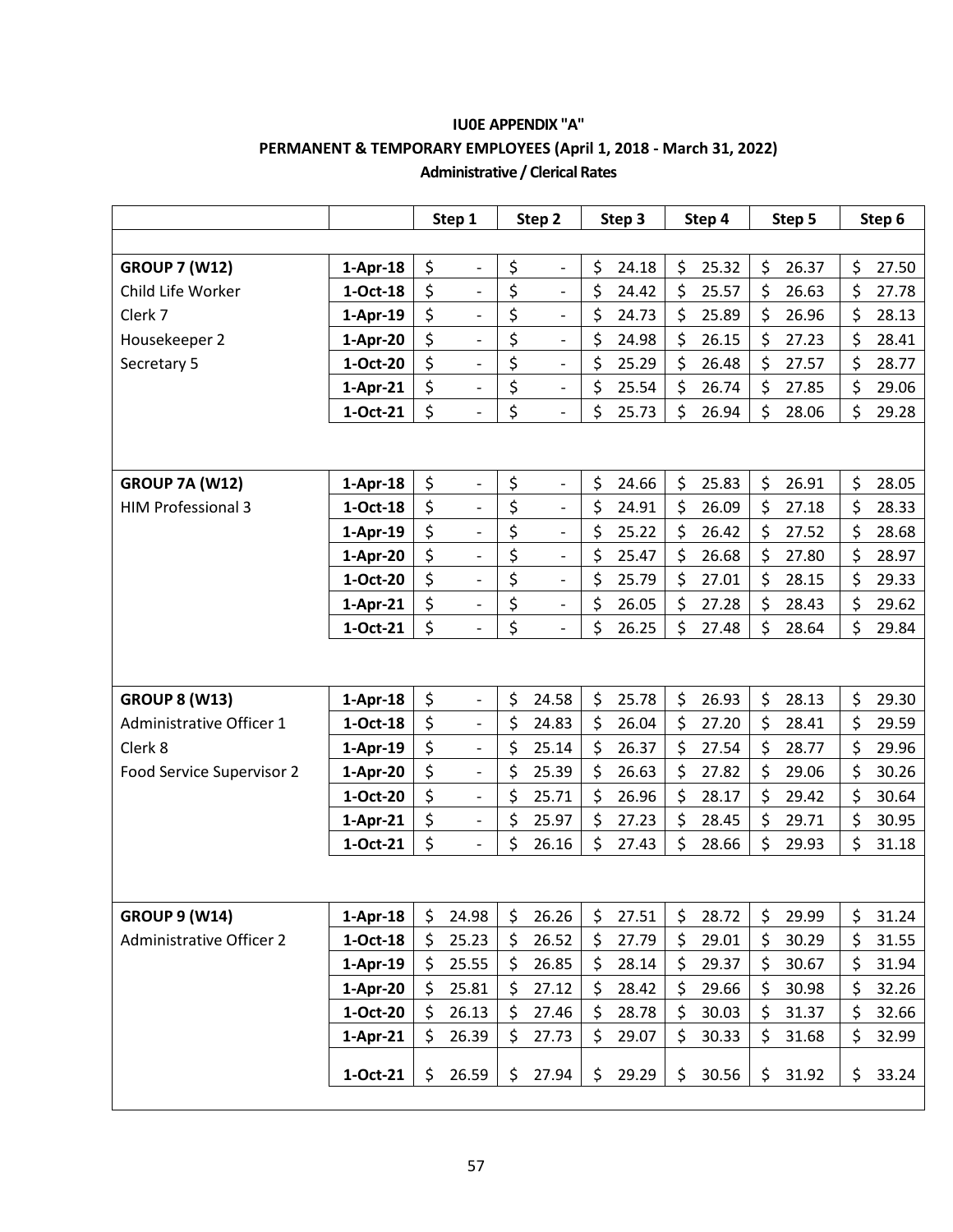|                                            |            | Step 1      | Step 2      | Step 3      | Step 4      | Step 5      | Step 6      |
|--------------------------------------------|------------|-------------|-------------|-------------|-------------|-------------|-------------|
|                                            |            |             |             |             |             |             |             |
| <b>GROUP 10 (W15)</b>                      | $1-Apr-18$ | \$<br>26.48 | \$<br>27.79 | \$<br>29.14 | \$<br>30.46 | \$<br>31.78 | \$<br>33.13 |
| <b>Administrative Officer 3</b>            | $1-Oct-18$ | \$<br>26.74 | \$<br>28.07 | \$<br>29.43 | \$<br>30.76 | \$<br>32.10 | \$<br>33.46 |
| Admitting/Telecommunications<br>Supervisor | $1-Apr-19$ | \$<br>27.07 | \$<br>28.42 | \$<br>29.80 | \$<br>31.14 | \$<br>32.50 | \$<br>33.88 |
| <b>Health Records Supervisor</b>           | 1-Apr-20   | \$<br>27.34 | \$<br>28.70 | \$<br>30.10 | \$<br>31.45 | \$<br>32.83 | \$<br>34.22 |
| <b>Information Support</b>                 |            |             |             |             |             |             |             |
| Coordinator                                | 1-Oct-20   | \$<br>27.68 | \$<br>29.06 | \$<br>30.48 | \$<br>31.84 | \$<br>33.24 | \$<br>34.65 |
| <b>Regional Food Service</b>               |            |             |             |             |             |             |             |
| Supervisor                                 | $1-Apr-21$ | \$<br>27.96 | \$<br>29.35 | \$<br>30.78 | \$<br>32.16 | \$<br>33.57 | \$<br>35.00 |
|                                            | 1-Oct-21   | \$<br>28.17 | \$<br>29.57 | \$<br>31.01 | \$<br>32.40 | \$<br>33.82 | \$<br>35.26 |
|                                            |            |             |             |             |             |             |             |
|                                            |            |             |             |             |             |             |             |
| <b>GROUP 11 (W16)</b>                      | $1-Apr-18$ | \$<br>27.84 | \$<br>29.25 | \$<br>30.67 | \$<br>32.04 | \$<br>33.46 | \$<br>34.82 |
| <b>Administrative Officer 4</b>            | $1-Oct-18$ | \$<br>28.12 | \$<br>29.54 | \$<br>30.98 | \$<br>32.36 | \$<br>33.79 | \$<br>35.17 |
|                                            | $1-Apr-19$ | \$<br>28.47 | \$<br>29.91 | \$<br>31.37 | \$<br>32.76 | \$<br>34.21 | \$<br>35.61 |
|                                            | $1-Apr-20$ | \$<br>28.75 | \$<br>30.21 | \$<br>31.68 | \$<br>33.09 | \$<br>34.55 | \$<br>35.97 |
|                                            | 1-Oct-20   | \$<br>29.11 | \$<br>30.59 | \$<br>32.08 | \$<br>33.50 | \$<br>34.98 | \$<br>36.42 |
|                                            | $1-Apr-21$ | \$<br>29.40 | \$<br>30.90 | \$<br>32.40 | \$<br>33.84 | \$<br>35.33 | \$<br>36.78 |
|                                            | 1-Oct-21   | \$<br>29.62 | \$<br>31.13 | \$<br>32.64 | \$<br>34.09 | \$<br>35.59 | \$<br>37.06 |
|                                            |            |             |             |             |             |             |             |
| <b>GROUP 12 (W17)</b>                      | $1-Apr-18$ | \$<br>29.39 | \$<br>30.84 | \$<br>32.34 | \$<br>33.76 | \$<br>35.24 | \$<br>36.74 |
| <b>Administrative Officer 5</b>            | 1-Oct-18   | \$<br>29.68 | \$<br>31.15 | \$<br>32.66 | \$<br>34.10 | \$<br>35.59 | \$<br>37.11 |
|                                            | $1-Apr-19$ | \$<br>30.05 | \$<br>31.54 | \$<br>33.07 | \$<br>34.53 | \$<br>36.03 | \$<br>37.57 |
|                                            | $1-Apr-20$ | \$<br>30.35 | \$<br>31.86 | \$<br>33.40 | \$<br>34.88 | \$<br>36.39 | \$<br>37.95 |
|                                            | 1-Oct-20   | \$<br>30.73 | \$<br>32.26 | \$<br>33.82 | \$<br>35.32 | \$<br>36.84 | \$<br>38.42 |
|                                            | $1-Apr-21$ | \$<br>31.04 | \$<br>32.58 | \$<br>34.16 | \$<br>35.67 | \$<br>37.21 | \$<br>38.80 |
|                                            | 1-Oct-21   | Ś<br>31.27  | \$<br>32.82 | Ś.<br>34.42 | Ś<br>35.94  | Ś<br>37.49  | Ś<br>39.09  |
|                                            |            |             |             |             |             |             |             |
|                                            |            |             |             |             |             |             |             |
| <b>GROUP 13 (W18)</b>                      | $1-Apr-18$ | 30.92<br>\$ | \$<br>32.49 | \$<br>34.05 | \$<br>35.56 | \$<br>37.11 | \$<br>38.65 |
| Administrative Officer 6                   | $1-Oct-18$ | \$<br>31.23 | \$<br>32.81 | \$<br>34.39 | \$<br>35.92 | \$<br>37.48 | \$<br>39.04 |
|                                            | $1-Apr-19$ | \$<br>31.62 | \$<br>33.22 | \$<br>34.82 | \$<br>36.37 | \$<br>37.95 | \$<br>39.53 |
|                                            | 1-Apr-20   | \$<br>31.94 | \$<br>33.55 | \$<br>35.17 | \$<br>36.73 | \$<br>38.33 | \$<br>39.93 |
|                                            | 1-Oct-20   | \$<br>32.34 | \$<br>33.97 | \$<br>35.61 | \$<br>37.19 | \$<br>38.81 | \$<br>40.43 |
|                                            | $1-Apr-21$ | \$<br>32.66 | \$<br>34.31 | \$<br>35.97 | \$<br>37.56 | \$<br>39.20 | \$<br>40.83 |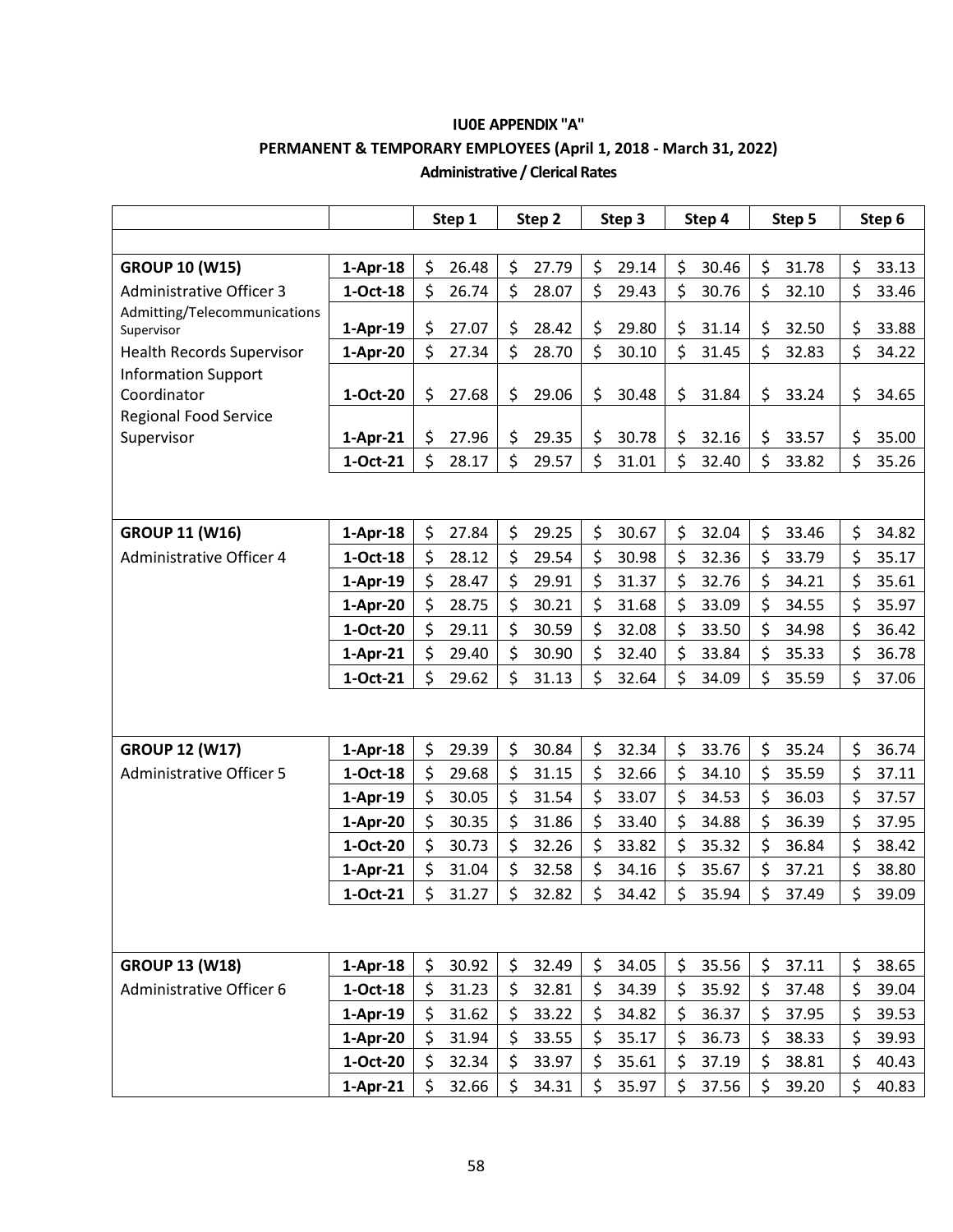|                                |            | Step 1      | Step 2      | Step 3      | Step 4      | Step 5      | Step 6      |
|--------------------------------|------------|-------------|-------------|-------------|-------------|-------------|-------------|
|                                | 1-Oct-21   | \$<br>32.90 | \$<br>34.57 | \$<br>36.24 | \$<br>37.84 | \$<br>39.49 | \$<br>41.14 |
|                                |            |             |             |             |             |             |             |
| <b>GROUP 13A (W18)</b>         | $1-Apr-18$ | \$<br>31.53 | \$<br>33.14 | \$<br>34.72 | \$<br>36.28 | \$<br>37.85 | \$<br>39.43 |
| <b>Manager Cancer Registry</b> | 1-Oct-18   | \$<br>31.85 | \$<br>33.47 | \$<br>35.07 | \$<br>36.64 | \$<br>38.23 | \$<br>39.82 |
|                                | 1-Apr-19   | \$<br>32.25 | \$<br>33.89 | \$<br>35.51 | \$<br>37.10 | \$<br>38.71 | \$<br>40.32 |
|                                | 1-Apr-20   | Ś.<br>32.57 | \$<br>34.23 | \$<br>35.87 | \$<br>37.47 | \$<br>39.10 | \$<br>40.72 |
|                                | 1-Oct-20   | \$<br>32.98 | \$<br>34.66 | \$<br>36.32 | \$<br>37.94 | \$<br>39.59 | \$<br>41.23 |
|                                | $1-Apr-21$ | \$<br>33.31 | \$<br>35.01 | \$<br>36.68 | \$<br>38.32 | \$<br>39.99 | \$<br>41.64 |
|                                | 1-Oct-21   | \$<br>33.56 | \$<br>35.27 | \$<br>36.96 | \$<br>38.61 | \$<br>40.29 | \$<br>41.95 |
|                                |            |             |             |             |             |             |             |
| <b>GROUP 14 (W19)</b>          | $1-Apr-18$ | \$<br>32.71 | \$<br>34.38 | \$<br>36.01 | \$<br>37.66 | \$<br>39.28 | \$<br>40.93 |
| Administrative Officer 7       | 1-Oct-18   | \$<br>33.04 | \$<br>34.72 | \$<br>36.37 | \$<br>38.04 | \$<br>39.67 | \$<br>41.34 |
|                                | $1-Apr-19$ | \$<br>33.45 | \$<br>35.15 | \$<br>36.82 | \$<br>38.52 | \$<br>40.17 | \$<br>41.86 |
|                                | 1-Apr-20   | \$<br>33.78 | \$<br>35.50 | \$<br>37.19 | \$<br>38.91 | \$<br>40.57 | \$<br>42.28 |
|                                | 1-Oct-20   | \$<br>34.20 | \$<br>35.94 | \$<br>37.65 | \$<br>39.40 | \$<br>41.08 | \$<br>42.81 |
|                                | 1-Apr-21   | \$<br>34.54 | \$<br>36.30 | \$<br>38.03 | \$<br>39.79 | \$<br>41.49 | \$<br>43.24 |
|                                | 1-Oct-21   | Ś<br>34.80  | Ś.<br>36.57 | Ś<br>38.32  | \$<br>40.09 | \$<br>41.80 | \$<br>43.56 |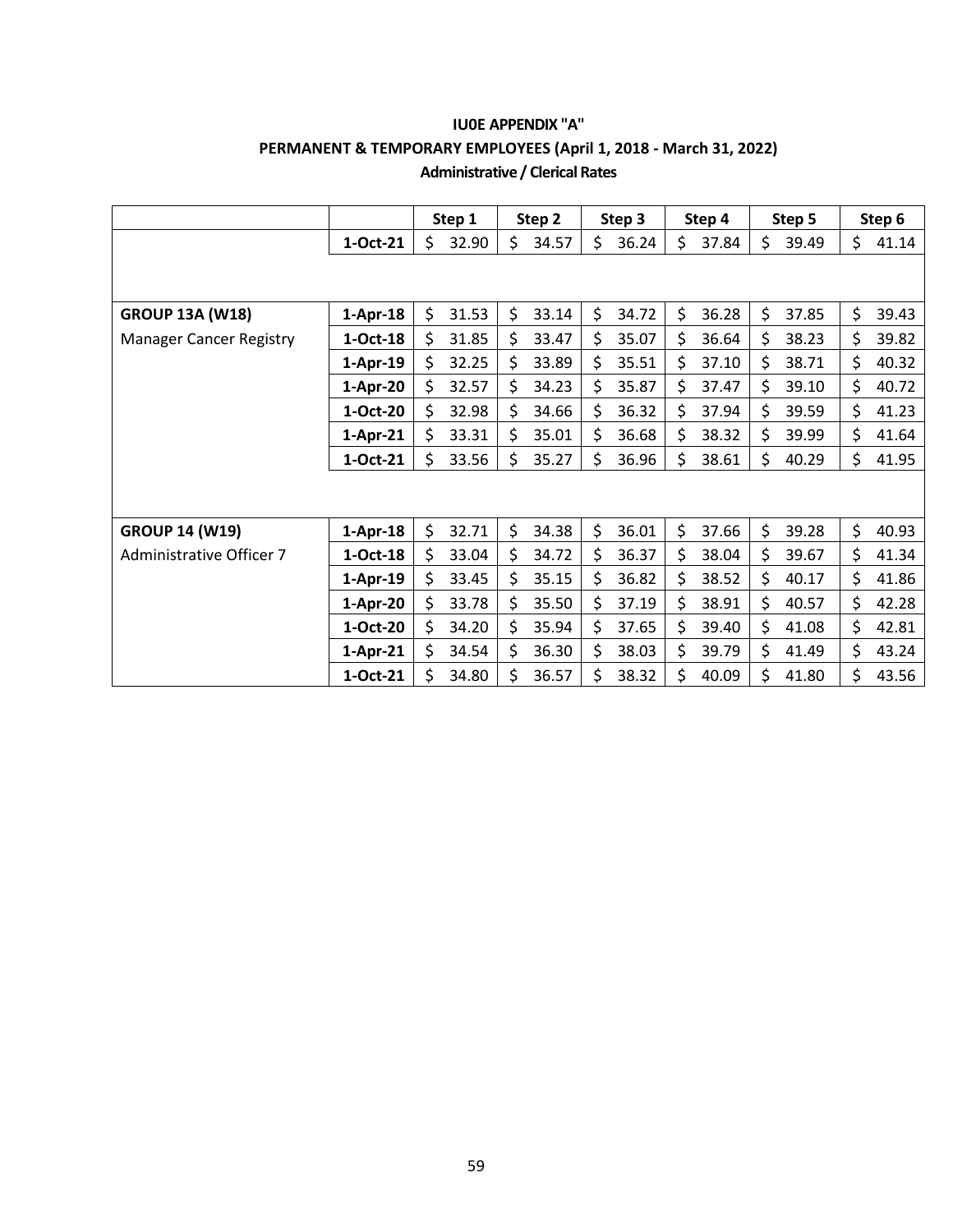|                                |            | Step 1                         | Step 2                             | Step 3                             | Step 4                         |         | Step 5 | Step 6      |
|--------------------------------|------------|--------------------------------|------------------------------------|------------------------------------|--------------------------------|---------|--------|-------------|
| <b>GROUP 1</b>                 | $1-Apr-18$ | \$<br>$\overline{\phantom{0}}$ | \$                                 | \$<br>$\overline{\phantom{0}}$     | \$                             | \$      | 22.28  | \$<br>23.22 |
| Clerk 1                        | $1-Oct-18$ | \$<br>$\blacksquare$           | \$<br>$\blacksquare$               | \$<br>$\overline{\phantom{0}}$     | \$<br>$\overline{\phantom{0}}$ | \$      | 22.50  | \$<br>23.45 |
|                                | $1-Apr-19$ | \$<br>$\blacksquare$           | \$<br>$\frac{1}{2}$                | \$<br>$\overline{a}$               | \$<br>$\overline{\phantom{0}}$ | \$      | 22.78  | \$<br>23.74 |
|                                | $1-Apr-20$ | \$<br>$\blacksquare$           | \$<br>$\overline{\phantom{0}}$     | \$<br>$\overline{\phantom{0}}$     | \$<br>$\overline{a}$           | \$      | 23.01  | \$<br>23.98 |
|                                | 1-Oct-20   | \$<br>$\overline{\phantom{a}}$ | \$<br>$\qquad \qquad -$            | \$<br>$\overline{a}$               | \$<br>$\overline{\phantom{0}}$ | \$      | 23.30  | \$<br>24.28 |
|                                | $1-Apr-21$ | \$<br>$\overline{\phantom{0}}$ | \$<br>$\qquad \qquad \blacksquare$ | \$<br>$\overline{a}$               | \$<br>$\overline{\phantom{0}}$ | \$      | 23.53  | \$<br>24.52 |
|                                | 1-Oct-21   | \$                             | \$                                 | \$                                 | \$<br>$\overline{\phantom{0}}$ | \$      | 23.71  | \$<br>24.70 |
|                                |            |                                |                                    |                                    |                                |         |        |             |
| <b>GROUP 2</b>                 | $1-Apr-18$ | \$<br>$\frac{1}{2}$            | \$<br>$\qquad \qquad \blacksquare$ | \$<br>$\overline{\phantom{0}}$     | \$<br>$\overline{\phantom{0}}$ | \$      | 22.59  | \$<br>23.52 |
| Clerk 2                        | $1-Oct-18$ | \$<br>$\blacksquare$           | \$<br>$\frac{1}{2}$                | \$<br>$\overline{\phantom{0}}$     | \$<br>$\overline{a}$           | \$      | 22.82  | \$<br>23.76 |
| Communications                 |            |                                |                                    |                                    |                                |         |        |             |
| Technician 1                   | $1-Apr-19$ | \$<br>$\overline{\phantom{0}}$ | \$<br>$\qquad \qquad \blacksquare$ | \$<br>$\overline{\phantom{0}}$     | \$<br>$\overline{\phantom{0}}$ | \$      | 23.11  | \$<br>24.06 |
|                                | $1-Apr-20$ | \$<br>$\overline{\phantom{a}}$ | \$<br>$\frac{1}{2}$                | \$<br>$\overline{\phantom{0}}$     | \$<br>$\frac{1}{2}$            | \$      | 23.34  | \$<br>24.30 |
|                                | 1-Oct-20   | \$<br>$\qquad \qquad -$        | \$<br>$\qquad \qquad -$            | \$<br>$\overline{\phantom{0}}$     | \$<br>$\bar{\phantom{a}}$      | \$      | 23.63  | \$<br>24.60 |
|                                | $1-Apr-21$ | \$<br>$\blacksquare$           | \$<br>$\overline{\phantom{0}}$     | \$<br>$\overline{a}$               | \$<br>$\frac{1}{2}$            | \$      | 23.87  | \$<br>24.85 |
|                                | 1-Oct-21   | \$<br>$\overline{\phantom{0}}$ | \$<br>$\qquad \qquad \blacksquare$ | \$<br>$\overline{\phantom{0}}$     | \$<br>$\overline{\phantom{0}}$ | \$      | 24.05  | \$<br>25.04 |
|                                |            |                                |                                    |                                    |                                |         |        |             |
| GROUP 3 (W8)                   | $1-Apr-18$ | \$<br>$\overline{\phantom{a}}$ | \$<br>$\qquad \qquad \blacksquare$ | \$<br>$\overline{\phantom{0}}$     | \$<br>$\overline{\phantom{0}}$ | \$      | 23.58  | \$<br>24.48 |
| Clerk 3                        | $1-Oct-18$ | \$<br>$\frac{1}{2}$            | \$<br>$\frac{1}{2}$                | \$<br>$\overline{\phantom{0}}$     | \$<br>$\overline{\phantom{0}}$ | \$      | 23.82  | \$<br>24.72 |
| Communications<br>Technician 2 | $1-Apr-19$ | \$<br>$\overline{\phantom{0}}$ | \$<br>$\overline{\phantom{0}}$     | \$<br>$\qquad \qquad -$            | \$<br>$\qquad \qquad -$        | \$      | 24.12  | \$<br>25.03 |
| Secretary 1                    | 1-Apr-20   | \$<br>$\overline{\phantom{a}}$ | \$<br>$\overline{\phantom{0}}$     | \$<br>$\overline{\phantom{0}}$     | \$<br>$\overline{\phantom{0}}$ | \$      | 24.36  | \$<br>25.28 |
| Storeskeeper 1                 | 1-Oct-20   | \$<br>$\overline{\phantom{a}}$ | \$<br>$\blacksquare$               | \$<br>$\overline{\phantom{0}}$     | \$<br>$\overline{\phantom{0}}$ | \$      | 24.66  | \$<br>25.60 |
|                                | $1-Apr-21$ | \$<br>$\overline{\phantom{0}}$ | \$<br>$\qquad \qquad \blacksquare$ | \$<br>$\overline{\phantom{0}}$     | \$<br>$\frac{1}{2}$            | \$      | 24.91  | \$<br>25.86 |
|                                | 1-Oct-21   | \$<br>$\overline{\phantom{a}}$ | \$<br>$\qquad \qquad -$            | \$<br>$\overline{\phantom{0}}$     | \$<br>$\overline{\phantom{0}}$ | \$      | 25.10  | \$<br>26.05 |
|                                |            |                                |                                    |                                    |                                |         |        |             |
| GROUP 4 (W9)                   | $1-Apr-18$ | \$<br>$\overline{\phantom{0}}$ | \$<br>$\qquad \qquad \blacksquare$ | \$<br>$\overline{\phantom{0}}$     | \$<br>$\overline{\phantom{0}}$ | \$      | 24.78  | \$<br>25.83 |
| <b>Admitting Officer 1</b>     | $1-Oct-18$ | \$<br>$\frac{1}{2}$            | \$<br>$\frac{1}{2}$                | \$<br>$\overline{\phantom{0}}$     | \$<br>$\frac{1}{2}$            | \$      | 25.03  | \$<br>26.09 |
| Clerk 4                        | 1-Apr-19   | \$<br>$\overline{\phantom{a}}$ | \$<br>$\blacksquare$               | \$<br>$\overline{\phantom{0}}$     | \$<br>$\overline{\phantom{0}}$ | \$      | 25.34  | \$<br>26.42 |
| Communications                 |            |                                |                                    |                                    |                                |         |        |             |
| Technician 3                   | 1-Apr-20   | \$                             | \$<br>$\qquad \qquad \blacksquare$ | \$<br>$\qquad \qquad \blacksquare$ | \$<br>$\qquad \qquad -$        | \$      | 25.59  | \$<br>26.68 |
| <b>Inventory Technician</b>    | 1-Oct-20   | \$<br>$\overline{\phantom{a}}$ | \$<br>$\overline{\phantom{a}}$     | \$<br>$\overline{\phantom{0}}$     | \$<br>÷,                       | $\zeta$ | 25.91  | \$<br>27.01 |
| <b>Medical Secretary 1</b>     | $1-Apr-21$ | \$<br>$\overline{\phantom{a}}$ | \$<br>$\overline{\phantom{a}}$     | \$<br>$\qquad \qquad \blacksquare$ | \$<br>$\overline{\phantom{0}}$ | \$      | 26.17  | \$<br>27.28 |
| Printing Technician 1          | $1-Oct-21$ | \$<br>$\overline{\phantom{a}}$ | \$<br>$\frac{1}{2}$                | \$<br>$\overline{\phantom{0}}$     | \$<br>$\overline{\phantom{0}}$ | \$      | 26.37  | \$<br>27.48 |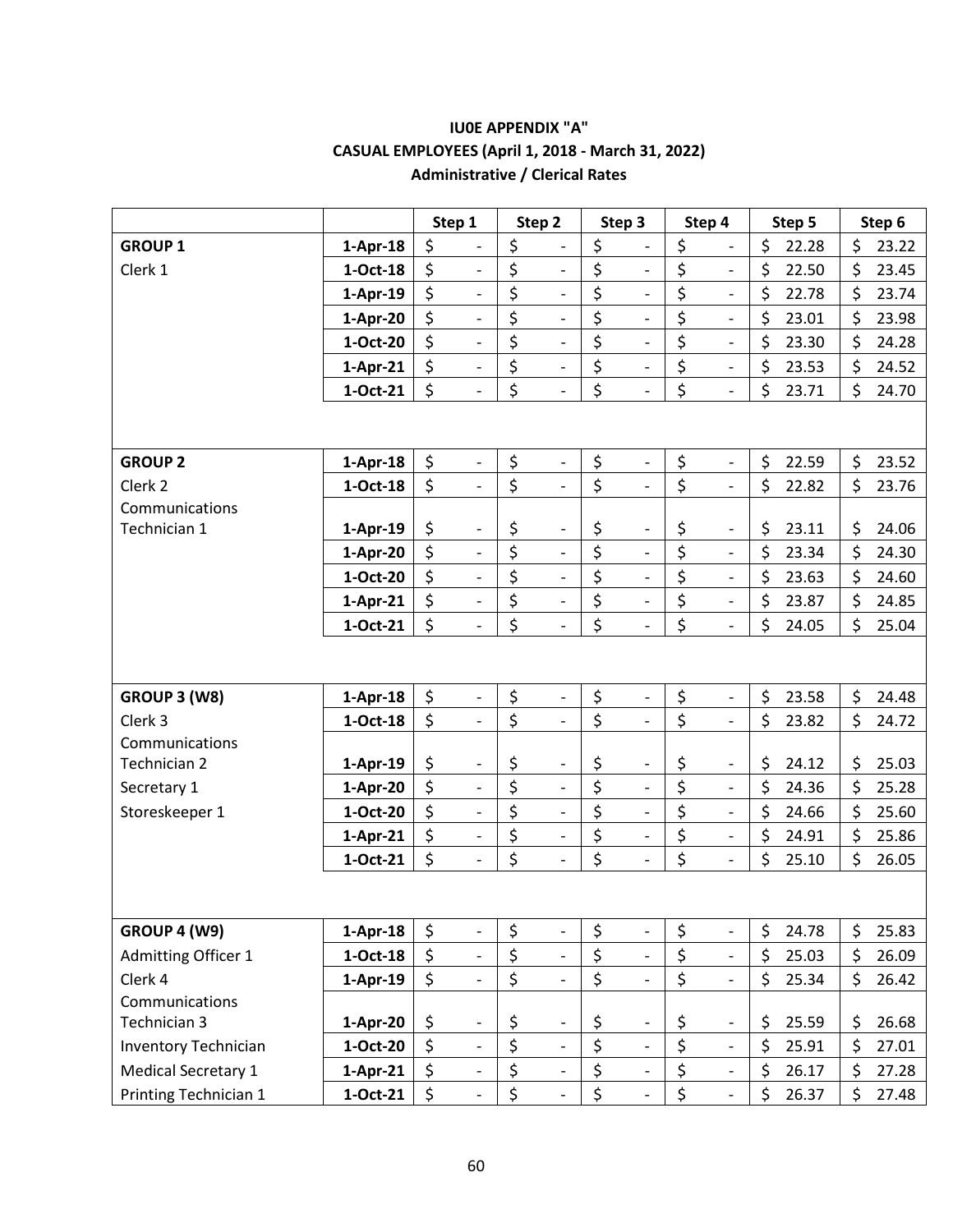| Secretary 2                                                                                                                                                                            |       |
|----------------------------------------------------------------------------------------------------------------------------------------------------------------------------------------|-------|
|                                                                                                                                                                                        |       |
| Storeskeeper 2                                                                                                                                                                         |       |
| \$<br>\$<br>\$<br>\$<br>\$<br>\$<br><b>GROUP 5 (W10)</b><br>$1-Apr-18$<br>25.13<br>26.23<br>$\overline{\phantom{a}}$<br>$\qquad \qquad \blacksquare$<br>$\blacksquare$                 | 27.32 |
| \$<br>\$<br>\$<br>\$<br>\$<br>\$<br>Clerk 5<br>$1-Oct-18$<br>25.38<br>26.49<br>$\overline{\phantom{0}}$<br>$\qquad \qquad -$<br>$\overline{a}$                                         | 27.59 |
| \$<br>\$<br>\$<br>\$<br>\$<br>\$<br>Housekeeper 1<br>25.70<br>26.82<br>$1-Apr-19$<br>$\overline{\phantom{0}}$<br>$\overline{a}$<br>$\qquad \qquad -$                                   | 27.93 |
| \$<br>\$<br>\$<br>\$<br>\$<br>\$<br>25.96<br><b>Medical Secretary 2</b><br>27.09<br>1-Apr-20<br>$\qquad \qquad \blacksquare$<br>$\overline{a}$<br>$\qquad \qquad \blacksquare$         | 28.21 |
| \$<br>\$<br>\$<br>\$<br>\$<br>\$<br>1-Oct-20<br>26.28<br>27.43<br><b>Procurement Technician</b><br>$\overline{a}$<br>$\overline{\phantom{0}}$<br>$\overline{\phantom{a}}$              | 28.56 |
| \$<br>\$<br>\$<br>\$<br>\$<br>\$<br>26.54<br>Secretary 3<br>$1-Apr-21$<br>27.70<br>$\overline{\phantom{a}}$<br>$\qquad \qquad \blacksquare$<br>$\blacksquare$                          | 28.85 |
| \$<br>\$<br>\$<br>\$<br>\$<br>\$<br>26.74<br>1-Oct-21<br>27.91<br>$\overline{a}$                                                                                                       | 29.07 |
|                                                                                                                                                                                        |       |
|                                                                                                                                                                                        |       |
| \$<br>\$<br>\$<br>\$<br>\$<br>\$<br>25.60<br>26.74<br><b>GROUP 5A (W10)</b><br>$1-Apr-18$<br>$\overline{\phantom{a}}$<br>$\qquad \qquad \blacksquare$<br>$\overline{\phantom{a}}$      | 27.87 |
| \$<br>\$<br>\$<br>\$<br>\$<br>\$<br><b>HIM Professional 1</b><br>$1-Oct-18$<br>25.86<br>27.01<br>$\overline{a}$<br>$\overline{\phantom{0}}$                                            | 28.15 |
| \$<br>\$<br>\$<br>\$<br>\$<br>\$<br>26.18<br>27.35<br>$1-Apr-19$<br>$\overline{\phantom{a}}$<br>$\overline{a}$<br>$\overline{\phantom{0}}$                                             | 28.50 |
| \$<br>\$<br>\$<br>\$<br>\$<br>\$<br>26.44<br>27.62<br>1-Apr-20<br>$\overline{\phantom{a}}$<br>$\overline{\phantom{0}}$<br>$\overline{\phantom{0}}$                                     | 28.79 |
| \$<br>\$<br>\$<br>\$<br>\$<br>\$<br>1-Oct-20<br>26.77<br>27.97<br>$\overline{\phantom{0}}$<br>$\overline{a}$<br>$\overline{\phantom{0}}$                                               | 29.15 |
| \$<br>\$<br>\$<br>\$<br>\$<br>\$<br>27.04<br>28.25<br>$1-Apr-21$<br>$\overline{\phantom{a}}$<br>$\overline{\phantom{0}}$<br>$\blacksquare$                                             | 29.44 |
| \$<br>\$<br>\$<br>\$<br>\$<br>\$<br>1-Oct-21<br>27.24<br>28.46<br>$\overline{a}$                                                                                                       | 29.66 |
|                                                                                                                                                                                        |       |
| 26.68<br>\$<br>27.86                                                                                                                                                                   | 29.03 |
| \$<br>\$<br>\$<br>\$<br>\$<br><b>GROUP 6 (W11)</b><br>$1-Apr-18$<br>$\overline{\phantom{a}}$<br>$\overline{a}$<br>$\qquad \qquad \blacksquare$<br>\$<br>\$<br>\$<br>Clerk <sub>6</sub> |       |
| \$<br>\$<br>\$<br>$1-Oct-18$<br>26.95<br>28.14<br>$\qquad \qquad \blacksquare$<br>$\overline{\phantom{a}}$<br>$\overline{\phantom{a}}$<br>\$<br>\$<br>\$<br>\$                         | 29.32 |
| \$<br>\$<br>27.29<br>28.49<br>Food Service Supervisor 1<br>$1-Apr-19$<br>$\overline{\phantom{0}}$<br>$\overline{a}$<br>$\overline{\phantom{a}}$<br>\$<br>\$                            | 29.69 |
| \$<br>\$<br>\$<br>\$<br>27.56<br>28.77<br><b>Printing Techician 2</b><br>1-Apr-20<br>$\overline{\phantom{a}}$<br>$\overline{\phantom{0}}$<br>$\overline{\phantom{a}}$                  | 29.99 |
| \$<br>\$<br>\$<br>\$<br>\$<br>\$<br>1-Oct-20<br>27.90<br>Secretary 4<br>29.13<br>$\overline{a}$<br>$\qquad \qquad \blacksquare$                                                        | 30.36 |
| \$<br>\$<br>\$<br>\$<br>\$<br>\$<br>Storeskeeper 3<br>28.18<br>29.42<br>1-Apr-21<br>$\overline{\phantom{a}}$<br>$\overline{a}$<br>$\overline{\phantom{a}}$                             | 30.66 |
| \$<br>\$<br>\$<br>\$<br>\$<br>\$<br>1-Oct-21<br>28.39<br>29.64<br>$\overline{\phantom{a}}$<br>$\overline{a}$<br>$\qquad \qquad \blacksquare$                                           | 30.89 |
|                                                                                                                                                                                        |       |
| \$<br>\$<br>\$<br>\$<br>\$<br>\$<br><b>GROUP 6A (W11)</b><br>$1-Apr-18$<br>27.24<br>28.42<br>$\overline{\phantom{a}}$<br>$\overline{\phantom{0}}$<br>$\overline{a}$                    | 29.61 |
| \$<br>\$<br>\$<br><b>HIM Professional 2</b><br>\$<br>\$<br>\$<br>1-Oct-18<br>28.70<br>27.51<br>$\overline{\phantom{0}}$<br>$\qquad \qquad \blacksquare$<br>$\overline{\phantom{a}}$    | 29.91 |
| \$<br>\$<br>\$<br>\$<br>\$<br>\$<br>27.85<br>$1-Apr-19$<br>29.06<br>$\qquad \qquad \blacksquare$<br>$\overline{\phantom{a}}$                                                           | 30.28 |
| \$<br>\$<br>\$<br>\$<br>\$<br>\$<br>28.13<br>29.35<br>1-Apr-20<br>$\overline{\phantom{a}}$<br>$\qquad \qquad \blacksquare$<br>$\overline{\phantom{a}}$                                 | 30.58 |
| \$<br>\$<br>\$<br>$\zeta$<br>\$<br>\$<br>1-Oct-20<br>28.48<br>29.72<br>$\overline{\phantom{a}}$<br>$\qquad \qquad -$<br>$\blacksquare$                                                 | 30.96 |
| \$<br>\$<br>\$<br>$\zeta$<br>\$<br>\$<br>$1-Apr-21$<br>28.76<br>30.02<br>$\overline{\phantom{a}}$                                                                                      | 31.27 |
| \$<br>\$<br>\$<br>\$<br>\$<br>\$<br>$1-Oct-21$<br>28.98<br>30.25<br>$\blacksquare$<br>$\blacksquare$<br>$\overline{\phantom{a}}$                                                       | 31.50 |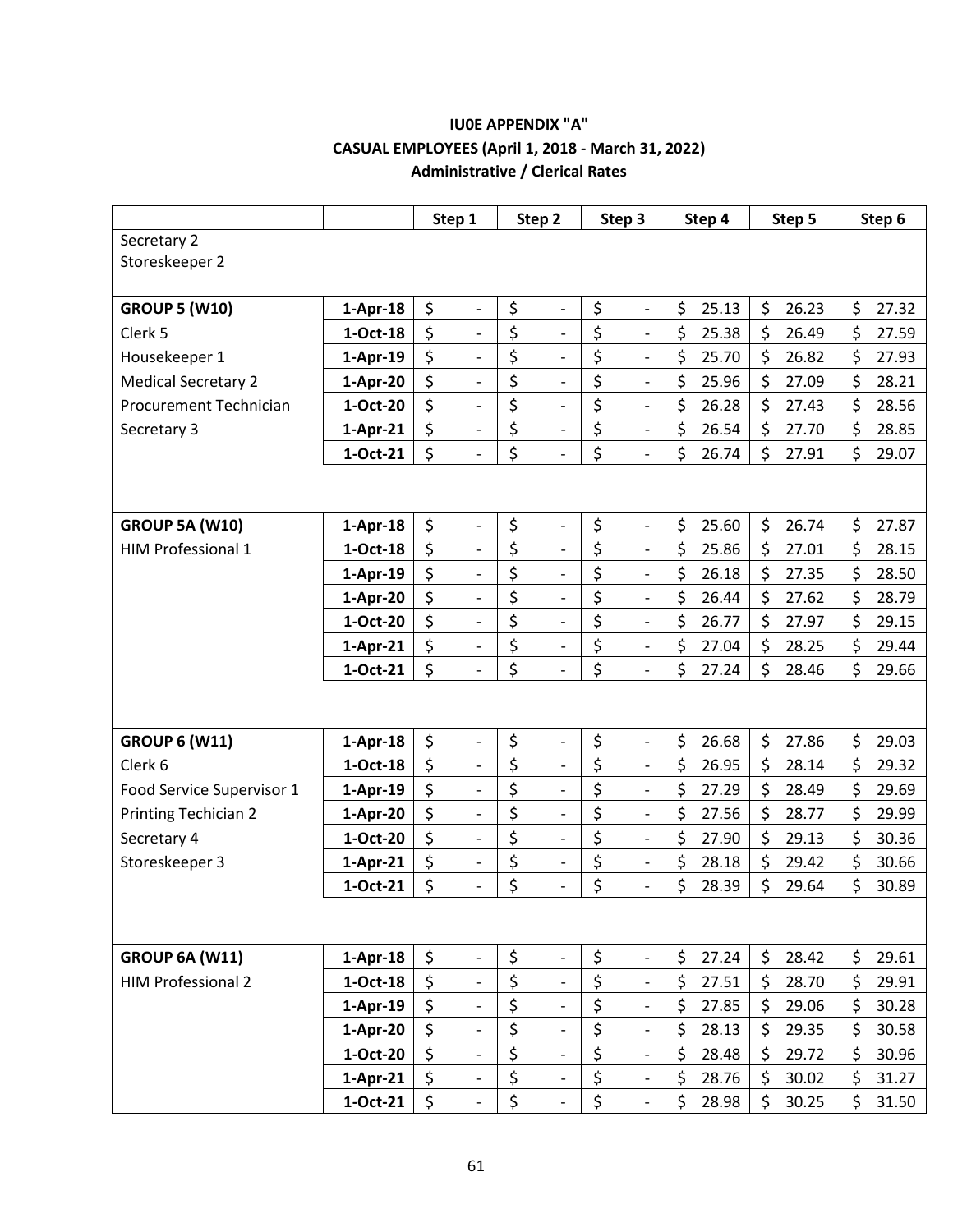|                                 |            |         | Step 1                   | Step 2                             | Step 3      | Step 4      | Step 5      | Step 6      |
|---------------------------------|------------|---------|--------------------------|------------------------------------|-------------|-------------|-------------|-------------|
|                                 |            |         |                          |                                    |             |             |             |             |
| <b>GROUP 7 (W12)</b>            | $1-Apr-18$ | $\zeta$ | $\overline{\phantom{a}}$ | \$<br>$\overline{a}$               | \$<br>27.08 | \$<br>28.36 | \$<br>29.54 | \$<br>30.81 |
| Child Life Worker               | $1-Oct-18$ | \$      | $\overline{\phantom{a}}$ | \$<br>$\qquad \qquad -$            | \$<br>27.35 | \$<br>28.64 | \$<br>29.84 | \$<br>31.12 |
| Clerk 7                         | $1-Apr-19$ | \$      |                          | \$<br>$\overline{\phantom{m}}$     | \$<br>27.69 | \$<br>29.00 | \$<br>30.21 | \$<br>31.51 |
| Housekeeper 2                   | 1-Apr-20   | \$      | $\overline{\phantom{a}}$ | \$<br>$\overline{a}$               | \$<br>27.97 | \$<br>29.29 | \$<br>30.51 | \$<br>31.83 |
| Secretary 5                     | 1-Oct-20   | \$      | $\overline{\phantom{a}}$ | \$<br>$\qquad \qquad -$            | \$<br>28.32 | \$<br>29.66 | \$<br>30.89 | \$<br>32.23 |
|                                 | $1-Apr-21$ | \$      | $\overline{\phantom{a}}$ | \$<br>$\overline{a}$               | \$<br>28.60 | \$<br>29.96 | \$<br>31.20 | \$<br>32.55 |
|                                 | 1-Oct-21   | \$      | $\overline{\phantom{a}}$ | \$<br>$\overline{a}$               | \$<br>28.81 | \$<br>30.18 | \$<br>31.43 | \$<br>32.79 |
|                                 |            |         |                          |                                    |             |             |             |             |
| <b>GROUP 7A (W12)</b>           | $1-Apr-18$ | \$      | $\overline{\phantom{a}}$ | \$<br>$\overline{a}$               | \$<br>27.62 | \$<br>28.93 | \$<br>30.14 | \$<br>31.42 |
| <b>HIM Professional 3</b>       | 1-Oct-18   | \$      | $\overline{\phantom{a}}$ | \$<br>$\overline{a}$               | \$<br>27.90 | \$<br>29.22 | \$<br>30.44 | \$<br>31.73 |
|                                 | $1-Apr-19$ | \$      | $\overline{\phantom{a}}$ | \$<br>$\qquad \qquad -$            | \$<br>28.25 | \$<br>29.59 | \$<br>30.82 | \$<br>32.13 |
|                                 | 1-Apr-20   | \$      | $\overline{\phantom{m}}$ | \$<br>$\overline{a}$               | \$<br>28.53 | \$<br>29.89 | \$<br>31.13 | \$<br>32.45 |
|                                 | 1-Oct-20   | \$      | $\overline{\phantom{a}}$ | \$<br>$\qquad \qquad \blacksquare$ | \$<br>28.89 | \$<br>30.26 | \$<br>31.52 | \$<br>32.86 |
|                                 | $1-Apr-21$ | \$      | $\overline{\phantom{a}}$ | \$<br>$\qquad \qquad \blacksquare$ | \$<br>29.18 | \$<br>30.56 | \$<br>31.84 | \$<br>33.19 |
|                                 | 1-Oct-21   | \$      | $\overline{\phantom{a}}$ | \$<br>$\overline{\phantom{m}}$     | \$<br>29.40 | \$<br>30.79 | \$<br>32.08 | \$<br>33.44 |
|                                 |            |         |                          |                                    |             |             |             |             |
| <b>GROUP 8 (W13)</b>            | $1-Apr-18$ | \$      | $\overline{\phantom{a}}$ | \$<br>27.53                        | \$<br>28.87 | \$<br>30.16 | \$<br>31.50 | \$<br>32.81 |
| Administrative Officer 1        | $1-Oct-18$ | \$      | $\overline{\phantom{m}}$ | \$<br>27.81                        | \$<br>29.16 | \$<br>30.46 | \$<br>31.82 | \$<br>33.14 |
| Clerk 8                         | $1-Apr-19$ | \$      | $\overline{\phantom{a}}$ | \$<br>28.16                        | \$<br>29.52 | \$<br>30.84 | \$<br>32.22 | \$<br>33.55 |
| Food Service Supervisor 2       | 1-Apr-20   | \$      | $\overline{\phantom{a}}$ | \$<br>28.44                        | \$<br>29.82 | \$<br>31.15 | \$<br>32.54 | \$<br>33.89 |
|                                 | 1-Oct-20   | \$      | $\blacksquare$           | \$<br>28.80                        | \$<br>30.19 | \$<br>31.54 | \$<br>32.95 | \$<br>34.31 |
|                                 | $1-Apr-21$ | \$      | $\overline{\phantom{a}}$ | \$<br>29.09                        | \$<br>30.49 | \$<br>31.86 | \$<br>33.28 | \$<br>34.65 |
|                                 | 1-Oct-21   | \$      | $\overline{\phantom{a}}$ | \$<br>29.31                        | \$<br>30.72 | \$<br>32.10 | \$<br>33.53 | \$<br>34.91 |
|                                 |            |         |                          |                                    |             |             |             |             |
| <b>GROUP 9 (W14)</b>            | $1-Apr-18$ | \$      | 27.98                    | \$<br>29.40                        | \$<br>30.82 | \$<br>32.17 | \$<br>33.58 | \$<br>34.99 |
| <b>Administrative Officer 2</b> | $1-Oct-18$ | $\zeta$ | 28.26                    | \$<br>29.69                        | \$<br>31.13 | \$<br>32.49 | \$<br>33.92 | \$<br>35.34 |
|                                 | $1-Apr-19$ | \$      | 28.61                    | \$<br>30.06                        | \$<br>31.52 | \$<br>32.90 | \$<br>34.34 | \$<br>35.78 |
|                                 | 1-Apr-20   | \$      | 28.90                    | \$<br>30.36                        | \$<br>31.84 | \$<br>33.23 | \$<br>34.68 | \$<br>36.14 |
|                                 | 1-Oct-20   | \$      | 29.26                    | \$<br>30.74                        | \$<br>32.24 | \$<br>33.65 | \$<br>35.11 | \$<br>36.59 |
|                                 | $1-Apr-21$ | \$      | 29.55                    | \$<br>31.05                        | \$<br>32.56 | \$<br>33.99 | \$<br>35.46 | \$<br>36.96 |
|                                 | 1-Oct-21   | \$      | 29.77                    | \$<br>31.28                        | \$<br>32.80 | \$<br>34.24 | \$<br>35.73 | \$<br>37.24 |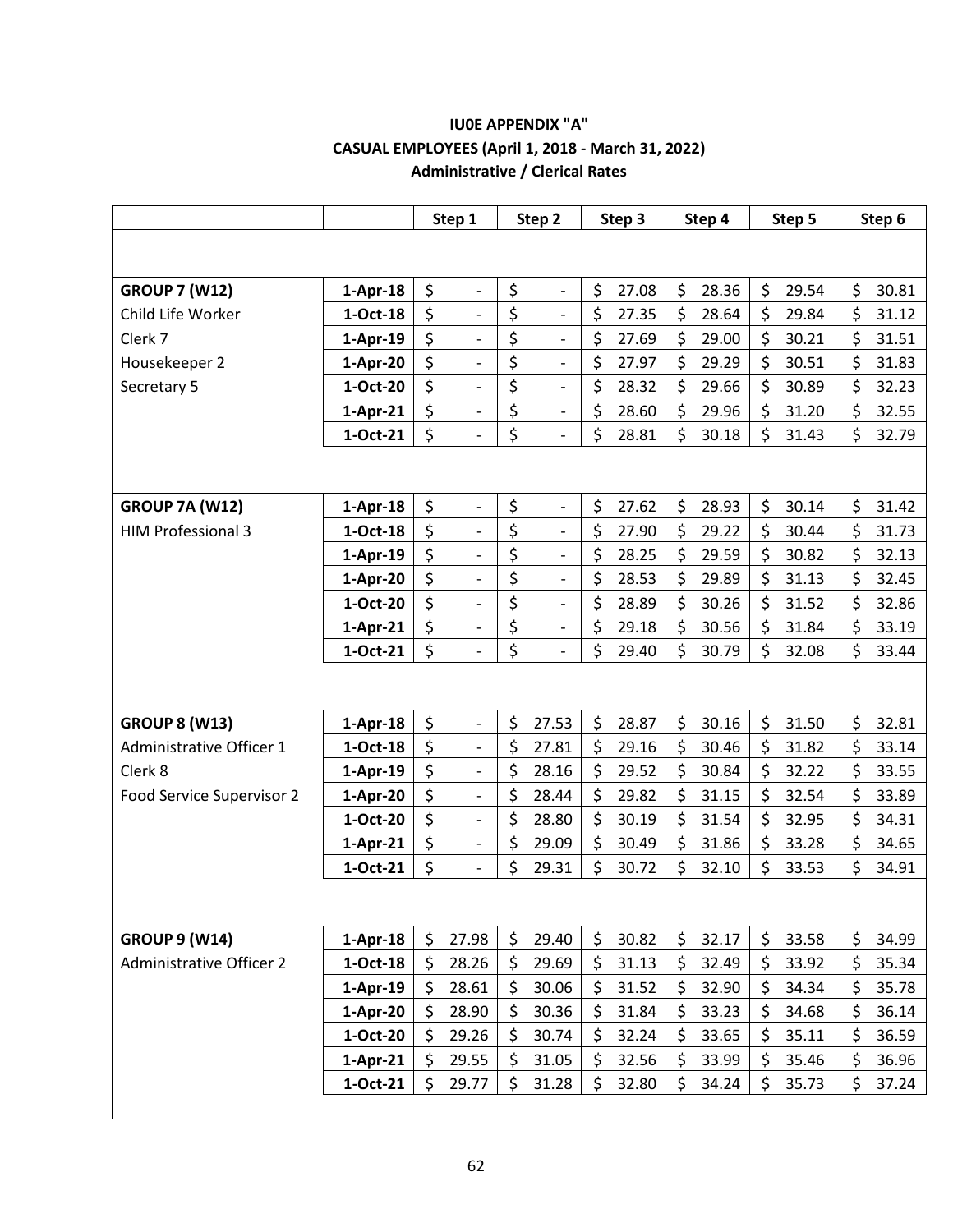|                                           |            | Step 1      | Step 2      | Step 3      | Step 4      | Step 5      | Step 6      |
|-------------------------------------------|------------|-------------|-------------|-------------|-------------|-------------|-------------|
|                                           |            |             |             |             |             |             |             |
| <b>GROUP 10 (W15)</b>                     | $1-Apr-18$ | 29.66<br>\$ | \$<br>31.13 | \$<br>32.63 | \$<br>34.12 | \$<br>35.59 | \$<br>37.11 |
| <b>Administrative Officer 3</b>           | 1-Oct-18   | \$<br>29.96 | \$<br>31.44 | \$<br>32.96 | \$<br>34.46 | \$<br>35.95 | \$<br>37.48 |
| Admitting/Telecommunication               |            |             |             |             |             |             |             |
| Supervisor                                | $1-Apr-19$ | \$<br>30.33 | \$<br>31.83 | \$<br>33.37 | \$<br>34.89 | \$<br>36.40 | \$<br>37.95 |
| <b>Health Records Supervisor</b>          | 1-Apr-20   | \$<br>30.63 | \$<br>32.15 | \$<br>33.70 | \$<br>35.24 | \$<br>36.76 | \$<br>38.33 |
| <b>Information Support</b><br>Coordinator | 1-Oct-20   | \$<br>31.01 | \$<br>32.55 | \$<br>34.12 | \$<br>35.68 | \$<br>37.22 | \$<br>38.81 |
| Regional Food Service                     |            |             |             |             |             |             |             |
| Supervisor                                | $1-Apr-21$ | \$<br>31.32 | \$<br>32.88 | \$<br>34.46 | \$<br>36.04 | \$<br>37.59 | \$<br>39.20 |
|                                           | 1-Oct-21   | \$<br>31.55 | \$<br>33.13 | \$<br>34.72 | \$<br>36.31 | \$<br>37.87 | \$<br>39.49 |
|                                           |            |             |             |             |             |             |             |
|                                           |            |             |             |             |             |             |             |
| <b>GROUP 11 (W16)</b>                     | $1-Apr-18$ | \$<br>31.17 | \$<br>32.75 | \$<br>34.35 | \$<br>35.88 | \$<br>37.47 | \$<br>39.01 |
| <b>Administrative Officer 4</b>           | 1-Oct-18   | \$<br>31.48 | \$<br>33.08 | \$<br>34.69 | \$<br>36.24 | \$<br>37.84 | \$<br>39.40 |
|                                           | $1-Apr-19$ | \$<br>31.87 | \$<br>33.49 | \$<br>35.12 | \$<br>36.69 | \$<br>38.31 | \$<br>39.89 |
|                                           | $1-Apr-20$ | \$<br>32.19 | \$<br>33.82 | \$<br>35.47 | \$<br>37.06 | \$<br>38.69 | \$<br>40.29 |
|                                           | 1-Oct-20   | \$<br>32.59 | \$<br>34.24 | \$<br>35.91 | \$<br>37.52 | \$<br>39.17 | \$<br>40.79 |
|                                           | $1-Apr-21$ | \$<br>32.92 | \$<br>34.58 | \$<br>36.27 | \$<br>37.90 | \$<br>39.56 | \$<br>41.20 |
|                                           | 1-Oct-21   | \$<br>33.17 | \$<br>34.84 | \$<br>36.54 | \$<br>38.18 | \$<br>39.86 | \$<br>41.51 |
|                                           |            |             |             |             |             |             |             |
|                                           |            |             |             |             |             |             |             |
| <b>GROUP 12 (W17)</b>                     | $1-Apr-18$ | \$<br>32.92 | \$<br>34.53 | \$<br>36.22 | \$<br>37.81 | \$<br>39.47 | \$<br>41.16 |
| <b>Administrative Officer 5</b>           | $1-Oct-18$ | \$<br>33.25 | \$<br>34.88 | \$<br>36.58 | \$<br>38.19 | \$<br>39.86 | \$<br>41.57 |
|                                           | $1-Apr-19$ | \$<br>33.67 | \$<br>35.32 | \$<br>37.04 | \$<br>38.67 | \$<br>40.36 | \$<br>42.09 |
|                                           | 1-Apr-20   | \$<br>34.01 | \$<br>35.67 | \$<br>37.41 | \$<br>39.06 | \$<br>40.76 | \$<br>42.51 |
|                                           | 1-Oct-20   | \$<br>34.44 | \$<br>36.12 | \$<br>37.88 | \$<br>39.55 | \$<br>41.27 | \$<br>43.04 |
|                                           | $1-Apr-21$ | \$<br>34.78 | \$<br>36.48 | \$<br>38.26 | \$<br>39.95 | \$<br>41.68 | \$<br>43.47 |
|                                           | 1-Oct-21   | Ś<br>35.04  | \$<br>36.75 | \$<br>38.55 | Ś<br>40.25  | Ś<br>41.99  | Ś<br>43.80  |
|                                           |            |             |             |             |             |             |             |
|                                           |            |             |             |             |             |             |             |
| <b>GROUP 13 (W18)</b>                     | $1-Apr-18$ | \$<br>34.62 | \$<br>36.39 | \$<br>38.13 | 39.82<br>\$ | \$<br>41.55 | \$<br>43.29 |
| Administrative Officer 6                  | $1-Oct-18$ | \$<br>34.97 | \$<br>36.75 | \$<br>38.51 | \$<br>40.22 | \$<br>41.97 | \$<br>43.72 |
|                                           | $1-Apr-19$ | \$<br>35.41 | \$<br>37.21 | \$<br>38.99 | \$<br>40.72 | \$<br>42.49 | \$<br>44.27 |
|                                           | 1-Apr-20   | 35.76<br>\$ | \$<br>37.58 | \$<br>39.38 | \$<br>41.13 | \$<br>42.91 | \$<br>44.71 |
|                                           | 1-Oct-20   | \$<br>36.21 | \$<br>38.05 | \$<br>39.87 | \$<br>41.64 | \$<br>43.45 | \$<br>45.27 |
|                                           | $1-Apr-21$ | \$<br>36.57 | \$<br>38.43 | \$<br>40.27 | \$<br>42.06 | \$<br>43.88 | \$<br>45.72 |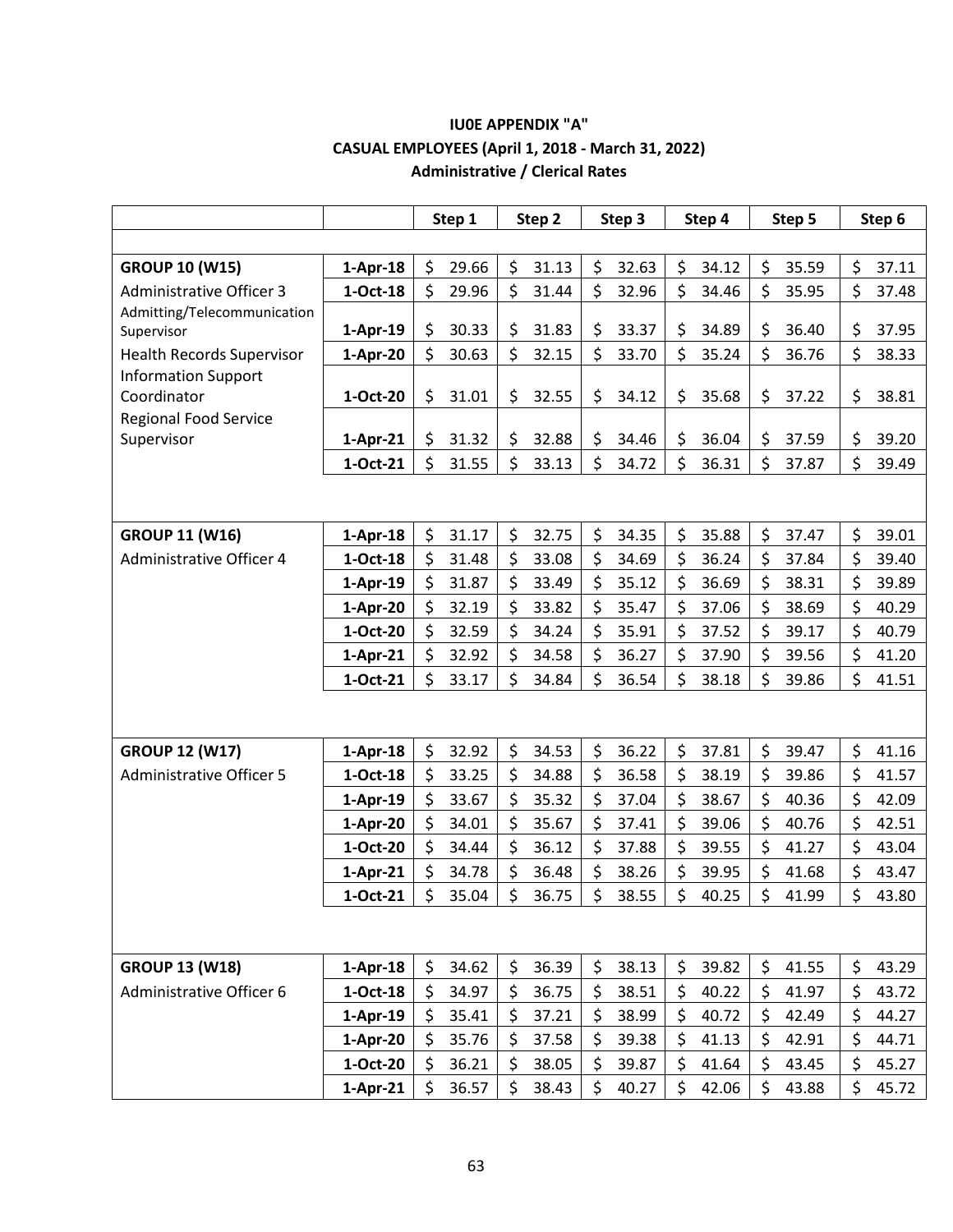|                                |            | Step 1      | Step 2      | Step 3      | Step 4      | Step 5      | Step 6      |
|--------------------------------|------------|-------------|-------------|-------------|-------------|-------------|-------------|
|                                | 1-Oct-21   | \$<br>36.84 | \$<br>38.72 | \$<br>40.57 | \$<br>42.38 | \$<br>44.21 | \$<br>46.06 |
|                                |            |             |             |             |             |             |             |
| <b>GROUP 13A (W18)</b>         | $1-Apr-18$ | \$<br>35.32 | \$<br>37.12 | \$<br>38.90 | \$<br>40.63 | \$<br>42.40 | \$<br>44.16 |
| <b>Manager Cancer Registry</b> | 1-Oct-18   | \$<br>35.67 | \$<br>34.49 | \$<br>39.29 | \$<br>41.04 | \$<br>42.82 | \$<br>44.60 |
|                                | $1-Apr-19$ | \$<br>36.12 | \$<br>37.96 | \$<br>39.78 | \$<br>41.55 | \$<br>43.36 | \$<br>45.16 |
|                                | 1-Apr-20   | 36.48<br>\$ | \$<br>38.34 | \$<br>40.18 | \$<br>41.97 | \$<br>43.79 | \$<br>45.61 |
|                                | 1-Oct-20   | \$<br>36.94 | \$<br>38.82 | \$<br>40.68 | \$<br>42.49 | \$<br>44.34 | \$<br>46.18 |
|                                | $1-Apr-21$ | \$<br>37.31 | \$<br>39.21 | \$<br>41.09 | \$<br>42.91 | \$<br>44.78 | \$<br>46.64 |
|                                | 1-Oct-21   | \$<br>37.59 | \$<br>39.50 | \$<br>41.40 | \$<br>43.23 | \$<br>45.12 | \$<br>46.99 |
|                                |            |             |             |             |             |             |             |
| <b>GROUP 14 (W19)</b>          | $1-Apr-18$ | \$<br>36.64 | \$<br>38.51 | \$<br>40.33 | \$<br>42.18 | \$<br>44.00 | \$<br>45.83 |
| Administrative Officer 7       | 1-Oct-18   | 37.01<br>Ś  | \$<br>38.90 | \$<br>40.73 | \$<br>42.60 | \$<br>44.44 | \$<br>46.29 |
|                                | $1-Apr-19$ | \$<br>37.47 | \$<br>39.39 | \$<br>41.24 | \$<br>43.13 | \$<br>45.00 | \$<br>46.87 |
|                                | $1-Apr-20$ | 37.84<br>\$ | \$<br>39.78 | \$<br>41.65 | \$<br>43.56 | \$<br>45.45 | \$<br>47.34 |
|                                | 1-Oct-20   | Ś.<br>38.31 | \$<br>40.28 | \$<br>42.17 | \$<br>44.10 | \$<br>46.02 | \$<br>47.93 |
|                                | $1-Apr-21$ | \$<br>38.69 | \$<br>40.68 | \$<br>42.59 | \$<br>44.54 | \$<br>46.48 | \$<br>48.41 |
|                                | 1-Oct-21   | Ś.<br>38.98 | \$<br>40.99 | Ś<br>42.91  | \$<br>44.87 | \$<br>46.83 | \$<br>48.77 |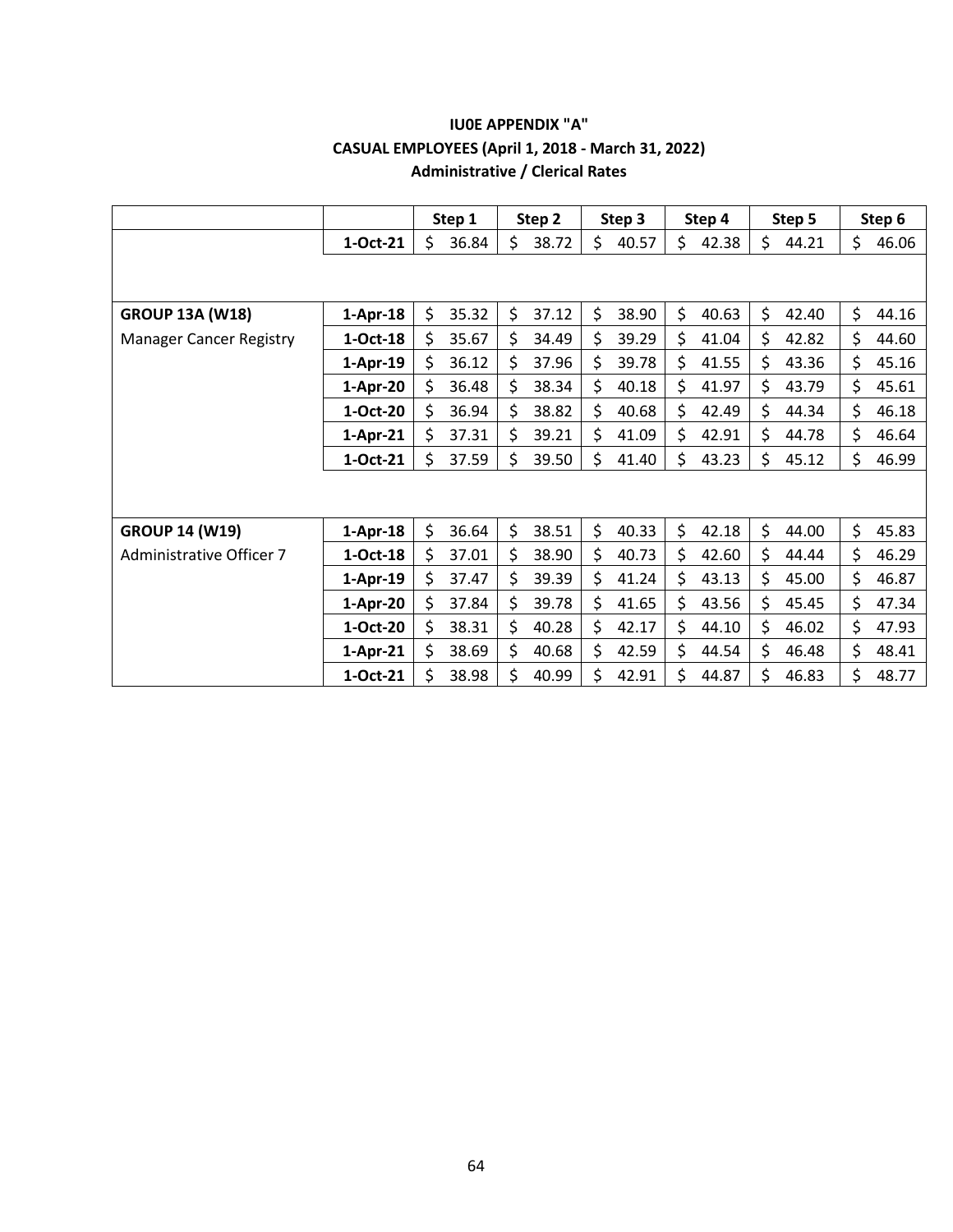## **IUOE APPENDIX "B" PERMANENT & TEMPORARY EMPLOYEES (April 1, 2018 - March 31, 2022) Professional / Technical Rates**

| \$<br>\$<br>\$<br>\$<br>\$<br>\$<br><b>GROUP 5</b><br>$1-Apr-18$<br>23.21<br>24.20<br>22.27<br>$\qquad \qquad -$<br>\$<br>\$<br>\$<br>\$<br>\$<br>\$<br>$1-Oct-18$<br>22.49<br>23.44<br>24.44<br><b>Cytology Assistant</b><br>$\overline{\phantom{0}}$<br>$\blacksquare$<br>$\overline{\phantom{0}}$<br>\$<br>\$<br>\$<br>\$<br>\$<br>\$<br><b>ECG Technician</b><br>$1-Apr-19$<br>22.77<br>23.73<br>24.75<br>$\overline{\phantom{a}}$<br>$\overline{\phantom{0}}$<br>$\overline{\phantom{0}}$<br><b>Medical Lab</b><br>\$<br>\$<br>\$<br>\$<br>23.00<br>\$<br>23.97<br>\$<br>25.00<br>Assistant<br>1-Apr-20<br>$\overline{\phantom{a}}$<br>$\qquad \qquad \blacksquare$<br>$\overline{\phantom{0}}$<br>$\overline{\xi}$<br>\$<br>\$<br>\$<br>\$<br>\$<br>1-Oct-20<br>23.29<br>25.31<br>24.27<br>$\overline{\phantom{0}}$<br>$\overline{\phantom{a}}$<br>$\overline{\phantom{a}}$<br>\$<br>\$<br>\$<br>\$<br>\$<br>\$<br>23.52<br>24.51<br>25.56<br>$1-Apr-21$<br>$\frac{1}{2}$<br>$\overline{\phantom{a}}$<br>\$<br>\$<br>\$<br>\$<br>\$<br>\$<br>1-Oct-21<br>23.70<br>24.69<br>25.75<br>$\overline{\phantom{a}}$<br>$\overline{\phantom{0}}$<br>\$<br>\$<br>\$<br>\$<br>\$<br>\$<br>23.65<br><b>GROUP 6</b><br>$1-Apr-18$<br>24.64<br>25.64<br>$\overline{\phantom{a}}$<br>$\overline{\phantom{a}}$<br>$\overline{\phantom{0}}$<br>Audiology<br>\$<br>\$<br>\$<br>$1-Oct-18$<br>23.89<br>\$<br>\$<br>24.89<br>\$<br>25.90<br>Assistant<br>$\overline{\phantom{a}}$<br>$\overline{\phantom{0}}$<br>$\qquad \qquad -$<br>\$<br>\$<br>\$<br>\$<br>\$<br>\$<br><b>ECG Technician 2</b><br>$1-Apr-19$<br>24.19<br>25.20<br>26.22<br>$\overline{\phantom{0}}$<br>$\qquad \qquad -$<br>$\overline{\phantom{a}}$<br>\$<br>\$<br>\$<br>\$<br>\$<br>\$<br>$1-Apr-20$<br>24.43<br>25.45<br>26.48<br><b>Histology Assistant</b><br>$\overline{\phantom{0}}$<br>$\overline{\phantom{a}}$<br>$\overline{\phantom{0}}$ |  | Step 1 | Step 2 | Step 3 | Step 4 | Step 5 | Step 6 |  |
|-----------------------------------------------------------------------------------------------------------------------------------------------------------------------------------------------------------------------------------------------------------------------------------------------------------------------------------------------------------------------------------------------------------------------------------------------------------------------------------------------------------------------------------------------------------------------------------------------------------------------------------------------------------------------------------------------------------------------------------------------------------------------------------------------------------------------------------------------------------------------------------------------------------------------------------------------------------------------------------------------------------------------------------------------------------------------------------------------------------------------------------------------------------------------------------------------------------------------------------------------------------------------------------------------------------------------------------------------------------------------------------------------------------------------------------------------------------------------------------------------------------------------------------------------------------------------------------------------------------------------------------------------------------------------------------------------------------------------------------------------------------------------------------------------------------------------------------------------------------------------------------------------------------|--|--------|--------|--------|--------|--------|--------|--|
|                                                                                                                                                                                                                                                                                                                                                                                                                                                                                                                                                                                                                                                                                                                                                                                                                                                                                                                                                                                                                                                                                                                                                                                                                                                                                                                                                                                                                                                                                                                                                                                                                                                                                                                                                                                                                                                                                                           |  |        |        |        |        |        |        |  |
|                                                                                                                                                                                                                                                                                                                                                                                                                                                                                                                                                                                                                                                                                                                                                                                                                                                                                                                                                                                                                                                                                                                                                                                                                                                                                                                                                                                                                                                                                                                                                                                                                                                                                                                                                                                                                                                                                                           |  |        |        |        |        |        |        |  |
|                                                                                                                                                                                                                                                                                                                                                                                                                                                                                                                                                                                                                                                                                                                                                                                                                                                                                                                                                                                                                                                                                                                                                                                                                                                                                                                                                                                                                                                                                                                                                                                                                                                                                                                                                                                                                                                                                                           |  |        |        |        |        |        |        |  |
|                                                                                                                                                                                                                                                                                                                                                                                                                                                                                                                                                                                                                                                                                                                                                                                                                                                                                                                                                                                                                                                                                                                                                                                                                                                                                                                                                                                                                                                                                                                                                                                                                                                                                                                                                                                                                                                                                                           |  |        |        |        |        |        |        |  |
|                                                                                                                                                                                                                                                                                                                                                                                                                                                                                                                                                                                                                                                                                                                                                                                                                                                                                                                                                                                                                                                                                                                                                                                                                                                                                                                                                                                                                                                                                                                                                                                                                                                                                                                                                                                                                                                                                                           |  |        |        |        |        |        |        |  |
|                                                                                                                                                                                                                                                                                                                                                                                                                                                                                                                                                                                                                                                                                                                                                                                                                                                                                                                                                                                                                                                                                                                                                                                                                                                                                                                                                                                                                                                                                                                                                                                                                                                                                                                                                                                                                                                                                                           |  |        |        |        |        |        |        |  |
|                                                                                                                                                                                                                                                                                                                                                                                                                                                                                                                                                                                                                                                                                                                                                                                                                                                                                                                                                                                                                                                                                                                                                                                                                                                                                                                                                                                                                                                                                                                                                                                                                                                                                                                                                                                                                                                                                                           |  |        |        |        |        |        |        |  |
|                                                                                                                                                                                                                                                                                                                                                                                                                                                                                                                                                                                                                                                                                                                                                                                                                                                                                                                                                                                                                                                                                                                                                                                                                                                                                                                                                                                                                                                                                                                                                                                                                                                                                                                                                                                                                                                                                                           |  |        |        |        |        |        |        |  |
|                                                                                                                                                                                                                                                                                                                                                                                                                                                                                                                                                                                                                                                                                                                                                                                                                                                                                                                                                                                                                                                                                                                                                                                                                                                                                                                                                                                                                                                                                                                                                                                                                                                                                                                                                                                                                                                                                                           |  |        |        |        |        |        |        |  |
|                                                                                                                                                                                                                                                                                                                                                                                                                                                                                                                                                                                                                                                                                                                                                                                                                                                                                                                                                                                                                                                                                                                                                                                                                                                                                                                                                                                                                                                                                                                                                                                                                                                                                                                                                                                                                                                                                                           |  |        |        |        |        |        |        |  |
|                                                                                                                                                                                                                                                                                                                                                                                                                                                                                                                                                                                                                                                                                                                                                                                                                                                                                                                                                                                                                                                                                                                                                                                                                                                                                                                                                                                                                                                                                                                                                                                                                                                                                                                                                                                                                                                                                                           |  |        |        |        |        |        |        |  |
|                                                                                                                                                                                                                                                                                                                                                                                                                                                                                                                                                                                                                                                                                                                                                                                                                                                                                                                                                                                                                                                                                                                                                                                                                                                                                                                                                                                                                                                                                                                                                                                                                                                                                                                                                                                                                                                                                                           |  |        |        |        |        |        |        |  |
|                                                                                                                                                                                                                                                                                                                                                                                                                                                                                                                                                                                                                                                                                                                                                                                                                                                                                                                                                                                                                                                                                                                                                                                                                                                                                                                                                                                                                                                                                                                                                                                                                                                                                                                                                                                                                                                                                                           |  |        |        |        |        |        |        |  |
|                                                                                                                                                                                                                                                                                                                                                                                                                                                                                                                                                                                                                                                                                                                                                                                                                                                                                                                                                                                                                                                                                                                                                                                                                                                                                                                                                                                                                                                                                                                                                                                                                                                                                                                                                                                                                                                                                                           |  |        |        |        |        |        |        |  |
| <b>Medical Lab</b>                                                                                                                                                                                                                                                                                                                                                                                                                                                                                                                                                                                                                                                                                                                                                                                                                                                                                                                                                                                                                                                                                                                                                                                                                                                                                                                                                                                                                                                                                                                                                                                                                                                                                                                                                                                                                                                                                        |  |        |        |        |        |        |        |  |
| \$<br>\$<br>\$<br>\$<br>\$<br>\$<br><b>Assistant 2</b><br>1-Oct-20<br>24.74<br>25.77<br>26.81<br>$\overline{\phantom{a}}$<br>$\overline{\phantom{0}}$<br>$\overline{\phantom{0}}$                                                                                                                                                                                                                                                                                                                                                                                                                                                                                                                                                                                                                                                                                                                                                                                                                                                                                                                                                                                                                                                                                                                                                                                                                                                                                                                                                                                                                                                                                                                                                                                                                                                                                                                         |  |        |        |        |        |        |        |  |
| Occupational<br>\$                                                                                                                                                                                                                                                                                                                                                                                                                                                                                                                                                                                                                                                                                                                                                                                                                                                                                                                                                                                                                                                                                                                                                                                                                                                                                                                                                                                                                                                                                                                                                                                                                                                                                                                                                                                                                                                                                        |  |        |        |        |        |        |        |  |
| \$<br>\$<br>\$<br>\$<br>Therapy Worker<br>24.99<br>26.03<br>\$<br>27.08<br>$1-Apr-21$<br>$\overline{\phantom{a}}$<br>$\overline{\phantom{a}}$<br>Ophthalmic                                                                                                                                                                                                                                                                                                                                                                                                                                                                                                                                                                                                                                                                                                                                                                                                                                                                                                                                                                                                                                                                                                                                                                                                                                                                                                                                                                                                                                                                                                                                                                                                                                                                                                                                               |  |        |        |        |        |        |        |  |
| \$<br>\$<br>\$<br>\$<br>Technician<br>1-Oct-21<br>25.18<br>\$<br>\$<br>26.23<br>27.28<br>$\frac{1}{2}$<br>$\qquad \qquad \blacksquare$                                                                                                                                                                                                                                                                                                                                                                                                                                                                                                                                                                                                                                                                                                                                                                                                                                                                                                                                                                                                                                                                                                                                                                                                                                                                                                                                                                                                                                                                                                                                                                                                                                                                                                                                                                    |  |        |        |        |        |        |        |  |
| Rehabilitation                                                                                                                                                                                                                                                                                                                                                                                                                                                                                                                                                                                                                                                                                                                                                                                                                                                                                                                                                                                                                                                                                                                                                                                                                                                                                                                                                                                                                                                                                                                                                                                                                                                                                                                                                                                                                                                                                            |  |        |        |        |        |        |        |  |
| Assistant                                                                                                                                                                                                                                                                                                                                                                                                                                                                                                                                                                                                                                                                                                                                                                                                                                                                                                                                                                                                                                                                                                                                                                                                                                                                                                                                                                                                                                                                                                                                                                                                                                                                                                                                                                                                                                                                                                 |  |        |        |        |        |        |        |  |
| Speech Language                                                                                                                                                                                                                                                                                                                                                                                                                                                                                                                                                                                                                                                                                                                                                                                                                                                                                                                                                                                                                                                                                                                                                                                                                                                                                                                                                                                                                                                                                                                                                                                                                                                                                                                                                                                                                                                                                           |  |        |        |        |        |        |        |  |
| Pathology                                                                                                                                                                                                                                                                                                                                                                                                                                                                                                                                                                                                                                                                                                                                                                                                                                                                                                                                                                                                                                                                                                                                                                                                                                                                                                                                                                                                                                                                                                                                                                                                                                                                                                                                                                                                                                                                                                 |  |        |        |        |        |        |        |  |
| Assistant                                                                                                                                                                                                                                                                                                                                                                                                                                                                                                                                                                                                                                                                                                                                                                                                                                                                                                                                                                                                                                                                                                                                                                                                                                                                                                                                                                                                                                                                                                                                                                                                                                                                                                                                                                                                                                                                                                 |  |        |        |        |        |        |        |  |
|                                                                                                                                                                                                                                                                                                                                                                                                                                                                                                                                                                                                                                                                                                                                                                                                                                                                                                                                                                                                                                                                                                                                                                                                                                                                                                                                                                                                                                                                                                                                                                                                                                                                                                                                                                                                                                                                                                           |  |        |        |        |        |        |        |  |
| \$<br>\$<br>\$<br>\$<br>\$<br>\$<br>25.16<br><b>GROUP 7</b><br>24.18<br>26.22<br>27.31<br>$1-Apr-18$<br>$\qquad \qquad \blacksquare$                                                                                                                                                                                                                                                                                                                                                                                                                                                                                                                                                                                                                                                                                                                                                                                                                                                                                                                                                                                                                                                                                                                                                                                                                                                                                                                                                                                                                                                                                                                                                                                                                                                                                                                                                                      |  |        |        |        |        |        |        |  |
| Cardiology                                                                                                                                                                                                                                                                                                                                                                                                                                                                                                                                                                                                                                                                                                                                                                                                                                                                                                                                                                                                                                                                                                                                                                                                                                                                                                                                                                                                                                                                                                                                                                                                                                                                                                                                                                                                                                                                                                |  |        |        |        |        |        |        |  |
| \$<br>\$<br>\$<br>\$<br>25.41<br>\$<br>\$<br>27.58<br>$1-Oct-18$<br>24.42<br>26.48<br>Technologist<br>$\frac{1}{2}$                                                                                                                                                                                                                                                                                                                                                                                                                                                                                                                                                                                                                                                                                                                                                                                                                                                                                                                                                                                                                                                                                                                                                                                                                                                                                                                                                                                                                                                                                                                                                                                                                                                                                                                                                                                       |  |        |        |        |        |        |        |  |
| Dental Equipment                                                                                                                                                                                                                                                                                                                                                                                                                                                                                                                                                                                                                                                                                                                                                                                                                                                                                                                                                                                                                                                                                                                                                                                                                                                                                                                                                                                                                                                                                                                                                                                                                                                                                                                                                                                                                                                                                          |  |        |        |        |        |        |        |  |
| \$<br>\$<br>\$<br>Technician<br>$1-Apr-19$<br>\$<br>25.73<br>\$<br>\$<br>24.73<br>26.81<br>27.92<br>$\overline{\phantom{a}}$                                                                                                                                                                                                                                                                                                                                                                                                                                                                                                                                                                                                                                                                                                                                                                                                                                                                                                                                                                                                                                                                                                                                                                                                                                                                                                                                                                                                                                                                                                                                                                                                                                                                                                                                                                              |  |        |        |        |        |        |        |  |
| $\ddot{\varsigma}$<br>\$<br>\$<br>\$<br>\$<br>\$<br>24.98<br>25.99<br>27.08<br><b>EEG Technician</b><br>1-Apr-20<br>28.20<br>$\blacksquare$<br>$\overline{\phantom{0}}$                                                                                                                                                                                                                                                                                                                                                                                                                                                                                                                                                                                                                                                                                                                                                                                                                                                                                                                                                                                                                                                                                                                                                                                                                                                                                                                                                                                                                                                                                                                                                                                                                                                                                                                                   |  |        |        |        |        |        |        |  |
| Pharmacy<br>\$<br><b>Technician</b><br>1-Oct-20<br>\$<br>25.29<br>26.31<br>\$<br>27.42<br>28.55                                                                                                                                                                                                                                                                                                                                                                                                                                                                                                                                                                                                                                                                                                                                                                                                                                                                                                                                                                                                                                                                                                                                                                                                                                                                                                                                                                                                                                                                                                                                                                                                                                                                                                                                                                                                           |  |        |        |        |        |        |        |  |
| \$<br>\$<br>\$<br>$\overline{\phantom{a}}$<br>$\overline{\phantom{0}}$                                                                                                                                                                                                                                                                                                                                                                                                                                                                                                                                                                                                                                                                                                                                                                                                                                                                                                                                                                                                                                                                                                                                                                                                                                                                                                                                                                                                                                                                                                                                                                                                                                                                                                                                                                                                                                    |  |        |        |        |        |        |        |  |
| \$<br>\$<br>\$<br>\$<br>25.54<br>\$<br>\$<br>28.84<br>26.57<br>27.69<br>$1-Apr-21$<br>$\frac{1}{2}$                                                                                                                                                                                                                                                                                                                                                                                                                                                                                                                                                                                                                                                                                                                                                                                                                                                                                                                                                                                                                                                                                                                                                                                                                                                                                                                                                                                                                                                                                                                                                                                                                                                                                                                                                                                                       |  |        |        |        |        |        |        |  |
| \$<br>\$<br>\$<br>\$<br>\$<br>\$<br>29.06<br>1-Oct-21<br>25.73<br>26.77<br>27.90<br>$\overline{\phantom{a}}$                                                                                                                                                                                                                                                                                                                                                                                                                                                                                                                                                                                                                                                                                                                                                                                                                                                                                                                                                                                                                                                                                                                                                                                                                                                                                                                                                                                                                                                                                                                                                                                                                                                                                                                                                                                              |  |        |        |        |        |        |        |  |
|                                                                                                                                                                                                                                                                                                                                                                                                                                                                                                                                                                                                                                                                                                                                                                                                                                                                                                                                                                                                                                                                                                                                                                                                                                                                                                                                                                                                                                                                                                                                                                                                                                                                                                                                                                                                                                                                                                           |  |        |        |        |        |        |        |  |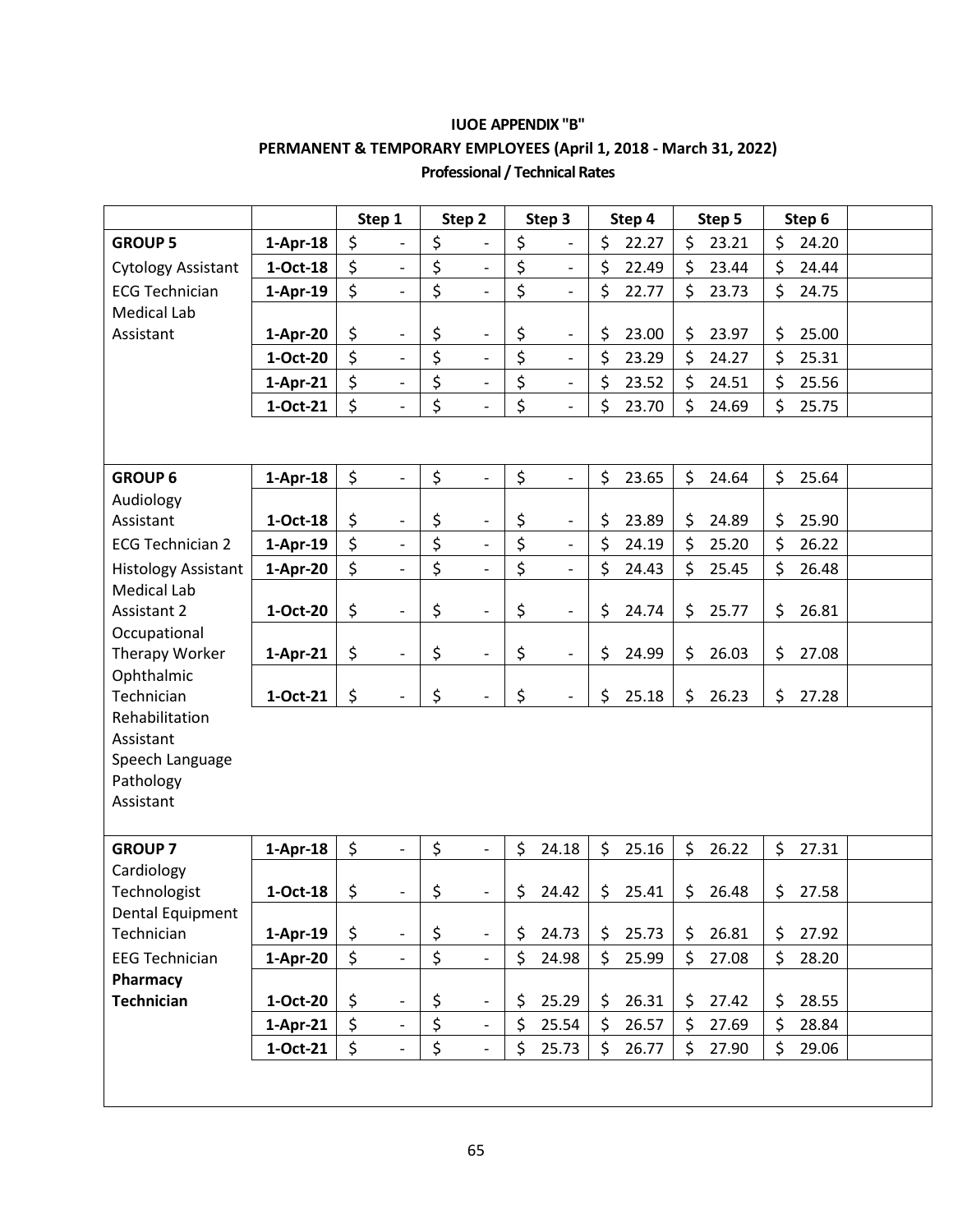## **IUOE APPENDIX "B" PERMANENT & TEMPORARY EMPLOYEES (April 1, 2018 - March 31, 2022) Professional / Technical Rates**

|                            |            |              | Step 1 |         | Step 2  | Step 3      | Step 4      | Step 5      | Step 6      |  |
|----------------------------|------------|--------------|--------|---------|---------|-------------|-------------|-------------|-------------|--|
| <b>GROUP 9</b>             | $1-Apr-18$ | Ś.           | 25.33  | \$      | 26.40   | \$<br>27.50 | \$<br>28.63 | \$<br>29.84 | \$<br>31.07 |  |
| Cardio-Pulmonary           |            |              |        |         |         |             |             |             |             |  |
| Technologist               | 1-Oct-18   | \$           | 25.58  | \$      | 26.66   | \$<br>27.78 | \$<br>28.92 | \$<br>30.14 | \$<br>31.38 |  |
| Child Life                 |            |              |        |         |         |             |             |             |             |  |
| Specialist                 | $1-Apr-19$ | \$           | 25.90  | \$      | 26.99   | \$<br>28.13 | \$<br>29.28 | \$<br>30.52 | \$<br>31.77 |  |
| Occupational               |            |              |        |         |         |             |             |             |             |  |
| Therapy<br>Technician      | $1-Apr-20$ | \$           | 26.16  |         | \$27.26 | \$<br>28.41 | \$<br>29.57 | \$<br>30.83 | \$<br>32.09 |  |
| Pharmacy                   |            |              |        |         |         |             |             |             |             |  |
| <b>Technician Clinical</b> |            |              |        |         |         |             |             |             |             |  |
| Analyst                    | 1-Oct-20   | Ś.           | 26.49  | \$      | 27.60   | \$<br>28.77 | \$<br>29.94 | \$<br>31.22 | \$<br>32.49 |  |
| Pharmacy                   |            |              |        |         |         |             |             |             |             |  |
| <b>Technician</b>          |            |              |        |         |         |             |             |             |             |  |
| Supervisor                 | $1-Apr-21$ | \$           | 26.75  | \$      | 27.88   | \$<br>29.06 | \$<br>30.24 | \$<br>31.53 | \$<br>32.81 |  |
|                            | 1-Oct-21   | \$           | 26.95  | \$      | 28.09   | \$<br>29.28 | \$<br>30.47 | \$<br>31.77 | \$<br>33.06 |  |
|                            |            |              |        |         |         |             |             |             |             |  |
|                            |            |              |        |         |         |             |             |             |             |  |
| <b>GROUP 9A</b>            | $1-Apr-18$ | $\mathsf{S}$ | 27.86  | $\zeta$ | 29.03   | \$<br>30.25 | \$<br>31.50 | \$<br>32.81 | \$<br>34.17 |  |
| EEG/EMG                    |            |              |        |         |         |             |             |             |             |  |
| Technician                 |            |              |        |         |         |             |             |             |             |  |
| (Certified)                | 1-Oct-18   | \$           | 28.14  | \$      | 29.32   | \$<br>30.55 | \$<br>31.82 | \$<br>33.14 | \$<br>34.51 |  |
|                            | $1-Apr-19$ | \$           | 28.49  | \$      | 29.69   | \$<br>30.93 | \$<br>32.22 | \$<br>33.55 | \$<br>34.94 |  |
|                            | $1-Apr-20$ | $\zeta$      | 28.77  | \$      | 29.99   | \$<br>31.24 | \$<br>32.54 | \$<br>33.89 | \$<br>35.29 |  |
|                            | 1-Oct-20   | \$           | 29.13  | \$      | 30.36   | 31.63       | \$<br>32.95 | \$<br>34.31 | \$<br>35.73 |  |
|                            | $1-Apr-21$ | $\zeta$      | 29.42  | \$      | 30.66   | \$<br>31.95 | \$<br>33.28 | \$<br>34.65 | \$<br>36.09 |  |
|                            | 1-Oct-21   | \$           | 29.64  | \$      | 30.89   | \$<br>32.19 | \$<br>33.53 | \$<br>34.91 | \$<br>36.36 |  |
|                            |            |              |        |         |         |             |             |             |             |  |
|                            |            |              |        |         |         |             |             |             |             |  |
| <b>GROUP 9B</b>            | $1-Apr-18$ | \$           | 25.85  | \$      | 26.92   | \$<br>28.05 | \$<br>29.22 | \$<br>30.43 | \$<br>31.68 |  |
| Combined                   |            |              |        |         |         |             |             |             |             |  |
| Technician 1               | 1-Oct-18   | \$           | 26.11  | \$      | 27.19   | \$<br>28.33 | \$<br>29.51 | \$<br>30.73 | \$<br>32.00 |  |
|                            | $1-Apr-19$ | \$           | 26.44  | \$      | 27.53   | \$<br>28.68 | \$<br>29.88 | \$<br>31.11 | \$<br>32.40 |  |
|                            | 1-Apr-20   | \$           | 26.70  | \$      | 27.81   | \$<br>28.97 | \$<br>30.18 | \$<br>31.42 | \$<br>32.72 |  |
|                            | 1-Oct-20   | \$           | 27.03  | \$      | 28.16   | \$<br>29.33 | \$<br>30.56 | \$<br>31.81 | \$<br>33.13 |  |
|                            | $1-Apr-21$ | \$           | 27.30  | \$      | 28.44   | \$<br>29.62 | \$<br>30.87 | \$<br>32.13 | \$<br>33.46 |  |
|                            | 1-Oct-21   | \$           | 27.50  | \$      | 28.65   | \$<br>29.84 | \$<br>31.10 | \$<br>32.37 | \$<br>33.71 |  |
|                            |            |              |        |         |         |             |             |             |             |  |
|                            |            |              |        |         |         |             |             |             |             |  |
|                            |            |              |        |         |         |             |             |             |             |  |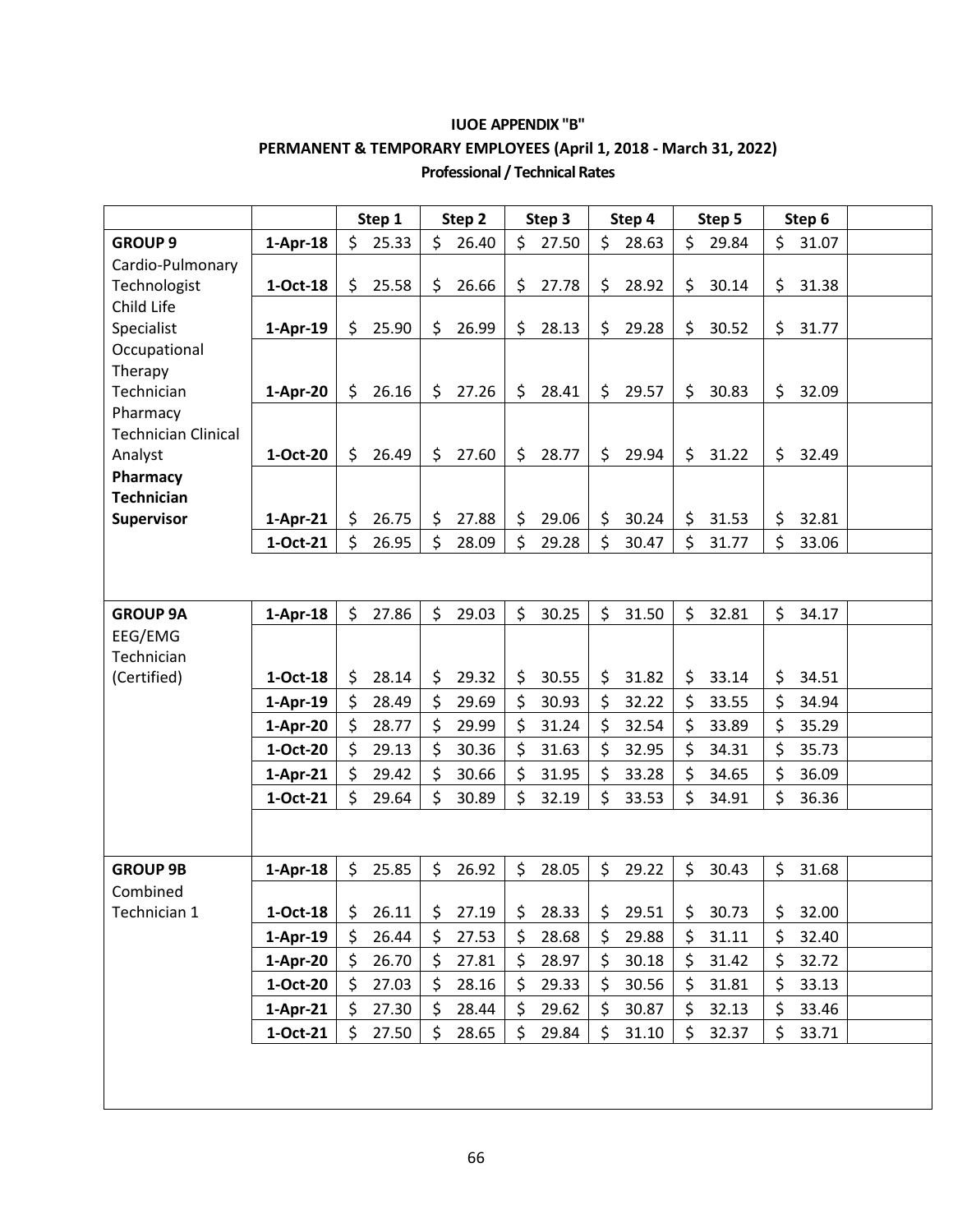# **IUOE APPENDIX "B" PERMANENT & TEMPORARY EMPLOYEES (April 1, 2018 - March 31, 2022)**

|                          |            |    | Step 1 |         | Step 2 | Step 3      | Step 4      | Step 5      |    | Step 6 |  |
|--------------------------|------------|----|--------|---------|--------|-------------|-------------|-------------|----|--------|--|
| <b>GROUP 11</b>          | $1-Apr-18$ | \$ | 27.36  | \$      | 28.51  | \$<br>29.70 | \$<br>30.95 | \$<br>32.22 | \$ | 33.59  |  |
| Combined                 |            |    |        |         |        |             |             |             |    |        |  |
| Technician 2             | $1-Oct-18$ | \$ | 27.63  | \$      | 28.80  | \$<br>30.00 | \$<br>31.26 | \$<br>32.54 | \$ | 33.93  |  |
| Medical                  |            |    |        |         |        |             |             |             |    |        |  |
| Laboratory               |            |    |        |         |        |             |             |             |    |        |  |
| Technologist 1           | $1-Apr-19$ | \$ | 27.98  | \$      | 29.16  | \$<br>30.38 | \$<br>31.65 | \$<br>32.95 | \$ | 34.35  |  |
| <b>Medical Radiation</b> |            |    |        |         |        |             |             |             |    |        |  |
| Technologist 1           | $1-Apr-20$ | \$ | 28.26  | \$      | 29.45  | \$<br>30.68 | \$<br>31.97 | \$<br>33.28 | \$ | 34.69  |  |
|                          | 1-Oct-20   | \$ | 28.61  | \$      | 29.82  | \$<br>31.06 | \$<br>32.37 | \$<br>33.70 | \$ | 35.12  |  |
|                          | $1-Apr-21$ | \$ | 28.90  | $\zeta$ | 30.12  | \$<br>31.37 | \$<br>32.69 | \$<br>34.04 | \$ | 35.47  |  |
|                          | 1-Oct-21   | \$ | 29.12  | \$      | 30.35  | \$<br>31.61 | \$<br>32.94 | \$<br>34.30 | \$ | 35.74  |  |
|                          |            |    |        |         |        |             |             |             |    |        |  |
| <b>GROUP 11A</b>         | $1-Apr-18$ | \$ | 27.96  | \$      | 29.13  | \$<br>30.33 | \$<br>31.58 | \$<br>32.94 | \$ | 34.58  |  |
| Biomedical               |            |    |        |         |        |             |             |             |    |        |  |
| Technologist             | 1-Oct-18   | \$ | 28.24  | \$      | 29.42  | \$<br>30.63 | \$<br>31.90 | \$<br>33.27 | \$ | 34.93  |  |
|                          | $1-Apr-19$ | \$ | 28.59  | \$      | 29.79  | \$<br>31.01 | \$<br>32.30 | \$<br>33.69 | \$ | 35.37  |  |
|                          | $1-Apr-20$ | \$ | 28.88  | $\zeta$ | 30.09  | \$<br>31.32 | \$<br>32.62 | \$<br>34.03 | \$ | 35.72  |  |
|                          | 1-Oct-20   | \$ | 29.24  | \$      | 30.47  | \$<br>31.71 | \$<br>33.03 | \$<br>34.46 | \$ | 36.17  |  |
|                          | $1-Apr-21$ | \$ | 29.53  | \$      | 30.77  | \$<br>32.03 | \$<br>33.36 | \$<br>34.80 | \$ | 36.53  |  |
|                          | $1-Oct-21$ | \$ | 29.75  | $\zeta$ | 31.00  | \$<br>32.27 | \$<br>33.61 | \$<br>35.06 | Ś. | 36.80  |  |
|                          |            |    |        |         |        |             |             |             |    |        |  |
| <b>GROUP 12</b>          | $1-Apr-18$ | \$ | 27.37  | \$      | 28.52  | \$<br>29.73 | \$<br>30.97 | \$<br>32.25 | \$ | 33.60  |  |
| Orthotic                 |            |    |        |         |        |             |             |             |    |        |  |
| Technician               |            |    |        |         |        |             |             |             |    |        |  |
| (Registered)             | 1-Oct-18   | \$ | 27.64  | \$      | 28.81  | \$<br>30.03 | \$<br>31.28 | \$<br>32.57 | \$ | 33.94  |  |
|                          | $1-Apr-19$ | \$ | 27.99  | \$      | 29.17  | \$<br>30.41 | \$<br>31.67 | \$<br>32.98 | \$ | 34.36  |  |
|                          | $1-Apr-20$ | Ś  | 28.27  | \$      | 29.46  | \$<br>30.71 | \$<br>31.99 | \$<br>33.31 | \$ | 34.70  |  |
|                          | 1-Oct-20   | \$ | 28.62  | \$      | 29.83  | \$<br>31.09 | \$<br>32.39 | \$<br>33.73 | \$ | 35.13  |  |
|                          | $1-Apr-21$ | \$ | 28.91  | \$      | 30.13  | \$<br>31.40 | \$<br>32.71 | \$<br>34.07 | \$ | 35.48  |  |
|                          | 1-Oct-21   | \$ | 29.13  | \$      | 30.36  | \$<br>31.64 | \$<br>32.96 | \$<br>34.33 | \$ | 35.75  |  |
|                          |            |    |        |         |        |             |             |             |    |        |  |
| <b>GROUP 13</b>          | $1-Apr-18$ | \$ | 28.77  | \$      | 29.97  | \$<br>31.24 | \$<br>32.52 | \$<br>33.88 | \$ | 35.30  |  |
| <b>Barium Enema</b>      |            |    |        |         |        |             |             |             |    |        |  |
| Technologist             | 1-Oct-18   |    | 29.06  | \$      | 30.27  | \$<br>31.55 | \$<br>32.85 | \$<br>34.22 | \$ | 35.65  |  |
| Medical                  | 1-Apr-19   | \$ | 29.42  | \$      | 30.65  | \$<br>31.94 | \$<br>33.26 | \$<br>34.65 | \$ | 36.10  |  |

#### **Professional / Technical Rates**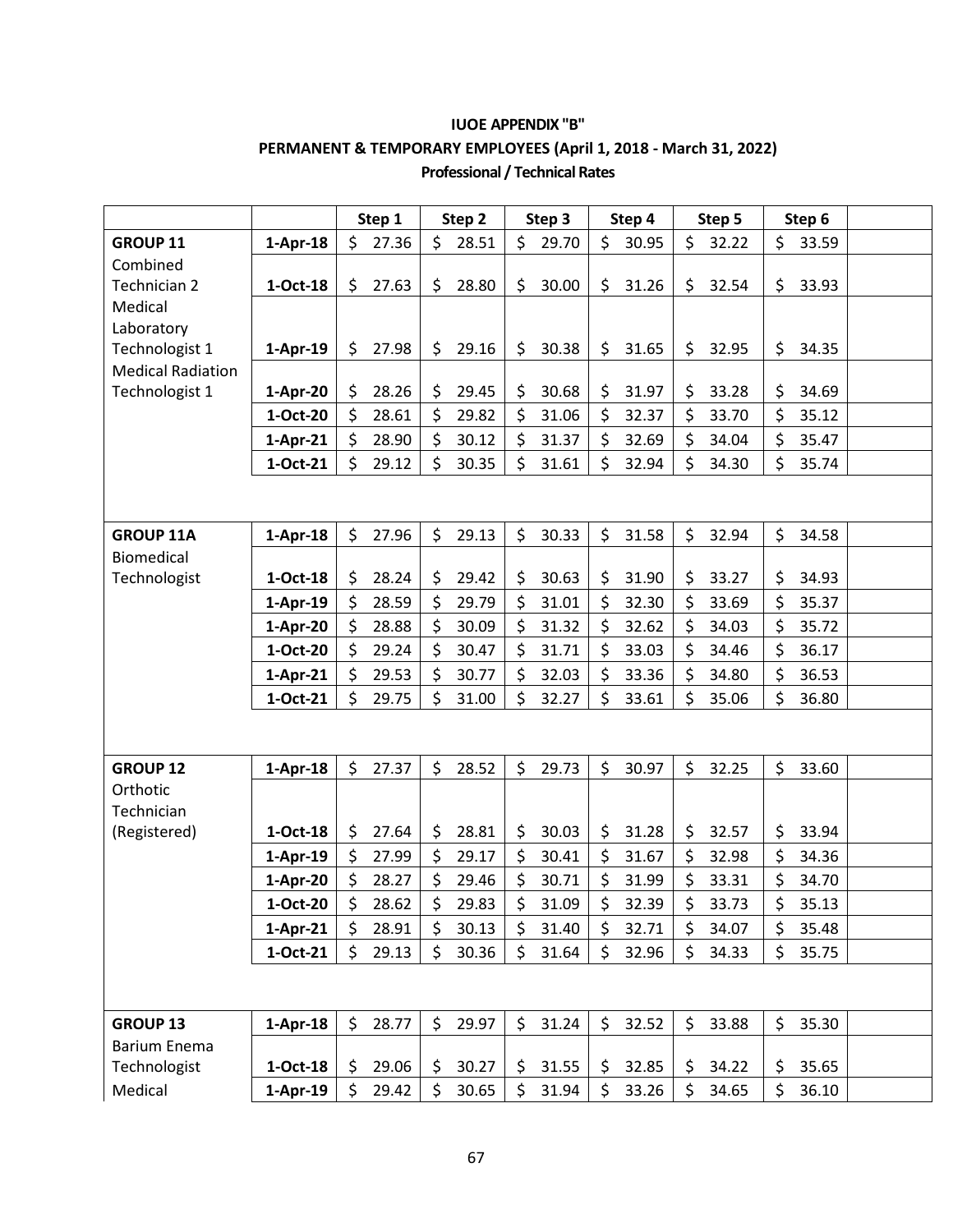|                          |            |     | Step 1 | Step 2      | Step 3      | Step 4      | Step 5      | Step 6      |                     |
|--------------------------|------------|-----|--------|-------------|-------------|-------------|-------------|-------------|---------------------|
| Laboratory               |            |     |        |             |             |             |             |             |                     |
| Technologist 2           |            |     |        |             |             |             |             |             |                     |
| <b>Medical Radiation</b> |            |     |        |             |             |             |             |             |                     |
| Technologist 2           | $1-Apr-20$ | \$  | 29.71  | \$<br>30.96 | \$<br>32.26 | \$<br>33.59 | \$<br>35.00 | \$<br>36.46 |                     |
| <b>Medical Radiation</b> |            |     |        |             |             |             |             |             |                     |
| Technologist             | 1-Oct-20   | \$  | 30.08  | \$<br>31.35 | \$<br>32.66 | \$<br>34.01 | \$<br>35.44 | \$<br>36.92 |                     |
| (Crosstrain)             |            |     |        |             |             |             |             |             |                     |
| Respiratory              |            |     |        |             |             |             |             |             |                     |
| Therapist 1              | $1-Apr-21$ | \$  | 30.38  | \$<br>31.66 | \$<br>32.99 | \$<br>34.35 | \$<br>35.79 | \$<br>37.29 |                     |
|                          | 1-Oct-21   | \$  | 30.61  | \$<br>31.90 | \$<br>33.24 | \$<br>34.61 | \$<br>36.06 | \$<br>37.57 |                     |
|                          |            |     |        |             |             |             |             |             |                     |
|                          |            |     |        |             |             |             |             |             |                     |
|                          |            |     |        |             |             |             |             |             | $***25$             |
|                          |            |     |        |             |             |             |             |             | year                |
|                          |            |     |        |             |             |             |             |             | wage                |
| <b>GROUP 13A</b>         | $1-Apr-18$ | \$  | 30.83  | \$<br>32.10 | \$<br>33.46 | \$<br>34.86 | \$<br>36.28 | \$<br>37.81 | \$<br>rate<br>38.94 |
| <b>Biomedical</b>        |            |     |        |             |             |             |             |             |                     |
| Technologist/Supe        |            |     |        |             |             |             |             |             |                     |
| rvisor                   | $1-Oct-18$ | \$  | 31.14  | \$<br>32.42 | \$<br>33.79 | \$<br>35.21 | \$<br>36.64 | \$<br>38.19 | \$<br>39.34         |
| Diagnostic               |            |     |        |             |             |             |             |             |                     |
| Sonographer**            | $1-Apr-19$ | \$  | 31.53  | \$<br>32.83 | \$<br>34.21 | \$<br>35.65 | \$<br>37.10 | \$<br>38.67 | \$<br>39.83         |
|                          | $1-Apr-20$ | \$  | 31.85  | \$<br>33.16 | \$<br>34.55 | \$<br>36.01 | \$<br>37.47 | \$<br>39.06 | \$<br>40.23         |
|                          | 1-Oct-20   | \$  | 32.25  | \$<br>33.57 | \$<br>34.98 | \$<br>36.46 | \$<br>37.94 | \$<br>39.55 | \$<br>40.74         |
|                          | $1-Apr-21$ | \$  | 32.57  | \$<br>33.91 | \$<br>35.33 | \$<br>36.82 | \$<br>38.32 | \$<br>39.95 | \$<br>41.15         |
|                          | 1-Oct-21   | \$  | 32.81  | \$<br>34.16 | \$<br>35.59 | \$<br>37.10 | \$<br>38.61 | \$<br>40.25 | \$<br>41.46         |
|                          |            |     |        |             |             |             |             |             |                     |
|                          |            |     |        |             |             |             |             |             |                     |
| <b>GROUP 14</b>          | $1-Apr-18$ | \$  | 30.30  | \$<br>31.54 | \$<br>32.87 | \$<br>34.21 | \$<br>35.66 | \$<br>37.15 |                     |
| <b>COPD Coordinator</b>  | 1-Oct-18   | \$  | 30.60  | \$<br>31.86 | \$<br>33.20 | \$<br>34.55 | \$<br>36.02 | \$<br>37.52 |                     |
| Medical                  |            |     |        |             |             |             |             |             |                     |
| Laboratory               |            |     |        |             |             |             |             |             |                     |
| Specialist 1             | $1-Apr-19$ | \$  | 30.98  | \$<br>32.26 | \$<br>33.62 | \$<br>34.98 | \$<br>36.47 | \$<br>37.99 |                     |
| <b>Medical Physics</b>   |            |     |        |             |             |             |             |             |                     |
| Assistant                | $1-Apr-20$ | \$. | 31.29  | \$<br>32.58 | \$<br>33.96 | \$<br>35.33 | \$<br>36.83 | \$<br>38.37 |                     |
| <b>Medical Radiation</b> |            |     |        |             |             |             |             |             |                     |
| Technologist 3           | 1-Oct-20   | \$  | 31.68  | \$<br>32.99 | \$<br>34.38 | \$<br>35.77 | \$<br>37.29 | \$<br>38.85 |                     |
|                          | $1-Apr-21$ | \$  | 32.00  | \$<br>33.32 | \$<br>34.72 | \$<br>36.13 | \$<br>37.66 | \$<br>39.24 |                     |
|                          | $1-Oct-21$ | \$  | 32.24  | \$<br>33.57 | \$<br>34.98 | \$<br>36.40 | \$<br>37.94 | \$<br>39.53 |                     |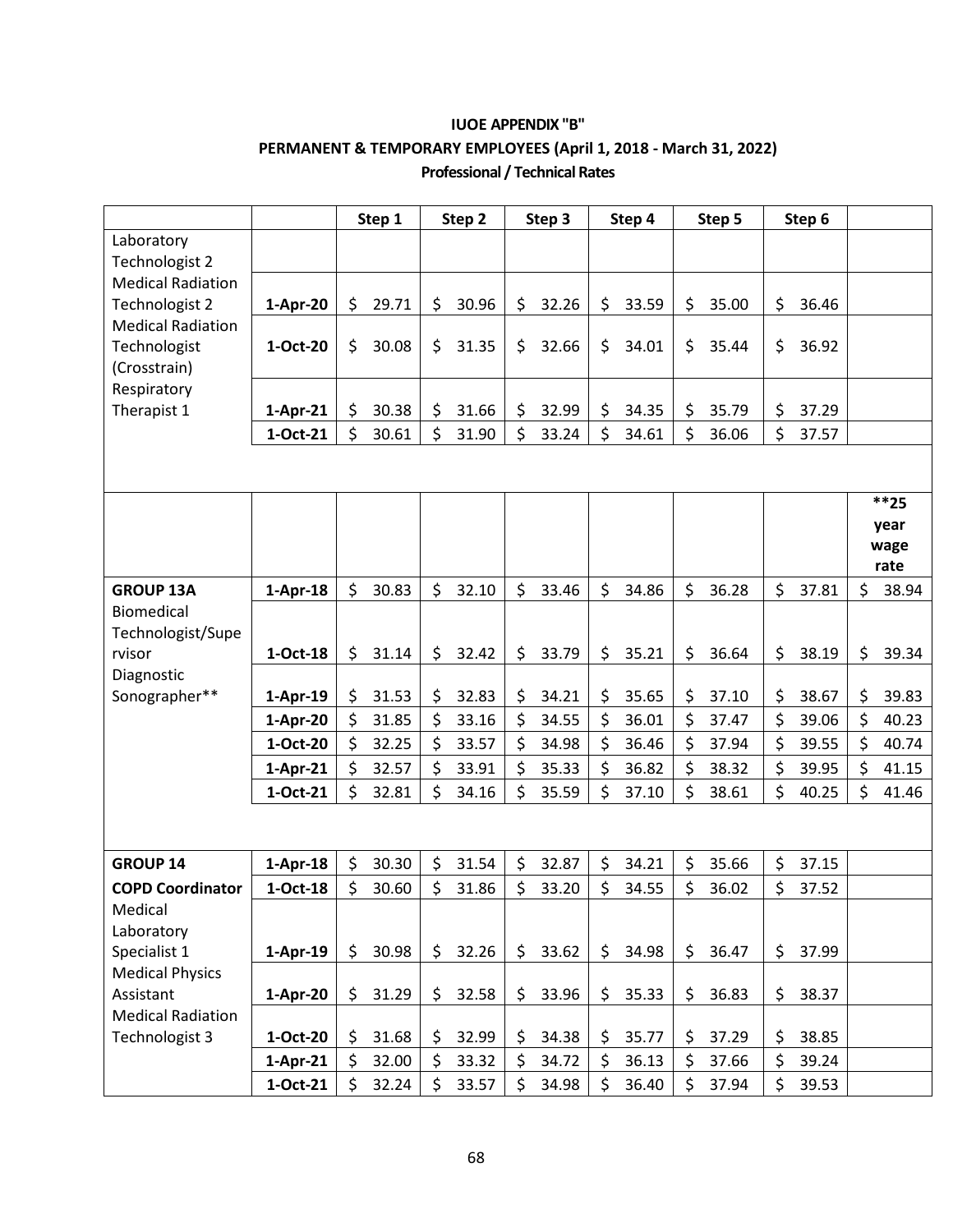|                        |            | Step 1      | Step 2      | Step 3      | Step 4      | Step 5      | Step 6      |                         |
|------------------------|------------|-------------|-------------|-------------|-------------|-------------|-------------|-------------------------|
|                        |            |             |             |             |             |             |             |                         |
| <b>GROUP 14A</b>       | $1-Apr-18$ | \$<br>38.52 | \$<br>39.75 | \$<br>41.10 | \$<br>42.45 | \$<br>43.87 | \$<br>45.36 |                         |
| Radiation              |            |             |             |             |             |             |             |                         |
| Therapist              | 1-Oct-18   | \$<br>38.91 | \$<br>40.15 | \$<br>41.51 | \$<br>42.87 | \$<br>44.31 | \$<br>45.81 |                         |
|                        | $1-Apr-19$ | \$<br>39.40 | \$<br>40.65 | \$<br>42.03 | \$<br>43.41 | \$<br>44.86 | \$<br>46.38 |                         |
|                        | $1-Apr-20$ | \$<br>39.79 | \$<br>41.06 | \$<br>42.45 | \$<br>43.84 | \$<br>45.31 | \$<br>46.84 |                         |
|                        | 1-Oct-20   | \$<br>40.29 | \$<br>41.57 | \$<br>42.98 | \$<br>44.39 | \$<br>45.88 | \$<br>47.43 |                         |
|                        | $1-Apr-21$ | \$<br>40.69 | \$<br>41.99 | \$<br>43.41 | \$<br>44.83 | \$<br>46.34 | \$<br>47.90 |                         |
|                        | 1-Oct-21   | \$<br>41.00 | \$<br>42.30 | \$<br>43.74 | \$<br>45.17 | \$<br>46.69 | \$<br>48.26 |                         |
|                        |            |             |             |             |             |             |             |                         |
| <b>GROUP 14B</b>       | $1-Apr-18$ | \$<br>37.14 | \$<br>38.39 | \$<br>39.70 | \$<br>41.06 | \$<br>42.50 | \$<br>43.99 |                         |
| <b>MRI Coordinator</b> | $1-Oct-18$ | \$<br>37.51 | \$<br>38.77 | \$<br>40.10 | \$<br>41.47 | \$<br>42.93 | \$<br>44.43 |                         |
|                        | $1-Apr-19$ | \$<br>37.98 | \$<br>39.25 | \$<br>40.60 | \$<br>41.99 | \$<br>43.47 | \$<br>44.99 |                         |
|                        | $1-Apr-20$ | \$<br>38.36 | \$<br>39.64 | \$<br>41.01 | \$<br>42.41 | \$<br>43.90 | \$<br>45.44 |                         |
|                        | 1-Oct-20   | \$<br>38.84 | \$<br>40.14 | \$<br>41.52 | \$<br>42.94 | \$<br>44.45 | \$<br>46.01 |                         |
|                        | $1-Apr-21$ | \$<br>39.23 | \$<br>40.54 | \$<br>41.94 | \$<br>43.37 | \$<br>44.89 | \$<br>46.47 |                         |
|                        | 1-Oct-21   | \$<br>39.52 | \$<br>40.84 | \$<br>42.25 | \$<br>43.70 | \$<br>45.23 | \$<br>46.82 |                         |
|                        |            |             |             |             |             |             |             |                         |
| <b>GROUP 14C</b>       | $1-Apr-18$ | \$<br>31.51 | \$<br>32.79 | \$<br>34.20 | \$<br>35.59 | \$<br>37.08 | \$<br>38.63 |                         |
| Occupational           |            |             |             |             |             |             |             |                         |
| Therapist 1            | 1-Oct-18   | \$<br>31.83 | \$<br>33.12 | \$<br>34.54 | \$<br>35.95 | \$<br>37.45 | \$<br>39.02 |                         |
| Physiotherapist 1      | $1-Apr-19$ | \$<br>32.23 | \$<br>33.53 | \$<br>34.97 | \$<br>36.40 | \$<br>37.92 | \$<br>39.51 |                         |
|                        | $1-Apr-20$ | \$<br>32.55 | \$<br>33.87 | \$<br>35.32 | \$<br>36.76 | \$<br>38.30 | \$<br>39.91 |                         |
|                        | 1-Oct-20   | \$<br>32.96 | \$<br>34.29 | \$<br>35.76 | \$<br>37.22 | \$<br>38.78 | \$<br>40.41 |                         |
|                        | $1-Apr-21$ | \$<br>33.29 | \$<br>34.63 | \$<br>36.12 | \$<br>37.59 | \$<br>39.17 | \$<br>40.81 |                         |
|                        | 1-Oct-21   | \$<br>33.54 | \$<br>34.89 | \$<br>36.39 | \$<br>37.87 | \$<br>39.46 | \$<br>41.12 |                         |
|                        |            |             |             |             |             |             |             |                         |
|                        |            |             |             |             |             |             |             | 25 year<br>wage<br>rate |
| <b>GROUP 14D</b>       | $1-Apr-18$ | \$<br>32.46 | \$<br>33.78 | \$<br>35.21 | \$<br>36.64 | \$<br>38.19 | \$<br>39.78 | \$<br>40.97             |
| Diagnostic             |            |             |             |             |             |             |             |                         |
| Sonographer            |            |             |             |             |             |             |             |                         |
| Specialist             | 1-Oct-18   | \$<br>32.78 | \$<br>34.12 | \$<br>35.56 | \$<br>37.01 | \$<br>38.57 | \$<br>40.18 | \$<br>41.39             |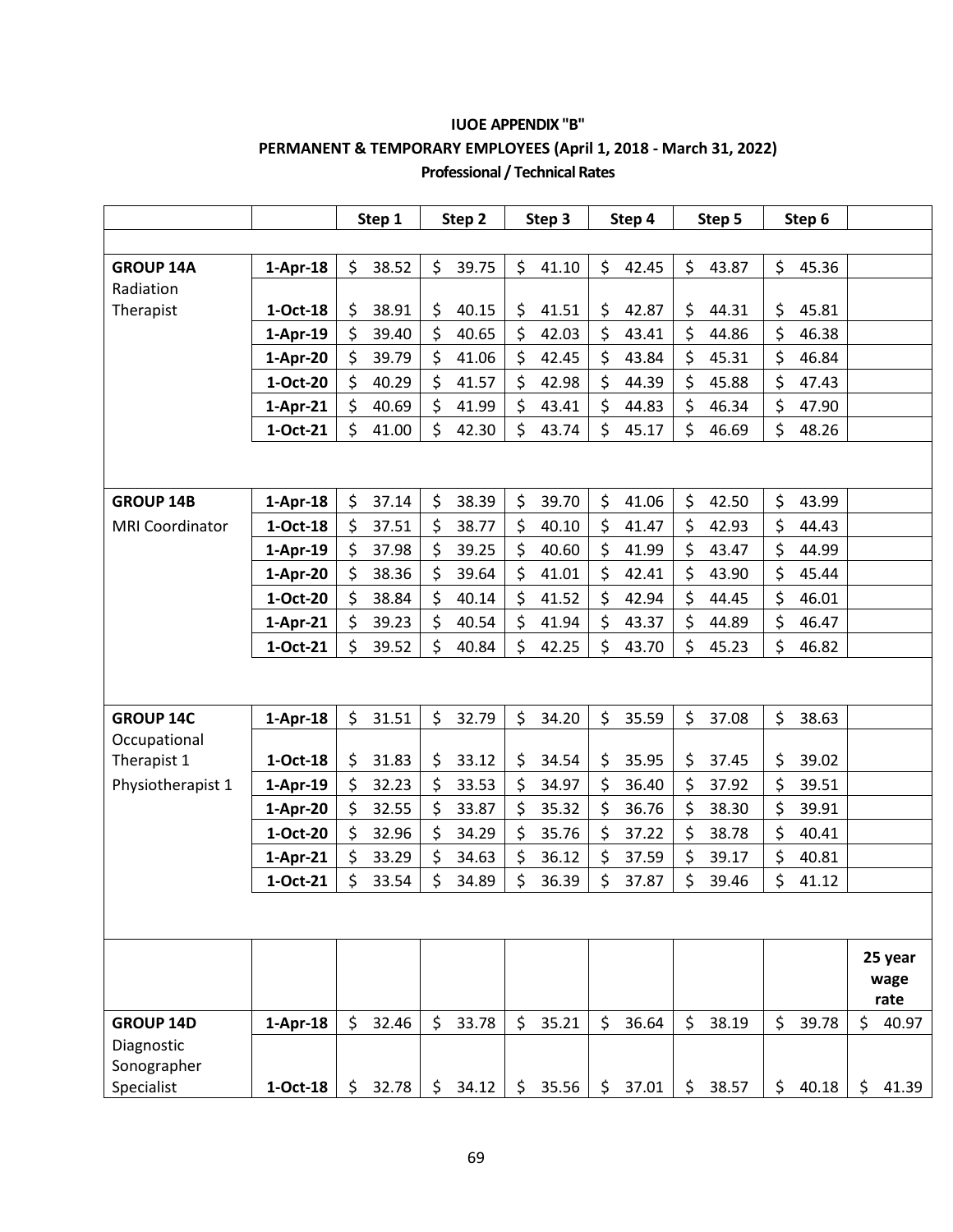|                            |            | Step 1           | Step 2           | Step 3      | Step 4      | Step 5       | Step 6      |             |
|----------------------------|------------|------------------|------------------|-------------|-------------|--------------|-------------|-------------|
|                            | $1-Apr-19$ | \$<br>33.19      | \$<br>34.55      | \$<br>36.00 | \$<br>37.47 | \$<br>39.05  | \$<br>40.68 | \$<br>41.90 |
|                            | $1-Apr-20$ | \$<br>33.52      | \$<br>34.90      | \$<br>36.36 | \$<br>37.84 | \$<br>39.44  | \$<br>41.09 | \$<br>42.32 |
|                            | 1-Oct-20   | Ś<br>33.94       | \$<br>35.34      | \$<br>36.81 | 38.31       | \$<br>39.93  | \$<br>41.60 | \$<br>42.85 |
|                            | $1-Apr-21$ | \$<br>34.28      | \$<br>35.69      | \$<br>37.18 | \$<br>38.69 | \$<br>40.33  | \$<br>42.02 | \$<br>43.28 |
|                            | 1-Oct-21   | \$<br>34.54      | \$<br>35.96      | \$<br>37.46 | \$<br>38.98 | \$<br>40.63  | \$<br>42.34 | \$<br>43.61 |
|                            |            |                  |                  |             |             |              |             |             |
| <b>GROUP 15</b>            | $1-Apr-18$ | \$<br>31.95      | \$<br>33.27      | \$<br>34.64 | \$<br>36.12 | \$<br>37.62  | \$<br>39.19 |             |
| Medical                    |            |                  |                  |             |             |              |             |             |
| Laboratory                 |            |                  |                  |             |             |              |             |             |
| Specialist 2               | $1-Oct-18$ | \$<br>32.27      | \$<br>33.60      | \$<br>34.99 | \$<br>36.48 | \$<br>38.00  | \$<br>39.58 |             |
| Respiratory<br>Therapist 2 |            | \$<br>32.67      | \$<br>34.02      | \$<br>35.43 | \$<br>36.94 | \$<br>38.48  | \$<br>40.07 |             |
| Senior Linear              | $1-Apr-19$ |                  |                  |             |             |              |             |             |
| Accelerator                |            |                  |                  |             |             |              |             |             |
| Technician                 | $1-Apr-20$ | \$<br>33.00      | \$<br>34.36      | \$<br>35.78 | \$<br>37.31 | \$<br>38.86  | \$<br>40.47 |             |
|                            | 1-Oct-20   | \$<br>33.41      | \$<br>34.79      | \$<br>36.23 | \$<br>37.78 | \$<br>39.35  | \$<br>40.98 |             |
|                            | $1-Apr-21$ | \$<br>33.74      | \$<br>35.14      | \$<br>36.59 | \$<br>38.16 | \$<br>39.74  | \$<br>41.39 |             |
|                            | 1-Oct-21   | \$<br>33.99      | \$<br>35.40      | \$<br>36.86 | \$<br>38.45 | \$<br>40.04  | \$<br>41.70 |             |
|                            |            |                  |                  |             |             |              |             |             |
| <b>GROUP 15A</b>           | $1-Apr-18$ | \$<br>40.18      | \$<br>41.49      | \$<br>42.88 | \$<br>44.32 | \$<br>45.83  | \$<br>47.42 |             |
| Radiation                  |            |                  |                  |             |             |              |             |             |
| Therapist Lead             | 1-Oct-18   | \$<br>40.58      | \$<br>41.90      | \$<br>43.31 | \$<br>44.76 | 46.29<br>\$  | \$<br>47.89 |             |
|                            | $1-Apr-19$ | \$<br>41.09      | \$<br>42.42      | \$<br>43.85 | \$<br>45.32 | \$<br>46.87  | \$<br>48.49 |             |
|                            | $1-Apr-20$ | \$<br>41.50      | \$<br>42.84      | \$<br>44.29 | \$<br>45.77 | \$<br>47.34  | \$<br>48.97 |             |
|                            | 1-Oct-20   | \$<br>42.02      | \$<br>43.38      | \$<br>44.84 | \$<br>46.34 | \$<br>47.93  | \$<br>49.58 |             |
|                            | 1-Apr-21   | $\zeta$<br>42.44 | \$<br>43.81      | \$<br>45.29 | \$<br>46.80 | \$<br>48.41  | \$<br>50.08 |             |
|                            | 1-Oct-21   | Ś<br>42.76       | Ś.<br>44.14      | Ś<br>45.63  | Ś<br>47.15  | \$<br>48.77  | \$<br>50.46 |             |
|                            |            |                  |                  |             |             |              |             |             |
| <b>GROUP 15B</b>           | $1-Apr-18$ | $\zeta$<br>32.75 | $\zeta$<br>34.10 | \$<br>35.51 | \$<br>37.01 | \$<br>38.56  | \$<br>40.17 |             |
| Occupational               |            |                  |                  |             |             |              |             |             |
| Therapist 2                | 1-Oct-18   | \$<br>33.08      | \$<br>34.44      | \$<br>35.87 | \$<br>37.38 | \$<br>38.95  | \$<br>40.57 |             |
| Physiotherapist 2          | $1-Apr-19$ | \$<br>33.49      | \$<br>34.87      | \$<br>36.32 | \$<br>37.85 | \$<br>39.44  | \$<br>41.08 |             |
|                            | $1-Apr-20$ | \$<br>33.82      | \$<br>35.22      | \$<br>36.68 | \$<br>38.23 | \$<br>39.83  | \$<br>41.49 |             |
|                            | 1-Oct-20   | \$<br>34.24      | \$<br>35.66      | \$<br>37.14 | \$<br>38.71 | \$.<br>40.33 | \$<br>42.01 |             |
|                            | $1-Apr-21$ | \$<br>34.58      | \$<br>36.02      | \$<br>37.51 | \$<br>39.10 | \$<br>40.73  | \$<br>42.43 |             |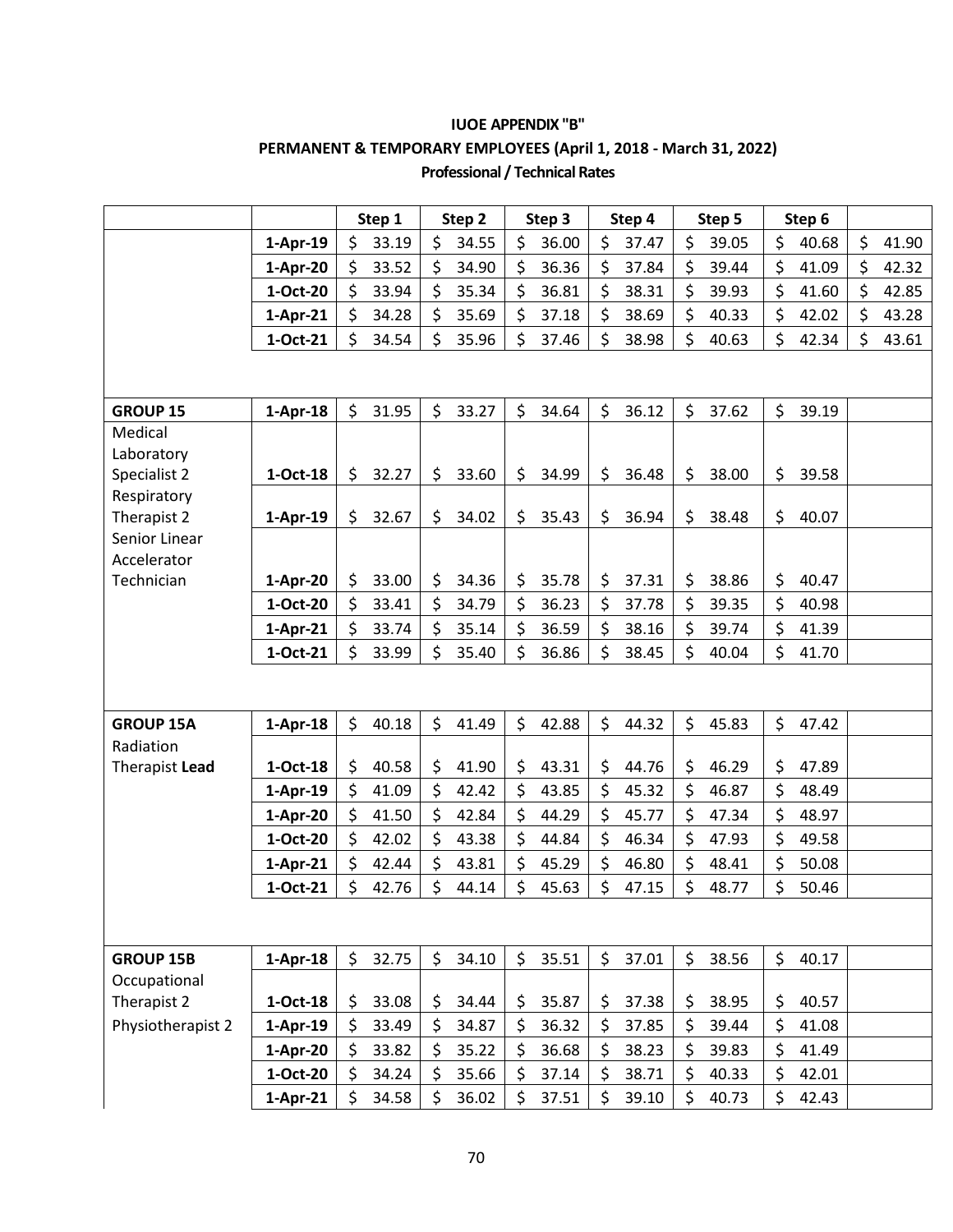|                            |            | Step 1      |         | Step 2 | Step 3      | Step 4      |     | Step 5 | Step 6      |  |
|----------------------------|------------|-------------|---------|--------|-------------|-------------|-----|--------|-------------|--|
|                            | 1-Oct-21   | \$<br>34.84 | \$      | 36.29  | \$<br>37.79 | \$<br>39.39 | \$  | 41.04  | \$<br>42.75 |  |
|                            |            |             |         |        |             |             |     |        |             |  |
|                            |            |             |         |        |             |             |     |        |             |  |
| <b>GROUP 15C</b>           | $1-Apr-18$ | \$<br>34.53 | \$      | 35.96  | \$<br>37.44 | \$<br>39.03 | \$  | 40.67  | \$<br>42.35 |  |
| <b>Certified Orthotist</b> | $1-Oct-18$ | \$<br>34.88 | \$      | 36.32  | \$<br>37.81 | \$<br>39.42 | \$  | 41.08  | \$<br>42.77 |  |
| Certified                  |            |             |         |        |             |             |     |        |             |  |
| Prothetist                 | 1-Apr-19   | \$<br>35.32 | \$      | 36.77  | \$<br>38.28 | \$<br>39.91 | \$  | 41.59  | \$<br>43.30 |  |
|                            | 1-Apr-20   | \$<br>35.67 | \$      | 37.14  | \$<br>38.66 | \$<br>40.31 | \$  | 42.01  | \$<br>43.73 |  |
|                            | 1-Oct-20   | \$<br>36.12 | \$      | 37.60  | \$<br>39.14 | \$<br>40.81 | \$  | 42.54  | \$<br>44.28 |  |
|                            | $1-Apr-21$ | \$<br>36.48 | \$      | 37.98  | \$<br>39.53 | \$<br>41.22 | \$  | 42.97  | \$<br>44.72 |  |
|                            | 1-Oct-21   | \$<br>36.75 | \$      | 38.26  | \$<br>39.83 | \$<br>41.53 | \$  | 43.29  | \$<br>45.06 |  |
|                            |            |             |         |        |             |             |     |        |             |  |
|                            |            |             |         |        |             |             |     |        |             |  |
| <b>GROUP 15D</b>           | $1-Apr-18$ | \$<br>34.09 | \$      | 35.47  | \$<br>36.97 | \$<br>38.47 | \$  | 40.10  | \$<br>41.77 |  |
| Echocardiography           |            |             |         |        |             |             |     |        |             |  |
| Coordinator                | 1-Oct-18   | \$<br>34.43 | \$      | 35.82  | \$<br>37.34 | \$<br>38.85 | \$  | 40.50  | \$<br>42.19 |  |
|                            | $1-Apr-19$ | \$<br>34.86 | \$      | 36.27  | \$<br>37.81 | \$<br>39.34 | \$  | 41.01  | \$<br>42.72 |  |
|                            | $1-Apr-20$ | \$<br>35.21 | \$      | 36.63  | \$<br>38.19 | \$<br>39.73 | \$  | 41.42  | \$<br>43.15 |  |
|                            | 1-Oct-20   | \$<br>35.65 | \$      | 37.09  | \$<br>38.67 | \$<br>40.23 | \$  | 41.94  | \$<br>43.69 |  |
|                            | 1-Apr-21   | \$<br>36.01 | \$      | 37.46  | \$<br>39.06 | \$<br>40.63 | \$  | 42.36  | \$<br>44.13 |  |
|                            | 1-Oct-21   | \$<br>36.28 | \$      | 37.74  | \$<br>39.35 | \$<br>40.93 | \$  | 42.68  | \$<br>44.46 |  |
|                            |            |             |         |        |             |             |     |        |             |  |
|                            |            |             |         |        |             |             |     |        |             |  |
| <b>GROUP 16</b>            | $1-Apr-18$ | \$<br>33.80 | \$      | 35.22  | \$<br>36.68 | \$<br>38.17 | \$  | 39.77  | \$<br>41.42 |  |
| Medical                    |            |             |         |        |             |             |     |        |             |  |
| Laboratory<br>Specialist 3 | 1-Oct-18   | \$<br>34.14 | \$      | 35.57  | \$<br>37.05 | \$<br>38.55 | \$  | 40.17  | \$<br>41.83 |  |
| <b>Quality and Risk</b>    |            |             |         |        |             |             |     |        |             |  |
| Coordinator for DI         | $1-Apr-19$ | \$<br>34.57 | \$      | 36.01  | \$<br>37.51 | \$<br>39.03 | \$  | 40.67  | \$<br>42.35 |  |
| School of                  |            |             |         |        |             |             |     |        |             |  |
| Radiography                |            |             |         |        |             |             |     |        |             |  |
| Coordinator                | $1-Apr-20$ | \$<br>34.92 | \$      | 36.37  | \$<br>37.89 | \$<br>39.42 | \$  | 41.08  | \$<br>42.77 |  |
|                            | 1-Oct-20   | \$<br>35.36 | \$      | 36.82  | \$<br>38.36 | \$<br>39.91 | \$  | 41.59  | \$<br>43.30 |  |
|                            | $1-Apr-21$ | \$<br>35.71 | $\zeta$ | 37.19  | \$<br>38.74 | \$<br>40.31 | \$  | 42.01  | \$<br>43.73 |  |
|                            | 1-Oct-21   | \$<br>35.98 | \$      | 37.47  | \$<br>39.03 | \$<br>40.61 | \$. | 42.33  | \$<br>44.06 |  |
|                            |            |             |         |        |             |             |     |        |             |  |
|                            |            |             |         |        |             |             |     |        |             |  |
|                            |            |             |         |        |             |             |     |        |             |  |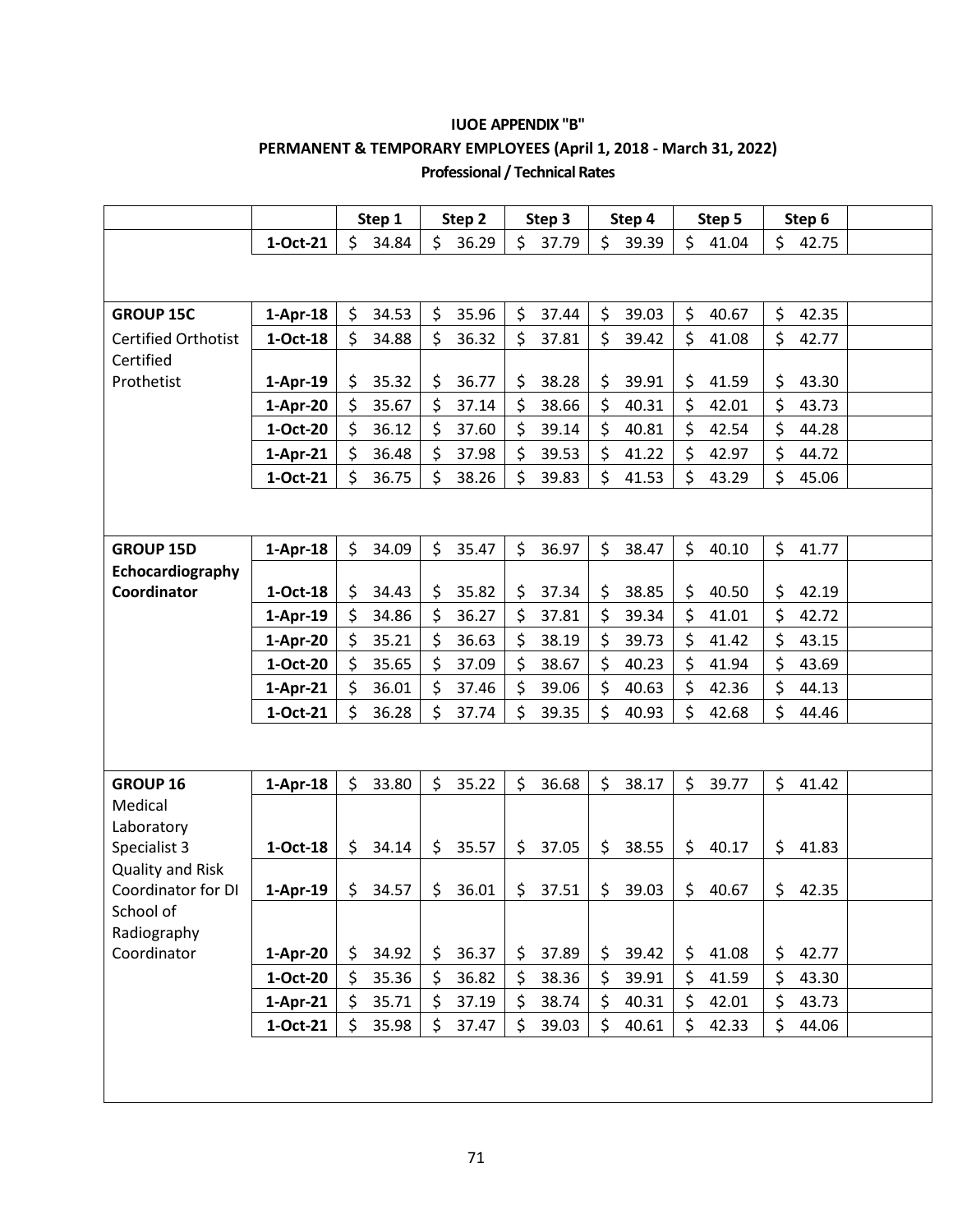|                        |            | Step 1      | Step 2      |    | Step 3 |    | Step 4 | Step 5      | Step 6      |  |
|------------------------|------------|-------------|-------------|----|--------|----|--------|-------------|-------------|--|
| <b>GROUP 16A</b>       | $1-Apr-18$ | \$<br>34.13 | \$<br>35.56 | \$ | 37.04  | Ś. | 38.55  | \$<br>40.17 | \$<br>41.83 |  |
| Occupational           |            |             |             |    |        |    |        |             |             |  |
| Therapist 3            | $1-Oct-18$ | \$<br>34.47 | \$<br>35.92 | \$ | 37.41  | \$ | 38.94  | \$<br>40.57 | \$<br>42.25 |  |
| Physiotherapist 3      | $1-Apr-19$ | \$<br>34.90 | \$<br>36.37 | \$ | 37.88  | \$ | 39.43  | \$<br>41.08 | \$<br>42.78 |  |
|                        | $1-Apr-20$ | \$<br>35.25 | \$<br>36.73 | \$ | 38.26  | \$ | 39.82  | \$<br>41.49 | \$<br>43.21 |  |
|                        | 1-Oct-20   | \$<br>35.69 | \$<br>37.19 | \$ | 38.74  | \$ | 40.32  | \$<br>42.01 | \$<br>43.75 |  |
|                        | $1-Apr-21$ | \$<br>36.05 | \$<br>37.56 | \$ | 39.13  | \$ | 40.72  | \$<br>42.43 | \$<br>44.19 |  |
|                        | 1-Oct-21   | \$<br>36.32 | \$<br>37.84 | \$ | 39.42  | \$ | 41.03  | \$<br>42.75 | \$<br>44.52 |  |
|                        |            |             |             |    |        |    |        |             |             |  |
| <b>GROUP 16B</b>       | $1-Apr-18$ | \$<br>41.93 | \$<br>43.30 | Ś. | 44.74  | \$ | 46.28  | \$<br>47.87 | \$<br>49.57 |  |
| Radiation<br>Therapist |            |             |             |    |        |    |        |             |             |  |
| Supervisor             | $1-Oct-18$ | \$<br>42.35 | \$<br>43.73 | \$ | 45.19  | \$ | 46.74  | \$<br>48.35 | \$<br>50.07 |  |
|                        | $1-Apr-19$ | \$<br>42.88 | \$<br>44.28 | \$ | 45.75  | \$ | 47.32  | \$<br>48.95 | \$<br>50.70 |  |
|                        | 1-Apr-20   | \$<br>43.31 | \$<br>44.72 | \$ | 46.21  | \$ | 47.79  | \$<br>49.44 | \$<br>51.21 |  |
|                        | 1-Oct-20   | \$<br>43.85 | \$<br>45.28 | \$ | 46.79  | \$ | 48.39  | \$<br>50.06 | \$<br>51.85 |  |
|                        | $1-Apr-21$ | \$<br>44.29 | \$<br>45.73 | \$ | 47.26  | \$ | 48.87  | \$<br>50.56 | \$<br>52.37 |  |
|                        | 1-Oct-21   | \$<br>44.62 | \$<br>46.07 | Ś  | 47.61  | Ś  | 49.24  | \$<br>50.94 | \$<br>52.76 |  |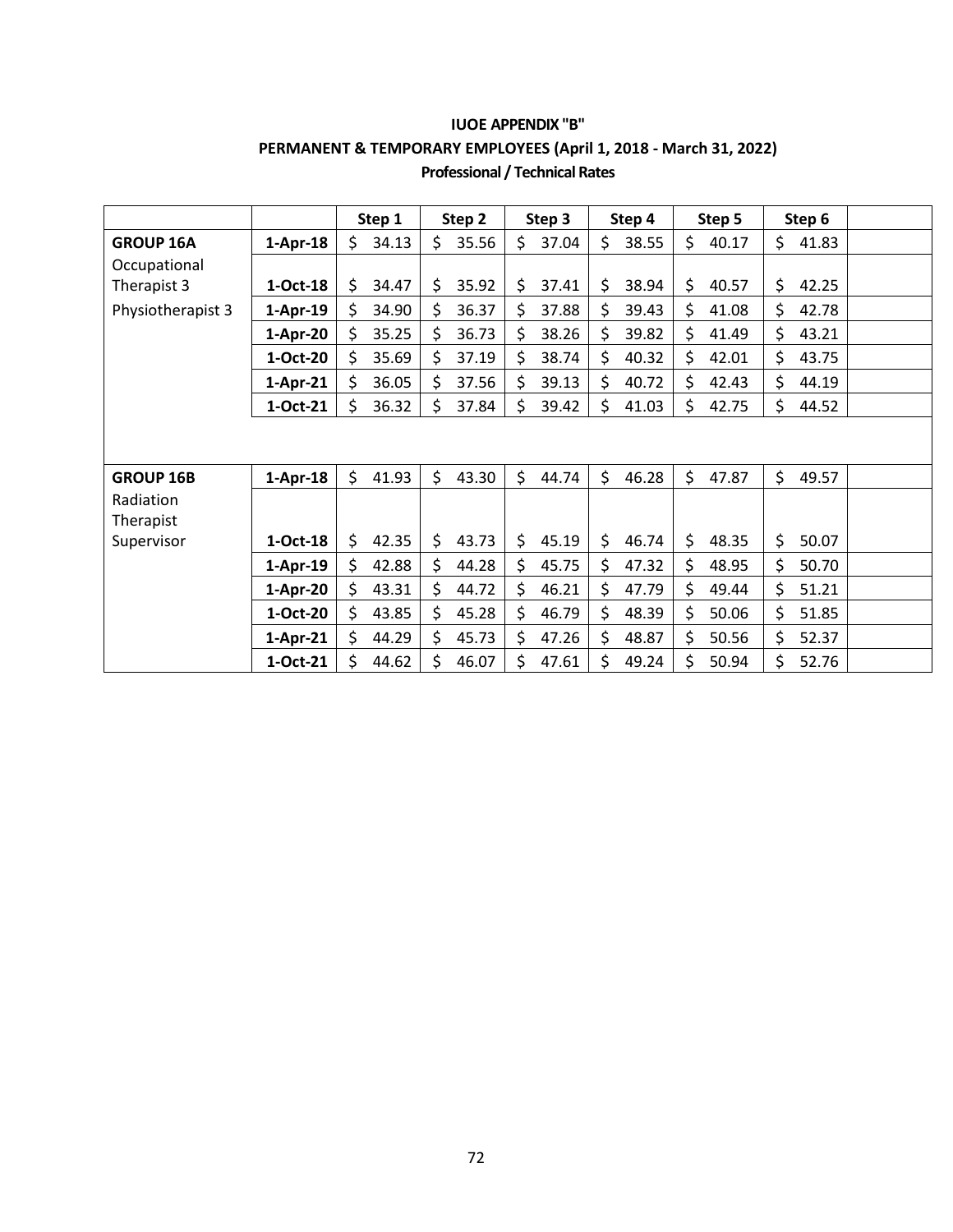|                                |            | Step 1                             | Step 2                             | Step 3                         | Step 4      | Step 5      | Step 6      |
|--------------------------------|------------|------------------------------------|------------------------------------|--------------------------------|-------------|-------------|-------------|
| <b>GROUP 5</b>                 | $1-Apr-18$ | \$<br>$\overline{\phantom{a}}$     | \$<br>$\overline{a}$               | \$<br>$\overline{\phantom{0}}$ | \$<br>24.95 | \$<br>26.00 | \$<br>27.10 |
| <b>Cytology Assistant</b>      | 1-Oct-18   | \$<br>$\overline{\phantom{0}}$     | \$<br>$\overline{\phantom{0}}$     | \$<br>$\overline{\phantom{0}}$ | \$<br>25.20 | \$<br>26.26 | \$<br>27.37 |
| <b>ECG Technician</b>          | $1-Apr-19$ | \$<br>$\frac{1}{2}$                | \$<br>$\frac{1}{2}$                | \$<br>$\overline{a}$           | \$<br>25.52 | \$<br>26.59 | \$<br>27.71 |
| <b>Medical Lab</b>             |            |                                    |                                    |                                |             |             |             |
| Assistant                      | $1-Apr-20$ | \$<br>$\qquad \qquad \blacksquare$ | \$<br>$\qquad \qquad -$            | \$<br>$\qquad \qquad -$        | \$<br>25.78 | \$<br>26.86 | \$<br>27.99 |
|                                | 1-Oct-20   | \$<br>$\frac{1}{2}$                | \$<br>$\qquad \qquad \blacksquare$ | \$<br>$\qquad \qquad -$        | \$<br>26.10 | \$<br>27.20 | \$<br>28.34 |
|                                | $1-Apr-21$ | \$<br>$\overline{\phantom{0}}$     | \$<br>$\blacksquare$               | \$<br>$\overline{\phantom{a}}$ | \$<br>26.36 | \$<br>27.47 | \$<br>28.62 |
|                                | 1-Oct-21   | \$                                 | \$<br>$\overline{a}$               | \$                             | \$<br>26.56 | \$<br>27.68 | \$<br>28.83 |
|                                |            |                                    |                                    |                                |             |             |             |
| <b>GROUP 6</b>                 | $1-Apr-18$ | \$<br>$\qquad \qquad \blacksquare$ | \$<br>$\overline{\phantom{0}}$     | \$<br>$\qquad \qquad -$        | \$<br>26.49 | \$<br>27.60 | \$<br>28.72 |
| Audiology                      |            |                                    |                                    |                                |             |             |             |
| Assistant                      | $1-Oct-18$ | \$<br>$\qquad \qquad \blacksquare$ | \$<br>$\overline{\phantom{a}}$     | \$<br>$\qquad \qquad -$        | \$<br>26.75 | \$<br>27.88 | \$<br>29.01 |
| <b>ECG Technician 2</b>        | $1-Apr-19$ | \$<br>$\frac{1}{2}$                | \$<br>$\qquad \qquad \blacksquare$ | \$<br>$\overline{\phantom{0}}$ | \$<br>27.08 | \$<br>28.23 | \$<br>29.37 |
| <b>Histology Assistant</b>     | 1-Apr-20   | \$<br>$\overline{\phantom{0}}$     | \$<br>$\overline{\phantom{0}}$     | \$<br>$\overline{\phantom{a}}$ | \$<br>27.35 | \$<br>28.51 | \$<br>29.66 |
| <b>Medical Lab</b>             |            |                                    |                                    |                                |             |             |             |
| Assistant 2                    | 1-Oct-20   | \$<br>$\overline{\phantom{a}}$     | \$<br>$\overline{a}$               | \$<br>$\overline{\phantom{0}}$ | \$<br>27.69 | \$<br>28.87 | \$<br>30.03 |
| Occupational                   |            | \$<br>$\overline{\phantom{a}}$     | \$<br>$\frac{1}{2}$                | \$                             | \$<br>27.97 | \$<br>29.16 | \$          |
| Therapy Worker<br>Ophthalmic   | 1-Apr-21   |                                    |                                    | $\overline{\phantom{a}}$       |             |             | 30.33       |
| Technician                     | 1-Oct-21   | \$                                 | \$<br>$\overline{a}$               | \$<br>$\qquad \qquad -$        | \$<br>28.18 | \$<br>29.38 | \$<br>30.56 |
| Rehabilitation                 |            |                                    |                                    |                                |             |             |             |
| Assistant                      |            |                                    |                                    |                                |             |             |             |
| Speech Language                |            |                                    |                                    |                                |             |             |             |
| Pathology                      |            |                                    |                                    |                                |             |             |             |
| Assistant                      |            |                                    |                                    |                                |             |             |             |
|                                |            |                                    |                                    |                                |             |             |             |
| <b>GROUP 7</b>                 | $1-Apr-18$ | \$<br>$\overline{\phantom{a}}$     | \$<br>$\frac{1}{2}$                | \$<br>27.08                    | \$<br>28.18 | \$<br>29.37 | \$<br>30.58 |
| Cardiology                     |            |                                    |                                    |                                |             |             |             |
| Technologist                   | 1-Oct-18   | \$                                 | \$                                 | \$<br>27.35                    | \$<br>28.46 | \$<br>29.66 | \$<br>30.89 |
| Dental Equipment<br>Technician | $1-Apr-19$ | \$<br>$\overline{\phantom{a}}$     | \$<br>$\blacksquare$               | \$<br>27.69                    | \$<br>28.82 | \$<br>30.03 | \$<br>31.28 |
| <b>EEG Technician</b>          | $1-Apr-20$ | \$<br>$\overline{\phantom{a}}$     | \$<br>$\overline{a}$               | \$<br>27.97                    | \$<br>29.11 | \$<br>30.33 | \$<br>31.59 |
| Pharmacy                       |            |                                    |                                    |                                |             |             |             |
| <b>Technician</b>              | 1-Oct-20   | \$<br>$\overline{\phantom{0}}$     | \$<br>$\overline{\phantom{0}}$     | \$<br>28.32                    | \$<br>29.47 | \$<br>30.71 | \$<br>31.98 |
|                                | $1-Apr-21$ | \$<br>$\overline{\phantom{a}}$     | \$<br>$\overline{\phantom{0}}$     | \$<br>28.60                    | \$<br>29.76 | \$<br>31.02 | \$<br>32.30 |
|                                | 1-Oct-21   | \$                                 | \$<br>$\overline{\phantom{0}}$     | \$<br>28.81                    | \$<br>29.98 | \$<br>31.25 | \$<br>32.54 |
|                                |            |                                    |                                    |                                |             |             |             |
|                                |            |                                    |                                    |                                |             |             |             |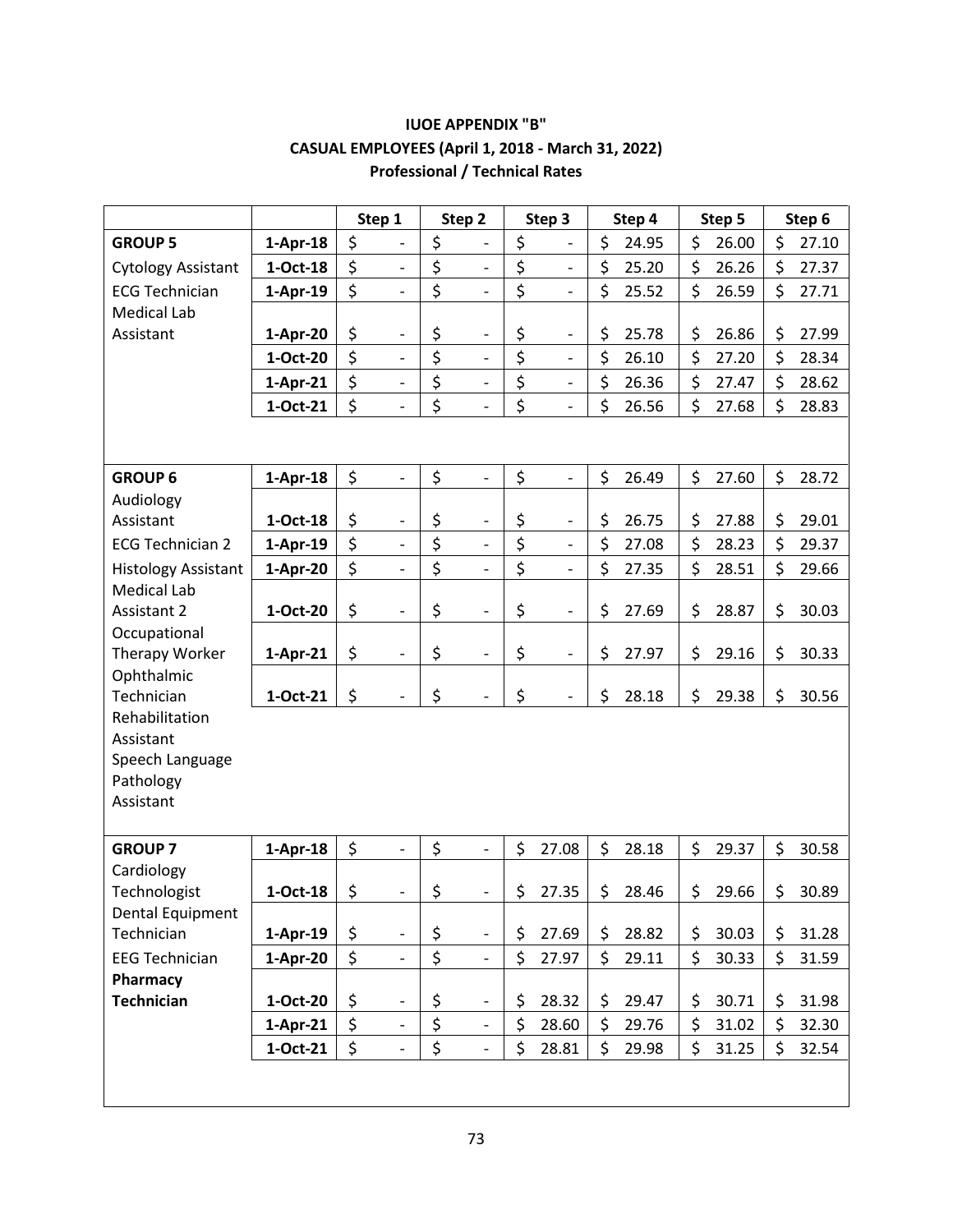|                            |            | Step 1      |    | Step 2 | Step 3      | Step 4      | Step 5      | Step 6      |
|----------------------------|------------|-------------|----|--------|-------------|-------------|-------------|-------------|
| <b>GROUP 9</b>             | $1-Apr-18$ | \$<br>28.37 | \$ | 29.56  | \$<br>30.81 | \$<br>32.08 | \$<br>33.41 | \$<br>34.79 |
| Cardio-Pulmonary           |            |             |    |        |             |             |             |             |
| Technologist               | $1-Oct-18$ | \$<br>28.65 | \$ | 29.86  | \$<br>31.12 | \$<br>32.40 | \$<br>33.74 | \$<br>35.14 |
| Child Life                 |            |             |    |        |             |             |             |             |
| Specialist                 | $1-Apr-19$ | \$<br>29.01 | \$ | 30.23  | \$<br>31.51 | \$<br>32.81 | \$<br>34.16 | \$<br>35.58 |
| Occupational               |            |             |    |        |             |             |             |             |
| Therapy                    |            |             |    |        |             |             |             |             |
| Technician                 | $1-Apr-20$ | \$<br>29.30 | \$ | 30.53  | \$<br>31.83 | \$<br>33.14 | \$<br>34.50 | \$<br>35.94 |
| Pharmacy                   |            |             |    |        |             |             |             |             |
| <b>Technician Clinical</b> |            | \$          |    |        | \$          |             | \$          |             |
| Analyst<br>Pharmacy        | 1-Oct-20   | 29.67       | \$ | 30.91  | 32.23       | \$<br>33.55 | 34.93       | \$<br>36.39 |
| <b>Technician</b>          |            |             |    |        |             |             |             |             |
| Supervisor                 | $1-Apr-21$ | \$<br>29.97 | \$ | 31.22  | \$<br>32.55 | \$<br>33.89 | \$<br>35.28 | \$<br>36.75 |
|                            | 1-Oct-21   | \$<br>30.19 | \$ | 31.45  | \$<br>32.79 | \$<br>34.14 | \$<br>35.54 | \$<br>37.03 |
|                            |            |             |    |        |             |             |             |             |
|                            |            |             |    |        |             |             |             |             |
| <b>GROUP 9A</b>            | $1-Apr-18$ | \$<br>31.20 | \$ | 32.51  | \$<br>33.88 | \$<br>35.28 | \$<br>36.75 | \$<br>38.27 |
| EEG/EMG                    |            |             |    |        |             |             |             |             |
| Technician                 |            |             |    |        |             |             |             |             |
| (Certified)                | $1-Oct-18$ | \$<br>31.51 | \$ | 32.84  | \$<br>34.22 | \$<br>35.63 | \$<br>37.12 | \$<br>38.65 |
|                            | $1-Apr-19$ | \$<br>31.90 | \$ | 33.25  | \$<br>34.65 | \$<br>36.08 | \$<br>37.58 | \$<br>39.13 |
|                            | $1-Apr-20$ | \$<br>32.22 | \$ | 33.58  | \$<br>35.00 | \$<br>36.44 | \$<br>37.96 | \$<br>39.52 |
|                            | 1-Oct-20   | \$<br>32.62 | \$ | 34.00  | \$<br>35.44 | \$<br>36.90 | \$<br>38.43 | \$<br>40.01 |
|                            | $1-Apr-21$ | \$<br>32.95 | \$ | 34.34  | \$<br>35.79 | \$<br>37.27 | \$<br>38.81 | \$<br>40.41 |
|                            | 1-Oct-21   | \$<br>33.20 | \$ | 34.60  | \$<br>36.06 | \$<br>37.55 | \$<br>39.10 | \$<br>40.71 |
|                            |            |             |    |        |             |             |             |             |
|                            |            |             |    |        |             |             |             |             |
| <b>GROUP 9B</b>            | $1-Apr-18$ | \$<br>28.95 | \$ | 30.15  | \$<br>31.42 | \$<br>32.72 | \$<br>34.09 | \$<br>35.49 |
| Combined                   |            |             |    |        |             |             |             |             |
| Technician 1               | $1-Oct-18$ | \$<br>29.24 | \$ | 30.45  | \$<br>31.73 | \$<br>33.05 | \$<br>34.43 | \$<br>35.84 |
|                            | $1-Apr-19$ | \$<br>29.61 | \$ | 30.83  | \$<br>32.13 | \$<br>33.46 | \$<br>34.86 | \$<br>36.29 |
|                            | $1-Apr-20$ | \$<br>29.91 | \$ | 31.14  | \$<br>32.45 | \$<br>33.79 | \$<br>35.21 | \$<br>36.65 |
|                            | 1-Oct-20   | \$<br>30.28 | \$ | 31.53  | \$<br>32.86 | \$<br>34.21 | \$<br>35.65 | \$<br>37.11 |
|                            | $1-Apr-21$ | \$<br>30.58 | \$ | 31.85  | \$<br>33.19 | \$<br>34.55 | \$<br>36.01 | \$<br>37.48 |
|                            | 1-Oct-21   | \$<br>30.81 | \$ | 32.09  | \$<br>33.44 | \$<br>34.81 | \$<br>36.28 | \$<br>37.76 |
|                            |            |             |    |        |             |             |             |             |
|                            |            |             |    |        |             |             |             |             |
|                            |            |             |    |        |             |             |             |             |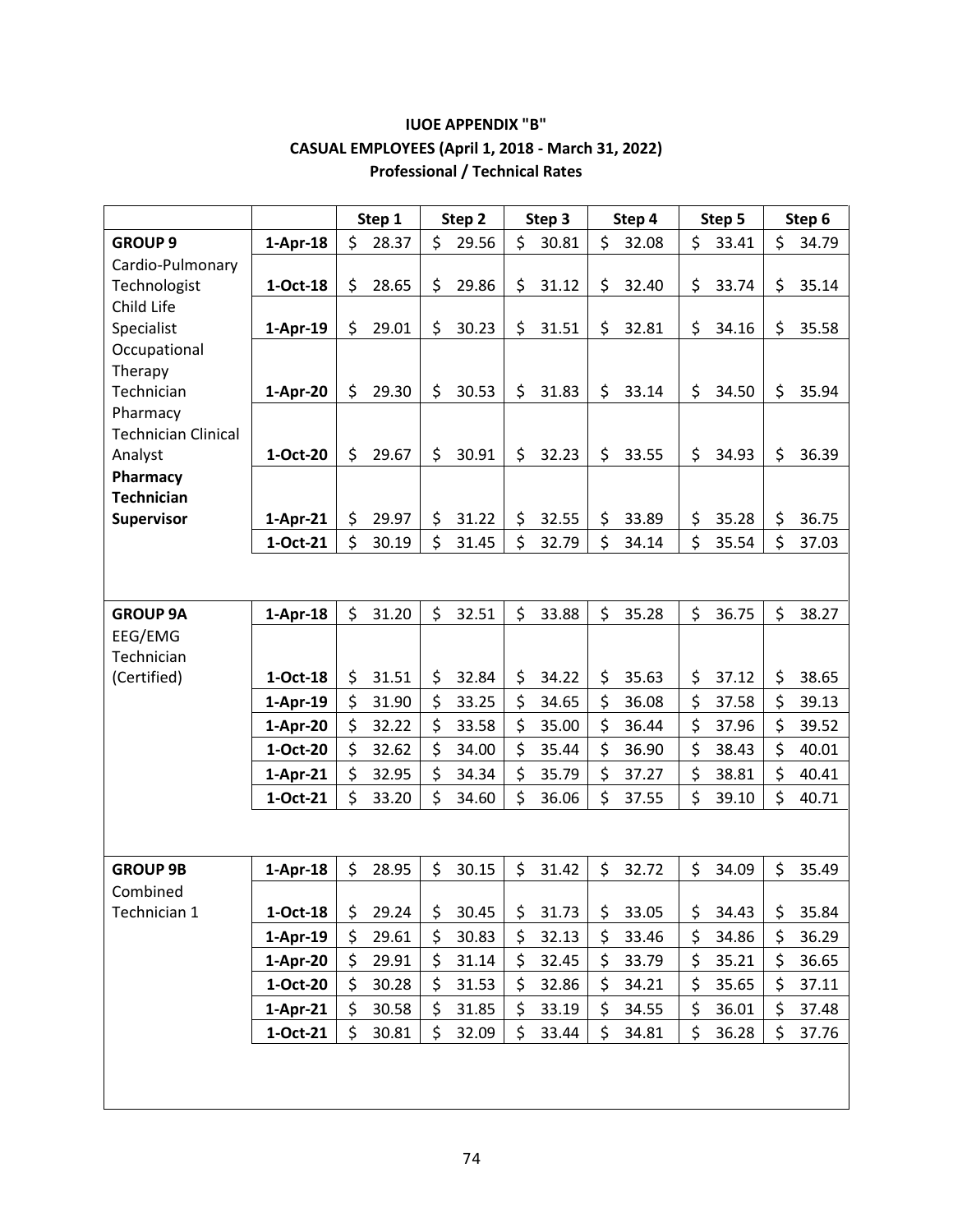|                          |            |     | Step 1 | Step 2      |     | Step 3 | Step 4      |     | Step 5 |     | Step 6 |
|--------------------------|------------|-----|--------|-------------|-----|--------|-------------|-----|--------|-----|--------|
| <b>GROUP 11</b>          | $1-Apr-18$ | \$  | 30.65  | \$<br>31.93 | \$  | 33.27  | \$<br>34.65 | \$  | 36.09  | \$  | 37.62  |
| Combined                 |            |     |        |             |     |        |             |     |        |     |        |
| Technician 2             | 1-Oct-18   | \$  | 30.96  | \$<br>32.25 | \$  | 33.60  | \$<br>35.00 | \$  | 36.45  | \$  | 38.00  |
| Medical                  |            |     |        |             |     |        |             |     |        |     |        |
| Laboratory               |            |     |        |             |     |        |             |     |        |     |        |
| Technologist 1           | $1-Apr-19$ | \$  | 31.35  | \$<br>32.65 | \$  | 34.02  | \$<br>35.44 | \$  | 36.91  | \$  | 38.48  |
| <b>Medical Radiation</b> |            |     |        |             |     |        |             |     |        |     |        |
| Technologist 1           | $1-Apr-20$ | \$  | 31.66  | \$<br>32.98 | \$  | 34.36  | \$<br>35.79 | \$  | 37.28  | \$  | 38.86  |
|                          | 1-Oct-20   | \$  | 32.06  | \$<br>33.39 | \$  | 34.79  | \$<br>36.24 | \$  | 37.75  | \$  | 39.35  |
|                          | $1-Apr-21$ | \$  | 32.38  | \$<br>33.72 | \$  | 35.14  | \$<br>36.60 | \$  | 38.13  | \$  | 39.74  |
|                          | 1-Oct-21   | \$  | 32.62  | \$<br>33.97 | \$  | 35.40  | \$<br>36.87 | \$  | 38.42  | \$  | 40.04  |
|                          |            |     |        |             |     |        |             |     |        |     |        |
| <b>GROUP 11A</b>         | $1-Apr-18$ | \$  | 31.31  | \$<br>32.62 | \$  | 33.98  | \$<br>35.38 | \$  | 36.89  | \$  | 38.72  |
| Biomedical               |            |     |        |             |     |        |             |     |        |     |        |
| Technologist             | 1-Oct-18   | \$  | 31.62  | \$<br>32.95 | \$  | 34.32  | \$<br>35.73 | \$  | 37.26  | \$  | 39.11  |
|                          | $1-Apr-19$ | \$  | 32.02  | \$<br>33.36 | \$  | 34.75  | \$<br>36.18 | \$  | 37.73  | \$  | 39.60  |
|                          | $1-Apr-20$ | \$  | 32.34  | \$<br>33.69 | \$  | 35.10  | \$<br>36.54 | \$  | 38.11  | \$  | 40.00  |
|                          | 1-Oct-20   | \$  | 32.74  | \$<br>34.11 | \$  | 35.54  | \$<br>37.00 | \$  | 38.59  | \$  | 40.50  |
|                          | $1-Apr-21$ | \$  | 33.07  | \$<br>34.45 | \$  | 35.90  | \$<br>37.37 | \$  | 38.98  | \$  | 40.91  |
|                          | 1-Oct-21   | \$  | 33.32  | \$<br>34.71 | \$  | 36.17  | \$<br>37.65 | \$  | 39.27  | \$  | 41.22  |
|                          |            |     |        |             |     |        |             |     |        |     |        |
| <b>GROUP 12</b>          | $1-Apr-18$ | \$  | 30.66  | \$<br>31.94 | \$  | 33.31  | \$<br>34.68 | \$  | 36.12  | \$  | 37.63  |
| Orthotic                 |            |     |        |             |     |        |             |     |        |     |        |
| Technician               |            |     |        |             |     |        |             |     |        |     |        |
| (Registered)             | 1-Oct-18   | \$  | 30.97  | \$<br>32.26 | \$  | 33.64  | \$<br>35.03 | \$  | 36.48  | \$  | 38.01  |
|                          | $1-Apr-19$ | \$  | 31.36  | \$<br>32.66 | \$  | 34.06  | \$<br>35.47 | \$  | 36.94  | \$  | 38.49  |
|                          | 1-Apr-20   | \$  | 31.67  | \$<br>32.99 | \$  | 34.40  | \$<br>35.82 | \$  | 37.31  | \$  | 38.87  |
|                          | 1-Oct-20   | \$  | 32.07  | \$<br>33.40 | \$  | 34.83  | \$<br>36.27 | \$  | 37.78  | \$  | 39.36  |
|                          | $1-Apr-21$ | \$  | 32.39  | \$<br>33.73 | \$  | 35.18  | \$<br>36.63 | \$  | 38.16  | \$  | 39.75  |
|                          | 1-Oct-21   | \$  | 32.63  | \$<br>33.98 | \$  | 35.44  | \$<br>36.90 | \$  | 38.45  | \$  | 40.05  |
|                          |            |     |        |             |     |        |             |     |        |     |        |
| <b>GROUP 13</b>          | $1-Apr-18$ | \$. | 32.23  | \$<br>33.56 | \$. | 34.99  | \$<br>36.42 | \$. | 37.94  | \$. | 39.53  |
| <b>Barium Enema</b>      |            |     |        |             |     |        |             |     |        |     |        |
| Technologist             | $1-Oct-18$ | \$  | 32.55  | \$<br>33.90 | \$  | 35.34  | \$<br>36.78 | \$  | 38.32  | \$  | 39.93  |
| Medical-                 | $1-Apr-19$ | \$  | 32.96  | \$<br>34.32 | \$  | 35.78  | \$<br>37.24 | \$  | 38.80  | \$  | 40.43  |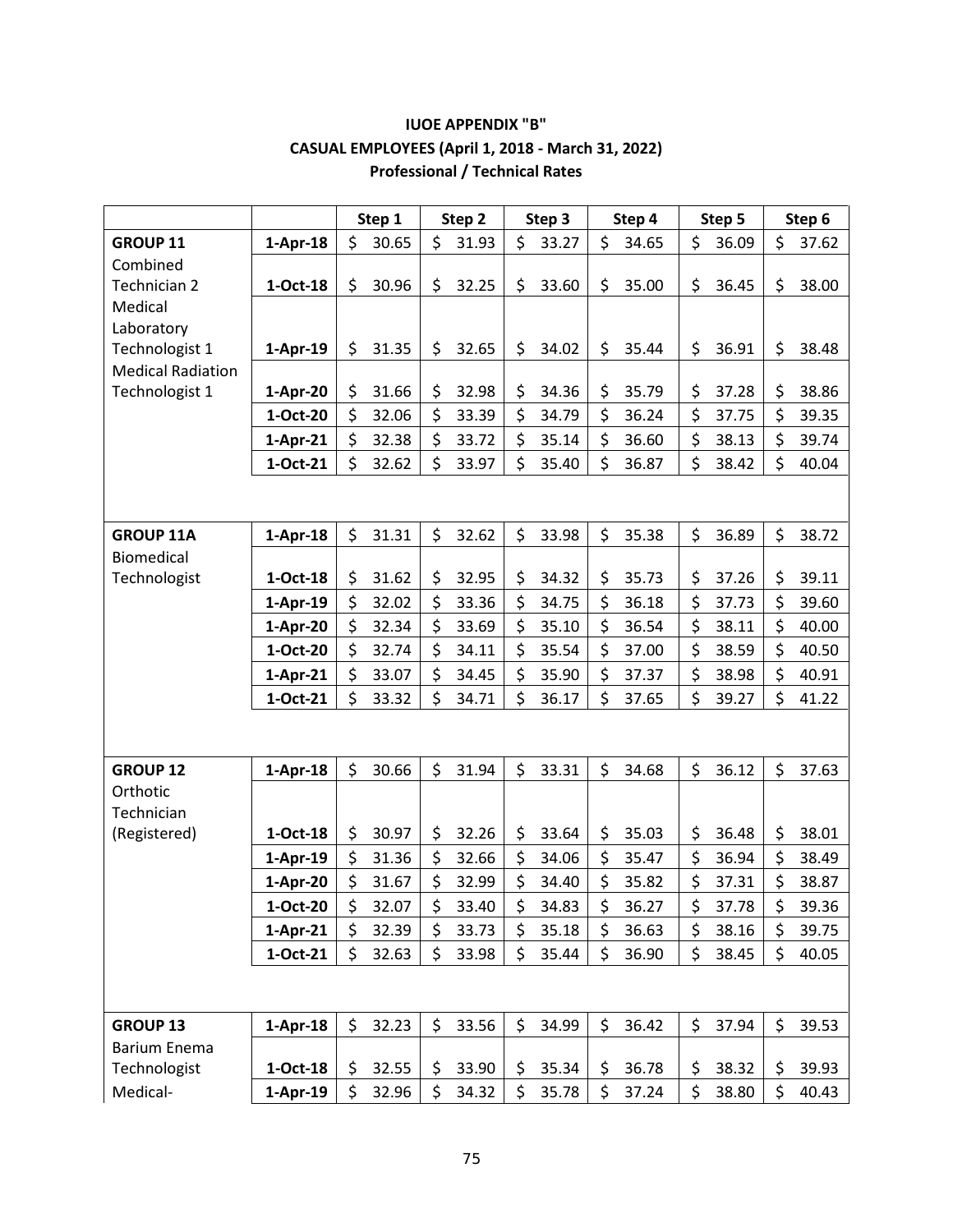|                          |            |     | Step 1 | Step 2      | Step 3      | Step 4      | Step 5      | Step 6      |
|--------------------------|------------|-----|--------|-------------|-------------|-------------|-------------|-------------|
| Laboratory               |            |     |        |             |             |             |             |             |
| Technologist 2           |            |     |        |             |             |             |             |             |
| <b>Medical Radiation</b> |            |     |        |             |             |             |             |             |
| Technologist 2           | 1-Apr-20   | \$  | 33.29  | \$<br>34.66 | \$<br>36.14 | \$<br>37.61 | \$<br>39.19 | \$<br>40.83 |
| <b>Medical Radiation</b> |            |     |        |             |             |             |             |             |
| Technologist             | 1-Oct-20   | \$  | 33.71  | \$<br>35.09 | \$<br>36.59 | \$<br>38.08 | \$<br>39.68 | \$<br>41.34 |
| (Crosstrain)             |            |     |        |             |             |             |             |             |
| Respiratory              |            |     |        |             |             |             |             |             |
| Therapist 1              | $1-Apr-21$ | \$  | 34.05  | \$<br>35.44 | \$<br>36.96 | \$<br>38.46 | \$<br>40.08 | \$<br>41.75 |
|                          | 1-Oct-21   | \$  | 34.31  | \$<br>35.71 | \$<br>37.24 | \$<br>38.75 | \$<br>40.38 | \$<br>42.06 |
|                          |            |     |        |             |             |             |             |             |
|                          |            |     |        |             |             |             |             |             |
| <b>GROUP 13A</b>         | $1-Apr-18$ | \$  | 34.52  | \$<br>35.95 | \$<br>37.47 | \$<br>39.04 | \$<br>40.63 | \$<br>42.35 |
| <b>Biomedical</b>        |            |     |        |             |             |             |             |             |
| Technologist/Supe        |            |     |        |             |             |             |             |             |
| rvisor                   | 1-Oct-18   | \$  | 34.87  | \$<br>36.31 | \$<br>37.84 | \$<br>39.43 | \$<br>41.04 | \$<br>42.77 |
| Diagnostic               |            |     |        |             |             |             |             |             |
| Sonographer              | $1-Apr-19$ | \$  | 35.31  | \$<br>36.76 | \$<br>38.31 | \$<br>39.92 | \$<br>41.55 | \$<br>43.30 |
|                          | $1-Apr-20$ | \$  | 35.66  | \$<br>37.13 | \$<br>38.69 | \$<br>40.32 | \$<br>41.97 | \$<br>43.73 |
|                          | 1-Oct-20   | \$  | 36.11  | \$<br>37.59 | \$<br>39.17 | \$<br>40.82 | \$<br>42.49 | \$<br>44.28 |
|                          | $1-Apr-21$ | \$  | 36.47  | \$<br>37.97 | \$<br>39.56 | \$<br>41.23 | \$<br>42.91 | \$<br>44.72 |
|                          | 1-Oct-21   | \$  | 36.74  | \$<br>38.25 | \$<br>39.86 | \$<br>41.54 | \$<br>43.23 | \$<br>45.06 |
|                          |            |     |        |             |             |             |             |             |
|                          |            |     |        |             |             |             |             |             |
| <b>GROUP 14</b>          | $1-Apr-18$ | \$  | 33.94  | \$<br>35.33 | \$<br>36.81 | \$<br>38.31 | \$<br>39.95 | \$<br>41.60 |
| <b>COPD Coordinator</b>  | 1-Oct-18   | \$  | 34.28  | \$<br>35.68 | \$<br>37.18 | \$<br>38.69 | \$<br>40.35 | \$<br>42.02 |
| Medical                  |            |     |        |             |             |             |             |             |
| Laboratory               |            |     |        |             |             |             |             |             |
| Specialist 1             | $1-Apr-19$ | \$  | 34.71  | \$<br>36.13 | \$<br>37.64 | \$<br>39.17 | \$<br>40.85 | \$<br>42.55 |
| <b>Medical Physics</b>   |            |     |        |             |             |             |             |             |
| Assistant                | 1-Apr-20   | \$  | 35.06  | \$<br>36.49 | \$<br>38.02 | \$<br>39.56 | \$<br>41.26 | \$<br>42.98 |
| <b>Medical Radiation</b> |            |     |        |             |             |             |             |             |
| Technologist 3           | 1-Oct-20   | \$  | 35.50  | \$<br>36.95 | \$<br>38.50 | \$<br>40.05 | \$<br>41.78 | \$<br>43.52 |
|                          | $1-Apr-21$ | \$  | 35.86  | \$<br>37.32 | \$<br>38.89 | \$<br>40.45 | \$<br>42.20 | \$<br>43.96 |
|                          | 1-Oct-21   | \$. | 36.13  | \$<br>37.60 | \$<br>39.18 | \$<br>40.75 | \$<br>42.52 | \$<br>44.29 |
|                          |            |     |        |             |             |             |             |             |
|                          |            |     |        |             |             |             |             |             |
| <b>GROUP 14A</b>         | $1-Apr-18$ | \$  | 43.14  | \$<br>44.53 | \$<br>46.03 | \$<br>47.54 | \$<br>49.14 | \$<br>50.80 |
|                          | 1-Oct-18   | \$  | 43.57  | \$<br>44.98 | \$<br>46.49 | \$<br>48.02 | \$<br>49.63 | \$<br>51.31 |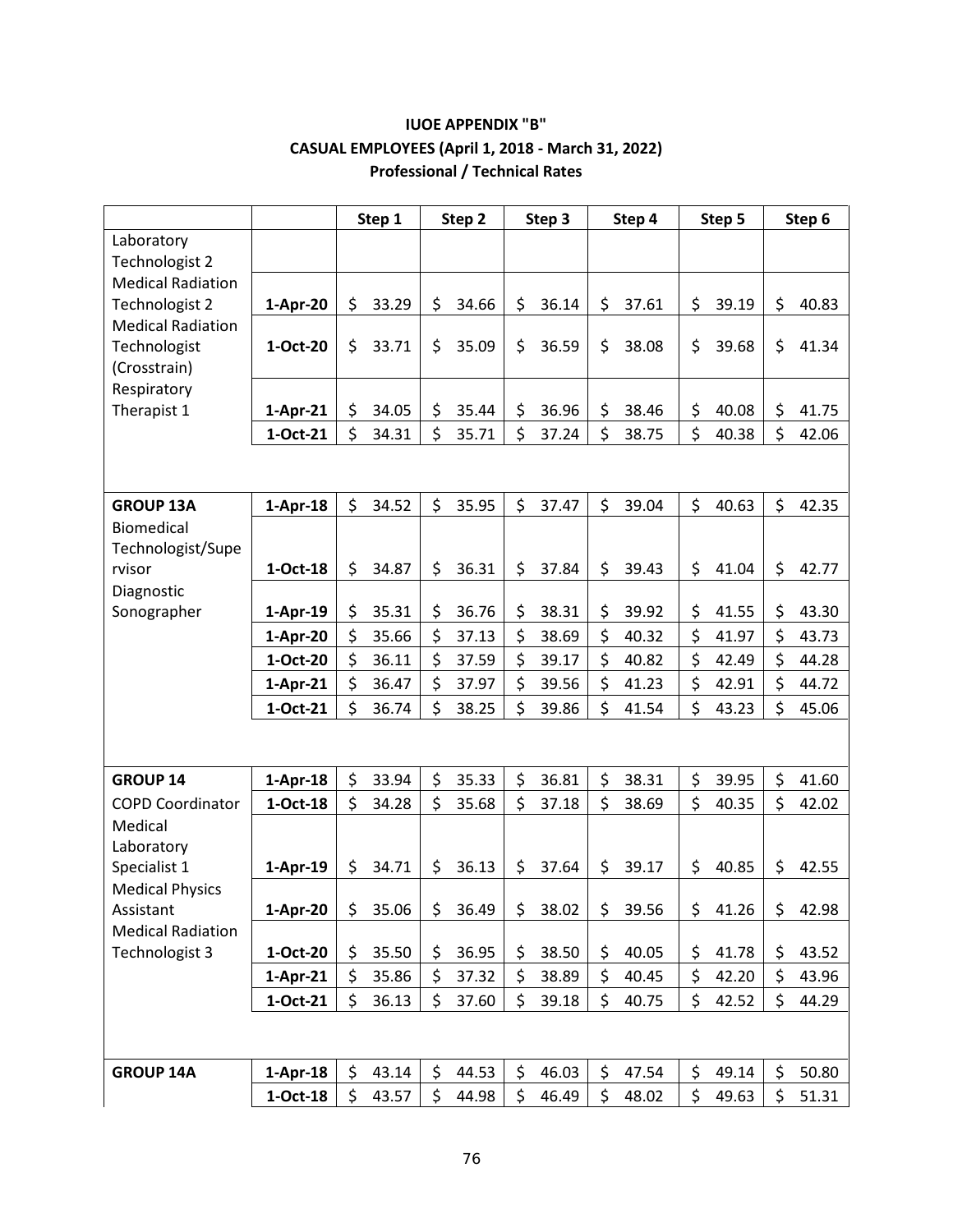|                           |            | Step 1      | Step 2      | Step 3      | Step 4      | Step 5      | Step 6      |
|---------------------------|------------|-------------|-------------|-------------|-------------|-------------|-------------|
| Radiation<br>Therapist    |            |             |             |             |             |             |             |
|                           | $1-Apr-19$ | \$<br>44.11 | \$<br>45.54 | \$<br>47.07 | \$<br>48.62 | \$<br>50.25 | \$<br>51.95 |
|                           | $1-Apr-20$ | \$<br>44.55 | \$<br>46.00 | \$<br>47.54 | \$<br>49.11 | \$<br>50.75 | \$<br>52.47 |
|                           | 1-Oct-20   | \$<br>45.11 | \$<br>46.58 | \$<br>48.13 | \$<br>49.72 | \$<br>51.38 | \$<br>53.13 |
|                           | $1-Apr-21$ | \$<br>45.56 | \$<br>47.05 | \$<br>48.61 | \$<br>50.22 | \$<br>51.89 | \$<br>53.66 |
|                           | 1-Oct-21   | \$<br>45.90 | \$<br>47.40 | \$<br>48.97 | \$<br>50.60 | \$<br>52.28 | \$<br>54.06 |
|                           |            |             |             |             |             |             |             |
| <b>GROUP 14B</b>          | $1-Apr-18$ | \$<br>41.59 | \$<br>43.00 | \$<br>44.47 | \$<br>45.99 | \$<br>47.60 | \$<br>49.27 |
| <b>MRI Coordinator</b>    | $1-Oct-18$ | \$<br>42.01 | \$<br>43.43 | \$<br>44.91 | \$<br>46.45 | \$<br>48.08 | \$<br>49.76 |
|                           | $1-Apr-19$ | \$<br>42.54 | \$<br>43.97 | \$<br>45.47 | \$<br>47.03 | \$<br>48.68 | \$<br>50.38 |
|                           | $1-Apr-20$ | \$<br>42.97 | \$<br>44.41 | \$<br>45.92 | \$<br>47.50 | \$<br>49.17 | \$<br>50.88 |
|                           | 1-Oct-20   | \$<br>43.51 | \$<br>44.97 | \$<br>46.49 | \$<br>48.09 | \$<br>49.78 | \$<br>51.52 |
|                           | $1-Apr-21$ | \$<br>43.95 | \$<br>45.42 | \$<br>46.95 | \$<br>48.57 | \$<br>50.28 | \$<br>52.04 |
|                           | 1-Oct-21   | \$<br>44.28 | \$<br>45.76 | \$<br>47.30 | \$<br>48.93 | \$<br>50.66 | \$<br>52.43 |
|                           |            |             |             |             |             |             |             |
| <b>GROUP 14C</b>          | $1-Apr-18$ | \$<br>35.29 | \$<br>36.73 | \$<br>38.30 | \$<br>39.86 | \$<br>41.53 | \$<br>43.28 |
| Occupational              |            |             |             |             |             |             |             |
| Therapist 1               | 1-Oct-18   | \$<br>35.64 | \$<br>37.10 | \$<br>38.68 | \$<br>40.26 | \$<br>41.95 | \$<br>43.71 |
| Physiotherapist 1         | $1-Apr-19$ | \$<br>36.09 | \$<br>37.56 | \$<br>39.16 | \$<br>40.76 | \$<br>42.47 | \$<br>44.26 |
|                           | $1-Apr-20$ | \$<br>36.45 | \$<br>37.94 | \$<br>39.55 | \$<br>41.17 | \$<br>42.89 | \$<br>44.70 |
|                           | 1-Oct-20   | \$<br>36.91 | \$<br>38.41 | \$<br>40.04 | \$<br>41.68 | \$<br>43.43 | \$<br>45.26 |
|                           | $1-Apr-21$ | \$<br>37.28 | \$<br>38.79 | \$<br>40.44 | \$<br>42.10 | \$<br>43.86 | \$<br>45.71 |
|                           | 1-Oct-21   | \$<br>37.56 | \$<br>39.08 | \$<br>40.74 | \$<br>42.42 | \$<br>44.19 | \$<br>46.05 |
|                           |            |             |             |             |             |             |             |
| <b>GROUP 14D</b>          | $1-Apr-18$ | \$<br>36.35 | \$<br>37.83 | \$<br>39.43 | \$<br>41.05 | \$<br>42.77 | \$<br>44.55 |
| Diagnostic<br>Sonographer |            |             |             |             |             |             |             |
| Specialist                | $1-Oct-18$ | \$<br>36.71 | \$<br>38.21 | 39.82<br>\$ | \$<br>41.46 | \$<br>43.20 | \$<br>45.00 |
|                           | $1-Apr-19$ | \$<br>37.17 | \$<br>38.69 | \$<br>40.32 | \$<br>41.98 | \$<br>43.74 | \$<br>45.56 |
|                           | $1-Apr-20$ | \$<br>37.54 | \$<br>39.08 | \$<br>40.72 | \$<br>42.40 | \$<br>44.18 | \$<br>46.02 |
|                           | 1-Oct-20   | \$<br>38.01 | \$<br>39.57 | \$<br>41.23 | \$<br>42.93 | \$<br>44.73 | \$<br>46.60 |
|                           | $1-Apr-21$ | \$<br>38.39 | \$<br>39.97 | \$<br>41.64 | \$<br>43.36 | \$<br>45.18 | \$<br>47.07 |
|                           | $1-Oct-21$ | \$<br>38.68 | \$<br>40.27 | \$<br>41.95 | \$<br>43.69 | \$<br>45.52 | \$<br>47.42 |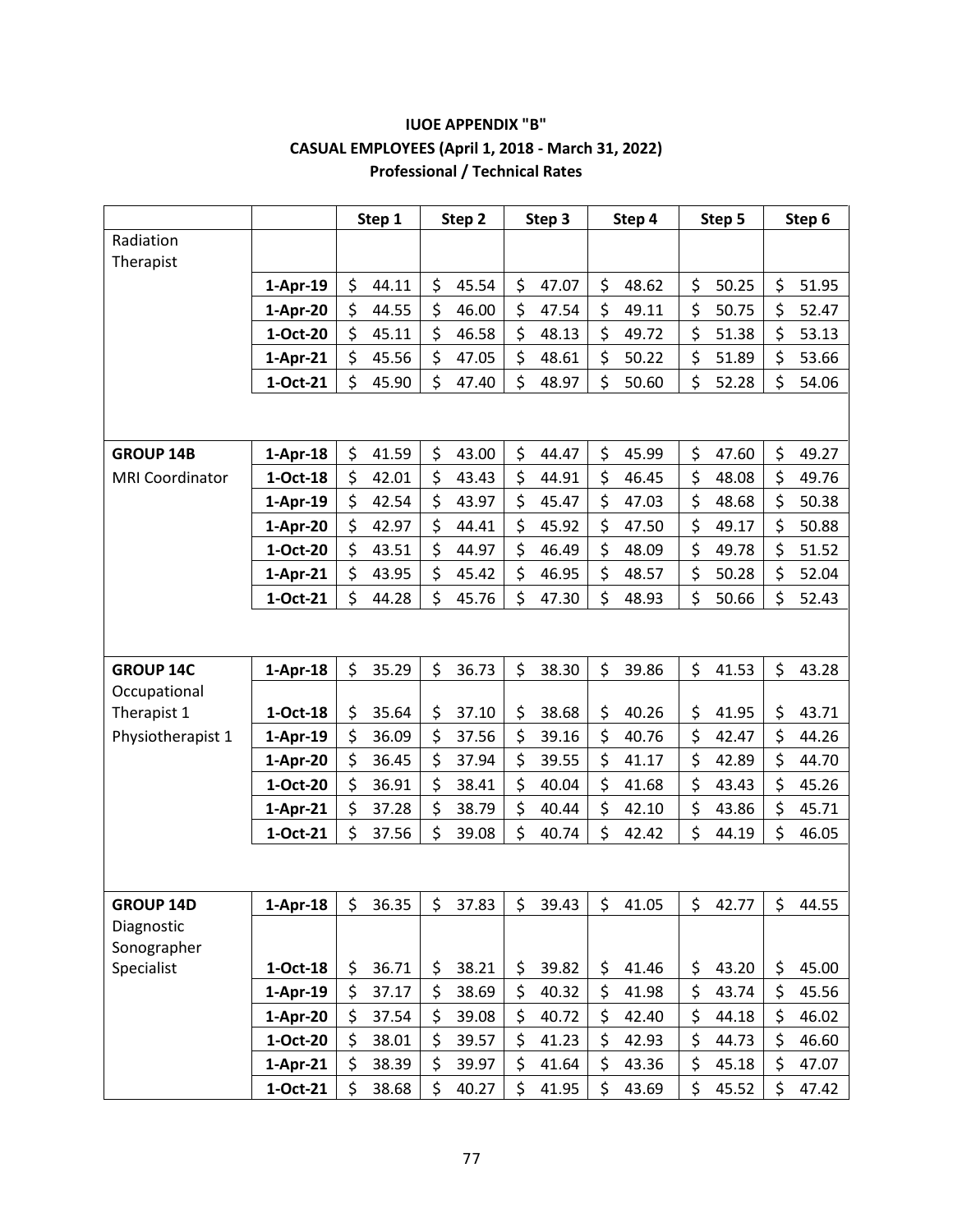|                            |            | Step 1      | Step 2      | Step 3      | Step 4      | Step 5      | Step 6      |
|----------------------------|------------|-------------|-------------|-------------|-------------|-------------|-------------|
|                            |            |             |             |             |             |             |             |
| <b>GROUP 15</b>            | $1-Apr-18$ | \$<br>35.77 | \$<br>37.27 | \$<br>38.80 | \$<br>40.45 | \$<br>42.14 | \$<br>43.89 |
| Medical                    |            |             |             |             |             |             |             |
| Laboratory                 |            |             |             |             |             |             |             |
| Specialist 2               | 1-Oct-18   | \$<br>36.13 | \$<br>37.64 | \$<br>39.19 | \$<br>40.85 | \$<br>42.56 | \$<br>44.33 |
| Respiratory<br>Therapist 2 | 1-Apr-19   | \$<br>36.58 | \$<br>38.11 | \$<br>39.68 | \$<br>41.36 | \$<br>43.09 | \$<br>44.88 |
| Senior Linear              |            |             |             |             |             |             |             |
| Accelerator                |            |             |             |             |             |             |             |
| Technician                 | 1-Apr-20   | 36.95<br>\$ | \$<br>38.49 | \$<br>40.08 | \$<br>41.77 | \$<br>43.52 | \$<br>45.33 |
|                            | 1-Oct-20   | \$<br>37.41 | \$<br>38.97 | \$<br>40.58 | \$<br>42.29 | \$<br>44.06 | \$<br>45.90 |
|                            | $1-Apr-21$ | \$<br>37.78 | \$<br>39.36 | \$<br>40.99 | \$<br>42.71 | \$<br>44.50 | \$<br>46.36 |
|                            | 1-Oct-21   | \$<br>38.06 | \$<br>39.66 | \$<br>41.30 | \$<br>43.03 | \$<br>44.83 | \$<br>46.71 |
|                            |            |             |             |             |             |             |             |
|                            |            |             |             |             |             |             |             |
| <b>GROUP 15A</b>           | $1-Apr-18$ | \$<br>45.00 | \$<br>46.47 | \$<br>48.04 | \$<br>49.64 | \$<br>51.34 | \$<br>53.11 |
| Radiation                  |            |             |             |             |             |             |             |
| Therapist Lead             | 1-Oct-18   | \$<br>45.45 | \$<br>46.93 | \$<br>48.52 | \$<br>50.14 | \$<br>51.85 | \$<br>53.64 |
|                            | $1-Apr-19$ | \$<br>46.02 | \$<br>47.52 | \$<br>49.13 | \$<br>50.77 | \$<br>52.50 | \$<br>54.31 |
|                            | 1-Apr-20   | \$<br>46.48 | \$<br>48.00 | \$<br>49.62 | \$<br>51.28 | \$<br>53.03 | \$<br>54.85 |
|                            | 1-Oct-20   | \$<br>47.06 | \$<br>48.60 | \$<br>50.24 | \$<br>51.92 | \$<br>53.69 | \$<br>55.54 |
|                            | $1-Apr-21$ | \$<br>47.53 | \$<br>49.09 | \$<br>50.74 | \$<br>52.44 | \$<br>54.23 | \$<br>56.10 |
|                            | 1-Oct-21   | \$<br>47.89 | \$<br>49.46 | \$<br>51.12 | \$<br>52.83 | \$<br>54.64 | \$<br>56.52 |
|                            |            |             |             |             |             |             |             |
| <b>GROUP 15B</b>           | $1-Apr-18$ | \$<br>36.68 | \$<br>38.19 | \$<br>39.77 | \$<br>41.45 | \$<br>43.19 | \$<br>45.00 |
| Occupational               |            |             |             |             |             |             |             |
| Therapist 2                | 1-Oct-18   | \$<br>37.05 | \$<br>38.57 | \$<br>40.17 | \$<br>41.86 | \$<br>43.62 | \$<br>45.45 |
| Physiotherapist 2          | 1-Apr-19   | 37.51<br>Ş  | \$<br>39.05 | \$<br>40.67 | 42.38<br>⇒  | \$<br>44.17 | 46.02<br>Ş  |
|                            | $1-Apr-20$ | \$<br>37.89 | \$<br>39.44 | \$<br>41.08 | \$<br>42.80 | \$<br>44.61 | \$<br>46.48 |
|                            | 1-Oct-20   | \$<br>38.36 | \$<br>39.93 | \$<br>41.59 | \$<br>43.34 | \$<br>45.17 | \$<br>47.06 |
|                            | $1-Apr-21$ | \$<br>38.74 | \$<br>40.33 | \$<br>42.01 | \$<br>43.77 | \$<br>45.62 | \$<br>47.53 |
|                            | 1-Oct-21   | \$<br>39.03 | \$<br>40.63 | \$<br>42.33 | \$<br>44.10 | \$<br>45.96 | \$<br>47.89 |
|                            |            |             |             |             |             |             |             |
| <b>GROUP 15C</b>           | $1-Apr-18$ | \$<br>38.68 | \$<br>40.28 | \$<br>41.94 | \$<br>43.71 | \$<br>45.55 | \$<br>47.43 |
| Certified Orthotist        | $1-Oct-18$ | \$<br>39.07 | \$<br>40.68 | \$<br>42.36 | \$<br>44.15 | \$<br>46.01 | \$<br>47.90 |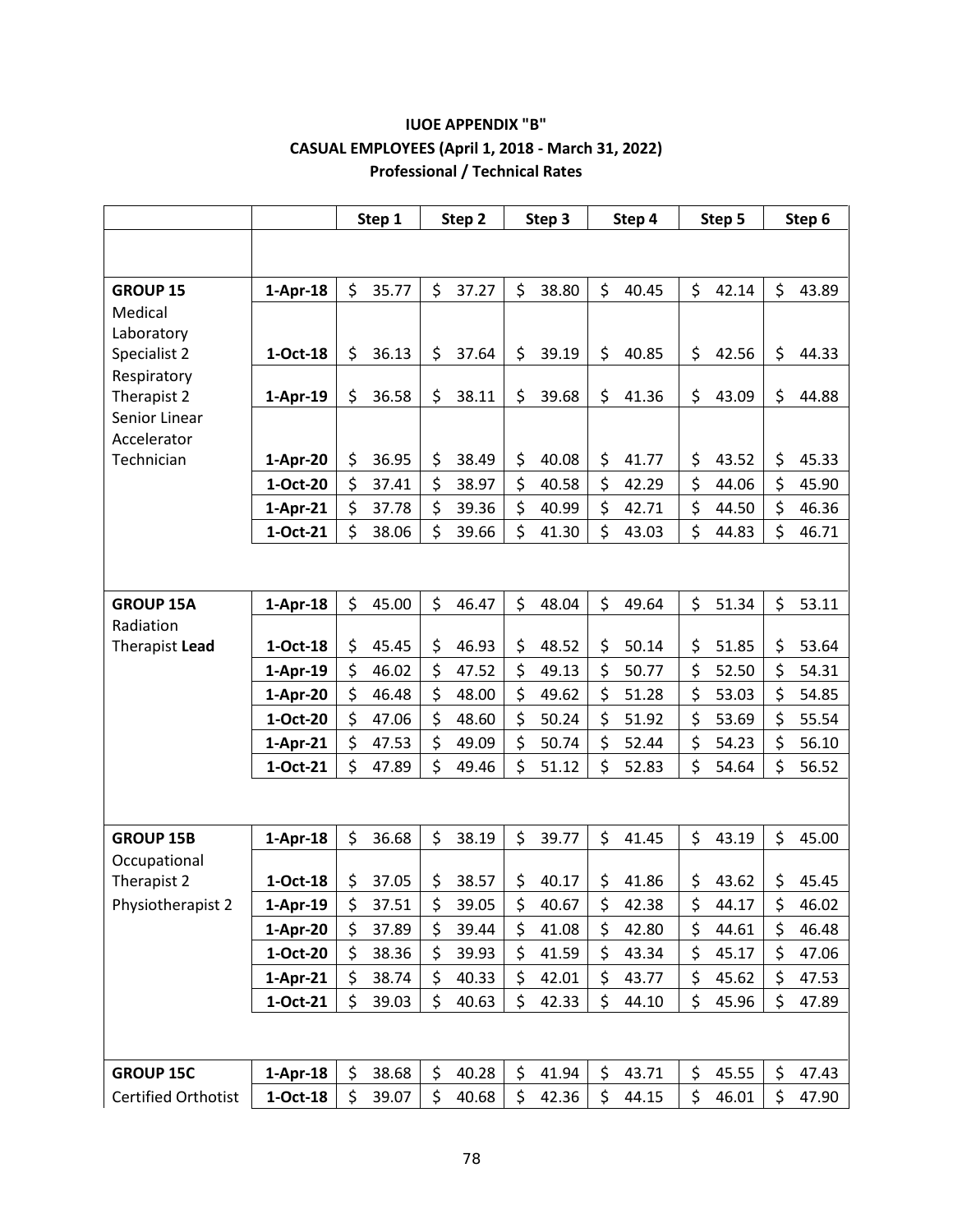|                            |            | Step 1      | Step 2      | Step 3      | Step 4      | Step 5      | Step 6      |
|----------------------------|------------|-------------|-------------|-------------|-------------|-------------|-------------|
| Certified-                 |            |             |             |             |             |             |             |
| Prothetist                 | $1-Apr-19$ | \$<br>39.56 | \$<br>41.19 | \$<br>42.89 | \$<br>44.70 | \$<br>46.59 | \$<br>48.50 |
|                            | 1-Apr-20   | \$<br>39.96 | \$<br>41.60 | \$<br>43.32 | \$<br>45.15 | \$<br>47.06 | \$<br>48.99 |
|                            | 1-Oct-20   | \$<br>40.46 | \$<br>42.12 | \$<br>43.86 | \$<br>45.71 | \$<br>47.65 | \$<br>49.60 |
|                            | $1-Apr-21$ | \$<br>40.86 | \$<br>42.54 | \$<br>44.30 | \$<br>46.17 | \$<br>48.13 | \$<br>50.10 |
|                            | 1-Oct-21   | \$<br>41.17 | \$<br>42.86 | \$<br>44.63 | \$<br>46.52 | \$<br>48.49 | \$<br>50.48 |
|                            |            |             |             |             |             |             |             |
| <b>GROUP 15D</b>           | $1-Apr-18$ | \$<br>38.18 | \$<br>39.72 | \$<br>41.40 | \$<br>43.09 | \$<br>44.90 | \$<br>46.78 |
| Echocardiography           |            |             |             |             |             |             |             |
| Coordinator                | 1-Oct-18   | \$<br>38.56 | \$<br>40.12 | \$<br>41.81 | \$<br>43.52 | \$<br>45.35 | \$<br>47.25 |
|                            | $1-Apr-19$ | \$<br>39.04 | \$<br>40.62 | \$<br>42.33 | \$<br>44.06 | \$<br>45.92 | \$<br>47.84 |
|                            | $1-Apr-20$ | \$<br>39.43 | \$<br>41.03 | \$<br>42.75 | \$<br>44.50 | \$<br>46.38 | \$<br>48.32 |
|                            | 1-Oct-20   | \$<br>39.92 | \$<br>41.54 | \$<br>43.28 | \$<br>45.06 | \$<br>46.96 | \$<br>48.92 |
|                            | $1-Apr-21$ | \$<br>40.32 | \$<br>41.96 | \$<br>43.71 | \$<br>45.51 | \$<br>47.43 | \$<br>49.41 |
|                            | 1-Oct-21   | \$<br>40.62 | \$<br>42.27 | \$<br>44.04 | \$<br>45.85 | \$<br>47.79 | \$<br>49.78 |
|                            |            |             |             |             |             |             |             |
| <b>GROUP 16</b>            | $1-Apr-18$ | \$<br>37.86 | \$<br>39.45 | \$<br>41.08 | \$<br>42.75 | \$<br>44.54 | \$<br>46.39 |
| Medical                    |            |             |             |             |             |             |             |
| Laboratory<br>Specialist 3 | 1-Oct-18   | \$<br>38.24 | \$<br>39.84 | \$<br>41.49 | \$<br>43.18 | \$<br>44.99 | \$<br>46.85 |
| <b>Quality and Risk</b>    |            |             |             |             |             |             |             |
| Coordinator for DI         | $1-Apr-19$ | \$<br>38.72 | \$<br>40.34 | \$<br>42.01 | \$<br>43.72 | \$<br>45.55 | \$<br>47.44 |
| School of                  |            |             |             |             |             |             |             |
| Radiography                |            |             |             |             |             |             |             |
| Coordinator                | 1-Apr-20   | \$<br>39.11 | \$<br>40.74 | \$<br>42.43 | \$<br>44.16 | \$<br>46.01 | \$<br>47.91 |
|                            | 1-Oct-20   | \$<br>39.60 | \$<br>41.25 | \$<br>42.96 | \$<br>44.71 | \$<br>46.59 | \$<br>48.51 |
|                            | $1-Apr-21$ | \$<br>40.00 | \$<br>41.66 | \$<br>43.39 | \$<br>45.16 | \$<br>47.06 | \$<br>49.00 |
|                            | 1-Oct-21   | \$<br>40.30 | \$<br>41.97 | \$<br>43.72 | \$<br>45.50 | \$<br>47.41 | \$<br>49.37 |
|                            |            |             |             |             |             |             |             |
| <b>GROUP 16A</b>           | $1-Apr-18$ | \$<br>38.23 | \$<br>39.82 | \$<br>41.48 | \$<br>43.18 | \$<br>45.00 | \$<br>46.85 |
| Occupational               |            |             |             |             |             |             |             |
| Therapist 3                | $1-Oct-18$ | \$<br>38.61 | \$<br>40.22 | \$<br>41.89 | \$<br>43.61 | \$<br>45.45 | \$<br>47.32 |
| Physiotherapist 3          | $1-Apr-19$ | \$<br>39.09 | \$<br>40.72 | \$<br>42.41 | \$<br>44.16 | \$<br>46.02 | \$<br>47.91 |
|                            | $1-Apr-20$ | \$<br>39.48 | \$<br>41.13 | \$<br>42.83 | \$<br>44.60 | \$<br>46.48 | \$<br>48.39 |
|                            | 1-Oct-20   | \$<br>39.97 | \$<br>41.64 | \$<br>43.37 | \$<br>45.16 | \$<br>47.06 | \$<br>48.99 |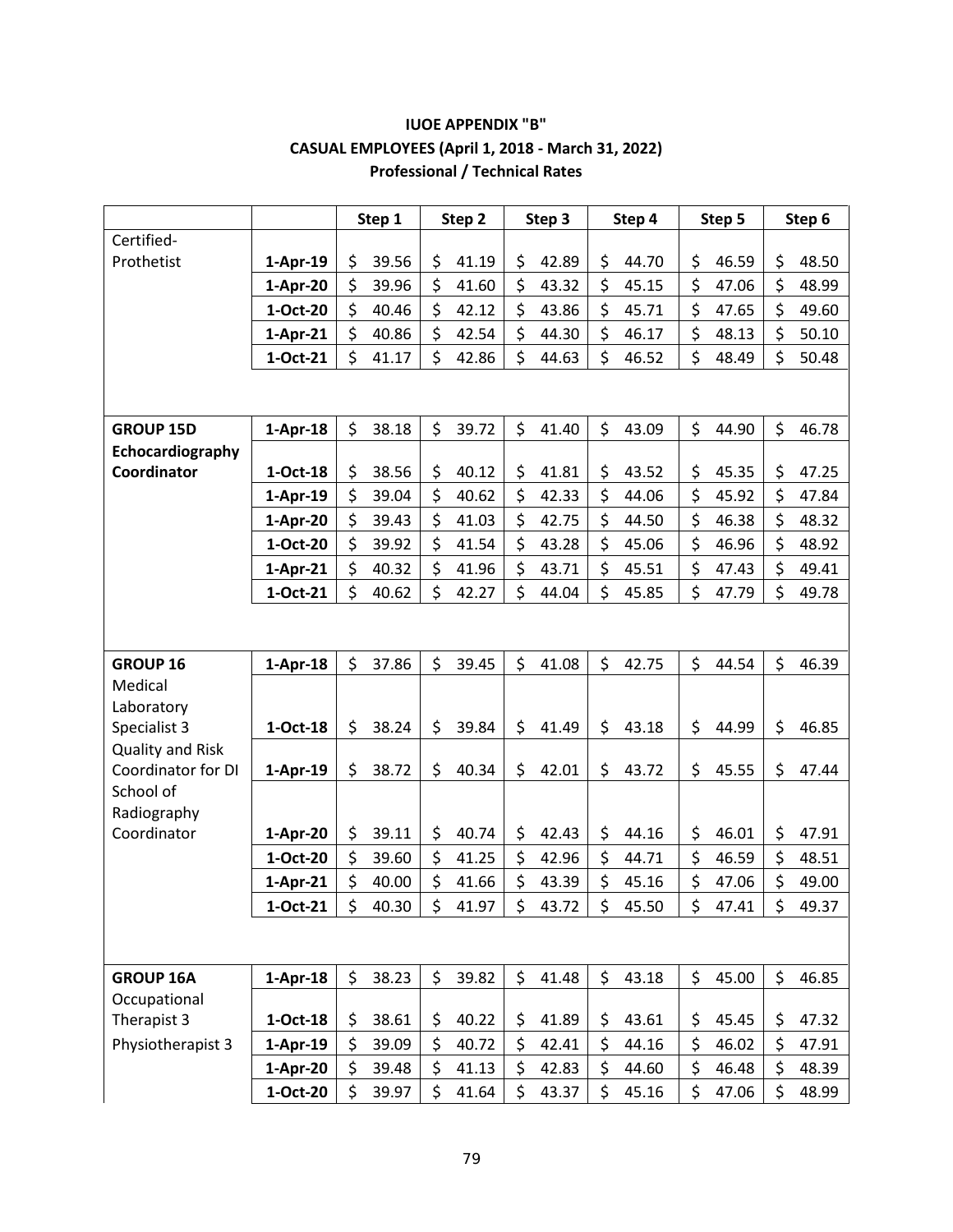|                        |            | Step 1      | Step 2      | Step 3      | Step 4      | Step 5      | Step 6      |
|------------------------|------------|-------------|-------------|-------------|-------------|-------------|-------------|
|                        | $1-Apr-21$ | \$<br>40.37 | \$<br>42.06 | Ś<br>43.80  | \$<br>45.61 | \$<br>47.53 | \$<br>49.48 |
|                        | 1-Oct-21   | \$<br>40.67 | 42.38<br>\$ | \$<br>44.13 | \$<br>45.95 | \$<br>47.89 | \$<br>49.85 |
|                        |            |             |             |             |             |             |             |
| <b>GROUP 16B</b>       | $1-Apr-18$ | \$<br>46.95 | \$<br>48.49 | \$<br>50.12 | \$<br>51.83 | \$<br>53.62 | \$<br>55.52 |
| Radiation<br>Therapist |            |             |             |             |             |             |             |
| Supervisor             | 1-Oct-18   | \$<br>47.42 | \$<br>48.97 | \$<br>50.62 | \$<br>52.35 | \$<br>54.16 | \$<br>56.08 |
|                        | $1-Apr-19$ | \$<br>48.01 | \$<br>49.58 | \$<br>51.25 | \$<br>53.00 | \$<br>54.84 | \$<br>56.78 |
|                        | $1-Apr-20$ | \$<br>48.49 | \$<br>50.08 | \$<br>51.76 | \$<br>53.53 | \$<br>55.39 | \$<br>57.35 |
|                        | 1-Oct-20   | \$<br>49.10 | \$<br>50.71 | \$<br>52.41 | \$<br>54.20 | \$<br>56.08 | \$<br>58.07 |
|                        | $1-Apr-21$ | \$<br>49.59 | \$<br>51.22 | \$<br>52.93 | \$<br>54.74 | \$<br>56.64 | \$<br>58.65 |
|                        | 1-Oct-21   | Ś<br>49.96  | 51.60<br>Ś  | 53.33<br>Ś  | \$<br>55.15 | Ś<br>57.06  | 59.09       |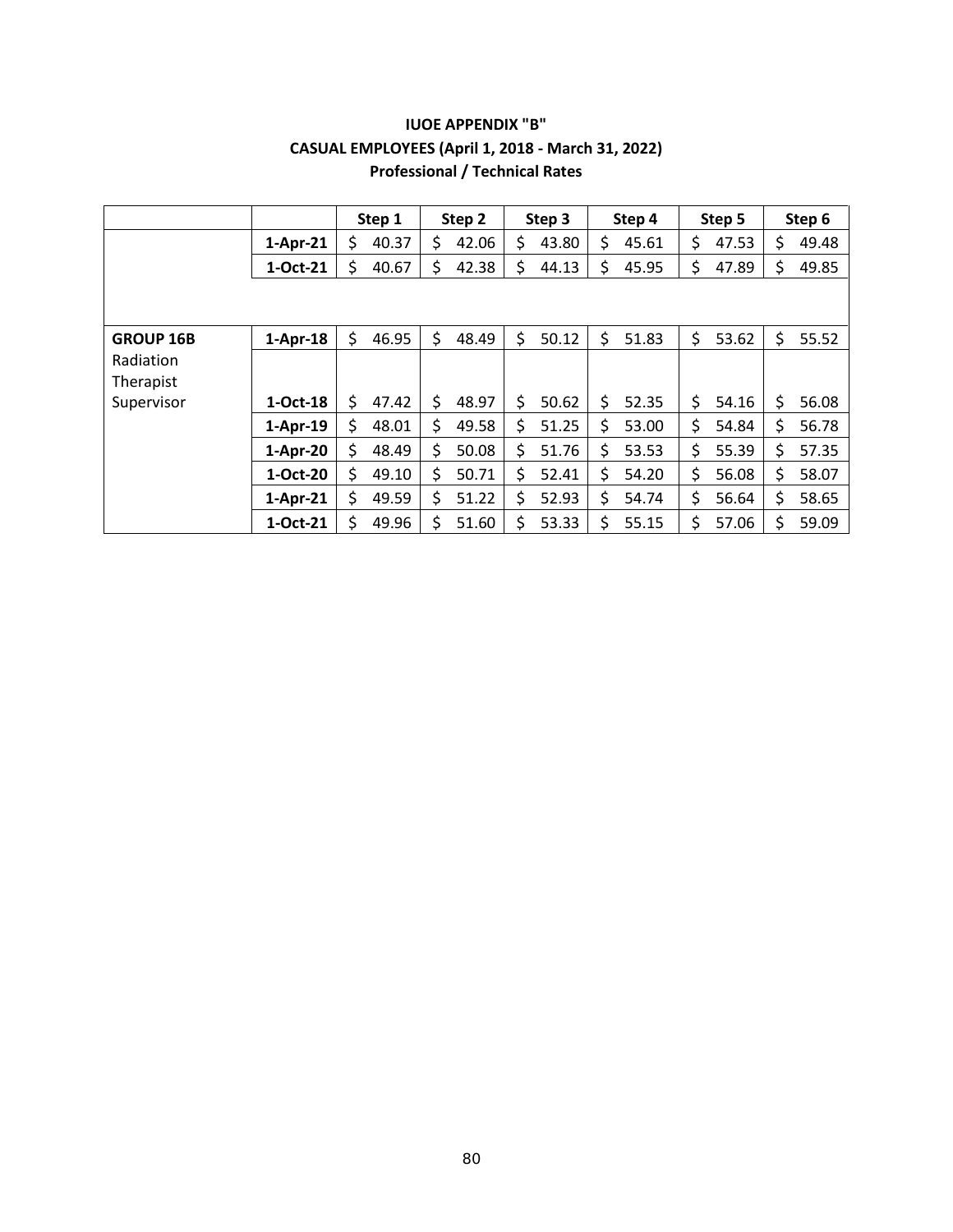### **APPENDIX "C"**

#### **DEFERRED SALARY PLAN CONTRACT**

I have read the terms and conditions of the Deferred Salary Plan (Article 54) and hereby agree to enter the Plan under the following terms and conditions:

- (1) Enrolment Date **I** wish to enroll in the Deferred Salary Plan commencing
- (2) Year of Leave

I shall take my leave of absence from the

to

(3) Financial Arrangements The financing of my participation in the Deferred Salary Plan shall be according to the following schedule:

Date:

Employee

**Witness** 

For the Employer

**Witness**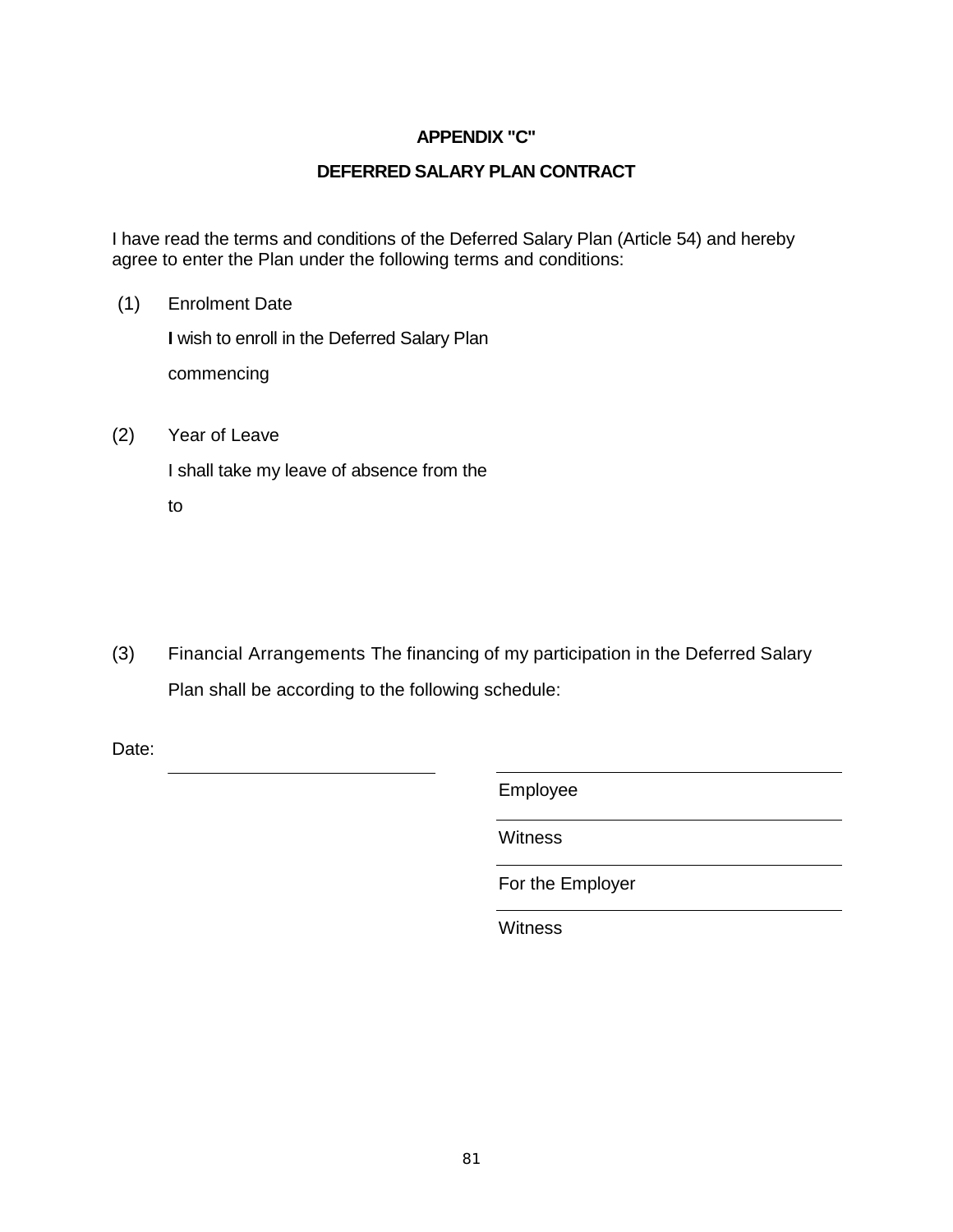#### **APPENDIX "D"**

#### **CONDITIONS FOR LINE SHARING**

- **1.** Line sharing may involve only two employees, both of whom must be in permanent positions. (Notwithstanding the above, where line sharing arrangements involving more than two employees have previously existed, such practice may continue).
- **2.** It shall be the responsibility of an employee who wishes to reduce hours of work to secure a partner within **their** work unit who wishes to increase hours of work and whose work schedule and qualifications are compatible.
- **3.** The employee shall then make a written request to the Employer identifying the other employee wishing to line share. The Employer shall provide a copy of the line sharing request to the Union.
- **4.** Line sharing will be approved on a case by case basis.
- **5.** It is recognized that it is a retained management right to approve employees for line sharing. The Union shall be advised of management's decision to approve or deny any such request.
- **6.** A line sharing arrangement that results in the violation of the guidelines or any other provision of the collective agreement shall not be approved without the express and prior approval of the Union.
- **7.** A permanent full-time employee who reduces their regular hours of work shall be considered, for purposes of benefits, to be occupying a temporary part-time position. Benefits shall be earned in proportion to hours worked. Life insurance benefit reflect each employee's permanent status. The full-time employee shall not reduce below .5 FTE nor shall the part-time employee increase hours of work beyond .9 FTE. **Subject to the terms of the pension plan and the provisions of the Income Tax Act, a participating full-time employee may be permitted to contribute to their pension on the same basis as if they were in their full-time position, for a lifetime period of not more than twenty-four (24) months. The Employer will match the employee's contributions.**
- **8. Employees entering Line Sharing agreement(s) may have the arrangement(s) approved for a period of up to 24 months. In no case shall the line sharing arrangement(s) be extended beyond a total of 24 months. In the event that employees in a line sharing agreement change positions or terminate employment, this agreement shall be cancelled and the remaining employee shall revert to their original hours of work.**
- **9. Notwithstanding paragraph 8 above, if a permanent full-time employee's line sharing arrangement is cancelled prior to its completion, they shall be eligible to reapply for another line sharing arrangement at any time provided that:** 
	- **1. The subsequent arrangement is for the remainder of the original line share, and;**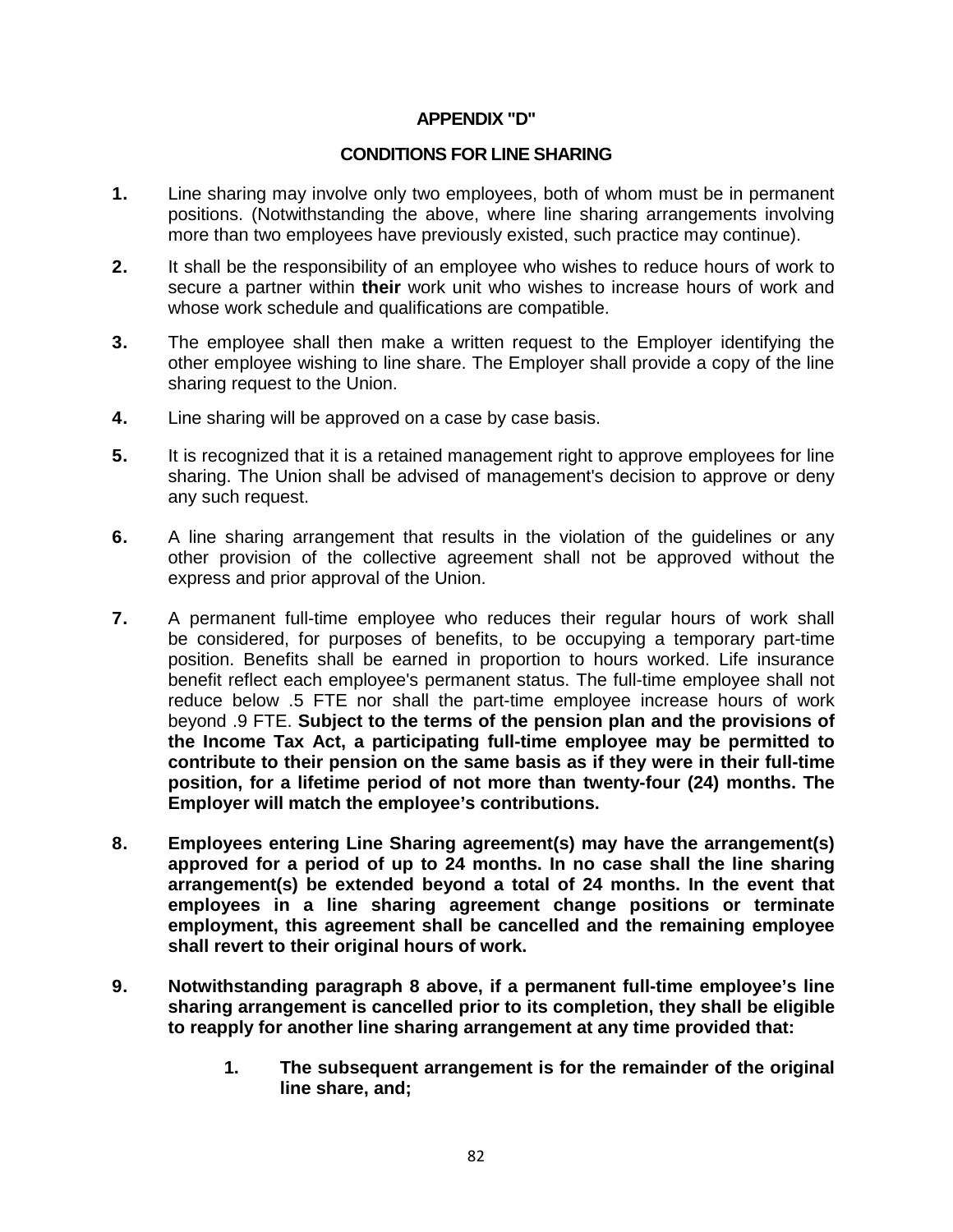**2. The subsequent arrangement ends no later than on the termination date of the original line share.** 

**At the completion of the Line sharing arrangement(s) otalling up to 24 months, the permanent full-time employee shall not be able to enter into another line sharing arrangement for at least the same amount of time as actually spent in the arrangement(s).** 

#### **EXAMPLE**

**For the purposes of clarity, the following example is provided:** 

**A permanent full time employee is approved for a two year line sharing agreement with employee X. After nine months employee X changes positions and is no longer available to participate in the line sharing agreement.** 

**The line sharing agreement is thereby cancelled and the full time permanent employee immediately reverts to the employee's original hours of work (paragraph 8).**

**Three months later the full time permanent employee finds another employee to participate in the remaining twelve (12) months of the original line sharing arrangement and applies and is approved by the employer for this new arrangement (paragraph 9).**

**At the end of the twelve (12) months of line sharing, the agreement terminates and the full time permanent employee reverts to their original hours of work (paragraph 8). The full time permanent employee is not eligible to apply for another line sharing arrangement for a period of twenty-four months (paragraph 9).** 

**Should the permanent full-time employee not enter into a subsequent linesharing agreement, that employee may apply for a new line-sharing agreement after reverting back to their original hours of work for a period of nine months.** 

- **10.** In the event that employees in a line sharing agreement change positions or terminate employment, this agreement shall be cancelled and the remaining employee shall revert to **their** original hours of work.
- **11.** Full-time employees who enter into a line sharing arrangement as an alternative to permanent part-time employment will be encouraged to apply for part-time positions as they become available, It is understood that a full-time employee who enters into a line sharing arrangement shall not have the right to pick up extra shifts pursuant to Article 21.17 during the life of their line sharing arrangement. However, a part-time employee accepting a line sharing arrangement will continue to have the right to pick up shifts pursuant to Article 21.17.
- **12.** Employees entering a line sharing arrangement shall be required to sign the Line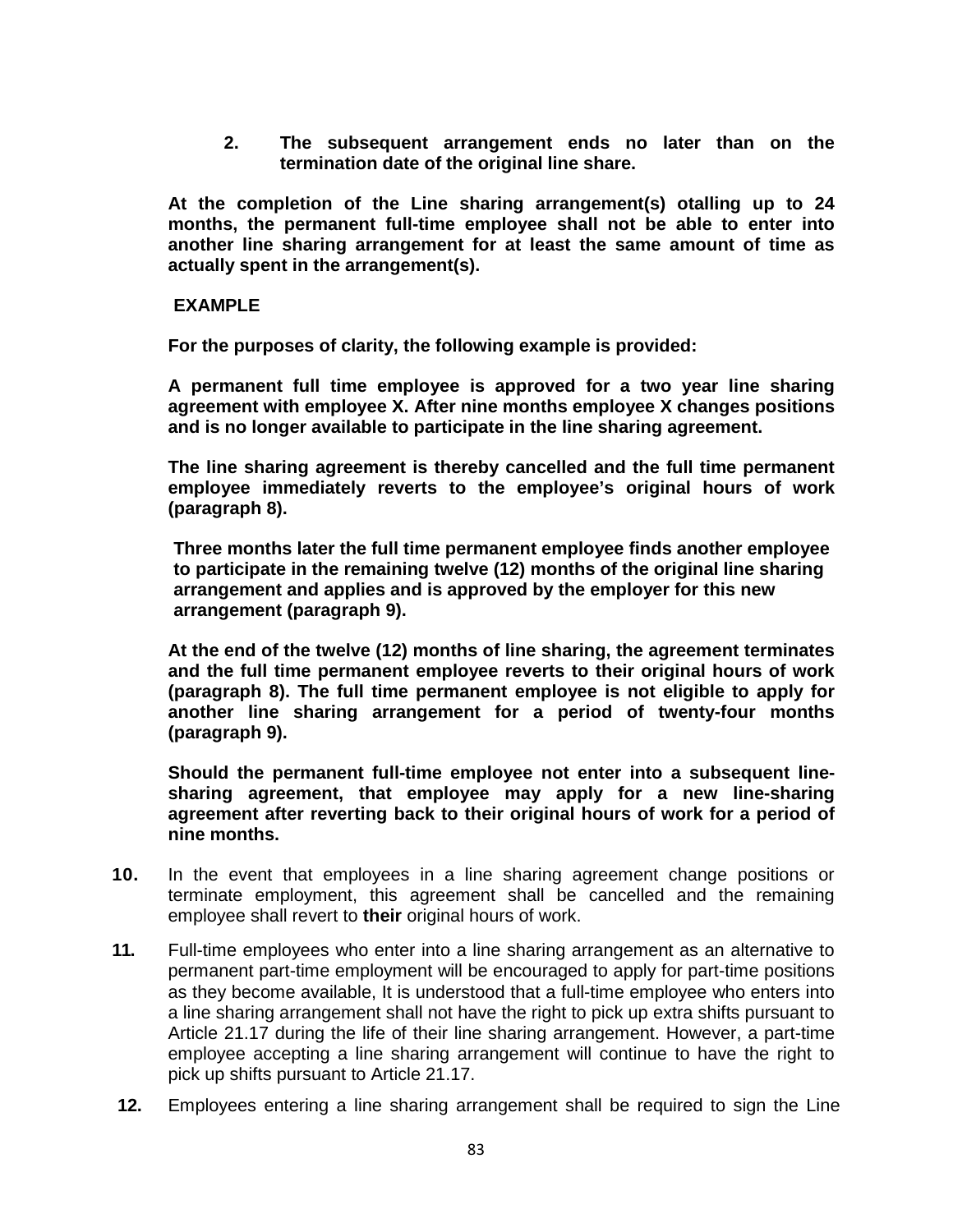Sharing Agreement. A copy shall be forwarded to the Union and the employees.

- **13.** Any of the Parties to the line sharing agreement may terminate the arrangement at any time by giving one month's notice.
- **14.** In the event that an application to line share does not conform to the conditions contained in this document, such application shall not be approved without the prior agreement of the Union and the Employer. This provision cannot be used to override the operation of Paragraph 8.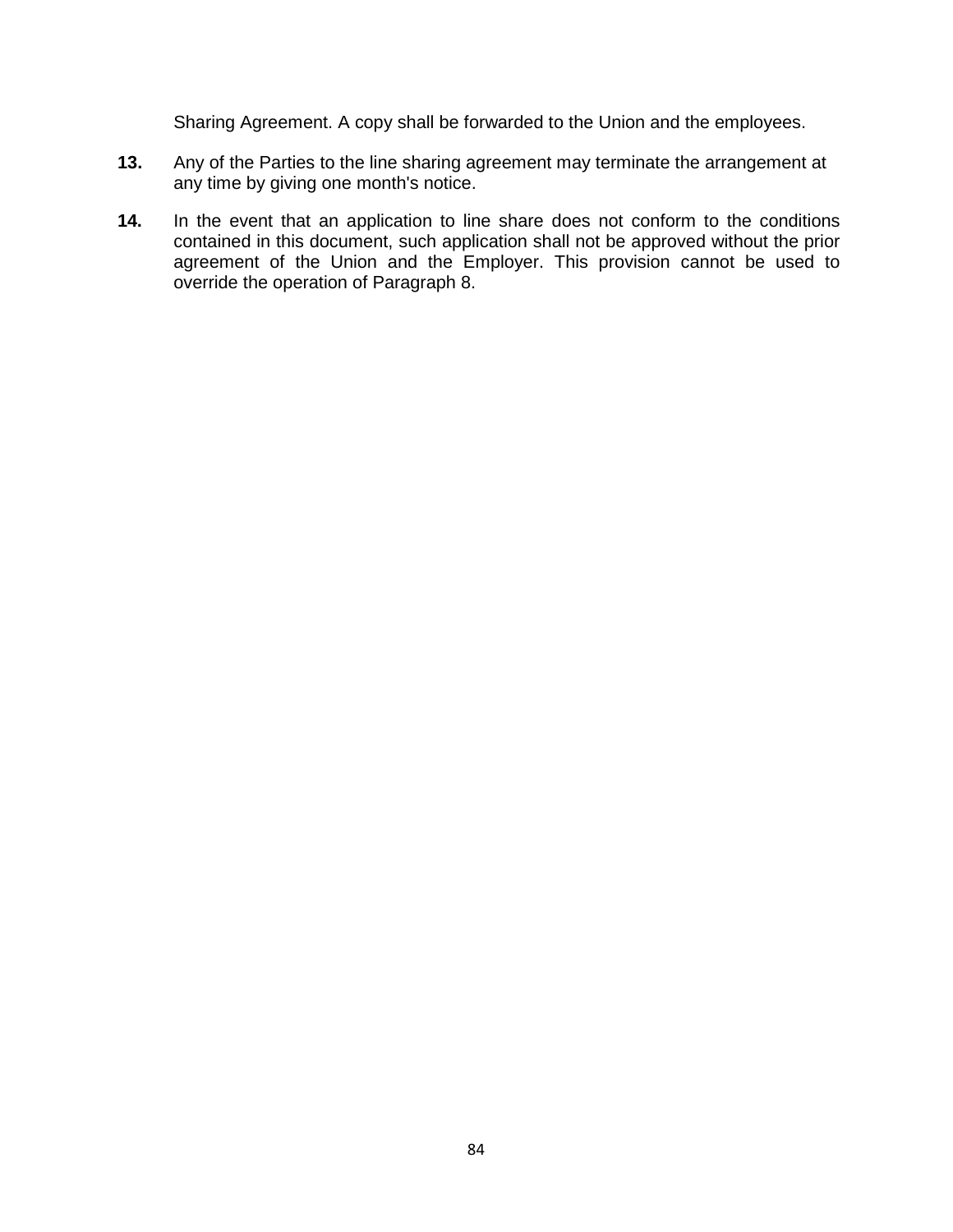#### **APPENDIX "E"**

#### **CONDITIONS FOR JOB SHARING**

The guidelines for job sharing are as follows:

- 1. The Union and the Employer hereby agree that job sharing shall mean the equal sharing of one (1) permanent full time position by two (2) permanent full time employees.
- 2. Job sharing shall only be initiated by interested permanent full time employee(s) and shall require the approval of the Union and the Employer before implementation.
- 3. The position to be job shared shall be maintained as a permanent full time position and there shall be no reduction in the total working hours of the position.
- 4. Any employee(s) who wishes to initiate a job sharing arrangement shall seek a permanent full time employee within the same classification who may be agreeable to job sharing their position.

Once this is done, the employee shall make a written request to the Employer identifying the position to be shared and the other employee who will be job sharing.

- 5. The Employer shall provide a copy of the job sharing request to the Union.
- 6. Approval of a job sharing request will not be unreasonably withheld by either the Union or the Employer.
- 7. During the job sharing arrangement, both employees will continue to earn wages and benefits applicable to the position on a pro-rata basis.
- 8. The employees who enter into a job sharing arrangement shall do so as if they were securing a permanent position with the Employer and the conditions and responsibilities of such shall apply.
- 9. In the event an employee is absent from work due to a leave of absence or sickness, the other employee shall be given the option of assuming the job shared position on a temporary basis until the absent employee returns or have the Employer post the vacated portion of the position as a temporary position. The remaining employee shall be expected to perform the duties of the position until a successful applicant has been chosen. If the Employer is unable to fill the temporary position, the remaining employee shall fill the job shared position.
- 10. In the event an employee vacates **their** portion of the job shared position for a reason other than that outlined in Article 9, the remaining employee shall assume the duties of the position on a permanent basis. This shall continue until the remaining employee enters into a new job sharing arrangement, obtains other employment with the Employer or leaves the employ of the Employer.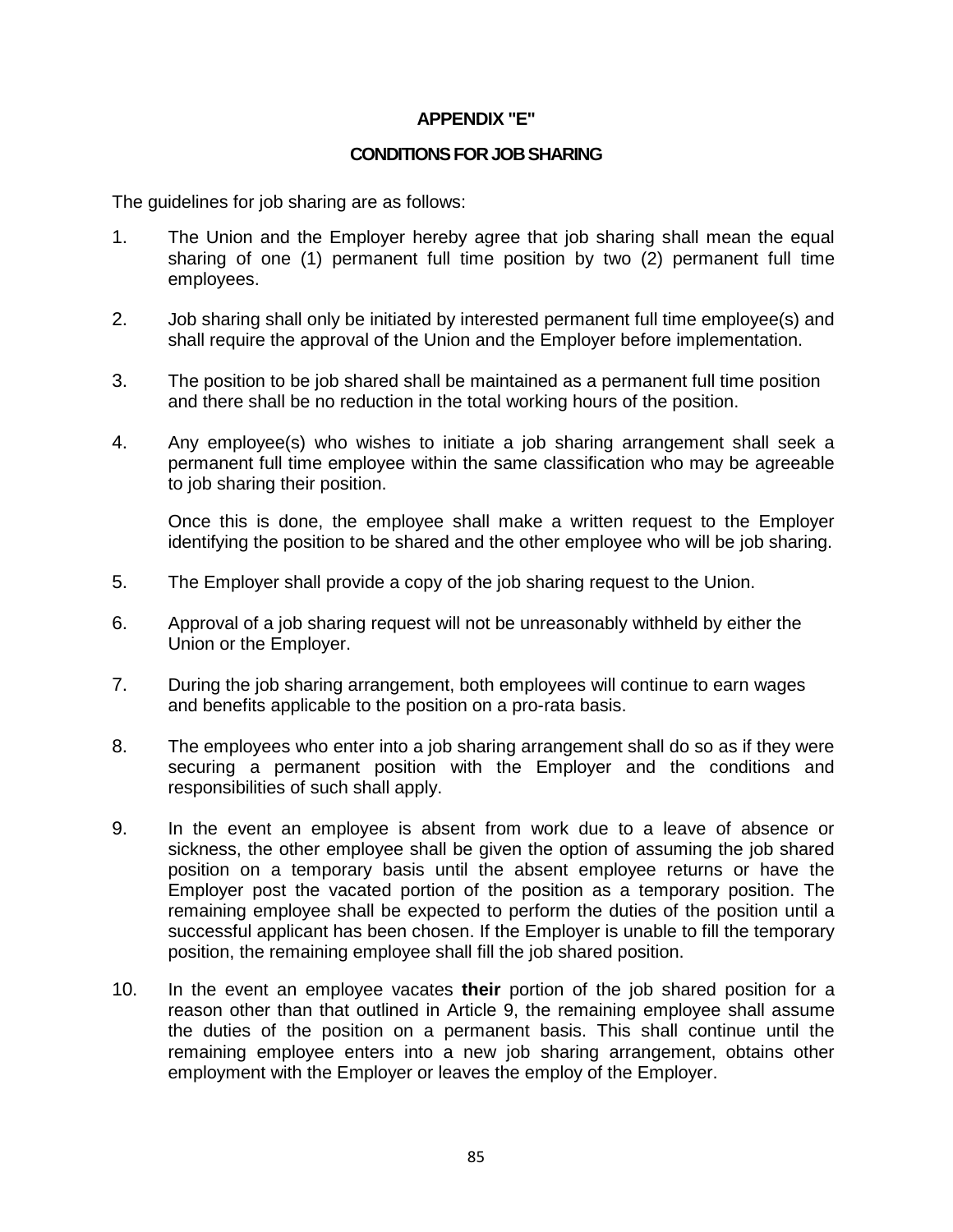11. Prior to any employee entering into a job sharing arrangement, such employee shall be fully apprised of the terms and conditions of this Agreement by the Employer.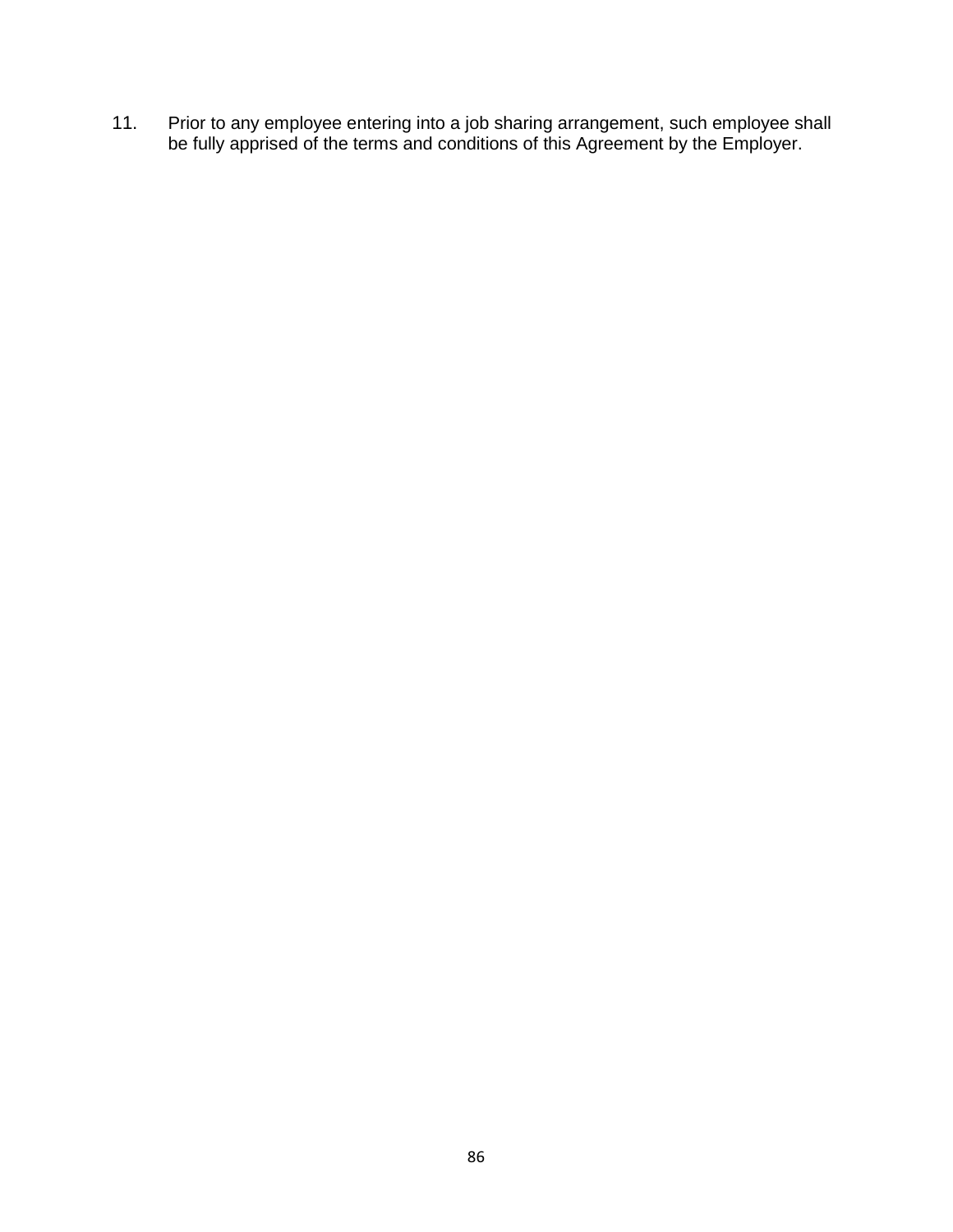#### **APPENDIX "F"**

#### **CLASSIFICATION REVIEW PROCESS**

- 1. A classification review may be requested by either the Employer or a Permanent Employee by preparing a position questionnaire along with a covering letter specifying the reason(s) for the request. A Temporary Employee may request a review where they are the incumbent in the temporary position of one year or greater and there is no permanent incumbent.
- 2. A request from the Employer for a classification review of a new or vacant position shall be submitted directly to the Public Service Commission.
- 3. When the request for a review is made by an Employee, they shall submit it to the supervisor and forward a copy for the HR Department. The questionnaire is to be signed by the employee and dated the day it is submitted to the supervisor. Within 20 days, the position questionnaire shall be reviewed, signed by the supervisor and forwarded to the HR Department with a copy back to the Employee. The HR Department shall send the request to the Public Service Commission for review.
- 4. The Public Service Commission shall review the classification of the position and notify the Employee and the Employer of the decision within sixty (60) days of receiving the request. The Employer shall advise the Union of the results. (No grievance arising out of failure to meet this time line).
- 5. An Employee whose position is reclassified to a higher group classification shall be promoted and paid in accordance with Article 36. In circumstances where the Employee was performing the duties of the reclassified position prior to the date of submitting the position questionnaire, the adjusted pay increase shall be effective as of forty-five (45) days prior to the date when the completed position questionnaire was submitted to the supervisor.
- 6. An Employee whose position is reclassified to a classification with a lower maximum pay than the employee's current rate of pay shall retain **their** current rate of pay until such time as the rate for the new classification equals or exceeds the current rate.
- 7. The entire process will not exceed six months in duration. Such process shall not be unreasonably delayed.
- 8. Within 20 days of receiving notification, the Employee may request to meet with the Classification Officer to review the results.
- 9. In the event that the parties are unable to agree with the results of the review, a grievance may be filed at Step 2 of Article 15.02 of the Collective Agreement.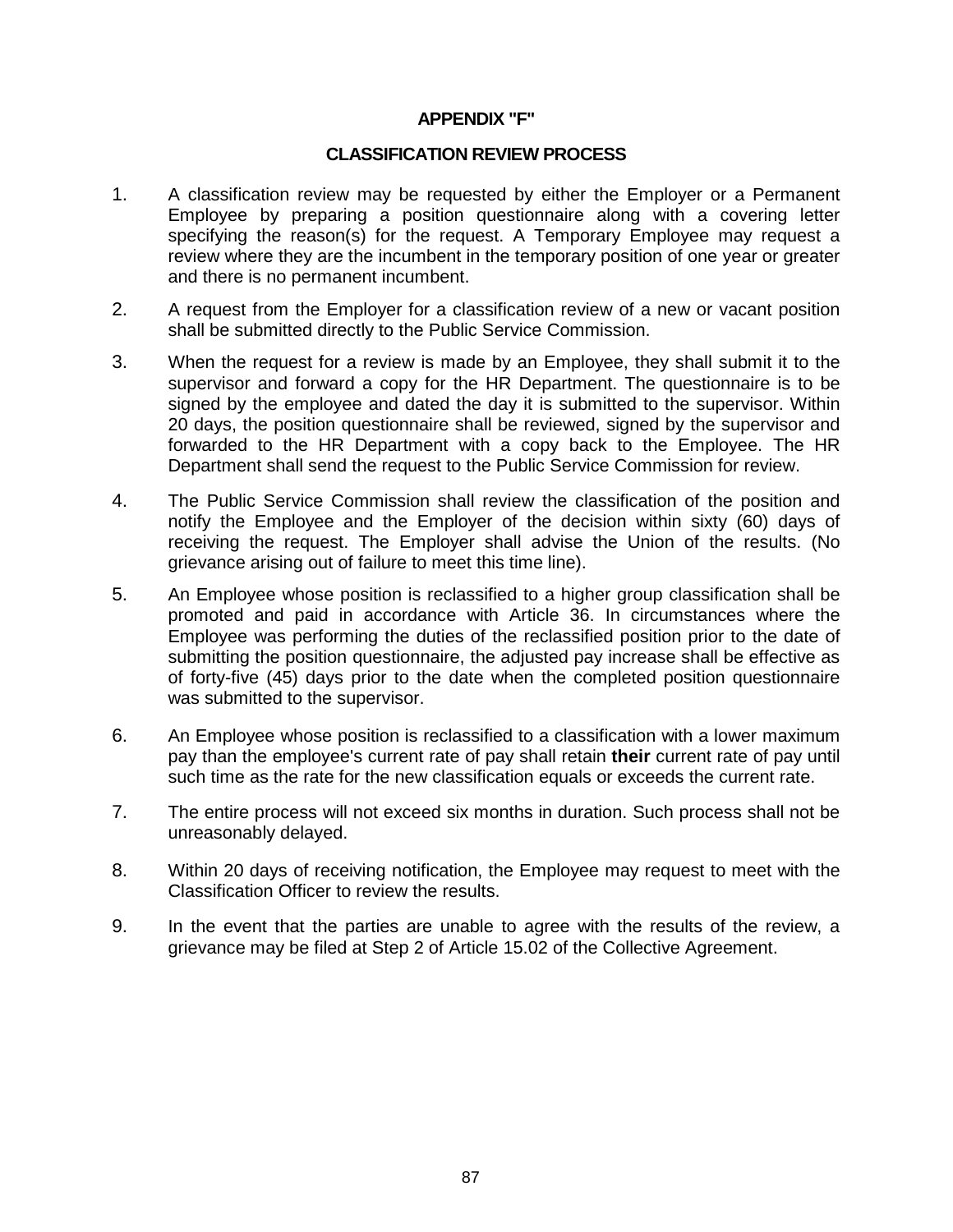#### **APPENDIX "G"**

#### **LETTER OF UNDERSTANDING**

#### **RE: ADVERSE WEATHER CONDITIONS**

- 1. Health PEI, prior to October 31st, in every year, will send a memorandum to management at every worksite.
- 2. The memorandum will contain the following:
	- a) Entrances and exits at worksites and parking lots must be cleared during times of inclement weather, to permit employees to safely exit and/or enter their worksites at all times;
	- b) Sufficient provisions must be on hand at all times and accessible to employees who become storm stayed at worksites. Provisions would include, but not be limited to food, water, and blankets.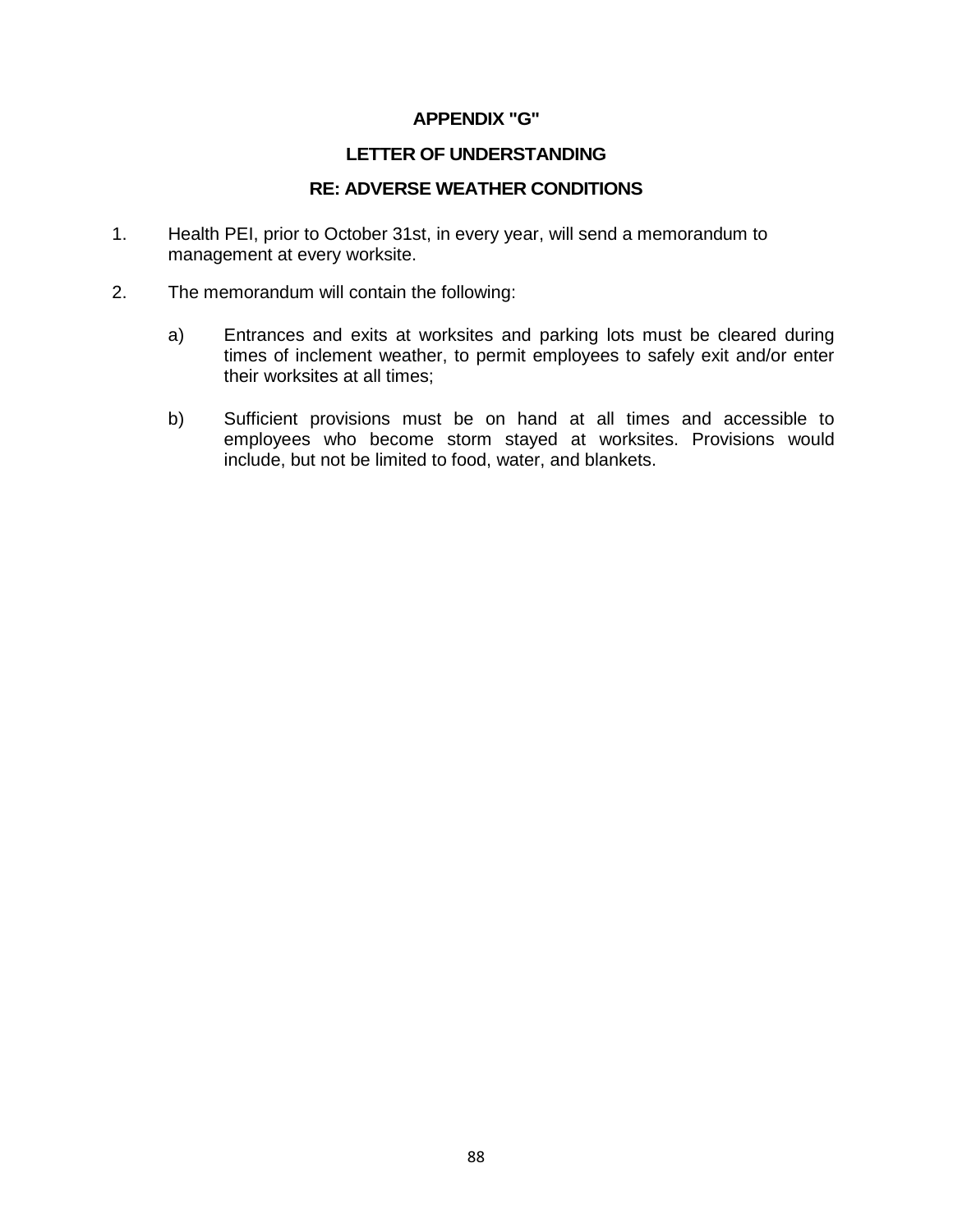#### **DIAGNOSTIC IMAGING**

Notwithstanding article 35, a Radiation Technologist 1 who is required to perform duties of a Radiation Technologist 2 or Diagnostic Sonographer during a shift shall be compensated at the higher rate for the full shift.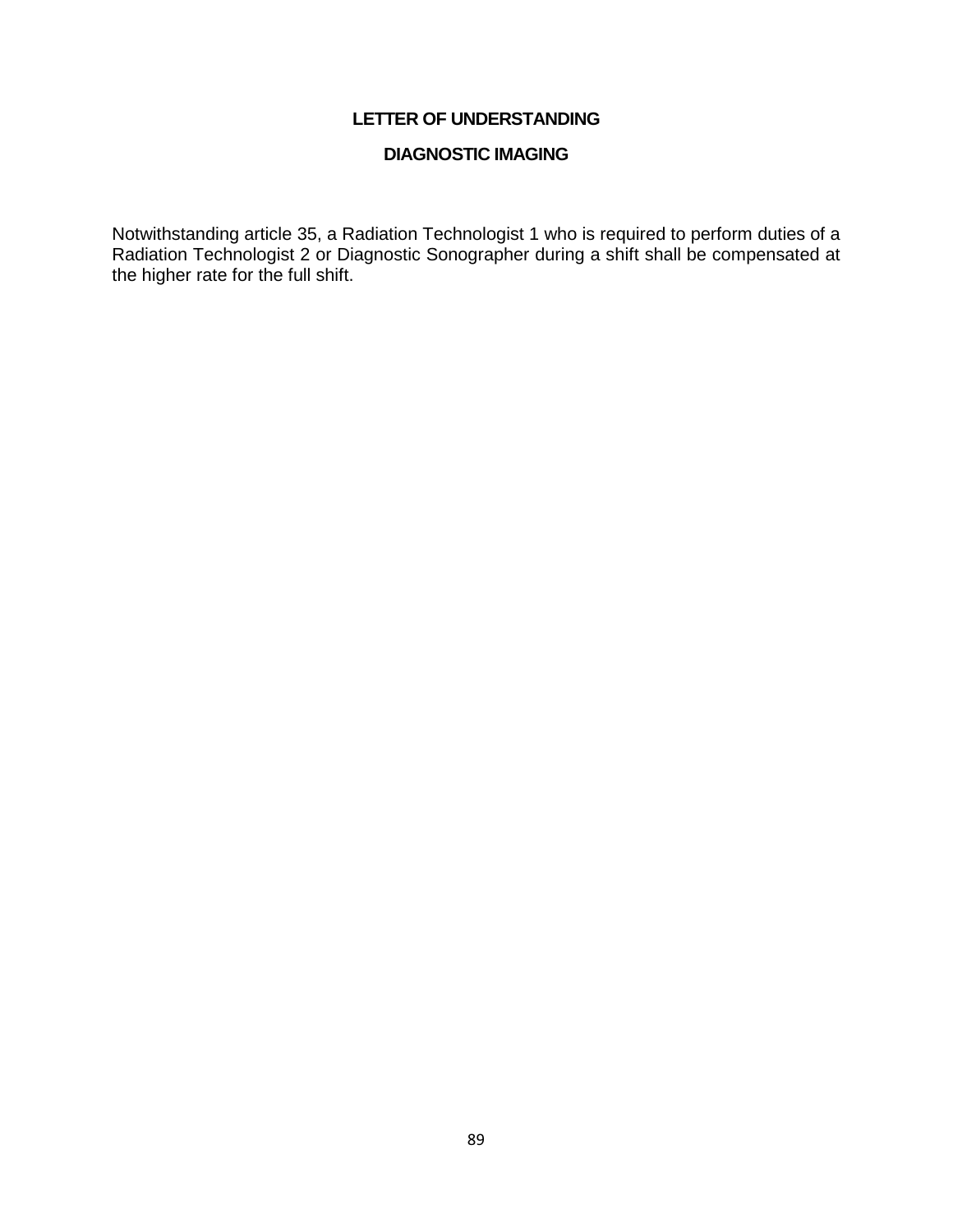#### **CLINICAL INFORMATION SYSTEM**

#### **REMOTE SUPPORT**

Persons employed to support the Clinical Information System who are designated by the Employer to be on a stand-by to provide remote support by telephone or computer shall be compensated as follows:

- (a) Employees on stand-by shall be paid the Collective Agreement stand-by rate.
- (b) Where an employee is called upon to provide remote support, they shall be paid at time and one-half (1.5) their regular rate for the hours worked with a minimum of three (3) hours pay at straight time per incident.
- (c) If more than one remote support assignment arises within a three (3) hour period, the employee shall be compensated for only one call-back in that period inclusive of the elapsed time from the start of the first matter to the completion of the subsequent.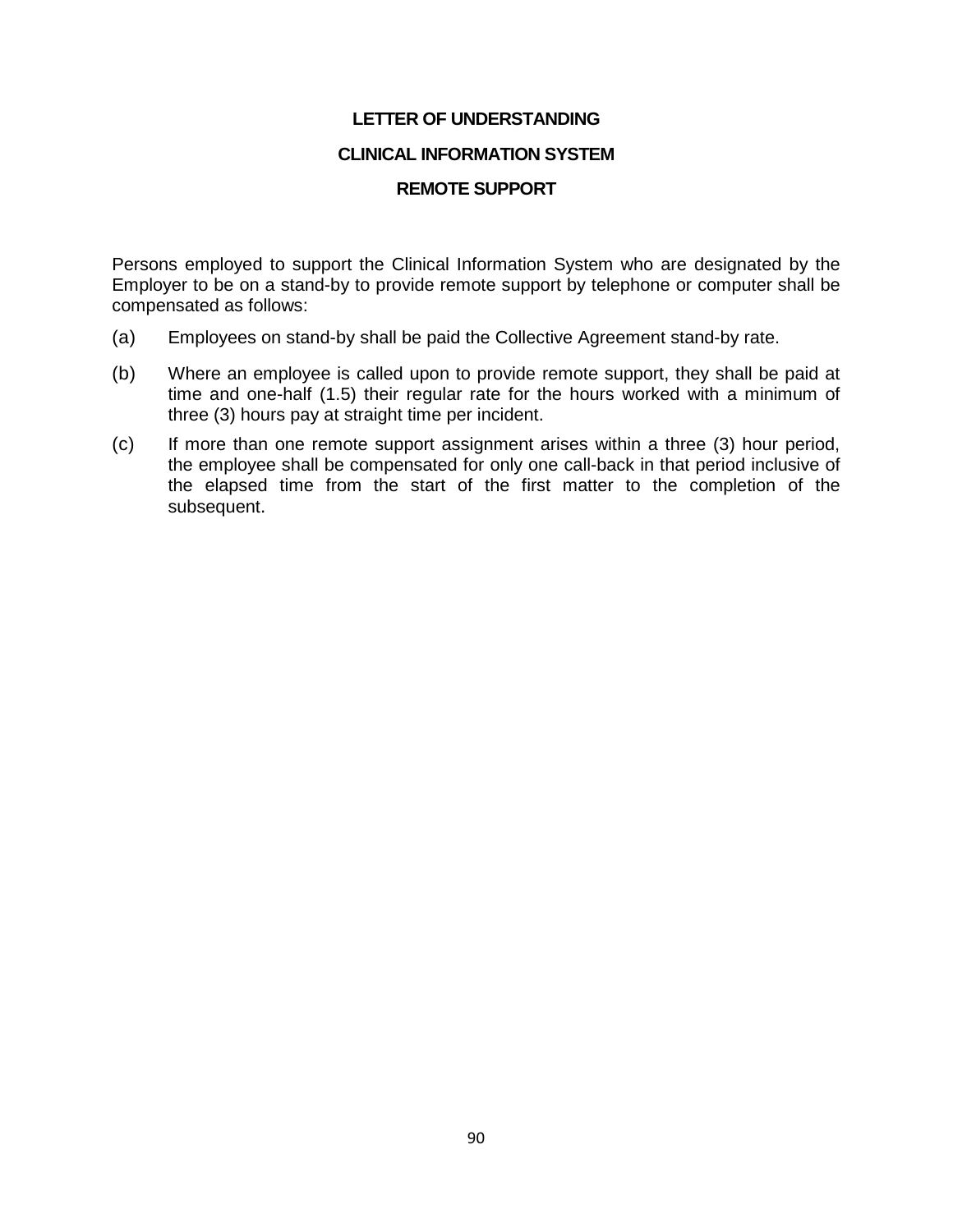#### **RETURN-FOR-SERVICE AGREEMENT**

- 1. The Employer will not introduce or amend a return-for-service agreement for any position without the prior approval of the Union.
- 2. The Employer and the Union will negotiate the terms and conditions of return-forservice agreements.
- 3. The detailed costs of education funds to be provided will be set out in each returnfor-service agreement.
- 4. Any temporary position offered as part of a return for service agreement shall not be used to reduce the number of permanent positions.
- 5. Any permanent or temporary vacancies arising from the regular complement, shall be posted in accordance with the collective agreement.
- 6. Employees under a return-for-service agreement shall not be used to replace absent permanent employees where there are existing permanent part-time employees available to fulfill the role.
- 7. Employees under a return-for-service agreement assigned to a temporary position may apply for any posted vacancy and shall be considered on the basis of qualifications and ability, in accordance with the provisions of the collective agreement.
- 8. Employees under a return-for-service agreement assigned to such positions, shall be considered members of the bargaining unit and shall have all the rights and privileges accorded to a temporary employee under the collective agreement.
- 9. Any dispute shall be referred to arbitration in accordance with article 15 and 16 of the collective agreement.
- **10. When requested by the Union, the Employer will provide copies of all current agreements which have been entered into subsequent to the date of signing this Letter of Understanding.**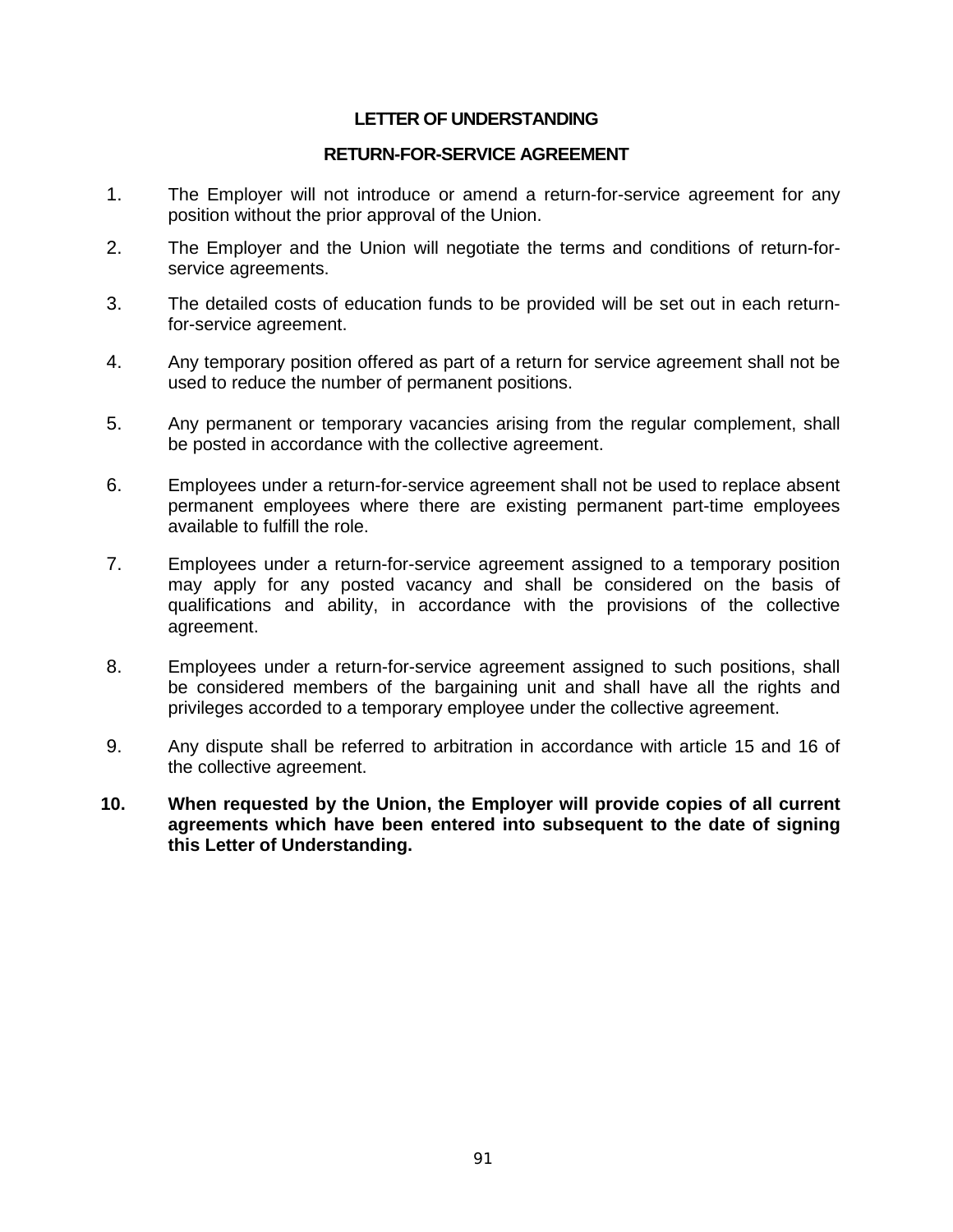#### **EXTENSION TO ADOPTION AND PARENTAL LEAVE OF ABSENCE WITHOUT PAY**

**The Union and the Employer agree that employees shall be entitled to an extended consecutive leave of absence without pay for maternity, parental and adoption leave of up to seventy eight (78) weeks (extended from the current fifty-two (52) weeks of leave). The extension of the leave without pay from fifty-two (52) to seventy-eight (78) weeks shall not result in the employee receiving any additional monetary or other benefits beyond what is available in the Collective Agreement for the current leave of up to fifty-two (52) weeks. There shall be no increase in the EI supplement paid pursuant to Article 28.08. The cost sharing of any benefits during the initial fifty-two (52) weeks of leave without pay shall not be extended beyond fifty-two (52) weeks.**